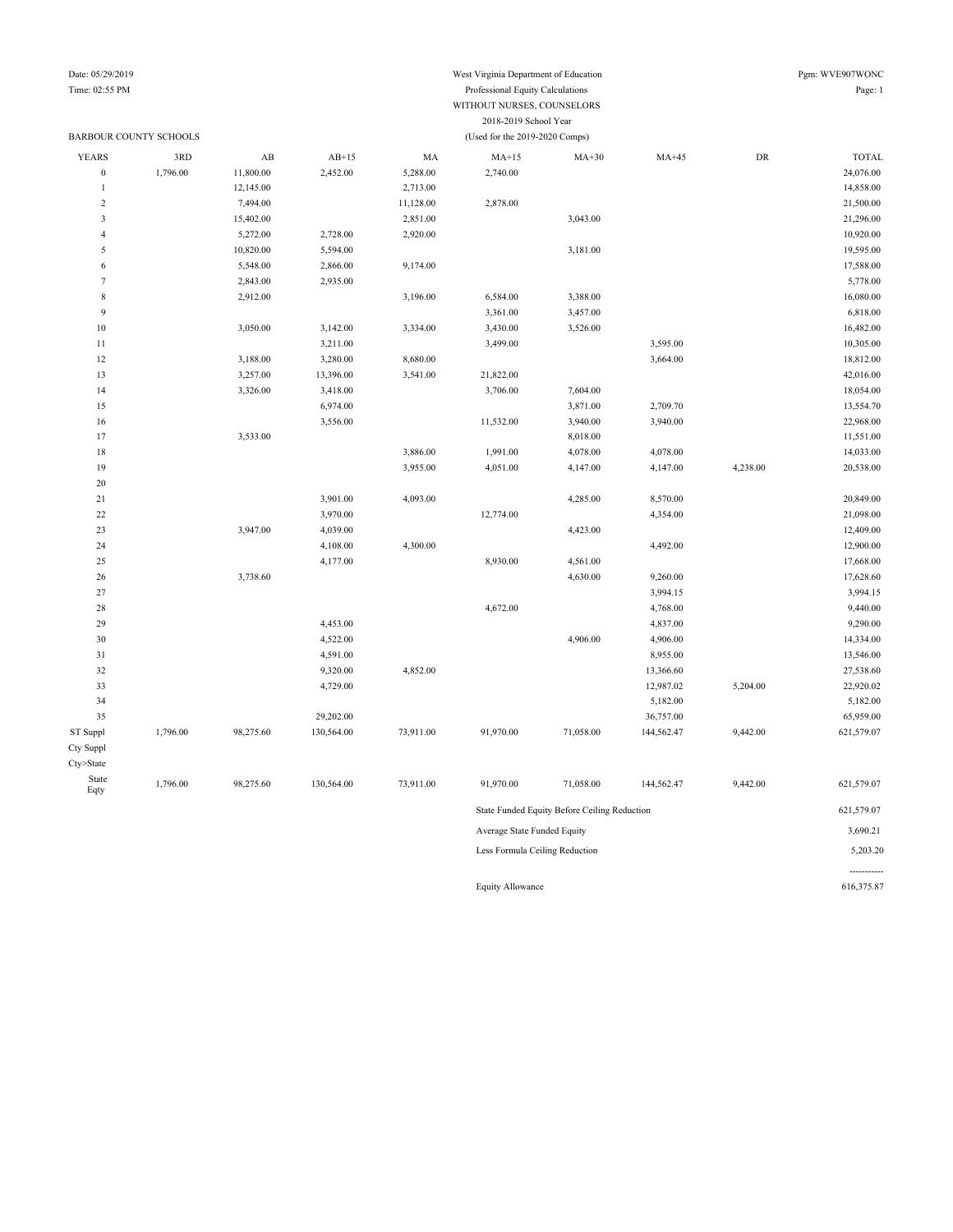#### Date: 05/29/2019 West Virginia Department of Education Pgm: WVE907WONC Time: 02:55 PM Professional Equity Calculations Page: 2 WITHOUT NURSES, COUNSELORS 2018-2019 School Year

|                             | BERKELEY COUNTY SCHOOLS |              | (Used for the 2019-2020 Comps) |            |            |                                              |            |            |              |  |  |  |
|-----------------------------|-------------------------|--------------|--------------------------------|------------|------------|----------------------------------------------|------------|------------|--------------|--|--|--|
| <b>YEARS</b>                | 3RD                     | AB           | $AB+15$                        | MA         | $MA+15$    | $MA+30$                                      | $MA+45$    | ${\rm DR}$ | <b>TOTAL</b> |  |  |  |
| $\boldsymbol{0}$            | 1,796.00                | 208,860.00   | 2,452.00                       | 58,168.00  | 5,480.00   | 0,001.00                                     |            |            | 279,592.00   |  |  |  |
| $\mathbf{1}$                |                         | 148,169.00   |                                | 35,269.00  | 14,045.00  | 2,905.00                                     |            |            | 200,388.00   |  |  |  |
| $\overline{\mathbf{c}}$     |                         | 114,908.00   | 12,950.00                      | 38,948.00  | 11,512.00  |                                              | 2,974.00   |            | 181,292.00   |  |  |  |
| 3                           |                         | 105,247.00   | 21,272.00                      | 65,573.00  | 8,841.00   | 6,086.00                                     |            |            | 207,019.00   |  |  |  |
| 4                           |                         | 84,352.00    | 24,552.00                      | 8,760.00   | 18,096.00  | 3,112.00                                     | 3,112.00   |            | 141,984.00   |  |  |  |
| 5                           |                         | 73,035.00    | 25,173.00                      | 41,846.00  | 24,680.00  | 6,362.00                                     | 9,543.00   |            | 180,639.00   |  |  |  |
| 6                           |                         | 63,802.00    | 31,526.00                      | 39,754.00  | 9,462.00   | 22,750.00                                    | 6,500.00   | 3,341.00   | 177,135.00   |  |  |  |
| $\tau$                      |                         | 34,116.00    | 14,675.00                      | 18,762.00  | 38,676.00  | 26,552.00                                    | 13,276.00  |            | 146,057.00   |  |  |  |
| $\,$ 8 $\,$                 |                         | 29,120.00    | 15,020.00                      | 22,372.00  | 36,212.00  | 23,716.00                                    | 6,776.00   |            | 133,216.00   |  |  |  |
| 9                           |                         | 32,791.00    | 21,511.00                      | 19,590.00  | 20,166.00  | 24,199.00                                    | 20,742.00  |            | 138,999.00   |  |  |  |
| 10                          |                         | 39,650.00    | 40,846.00                      | 13,336.00  | 27,440.00  | 31,734.00                                    | 28,208.00  |            | 181,214.00   |  |  |  |
| $11\,$                      |                         | 43,666.00    | 51,376.00                      | 30,627.00  | 27,992.00  | 17,975.00                                    | 32,355.00  |            | 203,991.00   |  |  |  |
| 12                          |                         | 38,256.00    | 62,320.00                      | 38,192.00  | 32,112.00  | 25,648.00                                    | 18,320.00  | 3,755.00   | 218,603.00   |  |  |  |
| 13                          |                         | 13,028.00    | 40,188.00                      | 21,246.00  | 43,644.00  | 14,932.00                                    | 44,796.00  |            | 177,834.00   |  |  |  |
| 14                          |                         | 36,586.00    | 30,762.00                      | 10,830.00  | 33,354.00  | 43,723.00                                    | 34,218.00  |            | 189,473.00   |  |  |  |
| 15                          |                         | 10,185.00    | 62,766.00                      | 18,395.00  | 26,425.00  | 23,226.00                                    | 42,581.00  | 7,924.00   | 191,502.00   |  |  |  |
| 16                          |                         | 10,392.00    | 24,892.00                      | 14,992.00  | 26,908.00  | 23,640.00                                    | 23,640.00  | 8,062.00   | 132,526.00   |  |  |  |
| 17                          |                         | 21,198.00    | 61,625.00                      | 11,451.00  | 19,565.00  | 36,081.00                                    | 32,072.00  |            | 181,992.00   |  |  |  |
| 18                          |                         | 3,602.00     | 55,410.00                      | 7,772.00   | 11,946.00  | 26,507.00                                    | 24,468.00  | 8,338.00   | 138,043.00   |  |  |  |
| 19                          |                         | 7,342.00     | 48,919.00                      | 15,820.00  | 20,255.00  | 20,735.00                                    | 33,176.00  | 4,238.00   | 150,485.00   |  |  |  |
| $20\,$                      |                         | 3,740.00     | 30,656.00                      | 8,048.00   | 16,480.00  | 25,296.00                                    | 29,933.60  | 8,614.00   | 122,767.60   |  |  |  |
| 21                          |                         | 11,427.00    | 29,257.50                      |            | 8,378.00   |                                              | 34,280.00  | 8,752.00   | 92,094.50    |  |  |  |
| $22\,$                      |                         |              | 31,760.00                      | 8,324.00   |            | 30,478.00                                    | 45,717.00  | 4,445.00   | 120,724.00   |  |  |  |
| 23                          |                         | 3,947.00     | 24,234.00                      |            | 12,981.00  |                                              | 30,961.00  | 4,514.00   | 76,637.00    |  |  |  |
| 24                          |                         | 12,048.00    | 20,540.00                      | 4,300.00   | 4,396.00   | 22,909.20                                    | 24,706.00  |            | 88,899.20    |  |  |  |
| 25                          |                         | 4,085.00     | 8,354.00                       | 4,369.00   | 4,465.00   | 41,049.00                                    | 31,927.00  |            | 94,249.00    |  |  |  |
| 26                          |                         |              | 4,246.00                       | 4,438.00   | 9,068.00   | 18,520.00                                    | 18,520.00  | 4,721.00   | 59,513.00    |  |  |  |
| 27                          |                         |              | 25,890.00                      | 4,507.00   | 4,603.00   | 9,398.00                                     | 28,194.00  |            | 72,592.00    |  |  |  |
| 28                          |                         |              | 30,688.00                      |            | 18,688.00  | 14,304.00                                    | 38,144.00  | 4,859.00   | 106,683.00   |  |  |  |
| 29                          |                         |              | 13,359.00                      | 4,645.00   | 9,482.00   | 9,674.00                                     | 38,696.00  |            | 75,856.00    |  |  |  |
| 30                          |                         | 4,430.00     | 13,566.00                      |            | 9,620.00   | 4,906.00                                     | 44,154.00  |            | 76,676.00    |  |  |  |
| 31                          |                         |              | 18,364.00                      |            | 9,758.00   | 14,925.00                                    | 24,875.00  |            | 67,922.00    |  |  |  |
| 32                          |                         | 4,568.00     | 9,320.00                       | 4,852.00   | 4,948.00   | 5,044.00                                     | 10,088.00  |            | 38,820.00    |  |  |  |
| 33                          |                         |              | 33,103.00                      | 4,921.00   |            | 5,113.00                                     | 20,452.00  |            | 63,589.00    |  |  |  |
| 34                          |                         |              |                                |            | 5,086.00   | 5,182.00                                     | 20,728.00  |            | 30,996.00    |  |  |  |
| 35                          |                         | 9,550.00     | 24,335.00                      | 28,330.40  | 41,240.00  | 31,506.00                                    | 131,800.10 | 5,342.00   | 272,103.50   |  |  |  |
| ST Suppl                    | 1,796.00                | 1,172,100.00 | 965,907.50                     | 608,437.40 | 616,004.00 | 621,023.20                                   | 949,932.70 | 76,905.00  | 5,012,105.80 |  |  |  |
| Cty Suppl                   | 1,784.00                | 845,405.00   | 583,330.00                     | 382,427.00 | 352,915.00 | 335,139.50                                   | 481,584.00 | 39,400.00  | 3,021,984.50 |  |  |  |
| Cty>State                   |                         |              |                                |            |            |                                              |            |            |              |  |  |  |
| State<br>Eqty               | 12.00                   | 326,695.00   | 382,577.50                     | 226,010.40 | 263,089.00 | 285,883.70                                   | 468,348.70 | 37,505.00  | 1,990,121.30 |  |  |  |
|                             |                         |              |                                |            |            | State Funded Equity Before Ceiling Reduction |            |            | 1,990,121.30 |  |  |  |
| Average State Funded Equity |                         |              |                                |            |            |                                              |            |            | 1,364.12     |  |  |  |

Less Formula Ceiling Reduction 60,389.59

----------- Equity Allowance 1,929,731.71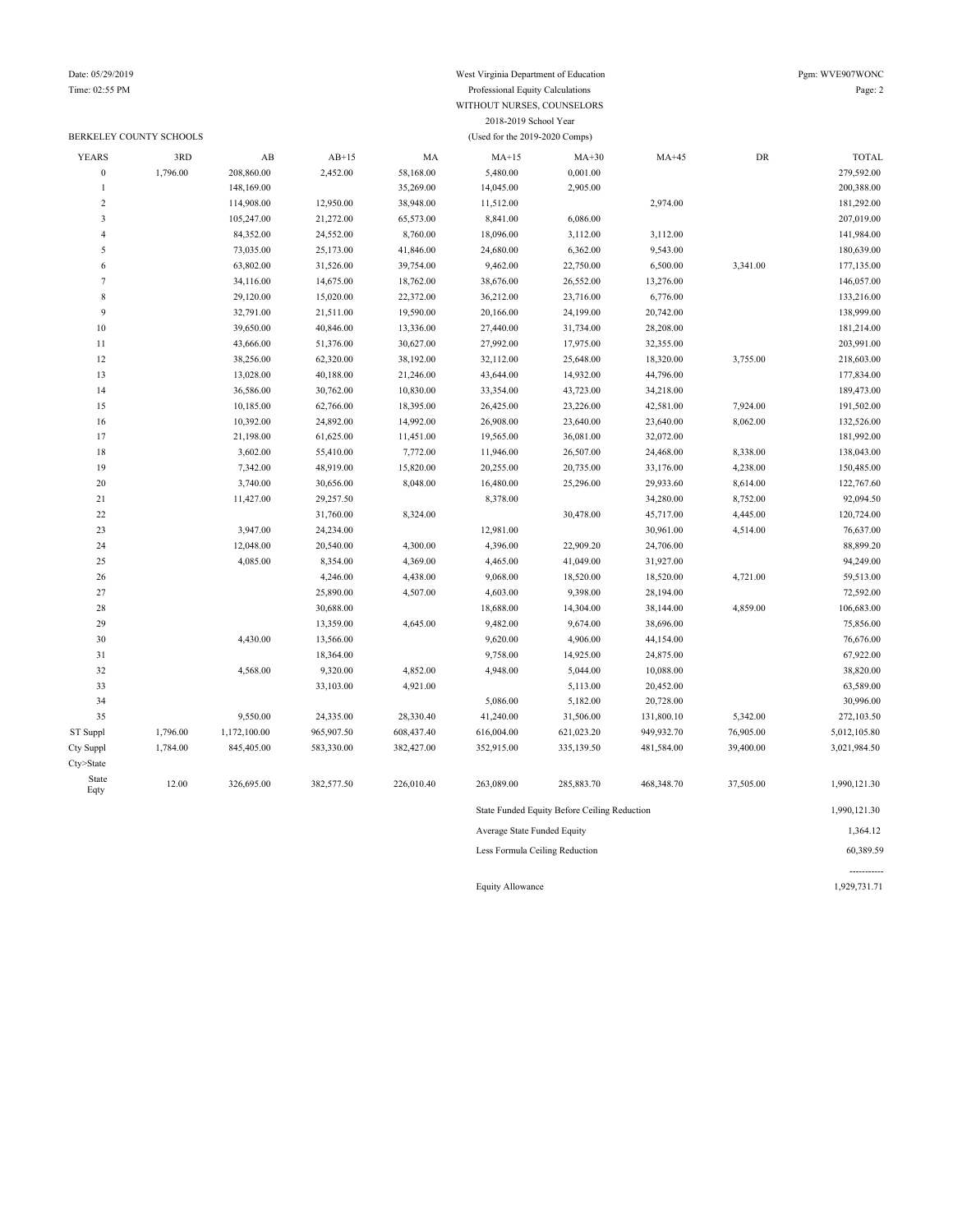### Date: 05/29/2019 West Virginia Department of Education Pgm: WVE907WONC Time: 02:55 PM Professional Equity Calculations Page: 3 WITHOUT NURSES, COUNSELORS 2018-2019 School Year

| Date: 05/29/2019                              |
|-----------------------------------------------|
| $T_{max}$ $\Omega$ , $\epsilon$ $\epsilon$ DM |

| <b>BOONE COUNTY</b> |     |            |            |           | (Used for the 2019-2020 Comps) |                                              |            |            |              |
|---------------------|-----|------------|------------|-----------|--------------------------------|----------------------------------------------|------------|------------|--------------|
| <b>YEARS</b>        | 3RD | AB         | $AB+15$    | MA        | $MA+15$                        | $MA+30$                                      | $MA+45$    | ${\rm DR}$ | <b>TOTAL</b> |
| $\overline{0}$      |     | 54,280.00  |            |           | 2,740.00                       |                                              |            |            | 57,020.00    |
| $\mathbf{1}$        |     | 12,145.00  |            | 2,713.00  |                                |                                              |            |            | 14,858.00    |
| $\overline{c}$      |     | 19,984.00  | 2,590.00   | 2,782.00  |                                |                                              |            |            | 25,356.00    |
| 3                   |     | 12,835.00  | 2,659.00   | 8,553.00  |                                |                                              |            |            | 24,047.00    |
| $\overline{4}$      |     | 15,816.00  | 2,728.00   | 8,760.00  |                                | 3,112.00                                     | 3,112.00   |            | 33,528.00    |
| 5                   |     | 10,820.00  | 2,797.00   | 2,989.00  |                                |                                              |            |            | 16,606.00    |
| 6                   |     | 5,548.00   | 2,866.00   | 6,116.00  | 9,462.00                       | 3,250.00                                     |            |            | 27,242.00    |
| $\overline{7}$      |     | 14,215.00  | 2,935.00   | 9,381.00  | 3,223.00                       |                                              | 3,319.00   |            | 33,073.00    |
| $\,$ 8 $\,$         |     | 11,648.00  | 9,012.00   | 3,196.00  | 3,292.00                       |                                              |            |            | 27,148.00    |
| 9                   |     | 8,943.00   | 12,292.00  | 6,530.00  | 3,361.00                       | 6,914.00                                     | 3,457.00   |            | 41,497.00    |
| 10                  |     | 6,100.00   | 6,284.00   | 6,668.00  | 13,720.00                      | 3,526.00                                     |            |            | 36,298.00    |
| 11                  |     |            | 16,055.00  | 3,403.00  | 6,998.00                       | 3,595.00                                     | 7,190.00   |            | 37,241.00    |
| 12                  |     | 12,752.00  | 19,680.00  | 3,472.00  | 10,704.00                      | 3,664.00                                     | 3,664.00   |            | 53,936.00    |
| 13                  |     | 6,514.00   | 16,745.00  | 14,164.00 | 7,274.00                       | 11,199.00                                    | 3,733.00   |            | 59,629.00    |
| 14                  |     |            | 10,254.00  |           |                                | 7,604.00                                     | 11,406.00  | 3,893.00   | 33,157.00    |
| 15                  |     | 6,586.30   | 3,487.00   |           | 3,775.00                       | 3,871.00                                     | 3,871.00   |            | 21,590.30    |
| 16                  |     | 3,464.00   | 7,112.00   | 3,748.00  | 7,688.00                       |                                              | 7,880.00   |            | 29,892.00    |
| 17                  |     | 3,533.00   | 3,625.00   |           | 3,913.00                       | 16,036.00                                    | 4,009.00   |            | 31,116.00    |
| 18                  |     |            | 3,694.00   |           |                                | 4,078.00                                     |            |            | 7,772.00     |
| 19                  |     | 3,671.00   | 7,526.00   |           |                                | 4,147.00                                     | 4,147.00   |            | 19,491.00    |
| 20                  |     |            | 3,832.00   | 4,024.00  |                                |                                              | 8,432.00   |            | 16,288.00    |
| 21                  |     |            | 7,802.00   | 4,093.00  | 8,378.00                       | 8,570.00                                     | 12,855.00  |            | 41,698.00    |
| 22                  |     |            | 11,910.00  | 4,162.00  |                                |                                              | 4,354.00   |            | 20,426.00    |
| 23                  |     |            |            |           | 4,327.00                       | 8,846.00                                     |            |            | 13,173.00    |
| 24                  |     |            | 4,108.00   |           |                                |                                              | 4,492.00   |            | 8,600.00     |
| 25                  |     |            | 4,177.00   |           | 4,465.00                       | 4,561.00                                     | 4,561.00   |            | 17,764.00    |
| 26                  |     |            | 4,246.00   |           | 4,534.00                       | 4,630.00                                     | 4,630.00   |            | 18,040.00    |
| 27                  |     |            | 8,630.00   |           | 9,206.00                       |                                              | 18,796.00  | 4,790.00   | 41,422.00    |
| 28                  |     |            | 4,384.00   |           |                                | 4,768.00                                     | 19,072.00  |            | 28,224.00    |
| 29                  |     |            | 31,171.00  |           |                                | 4,837.00                                     | 14,511.00  |            | 50,519.00    |
| 30                  |     |            | 9,044.00   |           | 4,810.00                       |                                              | 10,057.30  |            | 23,911.30    |
| 31                  |     |            | 13,773.00  |           |                                | 4,975.00                                     | 4,975.00   |            | 23,723.00    |
| 32                  |     |            | 9,320.00   |           |                                |                                              | 5,044.00   |            | 14,364.00    |
| 33                  |     |            | 9,458.00   |           |                                |                                              | 5,113.00   |            | 14,571.00    |
| 34                  |     |            | 4,798.00   |           |                                | 5,182.00                                     | 15,546.00  |            | 25,526.00    |
| 35                  |     |            | 14,601.00  |           |                                | 5,251.00                                     | 42,008.00  |            | 61,860.00    |
| ST Suppl            |     | 208,854.30 | 273,595.00 | 94,754.00 | 111,870.00                     | 122,616.00                                   | 230,234.30 | 8,683.00   | 1,050,606.60 |
| Cty Suppl           |     | 206,541.00 | 193,450.00 | 79,750.00 | 82,500.00                      | 82,500.00                                    | 140,387.50 | 5,500.00   | 790,628.50   |
| Cty>State           |     | 9,490.00   | 60.00      | 37.00     | 10.00                          |                                              |            |            | 9,597.00     |
| State<br>Eqty       |     | 11,803.30  | 80,205.00  | 15,041.00 | 29,380.00                      | 40,116.00                                    | 89,846.80  | 3,183.00   | 269,575.10   |
|                     |     |            |            |           |                                | State Funded Equity Before Ceiling Reduction |            |            | 269,575.10   |
|                     |     |            |            |           | Average State Funded Equity    |                                              |            |            | 920.08       |
|                     |     |            |            |           | Less Formula Ceiling Reduction |                                              |            |            | 13,138.74    |

Equity Allowance 256,436.36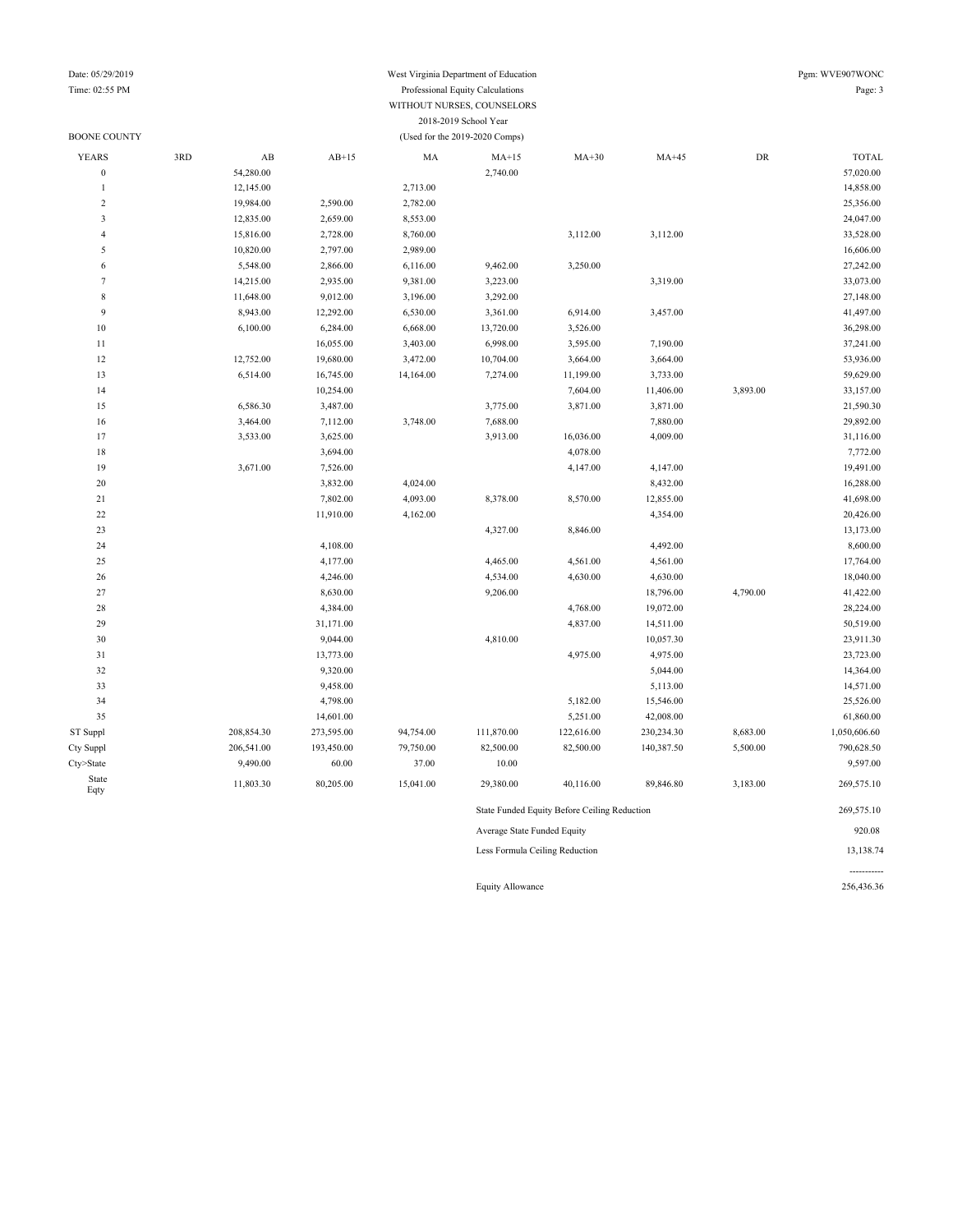### Time: 02:55 PM Professional Equity Calculations Page: 4 WITHOUT NURSES, COUNSELORS 2018-2019 School Year BRAXTON COUNTY BOARD OF EDUCATION (Used for the 2019-2020 Comps) YEARS 3RD AB AB+15 MA MA+15 MA+30 MA+45 DR TOTAL

| YEARS            | 3RD | ΑВ         | $AB+15$    | МA        | $MA+15$                        | $MA+30$                                      | MA+45     | DK       | TOTAL      |
|------------------|-----|------------|------------|-----------|--------------------------------|----------------------------------------------|-----------|----------|------------|
| $\boldsymbol{0}$ |     | 9,440.00   |            | 2,644.00  |                                |                                              |           |          | 12,084.00  |
| $\overline{1}$   |     | 9,716.00   |            |           | 2,809.00                       |                                              |           |          | 12,525.00  |
| $\sqrt{2}$       |     | 9,992.00   |            | 5,564.00  |                                |                                              | 2,974.00  |          | 18,530.00  |
| $\mathfrak z$    |     | 12,835.00  | 2,659.00   | 5,702.00  |                                |                                              |           |          | 21,196.00  |
| $\overline{4}$   |     | 10,043.16  | 2,728.00   | 2,920.00  |                                |                                              |           |          | 15,691.16  |
| 5                |     | 8,115.00   | 2,797.00   |           | 3,085.00                       | 3,181.00                                     | 3,181.00  |          | 20,359.00  |
| 6                |     | 8,322.00   | 2,866.00   | 3,058.00  |                                |                                              |           |          | 14,246.00  |
| $\tau$           |     | 2,843.00   | 5,870.00   | 9,381.00  |                                |                                              |           |          | 18,094.00  |
| $\,$ 8 $\,$      |     | 2,912.00   | 6,008.00   | 3,196.00  |                                |                                              |           |          | 12,116.00  |
| $\overline{9}$   |     |            |            | 3,265.00  |                                |                                              | 3,457.00  |          | 6,722.00   |
| $10\,$           |     |            | 3,142.00   | 10,002.00 |                                | 7,052.00                                     |           |          | 20,196.00  |
| $1\,1$           |     | 3,119.00   |            | 3,403.00  | 6,998.00                       |                                              | 3,595.00  |          | 17,115.00  |
| $12 \,$          |     | 6,376.00   | 3,280.00   |           | 7,136.00                       | 3,664.00                                     |           |          | 20,456.00  |
| 13               |     |            | 6,698.00   | 7,082.00  | 7,274.00                       |                                              | 3,733.00  |          | 24,787.00  |
| 14               |     | 6,652.00   | 3,418.00   |           | 3,706.00                       | 3,802.00                                     |           |          | 17,578.00  |
| 15               |     |            | 3,487.00   |           |                                |                                              |           |          | 3,487.00   |
| 16               |     |            |            |           |                                |                                              |           |          |            |
| 17               |     |            |            |           | 7,826.00                       | 4,009.00                                     | 8,018.00  |          | 19,853.00  |
| $18\,$           |     | 3,602.00   |            | 3,886.00  |                                |                                              | 2,732.26  |          | 10,220.26  |
| 19               |     |            | 3,763.00   | 4,627.35  |                                | 4,147.00                                     | 4,147.00  |          | 16,684.35  |
| 20               |     |            |            |           | 2,842.80                       | 4,216.00                                     |           |          | 7,058.80   |
| $21\,$           |     |            | 7,802.00   |           |                                |                                              | 2,228.20  |          | 10,030.20  |
| $22\,$           |     |            | 3,970.00   |           |                                | 4,354.00                                     | 4,354.00  |          | 12,678.00  |
| 23               |     | 7,894.00   | 4,039.00   | 4,231.00  |                                | 8,846.00                                     | 4,423.00  |          | 29,433.00  |
| 24               |     |            | 4,108.00   |           |                                | 4,492.00                                     | 4,312.32  |          | 12,912.32  |
| 25               |     |            | 4,177.00   |           | 4,465.00                       |                                              |           |          | 8,642.00   |
| 26               |     |            | 4,246.00   |           |                                | 4,630.00                                     | 3,241.00  |          | 12,117.00  |
| 27               |     |            |            |           |                                | 4,699.00                                     |           |          | 4,699.00   |
| 28               |     |            | 4,384.00   |           |                                |                                              | 9,536.00  |          | 13,920.00  |
| 29               |     |            | 4,453.00   |           |                                | 9,674.00                                     | 9,674.00  |          | 23,801.00  |
| 30               |     |            | 4,522.00   |           | 4,810.00                       |                                              | 9,812.00  |          | 19,144.00  |
| $3\sqrt{1}$      |     |            |            |           |                                | 4,975.00                                     | 4,975.00  |          | 9,950.00   |
| 32               |     | 4,568.00   |            |           |                                |                                              | 10,088.00 |          | 14,656.00  |
| 33               |     |            | 4,729.00   |           |                                | 3,527.97                                     |           |          | 8,256.97   |
| 34               |     |            |            |           |                                | 5,182.00                                     |           | 5,273.00 | 10,455.00  |
| 35               |     |            | 9,734.00   |           |                                | 10,502.00                                    |           |          | 20,236.00  |
| ST Suppl         |     | 106,429.16 | 102,880.00 | 68,961.35 | 50,951.80                      | 90,952.97                                    | 94,480.78 | 5,273.00 | 519,929.06 |
| Cty Suppl        |     |            |            |           |                                |                                              |           |          |            |
| Cty>State        |     |            |            |           |                                |                                              |           |          |            |
| State<br>Eqty    |     | 106,429.16 | 102,880.00 | 68,961.35 | 50,951.80                      | 90,952.97                                    | 94,480.78 | 5,273.00 | 519,929.06 |
|                  |     |            |            |           |                                | State Funded Equity Before Ceiling Reduction |           |          | 519,929.06 |
|                  |     |            |            |           | Average State Funded Equity    |                                              |           |          | 3,605.36   |
|                  |     |            |            |           | Less Formula Ceiling Reduction |                                              |           |          | 2,235.32   |
|                  |     |            |            |           |                                |                                              |           |          |            |

Equity Allowance 517,693.74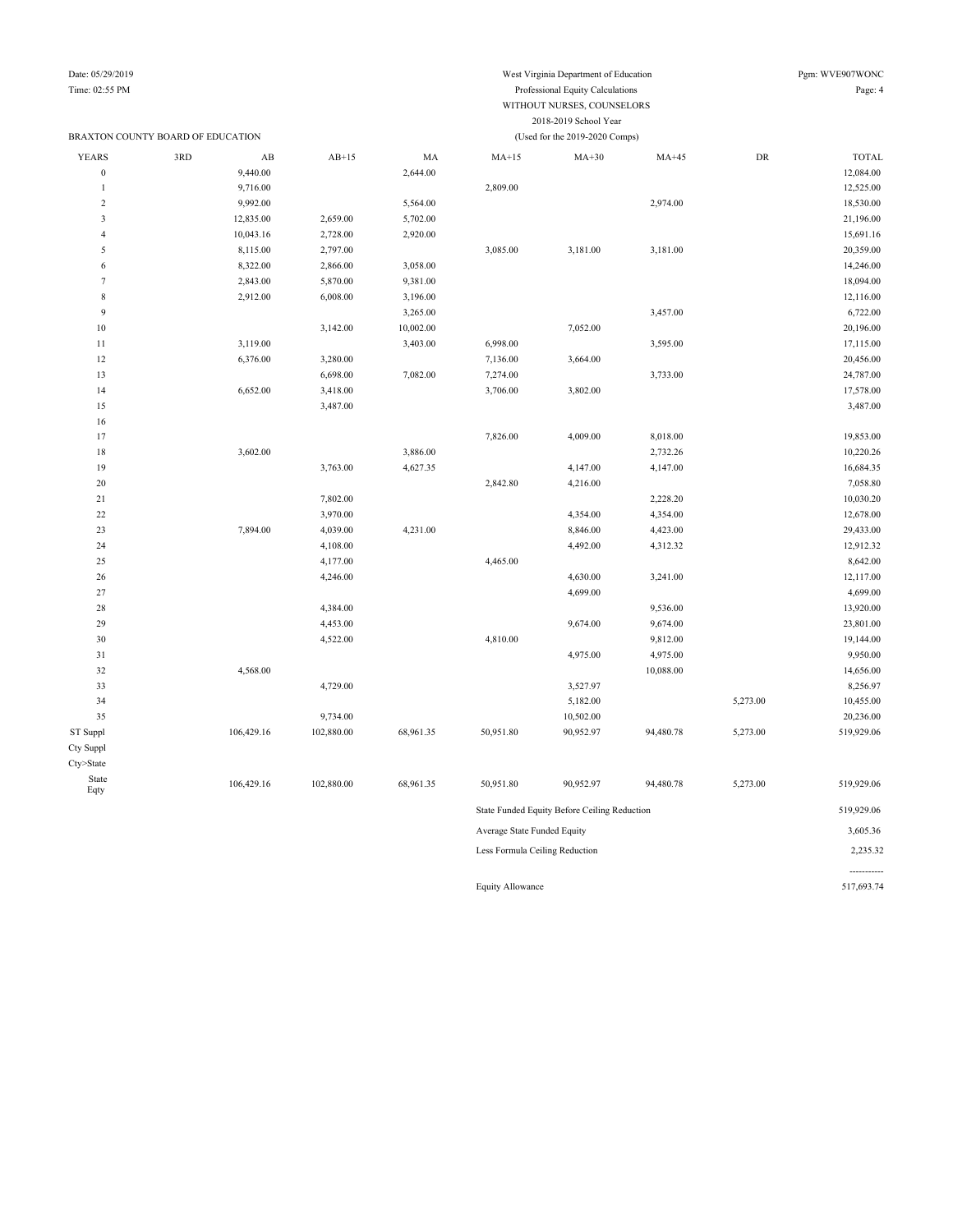#### Date: 05/29/2019 West Virginia Department of Education Pgm: WVE907WONC Time: 02:55 PM Professional Equity Calculations Page: 5 WITHOUT NURSES, COUNSELORS 2018-2019 School Year BROOKE COUNTY SCHOOLS (Used for the 2019-2020 Comps)

| <b>YEARS</b>            | 3RD | AB         | $AB+15$    | MA        | $MA+15$                     | $MA+30$                                      | $MA+45$    | DR        | <b>TOTAL</b> |
|-------------------------|-----|------------|------------|-----------|-----------------------------|----------------------------------------------|------------|-----------|--------------|
| $\boldsymbol{0}$        |     | 2,360.00   | 2,452.00   | 2,644.00  |                             |                                              | 2,836.00   |           | 10,292.00    |
| $\mathbf{1}$            |     | 7,287.00   |            |           |                             |                                              |            | 2,996.00  | 10,283.00    |
| $\overline{c}$          |     | 2,498.00   | 2,590.00   |           |                             |                                              |            |           | 5,088.00     |
| $\overline{\mathbf{3}}$ |     | 10,268.00  | 2,659.00   | 5,702.00  | 2,947.00                    | 3,043.00                                     | 3,043.00   |           | 27,662.00    |
| $\overline{4}$          |     | 13,180.00  | 5,456.00   |           | 9,048.00                    | 3,112.00                                     |            | 3,203.00  | 33,999.00    |
| 5                       |     | 5,410.00   |            | 2,989.00  |                             | 3,181.00                                     |            |           | 11,580.00    |
| 6                       |     | 16,644.00  | 5,732.00   | 9,174.00  |                             | 3,250.00                                     |            |           | 34,800.00    |
| $\tau$                  |     | 2,843.00   |            |           | 3,223.00                    | 9,957.00                                     | 6,638.00   |           | 22,661.00    |
| $\,$ 8 $\,$             |     | 17,472.00  | 12,016.00  |           | 9,876.00                    | 3,388.00                                     | 6,776.00   |           | 49,528.00    |
| 9                       |     | 8,943.00   | 3,073.00   | 3,265.00  | 3,361.00                    |                                              |            |           | 18,642.00    |
| $10\,$                  |     |            | 9,426.00   | 6,668.00  | 10,290.00                   | 3,526.00                                     | 7,052.00   |           | 36,962.00    |
| $11\,$                  |     | 3,119.00   | 19,266.00  | 6,806.00  | 3,499.00                    | 3,595.00                                     | 7,190.00   |           | 43,475.00    |
| 12                      |     | 6,376.00   | 9,840.00   | 3,472.00  | 7,136.00                    |                                              | 3,664.00   | 3,755.00  | 34,243.00    |
| 13                      |     | 3,257.00   | 13,396.00  | 3,541.00  | 3,637.00                    |                                              | 3,733.00   |           | 27,564.00    |
| 14                      |     | 6,652.00   | 3,418.00   | 3,610.00  | 3,706.00                    |                                              |            | 3,893.00  | 21,279.00    |
| 15                      |     | 3,395.00   | 10,461.00  |           | 7,550.00                    | 3,871.00                                     | 3,871.00   |           | 29,148.00    |
| $16\,$                  |     |            |            | 3,748.00  |                             |                                              | 7,092.00   |           | 10,840.00    |
| 17                      |     | 3,533.00   | 10,875.00  |           | 7,826.00                    | 14,031.50                                    | 12,027.00  |           | 48,292.50    |
| 18                      |     | 3,602.00   | 7,388.00   | 3,886.00  |                             |                                              | 8,156.00   |           | 23,032.00    |
| 19                      |     |            | 7,526.00   |           | 4,051.00                    | 4,147.00                                     | 20,735.00  |           | 36,459.00    |
| $20\,$                  |     | 3,740.00   | 11,496.00  | 4,024.00  | 12,360.00                   |                                              |            |           | 31,620.00    |
| $21\,$                  |     |            | 7,802.00   |           |                             | 21,425.00                                    | 8,570.00   |           | 37,797.00    |
| $22\,$                  |     |            |            |           | 4,258.00                    | 8,708.00                                     | 4,354.00   | 1,111.25  | 18,431.25    |
| 23                      |     |            | 4,039.00   |           | 4,327.00                    |                                              |            |           | 8,366.00     |
| 24                      |     |            |            |           |                             |                                              |            |           |              |
| 25                      |     |            |            |           |                             |                                              | 4,561.00   |           | 4,561.00     |
| $26\,$                  |     |            |            |           | 4,534.00                    |                                              | 4,630.00   |           | 9,164.00     |
| 27                      |     |            | 4,315.00   |           |                             | 4,699.00                                     |            |           | 9,014.00     |
| $28\,$                  |     |            |            |           |                             |                                              | 9,536.00   |           | 9,536.00     |
| 29                      |     |            |            | 4,645.00  |                             |                                              | 9,674.00   |           | 14,319.00    |
| 30                      |     |            | 4,522.00   |           |                             |                                              |            |           | 4,522.00     |
| $31\,$                  |     |            |            |           |                             | 4,975.00                                     | 9,950.00   |           | 14,925.00    |
| 32                      |     |            |            |           |                             |                                              |            |           |              |
| 33                      |     |            |            |           |                             |                                              | 5,113.00   |           | 5,113.00     |
| 34                      |     |            |            |           |                             |                                              |            |           |              |
| 35                      |     |            | 4,867.00   |           | 5,155.00                    | 5,251.00                                     | 15,753.00  |           | 31,026.00    |
| ST Suppl                |     | 120,579.00 | 162,615.00 | 64,174.00 | 106,784.00                  | 100,159.50                                   | 164,954.00 | 14,958.25 | 734,223.75   |
| Cty Suppl               |     | 88,092.00  | 112,032.00 | 43,138.00 | 69,534.00                   | 64,673.00                                    | 104,920.40 | 9,317.50  | 491,706.90   |
| Cty>State               |     |            |            |           |                             |                                              |            |           |              |
| State<br>Eqty           |     | 32,487.00  | 50,583.00  | 21,036.00 | 37,250.00                   | 35,486.50                                    | 60,033.60  | 5,640.75  | 242,516.85   |
|                         |     |            |            |           |                             | State Funded Equity Before Ceiling Reduction |            |           | 242,516.85   |
|                         |     |            |            |           | Average State Funded Equity |                                              |            |           | 1,168.47     |
|                         |     |            |            |           |                             | Less Formula Ceiling Reduction               |            |           | 3,517.09     |

Equity Allowance 238,999.76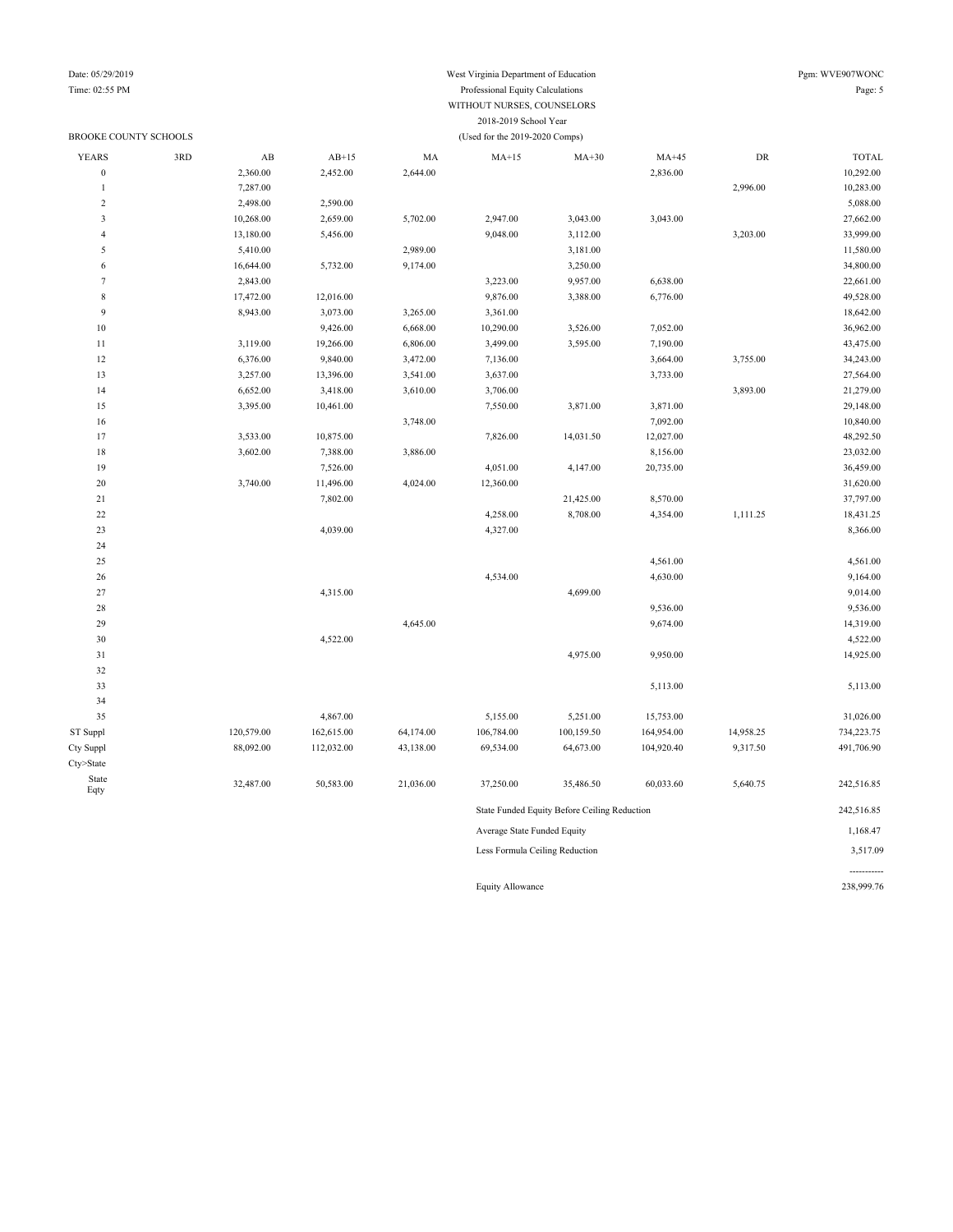#### Date: 05/29/2019 West Virginia Department of Education Pgm: WVE907WONC Time: 02:55 PM Professional Equity Calculations Page: 6 WITHOUT NURSES, COUNSELORS 2018-2019 School Year CABELL COUNTY SCHOOLS (Used for the 2019-2020 Comps)

| <b>YEARS</b>     | 3RD      | AB         | $AB+15$    | MA         | $MA+15$                     | $MA+30$                                      | $MA+45$    | ${\rm DR}$ | <b>TOTAL</b> |
|------------------|----------|------------|------------|------------|-----------------------------|----------------------------------------------|------------|------------|--------------|
| $\boldsymbol{0}$ |          | 42,480.00  |            | 15,864.00  |                             |                                              | 2,836.00   |            | 61,180.00    |
| $\mathbf{1}$     | 1,863.00 | 36,435.00  | 2,521.00   | 5,426.00   |                             | 8,715.00                                     | 2,905.00   |            | 57,865.00    |
| $\boldsymbol{2}$ | 1,930.00 | 59,952.00  | 12,950.00  | 25,038.00  | 11,512.00                   | 5,948.00                                     | 5,948.00   |            | 123,278.00   |
| 3                |          | 51,340.00  | 21,272.00  | 5,702.00   | 5,894.00                    | 3,043.00                                     |            |            | 87,251.00    |
| 4                |          | 57,992.00  | 30,008.00  | 29,200.00  | 30,160.00                   | 15,560.00                                    | 6,224.00   |            | 169,144.00   |
| 5                |          | 37,870.00  | 33,564.00  | 20,923.00  | 18,510.00                   | 9,543.00                                     | 12,724.00  |            | 133,134.00   |
| 6                |          | 27,740.00  | 14,330.00  | 24,464.00  | 15,770.00                   | 9,750.00                                     | 13,000.00  | 3,341.00   | 108,395.00   |
| $\tau$           |          | 17,058.00  | 29,350.00  | 3,127.00   | 12,892.00                   | 29,871.00                                    | 13,276.00  |            | 105,574.00   |
| $\,$ 8 $\,$      |          | 26,208.00  | 21,028.00  | 6,392.00   | 31,274.00                   | 30,492.00                                    | 23,716.00  |            | 139,110.00   |
| 9                |          | 20,867.00  | 18,438.00  | 9,795.00   | 13,444.00                   | 27,656.00                                    | 25,927.50  |            | 116,127.50   |
| $10\,$           |          | 12,200.00  | 25,136.00  | 10,002.00  | 27,440.00                   | 10,578.00                                    | 17,630.00  |            | 102,986.00   |
| 11               | 2,533.00 | 15,595.00  | 38,532.00  | 10,209.00  | 17,495.00                   | 21,570.00                                    | 21,570.00  |            | 127,504.00   |
| 12               |          | 12,752.00  | 39,360.00  | 20,832.00  | 17,840.00                   | 14,656.00                                    | 18,320.00  |            | 123,760.00   |
| 13               |          | 9,771.00   | 27,897.17  | 14,164.00  | 18,185.00                   | 3,733.00                                     | 26,131.00  |            | 99,881.17    |
| 14               |          | 19,956.00  | 27,344.00  | 10,830.00  | 22,236.00                   | 7,604.00                                     | 19,010.00  |            | 106,980.00   |
| 15               |          | 10,185.00  | 31,383.00  | 7,358.00   | 18,875.00                   | 15,484.00                                    | 23,226.00  |            | 106,511.00   |
| 16               |          | 3,464.00   | 32,004.00  | 7,496.00   | 17,682.40                   | 15,760.00                                    | 31,520.00  | 4,031.00   | 111,957.40   |
| 17               |          | 7,066.00   | 25,375.00  | 19,085.00  | 7,826.00                    | 4,009.00                                     | 28,063.00  |            | 91,424.00    |
| 18               |          | 3,602.00   | 18,470.00  | 11,658.00  | 11,946.00                   | 16,312.00                                    | 16,312.00  |            | 78,300.00    |
| 19               |          | 11,013.00  | 33,867.00  | 7,910.00   | 8,102.00                    | 16,588.00                                    | 33,176.00  |            | 110,656.00   |
| 20               |          | 3,740.00   | 38,320.00  |            | 16,480.00                   | 21,080.00                                    | 21,080.00  |            | 100,700.00   |
| 21               |          | 3,809.00   | 27,307.00  | 4,093.00   | 12,567.00                   | 12,855.00                                    | 34,280.00  |            | 94,911.00    |
| $22\,$           |          |            | 27,790.00  | 8,324.00   | 8,516.00                    | 17,416.00                                    | 21,770.00  |            | 83,816.00    |
| 23               |          | 3,947.00   | 16,156.00  |            | 17,308.00                   | 13,269.00                                    | 8,846.00   |            | 59,526.00    |
| 24               |          |            | 4,108.00   |            | 8,792.00                    | 4,492.00                                     | 26,952.00  |            | 44,344.00    |
| 25               |          |            | 4,177.00   | 4,369.00   | 13,395.00                   | 18,244.00                                    | 45,610.00  |            | 85,795.00    |
| 26               |          |            | 16,984.00  | 4,438.00   | 4,534.00                    | 4,630.00                                     | 32,410.00  |            | 62,996.00    |
| 27               |          | 4,223.00   | 4,315.00   |            |                             |                                              | 28,194.00  |            | 36,732.00    |
| 28               |          |            | 8,768.00   | 9,152.00   | 16,819.20                   | 9,536.00                                     | 14,304.00  |            | 58,579.20    |
| 29               |          |            | 22,265.00  | 9,290.00   |                             | 9,674.00                                     | 24,185.00  |            | 65,414.00    |
| 30               |          | 4,430.00   | 18,088.00  |            | 4,810.00                    | 9,812.00                                     | 19,624.00  |            | 56,764.00    |
| 31               |          |            | 22,955.00  |            |                             | 9,950.00                                     | 29,850.00  |            | 62,755.00    |
| 32               |          |            | 9,320.00   |            | 9,896.00                    | 10,088.00                                    | 30,264.00  |            | 59,568.00    |
| 33               |          |            | 9,458.00   |            |                             | 10,226.00                                    | 46,017.00  |            | 65,701.00    |
| 34               |          |            | 4,798.00   |            |                             | 5,182.00                                     | 20,728.00  |            | 30,708.00    |
| 35               |          | 4,775.00   | 19,468.00  | 15,177.00  |                             | 26,255.00                                    | 121,035.55 |            | 186,710.55   |
| ST Suppl         | 6,326.00 | 508,470.00 | 737,106.17 | 320,318.00 | 420,200.60                  | 449,581.00                                   | 866,664.05 | 7,372.00   | 3,316,037.82 |
| Cty Suppl        | 4,422.00 | 276,272.00 | 342,635.77 | 170,516.00 | 212,862.60                  | 216,376.00                                   | 393,163.60 | 3,682.00   | 1,619,929.97 |
| Cty>State        |          |            |            |            |                             |                                              |            |            |              |
| State<br>Eqty    | 1,904.00 | 232,198.00 | 394,470.40 | 149,802.00 | 207,338.00                  | 233,205.00                                   | 473,500.45 | 3,690.00   | 1,696,107.85 |
|                  |          |            |            |            |                             | State Funded Equity Before Ceiling Reduction |            |            | 1,696,107.85 |
|                  |          |            |            |            | Average State Funded Equity |                                              | 1,826.56   |            |              |

Less Formula Ceiling Reduction 58,541.25

Equity Allowance 1,637,566.60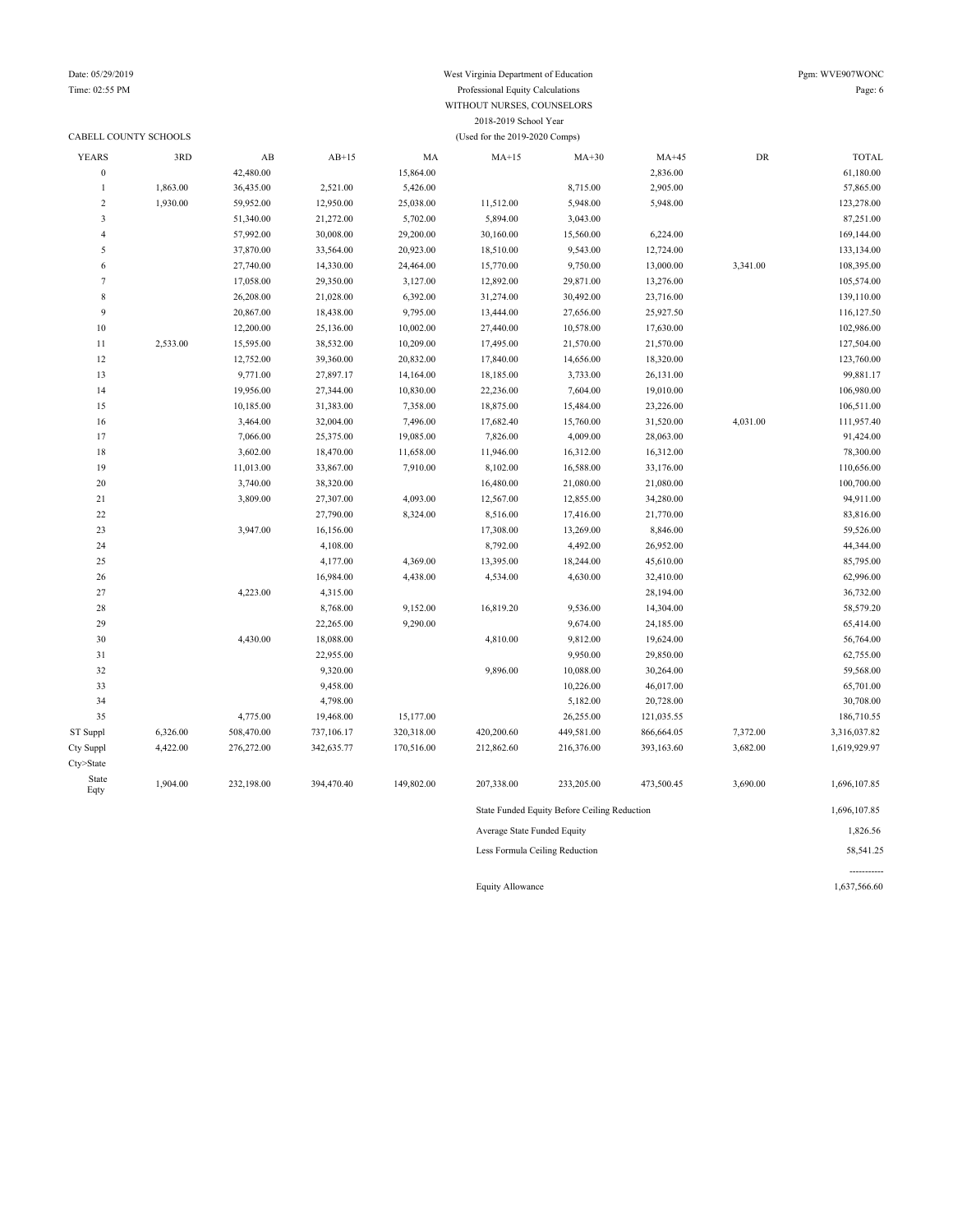## Date: 05/29/2019 West Virginia Department of Education Pgm: WVE907WONC

#### Time: 02:55 PM Professional Equity Calculations Page: 7 WITHOUT NURSES, COUNSELORS 2018-2019 School Year

| CALHOUN COUNTY SCHOOLS |     |                        | (Used for the 2019-2020 Comps) |           |                                |                                              |           |            |              |  |
|------------------------|-----|------------------------|--------------------------------|-----------|--------------------------------|----------------------------------------------|-----------|------------|--------------|--|
| <b>YEARS</b>           | 3RD | $\mathbf{A}\mathbf{B}$ | $AB+15$                        | MA        | $MA+15$                        | $MA+30$                                      | $MA+45$   | ${\rm DR}$ | <b>TOTAL</b> |  |
| $\boldsymbol{0}$       |     | 4,720.00               |                                |           |                                |                                              |           |            | 4,720.00     |  |
| 1                      |     | 12,145.00              |                                |           |                                |                                              |           |            | 12,145.00    |  |
| $\sqrt{2}$             |     | 2,498.00               | 5,180.00                       |           |                                |                                              |           |            | 7,678.00     |  |
| $\mathfrak{Z}$         |     |                        |                                |           | 2,947.00                       |                                              |           |            | 2,947.00     |  |
| $\overline{4}$         |     | 5,272.00               |                                | 5,840.00  |                                |                                              |           |            | 11,112.00    |  |
| 5                      |     | 2,705.00               | 2,797.00                       | 2,989.00  |                                |                                              | 3,181.00  |            | 11,672.00    |  |
| 6                      |     | 5,548.00               | 5,732.00                       |           | 1,577.00                       | 3,250.00                                     |           |            | 16,107.00    |  |
| $\overline{7}$         |     | 2,843.00               | 2,935.00                       | 3,127.00  | 3,223.00                       |                                              |           |            | 12,128.00    |  |
| $\,$ 8 $\,$            |     | 2,912.00               |                                | 3,196.00  |                                |                                              |           |            | 6,108.00     |  |
| 9                      |     | 8,943.00               | 6,146.00                       | 5,877.00  | 3,361.00                       | 3,457.00                                     |           |            | 27,784.00    |  |
| $10$                   |     | 3,050.00               |                                | 3,334.00  |                                |                                              | 3,526.00  |            | 9,910.00     |  |
| 11                     |     |                        | 1,284.40                       |           |                                |                                              |           |            | 1,284.40     |  |
| 12                     |     | 3,188.00               | 9,840.00                       |           |                                |                                              |           |            | 13,028.00    |  |
| 13                     |     |                        | 3,349.00                       |           |                                |                                              |           |            | 3,349.00     |  |
| 14                     |     | 3,326.00               |                                |           |                                | 3,802.00                                     | 6,843.60  | 3,893.00   | 17,864.60    |  |
| 15                     |     |                        | 6,974.00                       |           |                                |                                              | 3,871.00  |            | 10,845.00    |  |
| 16                     |     |                        |                                |           | 3,844.00                       |                                              |           |            | 3,844.00     |  |
| 17                     |     |                        | 3,625.00                       | 3,817.00  |                                |                                              | 200.45    |            | 7,642.45     |  |
| 18                     |     |                        | 3,694.00                       | 3,886.00  |                                |                                              |           |            | 7,580.00     |  |
| 19                     |     |                        |                                |           |                                |                                              |           |            |              |  |
| 20                     |     | 3,740.00               | 3,832.00                       |           |                                |                                              | 4,216.00  |            | 11,788.00    |  |
| 21                     |     | 3,809.00               | 3,901.00                       |           | 4,189.00                       |                                              |           |            | 11,899.00    |  |
| $22\,$                 |     |                        |                                |           |                                |                                              |           |            |              |  |
| 23                     |     |                        |                                |           |                                |                                              |           |            |              |  |
| 24                     |     |                        |                                |           |                                |                                              |           |            |              |  |
| 25                     |     |                        |                                |           |                                | 4,561.00                                     | 4,561.00  |            | 9,122.00     |  |
| 26                     |     |                        |                                |           |                                |                                              | 4,630.00  |            | 4,630.00     |  |
| 27                     |     |                        |                                |           | 4,603.00                       | 4,699.00                                     | 4,699.00  |            | 14,001.00    |  |
| 28                     |     |                        |                                |           |                                |                                              |           |            |              |  |
| 29                     |     |                        | 8,906.00                       |           | 4,741.00                       |                                              | 9,674.00  |            | 23,321.00    |  |
| 30                     |     |                        | 4,522.00                       |           |                                |                                              |           |            | 4,522.00     |  |
| 31                     |     |                        | 9,182.00                       |           |                                |                                              | 4,975.00  |            | 14,157.00    |  |
| 32                     |     |                        | 4,660.00                       |           |                                |                                              | 10,088.00 |            | 14,748.00    |  |
| 33                     |     |                        |                                |           |                                |                                              | 5,113.00  |            | 5,113.00     |  |
| 34                     |     |                        |                                |           |                                |                                              | 10,364.00 |            | 10,364.00    |  |
| 35                     |     |                        |                                |           |                                |                                              | 5,251.00  |            | 5,251.00     |  |
| ST Suppl               |     | 64,699.00              | 86,559.40                      | 32,066.00 | 28,485.00                      | 19,769.00                                    | 81,193.05 | 3,893.00   | 316,664.45   |  |
| Cty Suppl              |     |                        |                                |           |                                |                                              |           |            |              |  |
| Cty>State              |     |                        |                                |           |                                |                                              |           |            |              |  |
| State<br>Eqty          |     | 62,399.00              | 84,119.40                      | 31,086.00 | 27,735.00                      | 19,269.00                                    | 79,408.05 | 3,793.00   | 307,809.45   |  |
|                        |     |                        |                                |           |                                | State Funded Equity Before Ceiling Reduction |           |            | 307,809.45   |  |
|                        |     |                        |                                |           | Average State Funded Equity    |                                              |           |            | 3,476.11     |  |
|                        |     |                        |                                |           | Less Formula Ceiling Reduction |                                              |           |            | $-11,749.25$ |  |
|                        |     |                        |                                |           |                                |                                              |           |            |              |  |

Equity Allowance 319,558.70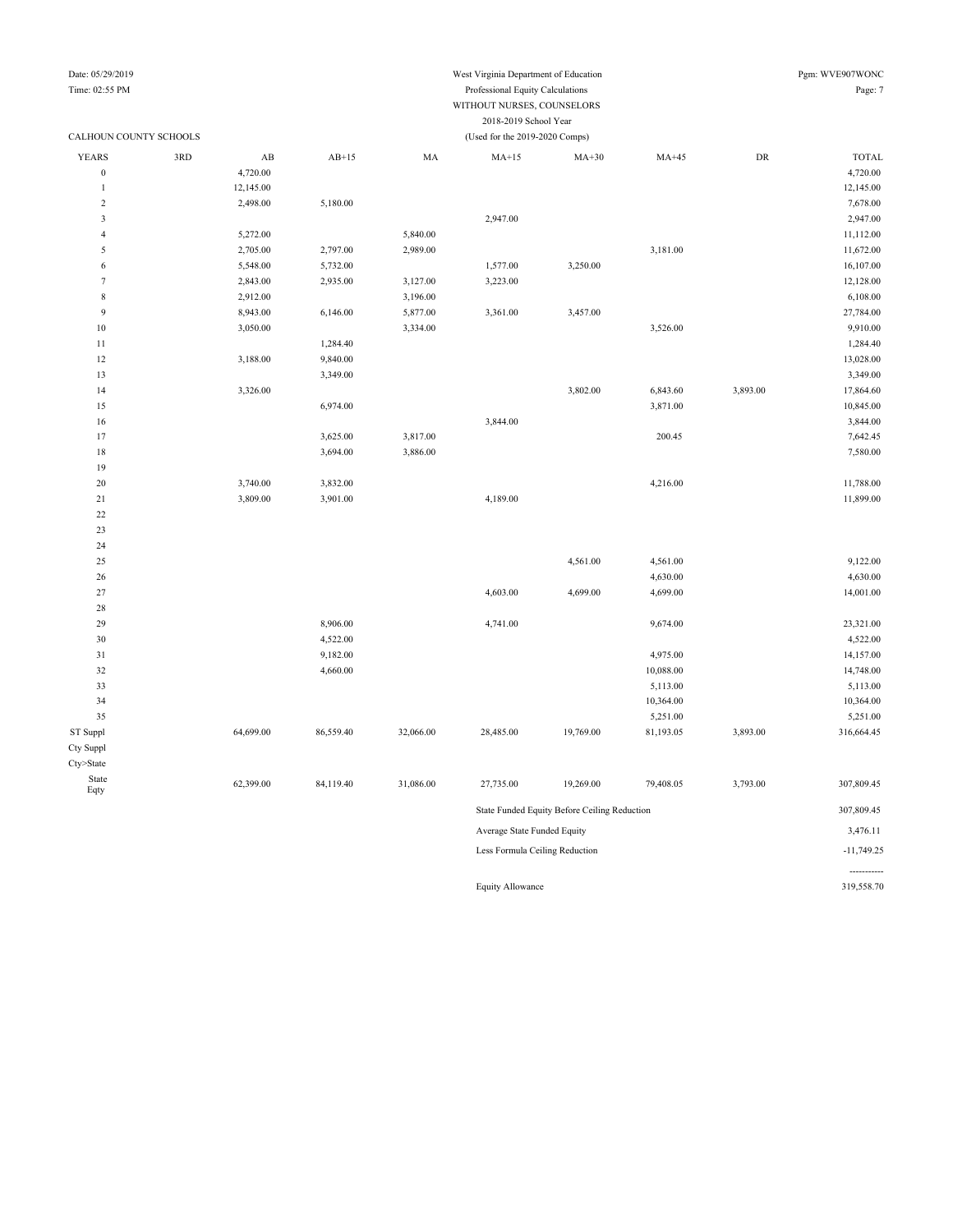## Date: 05/29/2019 West Virginia Department of Education Pgm: WVE907WONC

#### Time: 02:55 PM Professional Equity Calculations Page: 8 WITHOUT NURSES, COUNSELORS 2018-2019 School Year CLAY COUNTY SCHOOLS (Used for the 2019-2020 Comps)

| YEARS                   | 3RD | $\mathbf{A}\mathbf{B}$ | $AB+15$   | MA        | $MA+15$                        | $MA+30$                                      | $MA+45$    | DR | <b>TOTAL</b> |
|-------------------------|-----|------------------------|-----------|-----------|--------------------------------|----------------------------------------------|------------|----|--------------|
| $\boldsymbol{0}$        |     | 7,080.00               |           |           |                                |                                              |            |    | 7,080.00     |
| $\mathbf{1}$            |     | 12,145.00              |           |           |                                |                                              |            |    | 12,145.00    |
| $\sqrt{2}$              |     | 17,486.00              | 2,590.00  | 2,782.00  |                                |                                              |            |    | 22,858.00    |
| $\overline{\mathbf{3}}$ |     | 15,402.00              | 5,318.00  | 2,851.00  |                                |                                              |            |    | 23,571.00    |
| $\overline{4}$          |     | 5,272.00               | 2,728.00  | 2,920.00  |                                |                                              |            |    | 10,920.00    |
| 5                       |     | 8,115.00               |           |           | 3,085.00                       |                                              |            |    | 11,200.00    |
| $\sqrt{6}$              |     | 5,548.00               | 8,598.00  | 3,058.00  | 9,462.00                       | 3,250.00                                     |            |    | 29,916.00    |
| $\tau$                  |     | 2,843.00               | 2,935.00  |           |                                | 3,319.00                                     | 5,011.69   |    | 14,108.69    |
| $\,$ 8 $\,$             |     |                        |           | 3,196.00  | 1,975.20                       | 3,388.00                                     | 6,776.00   |    | 15,335.20    |
| 9                       |     |                        |           |           | 3,361.00                       | 3,457.00                                     | 3,457.00   |    | 10,275.00    |
| $10\,$                  |     |                        | 3,142.00  |           |                                |                                              | 7,052.00   |    | 10,194.00    |
| $11\,$                  |     | 3,119.00               | 3,211.00  |           | 3,499.00                       | 7,190.00                                     | 3,595.00   |    | 20,614.00    |
| 12                      |     |                        | 6,560.00  |           | 2,497.60                       | 3,664.00                                     | 14,656.00  |    | 27,377.60    |
| 13                      |     |                        | 3,349.00  |           |                                |                                              |            |    | 3,349.00     |
| 14                      |     |                        |           |           |                                | 3,802.00                                     | 11,406.00  |    | 15,208.00    |
| 15                      |     |                        |           |           |                                |                                              |            |    |              |
| 16                      |     |                        | 3,556.00  |           | 3,844.00                       | 3,940.00                                     | 7,880.00   |    | 19,220.00    |
| 17                      |     |                        | 3,625.00  |           |                                |                                              | 4,009.00   |    | 7,634.00     |
| $18\,$                  |     |                        | 3,694.00  |           | 3,982.00                       | 4,078.00                                     |            |    | 11,754.00    |
| 19                      |     |                        | 3,763.00  |           |                                |                                              |            |    | 3,763.00     |
| $20\,$                  |     |                        |           |           |                                |                                              | 8,432.00   |    | 8,432.00     |
| 21                      |     | 3,809.00               |           |           |                                |                                              | 4,285.00   |    | 8,094.00     |
| $22\,$                  |     |                        |           |           |                                |                                              | 8,708.00   |    | 8,708.00     |
| 23                      |     |                        |           |           |                                |                                              | 8,846.00   |    | 8,846.00     |
| 24                      |     |                        |           |           |                                |                                              | 4,492.00   |    | 4,492.00     |
| 25                      |     |                        |           |           |                                |                                              | 9,122.00   |    | 9,122.00     |
| $26\,$                  |     |                        |           |           |                                |                                              | 18,520.00  |    | 18,520.00    |
| 27                      |     |                        |           | 4,507.00  |                                |                                              | 4,699.00   |    | 9,206.00     |
| $28\,$                  |     |                        |           |           |                                |                                              |            |    |              |
| 29                      |     |                        | 4,453.00  |           |                                |                                              | 4,837.00   |    | 9,290.00     |
| 30                      |     |                        |           |           |                                | 4,906.00                                     | 19,624.00  |    | 24,530.00    |
| $3\sqrt{1}$             |     |                        | 9,182.00  |           |                                |                                              | 4,975.00   |    | 14,157.00    |
| 32                      |     |                        | 4,660.00  |           |                                | 5,044.00                                     | 10,088.00  |    | 19,792.00    |
| 33                      |     |                        |           |           |                                |                                              | 15,339.00  |    | 15,339.00    |
| 34                      |     |                        |           |           |                                |                                              | 25,910.00  |    | 25,910.00    |
| 35                      |     | 4,775.00               |           |           |                                |                                              | 58,286.10  |    | 63,061.10    |
| ST Suppl                |     | 85,594.00              | 71,364.00 | 19,314.00 | 31,705.80                      | 46,038.00                                    | 270,005.79 |    | 524,021.59   |
| Cty Suppl               |     | 9,600.00               | 6,300.00  | 2,100.00  | 3,255.00                       | 4,200.00                                     | 20,863.50  |    | 46,318.50    |
| Cty>State               |     |                        |           |           |                                |                                              |            |    |              |
| State                   |     | 75,994.00              | 65,064.00 | 17,214.00 | 28,450.80                      | 41,838.00                                    | 249,142.29 |    | 477,703.09   |
| Eqty                    |     |                        |           |           |                                | State Funded Equity Before Ceiling Reduction |            |    |              |
|                         |     |                        |           |           |                                | 477,703.09                                   |            |    |              |
|                         |     |                        |           |           | Average State Funded Equity    |                                              |            |    | 3,414.36     |
|                         |     |                        |           |           | Less Formula Ceiling Reduction |                                              |            |    | 16,901.08    |

Equity Allowance 460,802.01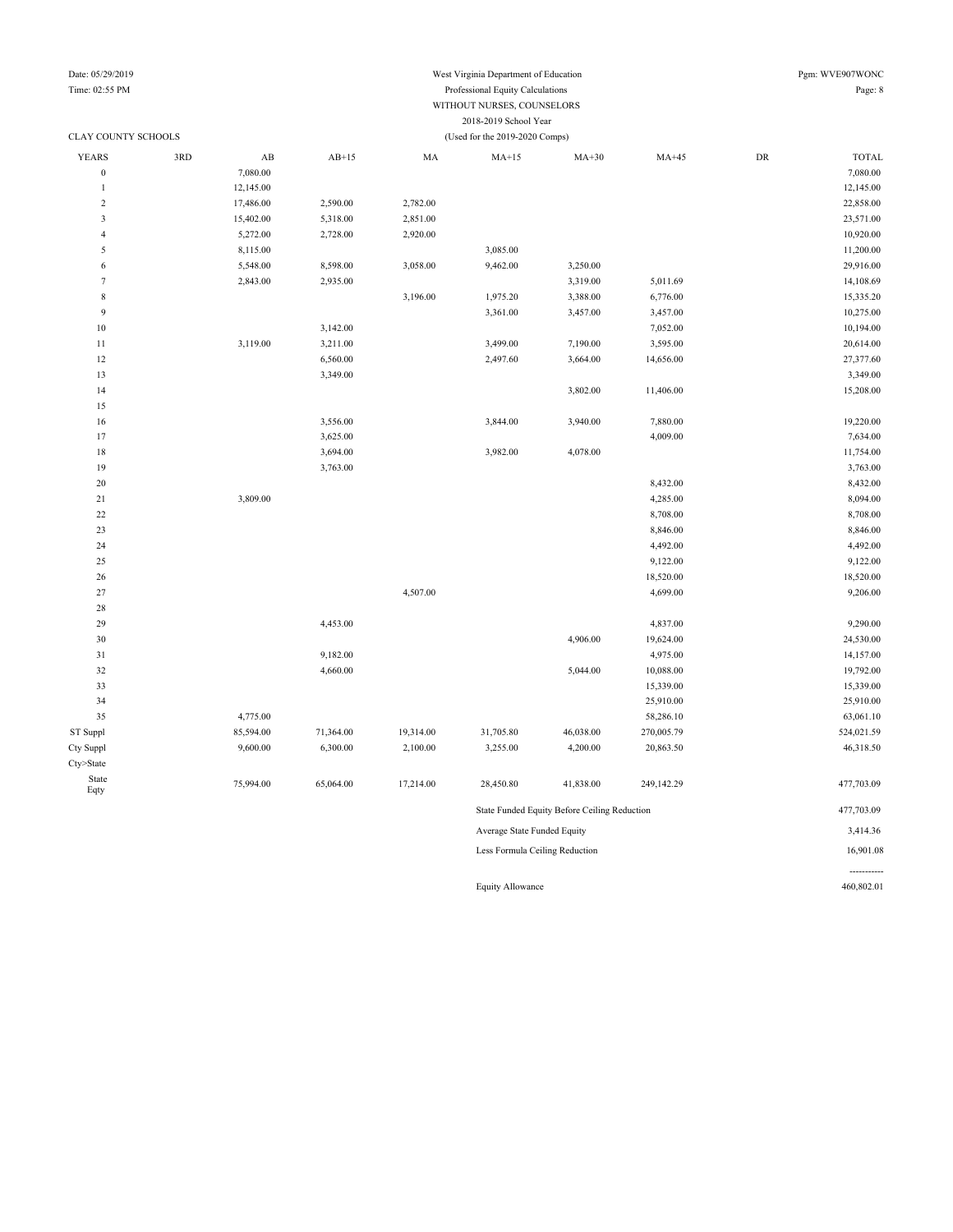## Date: 05/29/2019 Pgm: WVE907WONC

-----------

#### Time: 02:55 PM Professional Equity Calculations Page: 9 WITHOUT NURSES, COUNSELORS 2018-2019 School Year

|                         | DODDRIDGE COUNTY SCHOOLS |                        | (Used for the 2019-2020 Comps) |           |                                |                                              |            |            |              |  |
|-------------------------|--------------------------|------------------------|--------------------------------|-----------|--------------------------------|----------------------------------------------|------------|------------|--------------|--|
| <b>YEARS</b>            | 3RD                      | $\mathbf{A}\mathbf{B}$ | $AB+15$                        | MA        | $MA+15$                        | $MA+30$                                      | $MA+45$    | ${\rm DR}$ | <b>TOTAL</b> |  |
| $\boldsymbol{0}$        |                          | 7,080.00               |                                |           |                                |                                              |            |            | 7,080.00     |  |
| $\mathbf{1}$            |                          | 4,858.00               |                                | 2,713.00  |                                |                                              |            |            | 7,571.00     |  |
| $\sqrt{2}$              |                          | 9,992.00               |                                |           |                                |                                              |            |            | 9,992.00     |  |
| $\overline{\mathbf{3}}$ |                          | 17,969.00              |                                |           |                                | 3,043.00                                     |            |            | 21,012.00    |  |
| $\overline{4}$          |                          | 7,908.00               |                                |           |                                |                                              |            |            | 7,908.00     |  |
| 5                       |                          | 5,410.00               | 5,594.00                       |           |                                | 3,181.00                                     |            |            | 14,185.00    |  |
| 6                       |                          | 5,548.00               |                                | 3,058.00  |                                |                                              |            |            | 8,606.00     |  |
| $\tau$                  |                          | 2,843.00               |                                | 1,563.50  |                                |                                              |            |            | 4,406.50     |  |
| $\,$ 8 $\,$             |                          |                        | 6,008.00                       | 3,196.00  |                                | 3,388.00                                     |            |            | 12,592.00    |  |
| 9                       |                          |                        | 3,073.00                       | 3,265.00  |                                | 3,457.00                                     |            |            | 9,795.00     |  |
| $10\,$                  |                          |                        | 9,426.00                       |           |                                | 3,526.00                                     | 5,289.00   |            | 18,241.00    |  |
| $1\,1$                  |                          | 3,119.00               | 3,211.00                       |           | 3,499.00                       | 3,595.00                                     |            |            | 13,424.00    |  |
| 12                      |                          | 3,188.00               |                                |           | 3,568.00                       | 7,328.00                                     | 5,496.00   |            | 19,580.00    |  |
| 13                      |                          |                        | 8,372.50                       | 3,541.00  | 3,637.00                       | 7,466.00                                     |            |            | 23,016.50    |  |
| 14                      |                          | 3,326.00               | 3,418.00                       |           |                                | 3,802.00                                     | 11,406.00  |            | 21,952.00    |  |
| 15                      |                          |                        | 3,487.00                       | 3,679.00  | 11,325.00                      |                                              | 3,871.00   |            | 22,362.00    |  |
| $16\,$                  |                          |                        | 3,556.00                       | 3,748.00  |                                |                                              |            |            | 7,304.00     |  |
| 17                      |                          |                        |                                |           | 3,913.00                       | 8,018.00                                     | 4,009.00   |            | 15,940.00    |  |
| 18                      |                          |                        |                                |           | 9,955.00                       | 4,078.00                                     | 8,156.00   |            | 22,189.00    |  |
| 19                      |                          |                        | 3,763.00                       |           |                                |                                              | 4,147.00   |            | 7,910.00     |  |
| $20\,$                  |                          |                        |                                |           |                                |                                              | 4,216.00   |            | 4,216.00     |  |
| $21\,$                  |                          |                        | 3,901.00                       |           | 4,189.00                       | 4,285.00                                     | 4,285.00   |            | 16,660.00    |  |
| $22\,$                  |                          |                        |                                |           |                                | 4,354.00                                     | 4,354.00   |            | 8,708.00     |  |
| 23                      |                          |                        |                                |           |                                |                                              |            |            |              |  |
| 24                      |                          |                        |                                |           |                                |                                              |            |            |              |  |
| $25\,$                  |                          |                        |                                |           |                                | 4,561.00                                     | 4,561.00   | 4,652.00   | 13,774.00    |  |
| $26\,$                  |                          |                        | 4,246.00                       |           |                                |                                              |            |            | 4,246.00     |  |
| 27                      |                          |                        |                                | 9,014.00  | 4,603.00                       | 4,699.00                                     | 4,699.00   |            | 23,015.00    |  |
| 28                      |                          |                        |                                |           |                                |                                              |            |            |              |  |
| 29                      |                          |                        |                                |           | 4,741.00                       | 4,837.00                                     |            |            | 9,578.00     |  |
| $30\,$                  |                          |                        |                                |           |                                |                                              | 4,906.00   |            | 4,906.00     |  |
| $31\,$                  |                          |                        | 4,591.00                       |           |                                |                                              | 7,462.50   |            | 12,053.50    |  |
| 32                      |                          |                        |                                |           |                                |                                              | 10,088.00  |            | 10,088.00    |  |
| 33                      |                          |                        |                                |           |                                |                                              | 5,113.00   |            | 5,113.00     |  |
| 34                      |                          |                        | 4,798.00                       |           |                                |                                              |            |            | 4,798.00     |  |
| 35                      |                          |                        | 1,216.75                       |           |                                |                                              | 10,502.00  |            | 11,718.75    |  |
| ST Suppl                |                          | 71,241.00              | 68,661.25                      | 33,777.50 | 49,430.00                      | 73,618.00                                    | 102,560.50 | 4,652.00   | 403,940.25   |  |
| Cty Suppl               |                          | 35,100.00              | 27,650.00                      | 14,250.00 | 20,000.00                      | 32,300.00                                    | 39,950.00  | 1,700.00   | 170,950.00   |  |
| Cty>State               |                          |                        |                                |           |                                |                                              |            |            |              |  |
| State<br>Eqty           |                          | 36,141.00              | 41,011.25                      | 19,527.50 | 29,430.00                      | 41,318.00                                    | 62,610.50  | 2,952.00   | 232,990.25   |  |
|                         |                          |                        |                                |           |                                | State Funded Equity Before Ceiling Reduction |            |            | 232,990.25   |  |
|                         |                          |                        |                                |           | Average State Funded Equity    |                                              |            |            | 2,075.64     |  |
|                         |                          |                        |                                |           | Less Formula Ceiling Reduction |                                              |            |            | 36,406.73    |  |

Equity Allowance 196,583.52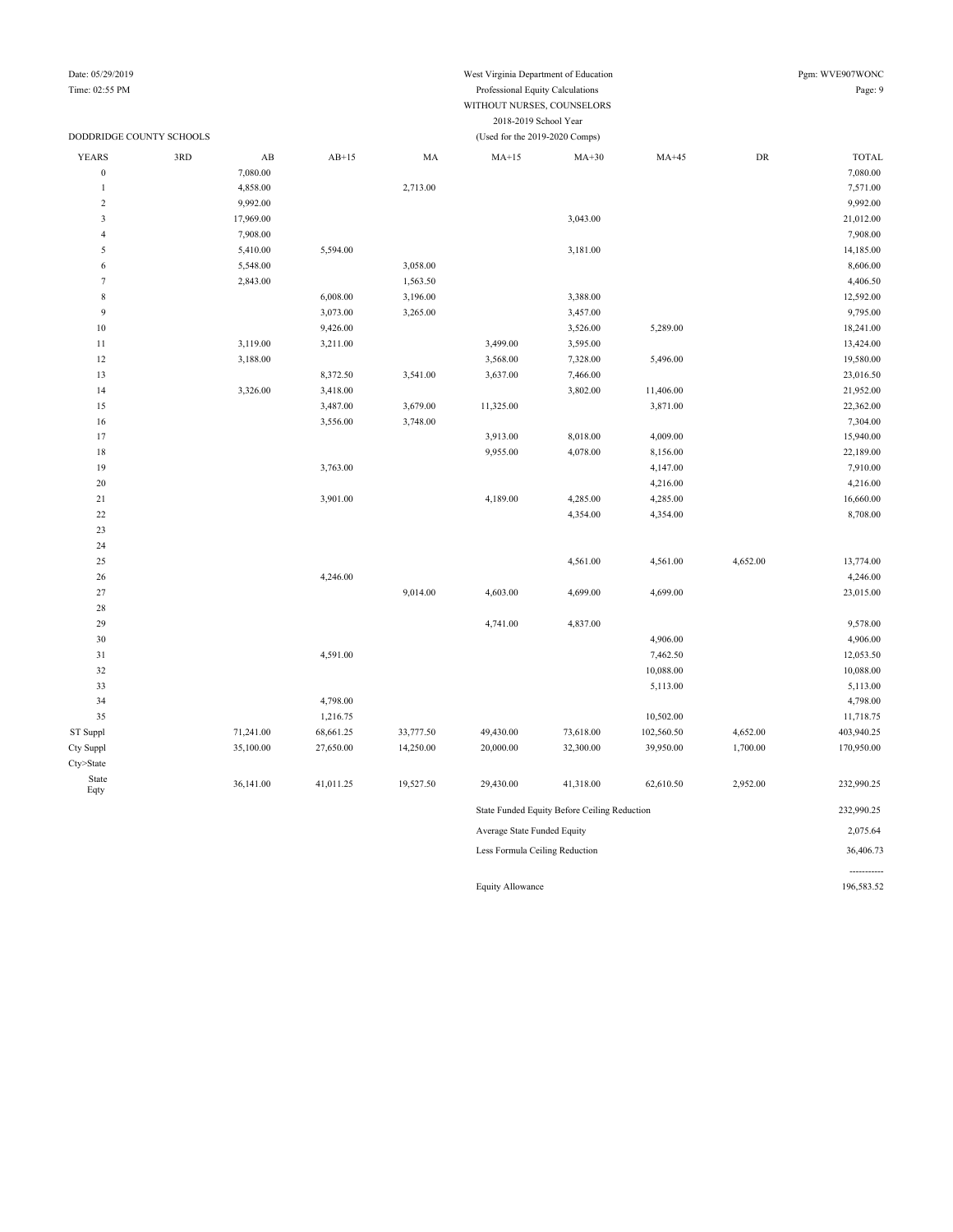### FAYETTE COUNTY SCHOOLS (Used for the 2019-2020 Comps)

### Date: 05/29/2019 West Virginia Department of Education Pgm: WVE907WONC Time: 02:55 PM Professional Equity Calculations Page: 10 WITHOUT NURSES, COUNSELORS 2018-2019 School Year

| <b>YEARS</b>            | 3RD | AB         | $AB+15$    | MA         | $MA+15$                     | $MA+30$                                      | $MA+45$    | ${\rm DR}$ | <b>TOTAL</b> |
|-------------------------|-----|------------|------------|------------|-----------------------------|----------------------------------------------|------------|------------|--------------|
| $\boldsymbol{0}$        |     | 38,940.00  |            | 5,288.00   | 2,740.00                    |                                              |            |            | 46,968.00    |
|                         |     | 26,719.00  | 2,521.00   | 8,139.00   | 2,809.00                    |                                              |            |            | 40,188.00    |
| $\overline{2}$          |     | 47,462.00  | 15,540.00  | 8,346.00   |                             | 5,948.00                                     |            |            | 77,296.00    |
| $\overline{\mathbf{3}}$ |     | 59,041.00  |            | 8,553.00   |                             |                                              |            | 3,134.00   | 70,728.00    |
| $\overline{4}$          |     | 26,360.00  | 5,456.00   | 2,920.00   | 9,048.00                    |                                              | 3,112.00   |            | 46,896.00    |
| 5                       |     | 24,345.00  | 2,797.00   | 2,989.00   | 3,085.00                    | 3,181.00                                     | 3,181.00   |            | 39,578.00    |
| 6                       |     | 16,644.00  | 2,866.00   | 15,290.00  | 6,308.00                    | 16,250.00                                    |            |            | 57,358.00    |
| $\tau$                  |     | 22,744.00  | 2,935.00   | 12,508.00  | 3,223.00                    | 3,319.00                                     | 9,957.00   |            | 54,686.00    |
| $\,$ 8 $\,$             |     | 17,472.00  | 6,008.00   |            | 6,584.00                    | 3,388.00                                     |            |            | 33,452.00    |
| $\overline{9}$          |     | 2,981.00   | 9,219.00   | 13,060.00  | 6,722.00                    | 3,457.00                                     | 6,914.00   |            | 42,353.00    |
| 10                      |     | 15,250.00  | 12,568.00  | 6,668.00   | 6,860.00                    | 7,052.00                                     | 7,052.00   |            | 55,450.00    |
| $1\,1$                  |     | 12,476.00  | 6,422.00   | 6,806.00   | 3,499.00                    | 7,190.00                                     | 14,380.00  | 3,686.00   | 54,459.00    |
| 12                      |     | 12,752.00  | 13,120.00  | 3,472.00   | 21,408.00                   | 10,992.00                                    | 14,656.00  |            | 76,400.00    |
| 13                      |     | 3,257.00   | 6,698.00   | 14,164.00  | 14,548.00                   | 7,466.00                                     | 3,546.35   |            | 49,679.35    |
| 14                      |     | 9,978.00   | 13,672.00  | 7,220.00   | 14,824.00                   | 3,802.00                                     | 3,802.00   |            | 53,298.00    |
| 15                      |     | 6,790.00   | 3,487.00   | 3,679.00   | 7,550.00                    | 11,613.00                                    | 7,742.00   |            | 40,861.00    |
| 16                      |     | 3,464.00   | 5,334.00   |            | 15,376.00                   | 7,880.00                                     | 3,940.00   |            | 35,994.00    |
| 17                      |     | 7,066.00   | 14,500.00  | 3,817.00   |                             | 4,009.00                                     | 8,018.00   |            | 37,410.00    |
| 18                      |     |            | 3,694.00   | 3,886.00   | 3,982.00                    | 4,078.00                                     | 8,156.00   |            | 23,796.00    |
| 19                      |     |            |            |            |                             |                                              | 4,147.00   |            | 4,147.00     |
| 20                      |     | 14,960.00  | 3,832.00   | 8,048.00   | 8,240.00                    | 8,432.00                                     |            |            | 43,512.00    |
| 21                      |     | 3,809.00   | 7,802.00   |            |                             |                                              | 8,570.00   |            | 20,181.00    |
| $22\,$                  |     |            | 19,850.00  |            | 8,516.00                    | 20,812.12                                    | 4,354.00   |            | 53,532.12    |
| 23                      |     |            | 12,117.00  |            |                             | 13,269.00                                    | 13,269.00  |            | 38,655.00    |
| 24                      |     | 4,016.00   | 4,108.00   |            | 4,396.00                    | 4,492.00                                     | 4,492.00   | 4,583.00   | 26,087.00    |
| 25                      |     | 4,085.00   | 8,354.00   |            |                             | 4,561.00                                     | 18,244.00  | 4,652.00   | 39,896.00    |
| 26                      |     |            | 16,984.00  |            |                             | 6,945.00                                     | 6,945.00   |            | 30,874.00    |
| 27                      |     |            | 12,945.00  |            | 4,603.00                    | 9,398.00                                     | 4,699.00   |            | 31,645.00    |
| 28                      |     |            |            |            | 9,344.00                    |                                              | 19,072.00  |            | 28,416.00    |
| 29                      |     |            | 13,359.00  |            |                             | 4,837.00                                     | 29,022.00  |            | 47,218.00    |
| 30                      |     | 4,430.00   | 13,566.00  | 9,428.00   | 9,620.00                    | 4,906.00                                     | 24,530.00  |            | 66,480.00    |
| 31                      |     | 4,499.00   |            | 9,566.00   | 9,758.00                    | 4,975.00                                     | 7,462.50   |            | 36,260.50    |
| 32                      |     |            | 13,980.00  | 4,852.00   |                             |                                              | 10,088.00  |            | 28,920.00    |
| 33                      |     |            | 4,729.00   | 4,921.00   | 5,017.00                    | 5,113.00                                     | 10,226.00  |            | 30,006.00    |
| 34                      |     |            | 9,596.00   |            |                             |                                              | 20,728.00  |            | 30,324.00    |
| 35                      |     |            | 48,670.00  | 15,177.00  | 5,155.00                    | 15,753.00                                    | 65,112.40  | 5,342.00   | 155,209.40   |
| ST Suppl                |     | 389,540.00 | 316,729.00 | 178,797.00 | 193,215.00                  | 203,118.12                                   | 345,417.25 | 21,397.00  | 1,648,213.37 |
| Cty Suppl               |     | 238,850.00 | 141,950.00 | 86,700.00  | 86,700.00                   | 85,476.00                                    | 131,495.00 | 8,500.00   | 779,671.00   |
| Cty>State               |     |            |            |            |                             |                                              |            |            |              |
| State<br>Eqty           |     | 150,690.00 | 174,779.00 | 92,097.00  | 106,515.00                  | 117,642.12                                   | 213,922.25 | 12,897.00  | 868,542.37   |
|                         |     |            |            |            |                             | State Funded Equity Before Ceiling Reduction |            |            | 868,542.37   |
|                         |     |            |            |            | Average State Funded Equity |                                              |            |            | 1,893.78     |

Less Formula Ceiling Reduction 23,956.32

Equity Allowance 844,586.05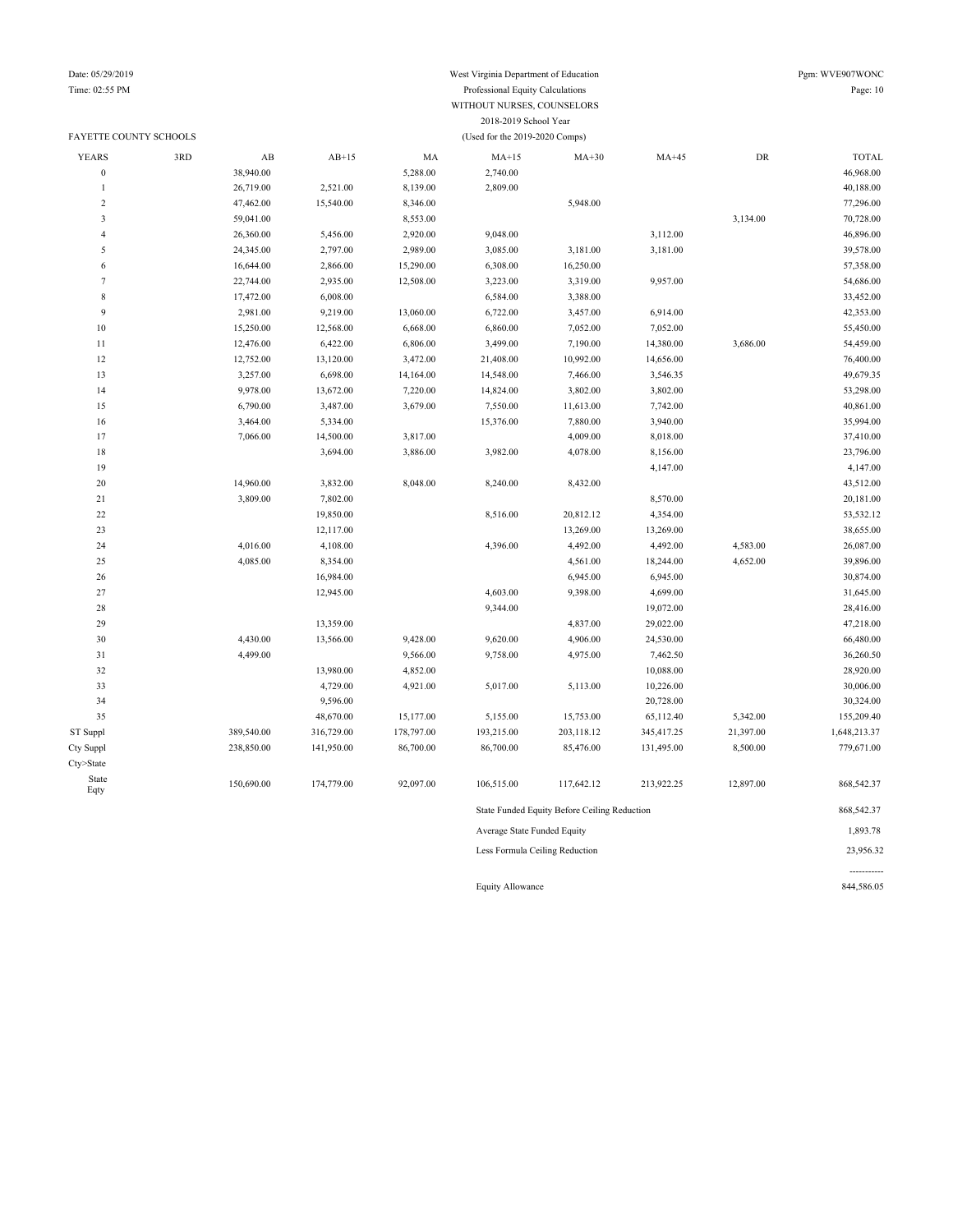## Date: 05/29/2019 West Virginia Department of Education Pgm: WVE907WONC

### Time: 02:55 PM Professional Equity Calculations Page: 11 WITHOUT NURSES, COUNSELORS 2018-2019 School Year

| GILMER COUNTY SCHOOLS   |     |                        |           |           | (Used for the 2019-2020 Comps) |                                              |           |    |              |
|-------------------------|-----|------------------------|-----------|-----------|--------------------------------|----------------------------------------------|-----------|----|--------------|
| <b>YEARS</b>            | 3RD | $\mathbf{A}\mathbf{B}$ | $AB+15$   | $\rm MA$  | $MA+15$                        | $MA+30$                                      | $MA+45$   | DR | <b>TOTAL</b> |
| $\boldsymbol{0}$        |     | 7,080.00               |           |           |                                |                                              | 2,836.00  |    | 9,916.00     |
| $\mathbf{1}$            |     | 4,858.00               |           |           |                                |                                              |           |    | 4,858.00     |
| $\sqrt{2}$              |     | 9,992.00               | 2,590.00  |           | 2,878.00                       |                                              |           |    | 15,460.00    |
| $\overline{\mathbf{3}}$ |     |                        | 2,659.00  |           |                                |                                              |           |    | 2,659.00     |
| $\overline{4}$          |     | 2,636.00               |           | 2,920.00  |                                |                                              |           |    | 5,556.00     |
| 5                       |     | 5,410.00               |           |           | 3,085.00                       |                                              |           |    | 8,495.00     |
| 6                       |     |                        |           | 6,116.00  |                                |                                              |           |    | 6,116.00     |
| $\boldsymbol{7}$        |     |                        | 5,870.00  | 3,127.00  |                                |                                              |           |    | 8,997.00     |
| $\,$ 8 $\,$             |     |                        |           |           |                                |                                              | 3,388.00  |    | 3,388.00     |
| $\overline{9}$          |     |                        | 3,073.00  | 9,795.00  |                                |                                              |           |    | 12,868.00    |
| 10                      |     |                        | 3,142.00  | 3,334.00  | 3,430.00                       |                                              |           |    | 9,906.00     |
| $11\,$                  |     |                        |           | 6,806.00  |                                |                                              | 3,595.00  |    | 10,401.00    |
| 12                      |     |                        |           |           |                                |                                              | 3,664.00  |    | 3,664.00     |
| 13                      |     | 3,257.00               | 6,698.00  | 3,541.00  |                                |                                              | 7,466.00  |    | 20,962.00    |
| 14                      |     |                        | 3,418.00  | 3,610.00  |                                | 3,802.00                                     |           |    | 10,830.00    |
| 15                      |     |                        | 3,487.00  |           | 3,775.00                       |                                              | 3,871.00  |    | 11,133.00    |
| 16                      |     |                        | 3,556.00  | 3,748.00  |                                |                                              | 7,880.00  |    | 15,184.00    |
| 17                      |     |                        |           |           |                                |                                              | 8,018.00  |    | 8,018.00     |
| 18                      |     |                        |           |           |                                |                                              | 4,078.00  |    | 4,078.00     |
| 19                      |     |                        |           |           | 4,051.00                       |                                              |           |    | 4,051.00     |
| 20                      |     |                        | 3,832.00  |           |                                |                                              |           |    | 3,832.00     |
| 21                      |     |                        |           |           | 4,189.00                       | 4,285.00                                     |           |    | 8,474.00     |
| 22                      |     |                        |           |           |                                |                                              | 4,354.00  |    | 4,354.00     |
| 23                      |     |                        |           |           |                                |                                              |           |    |              |
| 24                      |     |                        |           |           |                                |                                              |           |    |              |
| 25                      |     | 4,085.00               | 4,177.00  | 4,369.00  |                                |                                              |           |    | 12,631.00    |
| 26                      |     |                        |           |           | 4,534.00                       |                                              | 4,630.00  |    | 9,164.00     |
| 27                      |     |                        | 4,315.00  |           |                                |                                              | 4,699.00  |    | 9,014.00     |
| 28                      |     |                        |           |           | 4,672.00                       |                                              |           |    | 4,672.00     |
| 29                      |     |                        | 4,453.00  |           |                                |                                              | 4,837.00  |    | 9,290.00     |
| 30                      |     |                        |           | 4,714.00  |                                | 2,453.00                                     |           |    | 7,167.00     |
| 31                      |     |                        |           |           |                                |                                              |           |    |              |
| 32                      |     | 4,568.00               |           |           |                                |                                              |           |    | 4,568.00     |
| 33                      |     |                        | 4,729.00  |           |                                |                                              |           |    | 4,729.00     |
| 34                      |     |                        |           |           |                                |                                              |           |    |              |
| 35                      |     |                        | 4,867.00  |           |                                |                                              |           |    | 4,867.00     |
| ST Suppl                |     | 41,886.00              | 60,866.00 | 52,080.00 | 30,614.00                      | 10,540.00                                    | 63,316.00 |    | 259,302.00   |
| Cty Suppl               |     | 1,500.00               | 1,700.00  | 1,500.00  | 800.00                         | 250.00                                       | 1,600.00  |    | 7,350.00     |
| Cty>State               |     |                        |           |           |                                |                                              |           |    |              |
| State                   |     |                        |           |           |                                |                                              |           |    |              |
| Eqty                    |     | 40,386.00              | 59,166.00 | 50,580.00 | 29,814.00                      | 10,290.00                                    | 61,716.00 |    | 251,952.00   |
|                         |     |                        |           |           |                                | State Funded Equity Before Ceiling Reduction |           |    | 251,952.00   |
|                         |     |                        |           |           | Average State Funded Equity    |                                              |           |    | 3,427.92     |
|                         |     |                        |           |           | Less Formula Ceiling Reduction |                                              |           |    | $-29,720.07$ |
|                         |     |                        |           |           |                                |                                              |           |    |              |

Equity Allowance 281,672.07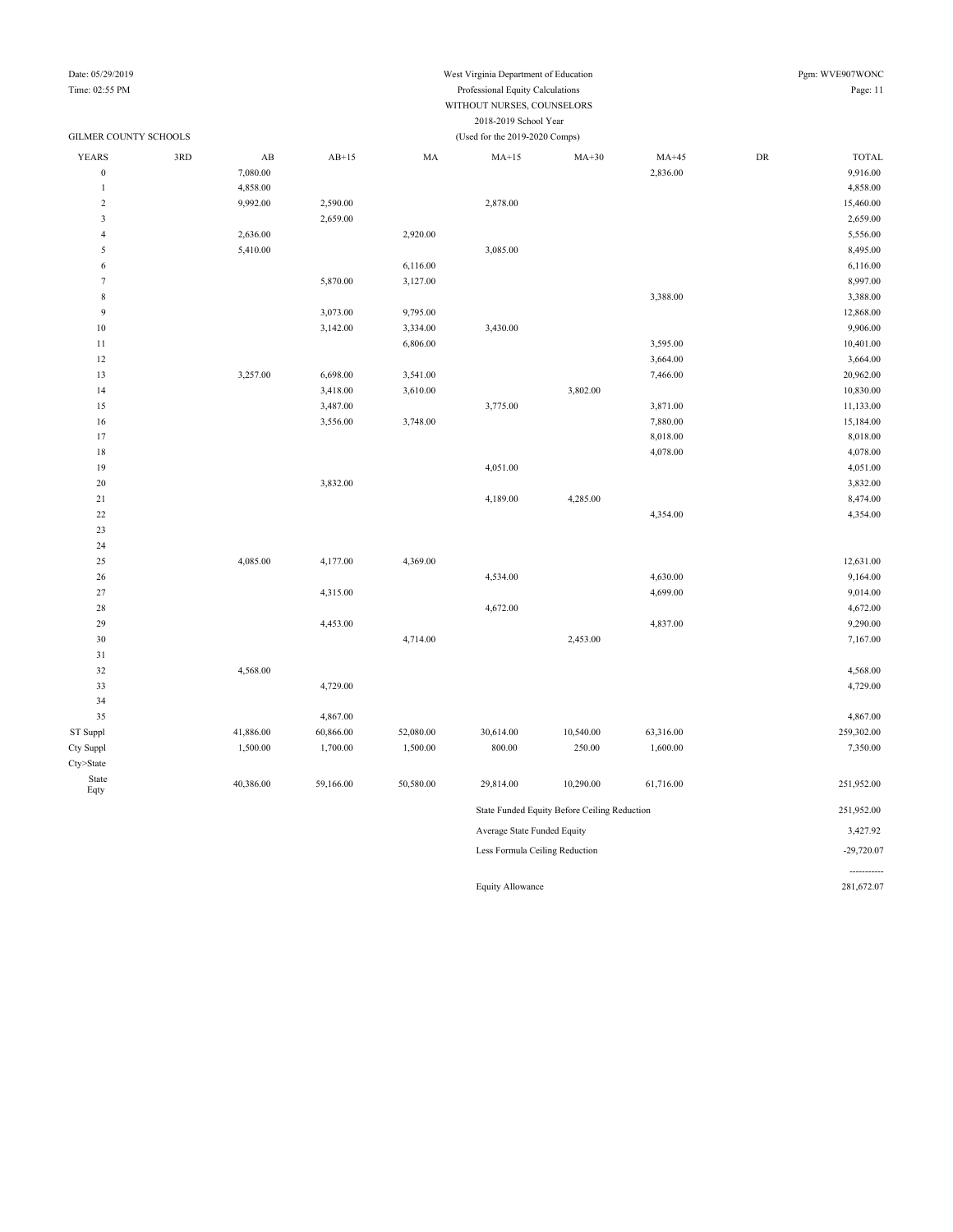## Date: 05/29/2019 West Virginia Department of Education Pgm: WVE907WONC

### Time: 02:55 PM Professional Equity Calculations Page: 12 WITHOUT NURSES, COUNSELORS 2018-2019 School Year

| <b>GRANT COUNTY SCHOOLS</b> |     |                        |           |           | (Used for the 2019-2020 Comps) |           |            |            |              |
|-----------------------------|-----|------------------------|-----------|-----------|--------------------------------|-----------|------------|------------|--------------|
| <b>YEARS</b>                | 3RD | $\mathbf{A}\mathbf{B}$ | $AB+15$   | MA        | $MA+15$                        | $MA+30$   | $MA+45$    | ${\rm DR}$ | <b>TOTAL</b> |
| $\overline{0}$              |     | 4,720.00               |           | 2,644.00  |                                |           |            |            | 7,364.00     |
| $\mathbf{1}$                |     | 2,429.00               | 6,302.50  | 8,139.00  | 2,809.00                       |           |            |            | 19,679.50    |
| $\sqrt{2}$                  |     | 4,996.00               | 2,590.00  | 2,782.00  |                                |           |            |            | 10,368.00    |
| $\overline{\mathbf{3}}$     |     | 2,567.00               |           | 2,851.00  |                                |           |            |            | 5,418.00     |
| $\overline{4}$              |     | 7,908.00               |           |           |                                | 3,112.00  |            |            | 11,020.00    |
| 5                           |     |                        |           |           | 3,085.00                       |           |            |            | 3,085.00     |
| 6                           |     | 8,322.00               | 2,866.00  | 3,058.00  |                                | 3,250.00  | 8,125.00   |            | 25,621.00    |
| $\overline{7}$              |     | 5,686.00               |           |           |                                |           |            |            | 5,686.00     |
| $\,$ 8 $\,$                 |     | 2,912.00               | 3,004.00  |           |                                | 10,164.00 | 8,470.00   |            | 24,550.00    |
| 9                           |     | 1,490.50               | 3,073.00  | 3,265.00  | 1,680.50                       |           | 6,914.00   |            | 16,423.00    |
| $10$                        |     |                        |           | 3,334.00  | 6,860.00                       | 3,526.00  | 3,526.00   |            | 17,246.00    |
| 11                          |     |                        |           | 3,403.00  |                                | 3,595.00  |            |            | 6,998.00     |
| 12                          |     | 3,188.00               | 3,280.00  |           |                                |           | 3,664.00   |            | 10,132.00    |
| 13                          |     |                        |           | 3,541.00  | 7,274.00                       |           | 18,665.00  |            | 29,480.00    |
| 14                          |     |                        | 6,836.00  | 7,220.00  | 3,706.00                       | 3,802.00  | 3,802.00   |            | 25,366.00    |
| 15                          |     |                        | 3,487.00  |           |                                |           | 7,742.00   |            | 11,229.00    |
| 16                          |     | 3,464.00               |           |           |                                |           | 1,970.00   |            | 5,434.00     |
| 17                          |     | 3,533.00               |           | 3,817.00  |                                | 4,009.00  | 3,207.20   |            | 14,566.20    |
| 18                          |     |                        | 1,847.00  | 3,886.00  |                                |           | 12,234.00  |            | 17,967.00    |
| 19                          |     |                        | 3,763.00  |           | 8,102.00                       |           |            |            | 11,865.00    |
| 20                          |     |                        | 11,496.00 |           | 4,120.00                       |           | 4,216.00   |            | 19,832.00    |
| 21                          |     |                        | 7,802.00  | 4,093.00  |                                | 4,285.00  | 4,285.00   |            | 20,465.00    |
| $22\,$                      |     |                        |           | 4,162.00  |                                |           | 4,354.00   |            | 8,516.00     |
| 23                          |     |                        |           | 4,231.00  | 4,327.00                       | 4,423.00  | 8,846.00   |            | 21,827.00    |
| 24                          |     |                        |           |           |                                |           | 4,492.00   |            | 4,492.00     |
| 25                          |     |                        | 4,177.00  |           |                                |           | 4,561.00   |            | 8,738.00     |
| $26\,$                      |     |                        |           |           |                                |           |            |            |              |
| 27                          |     |                        | 4,315.00  |           |                                |           |            |            | 4,315.00     |
| 28                          |     |                        | 4,384.00  |           |                                |           |            |            | 4,384.00     |
| 29                          |     |                        | 4,453.00  |           |                                |           |            |            | 4,453.00     |
| 30                          |     |                        | 13,566.00 |           |                                |           |            |            | 13,566.00    |
| 31                          |     |                        |           |           |                                |           | 4,975.00   |            | 4,975.00     |
| 32                          |     |                        |           |           |                                |           |            |            |              |
| 33                          |     |                        |           |           |                                |           | 10,226.00  |            | 10,226.00    |
| 34                          |     |                        | 4,798.00  |           |                                | 5,182.00  | 10,364.00  |            | 20,344.00    |
| 35                          |     |                        | 4,867.00  |           | 5,155.00                       |           | 23,629.50  |            | 33,651.50    |
| ST Suppl                    |     | 51,215.50              | 96,906.50 | 60,426.00 | 47,118.50                      | 45,348.00 | 158,267.70 |            | 459,282.20   |
| Cty Suppl                   |     |                        |           |           |                                |           |            |            |              |
| Cty>State                   |     |                        |           |           |                                |           |            |            |              |
| State<br>Eqty               |     | 51,215.50              | 96,906.50 | 60,426.00 | 47,118.50                      | 45,348.00 | 158,267.70 |            | 459,282.20   |
|                             |     |                        |           |           | 459,282.20                     |           |            |            |              |
|                             |     |                        |           |           | Average State Funded Equity    |           |            |            | 3,680.15     |
|                             |     |                        |           |           | Less Formula Ceiling Reduction |           |            |            | 2,980.92     |
|                             |     |                        |           |           |                                |           |            |            |              |

Equity Allowance 456,301.28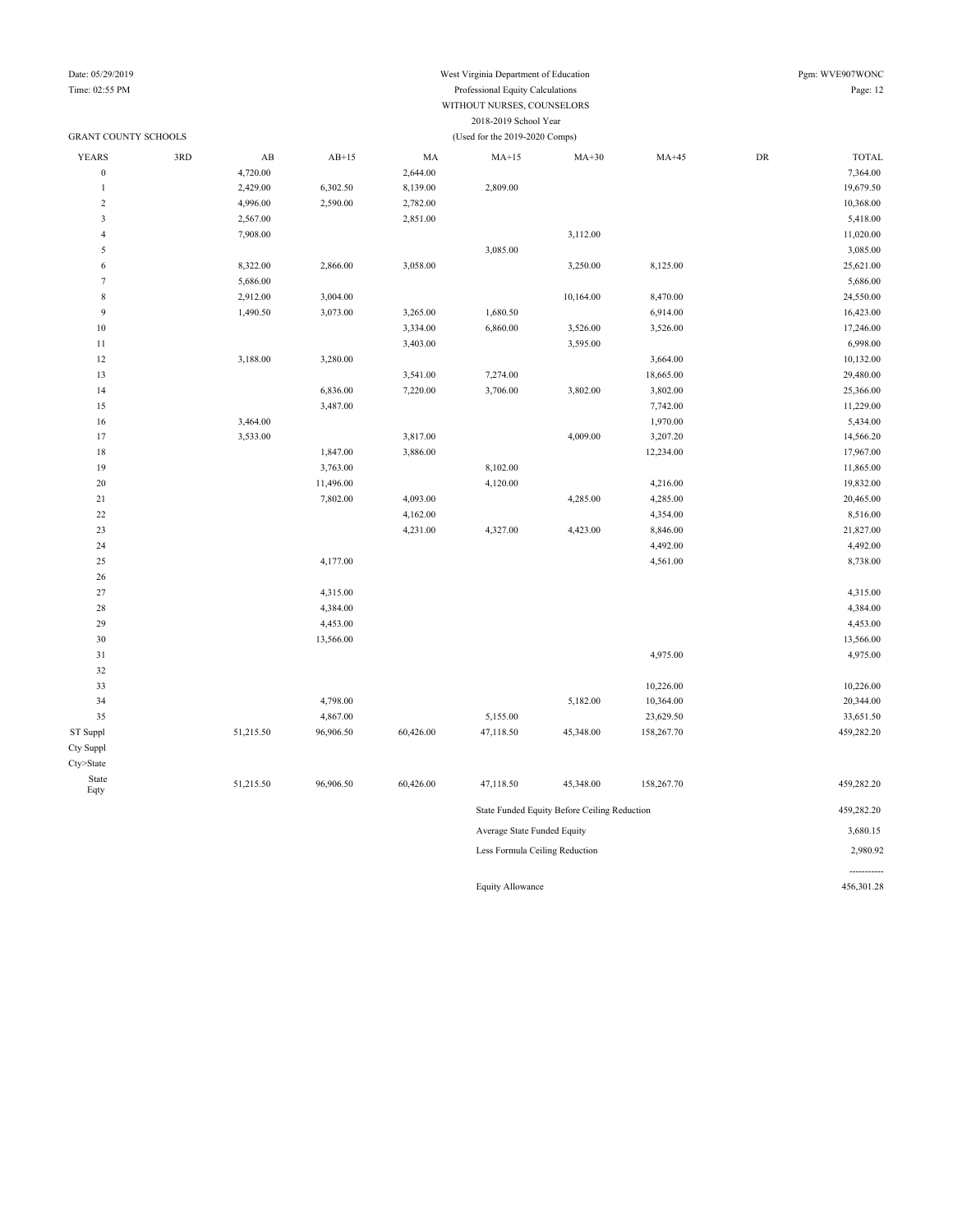### GREENBRIER COUNTY SCHOOLS (Used for the 2019-2020 Comps)

### Time: 02:55 PM Professional Equity Calculations Page: 13 WITHOUT NURSES, COUNSELORS 2018-2019 School Year

| <b>YEARS</b>     | 3RD | $\mathbf{A}\mathbf{B}$ | $AB+15$    | MA         | $MA+15$                     | $MA+30$                                      | $MA+45$     | ${\rm DR}$ | <b>TOTAL</b> |
|------------------|-----|------------------------|------------|------------|-----------------------------|----------------------------------------------|-------------|------------|--------------|
| $\boldsymbol{0}$ |     | 21,240.00              |            | 5,288.00   |                             |                                              |             |            | 26,528.00    |
| $\overline{1}$   |     | 17,003.00              |            | 13,565.00  |                             |                                              |             |            | 30,568.00    |
| $\sqrt{2}$       |     | 14,988.00              |            | 11,128.00  |                             |                                              |             |            | 26,116.00    |
| $\mathfrak z$    |     | 12,835.00              | 2,659.00   | 17,106.00  | 5,894.00                    |                                              | 3,043.00    |            | 41,537.00    |
| $\overline{4}$   |     | 9,226.00               |            | 11,680.00  | 9,048.00                    |                                              | 3,112.00    |            | 33,066.00    |
| $\sqrt{5}$       |     | 16,230.00              | 8,391.00   | 2,989.00   | 9,255.00                    | 3,181.00                                     |             |            | 40,046.00    |
| 6                |     | 16,644.00              | 2,866.00   | 9,174.00   | 12,616.00                   | 3,250.00                                     |             |            | 44,550.00    |
| $7\phantom{.0}$  |     | 5,686.00               | 14,675.00  | 15,635.00  | 6,446.00                    | 6,638.00                                     |             |            | 49,080.00    |
| $\,$ 8 $\,$      |     | 16,016.00              | 12,016.00  | 12,784.00  | 3,292.00                    | 6,776.00                                     |             |            | 50,884.00    |
| $\overline{9}$   |     | 11,924.00              | 12,292.00  | 13,060.00  | 6,722.00                    | 3,457.00                                     | 10,371.00   |            | 57,826.00    |
| 10               |     | 6,100.00               | 12,568.00  | 20,004.00  | 13,720.00                   | 10,578.00                                    | 10,578.00   |            | 73,548.00    |
| 11               |     | 3,119.00               | 12,844.00  | 10,209.00  | 10,497.00                   | 10,785.00                                    | 7,190.00    |            | 54,644.00    |
| 12               |     | 6,376.00               |            | 15,624.00  |                             | 10,992.00                                    | 10,992.00   | 3,755.00   | 47,739.00    |
| 13               |     | 13,028.00              | 16,745.00  |            | 10,911.00                   |                                              | 11,199.00   |            | 51,883.00    |
| 14               |     | 6,652.00               | 6,836.00   | 3,610.00   | 3,706.00                    | 11,406.00                                    | 3,802.00    |            | 36,012.00    |
| 15               |     | 3,395.00               | 10,461.00  | 3,679.00   | 11,325.00                   | 17,419.50                                    | 15,484.00   |            | 61,763.50    |
| 16               |     | 3,464.00               | 7,112.00   | 3,748.00   | 11,532.00                   | 15,760.00                                    | 3,940.00    |            | 45,556.00    |
| 17               |     | 3,533.00               | 3,625.00   |            | 7,826.00                    | 8,018.00                                     | 16,036.00   |            | 39,038.00    |
| 18               |     | 3,602.00               |            | 3,886.00   | 3,982.00                    | 4,078.00                                     |             |            | 15,548.00    |
| 19               |     | 3,671.00               | 22,578.00  | 3,955.00   | 4,051.00                    |                                              | 16,588.00   |            | 50,843.00    |
| $20\,$           |     |                        | 7,664.00   | 4,024.00   | 8,240.00                    | 4,216.00                                     | 4,216.00    |            | 28,360.00    |
| 21               |     | 3,809.00               | 3,901.00   |            | 4,189.00                    |                                              | 17,140.00   |            | 29,039.00    |
| $22\,$           |     | 3,878.00               | 11,910.00  |            | 4,258.00                    |                                              |             |            | 20,046.00    |
| $23\,$           |     |                        | 4,039.00   | 8,462.00   |                             |                                              | 8,846.00    |            | 21,347.00    |
| 24               |     | 4,016.00               | 8,216.00   | 2,150.00   |                             | 4,492.00                                     | 10,107.00   | 4,583.00   | 33,564.00    |
| 25               |     |                        | 8,354.00   |            |                             | 4,561.00                                     | 6,841.50    |            | 19,756.50    |
| $26\,$           |     |                        |            | 4,438.00   |                             |                                              | 4,630.00    |            | 9,068.00     |
| 27               |     |                        | 4,315.00   |            |                             | 4,699.00                                     | 4,699.00    |            | 13,713.00    |
| $28\,$           |     |                        | 8,768.00   | 4,576.00   | 4,672.00                    |                                              | 9,536.00    |            | 27,552.00    |
| 29               |     |                        | 4,453.00   | 4,645.00   |                             | 9,674.00                                     | 1,209.25    | 4,928.00   | 24,909.25    |
| 30               |     | 4,430.00               | 9,044.00   | 4,714.00   | 4,810.00                    | 4,906.00                                     | 34,342.00   |            | 62,246.00    |
| 31               |     |                        | 9,182.00   | 2,391.50   |                             |                                              | 14,925.00   |            | 26,498.50    |
| 32               |     |                        | 4,660.00   |            |                             | 5,044.00                                     | 5,044.00    |            | 14,748.00    |
| 33               |     |                        |            |            |                             |                                              | 5,113.00    | 5,204.00   | 10,317.00    |
| 34               |     |                        | 9,596.00   |            |                             | 5,182.00                                     | 5,182.00    |            | 19,960.00    |
| 35               |     |                        | 9,734.00   |            |                             | 5,251.00                                     | 63,012.00   |            | 77,997.00    |
| ST Suppl         |     | 210,865.00             | 249,504.00 | 212,524.50 | 156,992.00                  | 160,363.50                                   | 307,177.75  | 18,470.00  | 1,315,896.75 |
| Cty Suppl        |     | 74,000.00              | 69,000.00  | 64,500.00  | 44,000.00                   | 40,500.00                                    | 70,000.00   | 4,000.00   | 366,000.00   |
| Cty>State        |     |                        |            |            |                             |                                              |             |            |              |
| State            |     |                        |            |            |                             |                                              |             |            |              |
| Eqty             |     | 136,865.00             | 180,504.00 | 148,024.50 | 112,992.00                  | 119,863.50                                   | 237, 177.75 | 14,470.00  | 949,896.75   |
|                  |     |                        |            |            |                             | State Funded Equity Before Ceiling Reduction |             |            | 949,896.75   |
|                  |     |                        |            |            | Average State Funded Equity |                                              |             |            | 2,595.35     |

Less Formula Ceiling Reduction 42,070.62

----------- Equity Allowance 907,826.13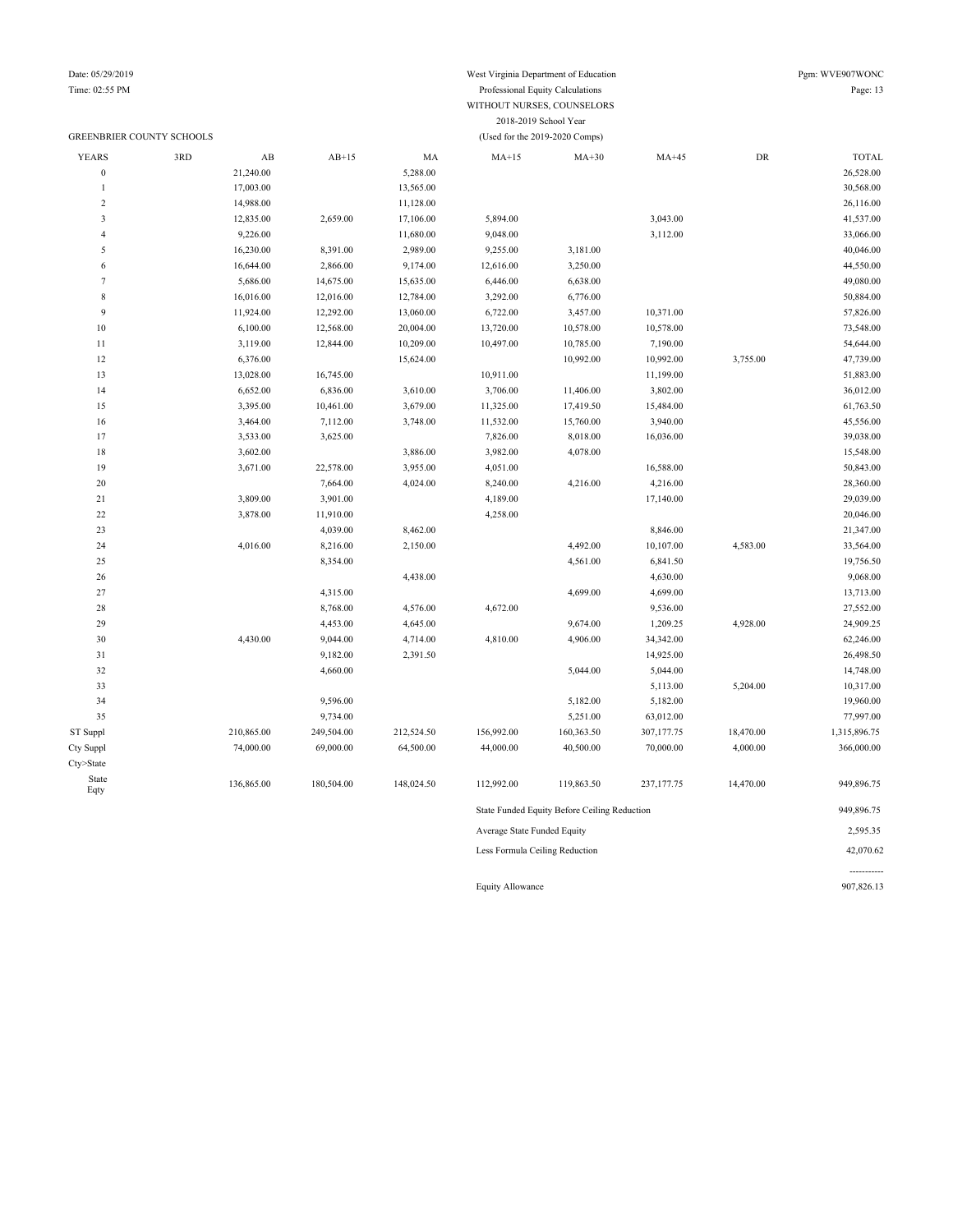### HAMPSHIRE COUNTY SCHOOLS (Used for the 2019-2020 Comps)

-----------

#### Time: 02:55 PM Professional Equity Calculations Page: 14 WITHOUT NURSES, COUNSELORS 2018-2019 School Year

| <b>YEARS</b>            | 3RD | $\mathbf{A}\mathbf{B}$         | $AB+15$    | MA         | $MA+15$                     | $MA+30$                                      | $MA+45$    | DR | <b>TOTAL</b> |  |
|-------------------------|-----|--------------------------------|------------|------------|-----------------------------|----------------------------------------------|------------|----|--------------|--|
| $\bf{0}$                |     | 25,960.00                      |            |            |                             |                                              |            |    | 25,960.00    |  |
| $\mathbf{1}$            |     | 12,145.00                      |            | 8,139.00   | 5,618.00                    |                                              |            |    | 25,902.00    |  |
| $\sqrt{2}$              |     | 12,490.00                      |            | 5,564.00   | 2,878.00                    | 2,974.00                                     |            |    | 23,906.00    |  |
| $\overline{\mathbf{3}}$ |     | 5,134.00                       | 2,659.00   | 5,702.00   |                             | 3,043.00                                     |            |    | 16,538.00    |  |
| 4                       |     | 11,888.36                      | 2,728.00   | 8,760.00   | 3,016.00                    | 3,112.00                                     |            |    | 29,504.36    |  |
| 5                       |     | 5,410.00                       | 2,797.00   | 2,989.00   | 9,255.00                    |                                              |            |    | 20,451.00    |  |
| $\sqrt{6}$              |     | 2,774.00                       |            | 3,058.00   |                             | 3,250.00                                     | 6,500.00   |    | 15,582.00    |  |
| $\tau$                  |     |                                | 5,870.00   | 3,127.00   |                             | 3,319.00                                     | 3,319.00   |    | 15,635.00    |  |
| $\,$ 8 $\,$             |     | 5,824.00                       | 3,004.00   | 9,588.00   |                             |                                              |            |    | 18,416.00    |  |
| 9                       |     | 5,962.00                       |            | 9,795.00   | 6,722.00                    |                                              | 967.96     |    | 23,446.96    |  |
| $10\,$                  |     | 3,050.00                       |            |            | 3,430.00                    | 3,526.00                                     |            |    | 10,006.00    |  |
| $1\,1$                  |     | 15,595.00                      | 12,844.00  |            |                             | 7,190.00                                     | 3,595.00   |    | 39,224.00    |  |
| 12                      |     | 3,188.00                       | 9,840.00   | 10,416.00  | 6,422.40                    | 7,328.00                                     |            |    | 37,194.40    |  |
| 13                      |     |                                | 3,349.00   | 3,541.00   |                             |                                              | 3,733.00   |    | 10,623.00    |  |
| 14                      |     | 3,326.00                       | 3,418.00   | 3,610.00   |                             |                                              |            |    | 10,354.00    |  |
| 15                      |     |                                |            | 3,679.00   | 3,775.00                    |                                              | 7,742.00   |    | 15,196.00    |  |
| 16                      |     |                                | 10,668.00  | 3,748.00   | 3,844.00                    | 3,940.00                                     | 7,880.00   |    | 30,080.00    |  |
| 17                      |     | 3,533.00                       | 10,875.00  |            |                             | 8,018.00                                     | 15,434.65  |    | 37,860.65    |  |
| $18\,$                  |     |                                | 18,470.00  |            | 3,982.00                    | 8,156.00                                     | 8,156.00   |    | 38,764.00    |  |
| 19                      |     |                                | 15,052.00  |            |                             | 12,441.00                                    | 4,147.00   |    | 31,640.00    |  |
| $20\,$                  |     |                                | 7,664.00   |            | 4,120.00                    | 4,216.00                                     | 4,216.00   |    | 20,216.00    |  |
| 21                      |     | 3,809.00                       | 19,505.00  |            |                             |                                              | 4,285.00   |    | 27,599.00    |  |
| $22\,$                  |     |                                | 3,970.00   | 4,162.00   |                             |                                              |            |    | 8,132.00     |  |
| 23                      |     |                                | 8,078.00   |            |                             | 4,423.00                                     | 3,980.70   |    | 16,481.70    |  |
| 24                      |     |                                | 4,108.00   | 4,300.00   | 4,396.00                    |                                              | 13,476.00  |    | 26,280.00    |  |
| 25                      |     |                                | 8,354.00   |            |                             |                                              | 9,122.00   |    | 17,476.00    |  |
| 26                      |     |                                | 4,246.00   |            |                             |                                              | 9,260.00   |    | 13,506.00    |  |
| $27\,$                  |     |                                | 4,315.00   |            | 4,603.00                    | 4,699.00                                     | 4,699.00   |    | 18,316.00    |  |
| 28                      |     |                                |            |            | 4,672.00                    | 9,536.00                                     | 4,768.00   |    | 18,976.00    |  |
| 29                      |     |                                | 12,468.40  |            |                             | 4,837.00                                     |            |    | 17,305.40    |  |
| 30                      |     |                                | 9,044.00   |            |                             |                                              | 4,906.00   |    | 13,950.00    |  |
| $31\,$                  |     |                                |            |            |                             |                                              | 9,950.00   |    | 9,950.00     |  |
| 32                      |     |                                |            |            | 4,948.00                    |                                              | 10,088.00  |    | 15,036.00    |  |
| 33                      |     |                                | 14,187.00  | 9,842.00   | 15,051.00                   |                                              | 5,113.00   |    | 44,193.00    |  |
| 34                      |     |                                | 4,798.00   |            |                             | 5,182.00                                     | 5,182.00   |    | 15,162.00    |  |
| 35                      |     | 4,775.00                       | 24,335.00  | 5,059.00   | 10,310.00                   | 15,753.00                                    | 19,166.15  |    | 79,398.15    |  |
| ST Suppl                |     | 124,863.36                     | 226,646.40 | 105,079.00 | 97,042.40                   | 114,943.00                                   | 169,686.46 |    | 838,260.62   |  |
| Cty Suppl               |     |                                |            |            |                             |                                              |            |    |              |  |
| Cty>State               |     |                                |            |            |                             |                                              |            |    |              |  |
| State<br>Eqty           |     | 124,863.36                     | 226,646.40 | 105,079.00 | 97,042.40                   | 114,943.00                                   | 169,686.46 |    | 838,260.62   |  |
|                         |     |                                |            |            |                             | State Funded Equity Before Ceiling Reduction |            |    | 838,260.62   |  |
|                         |     |                                |            |            | Average State Funded Equity |                                              |            |    | 3,696.20     |  |
|                         |     | Less Formula Ceiling Reduction |            |            |                             |                                              |            |    |              |  |

Equity Allowance 804,551.28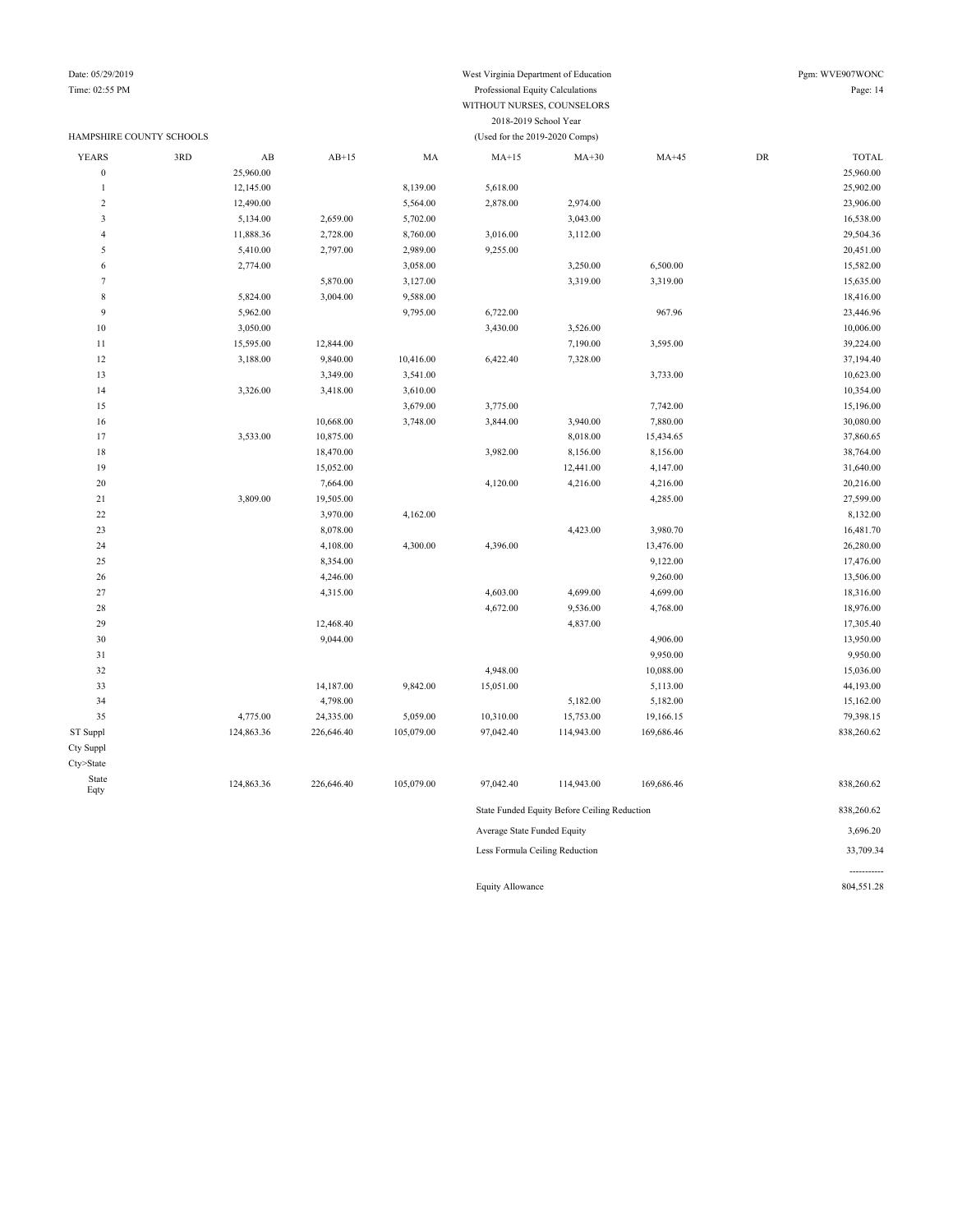### HANCOCK COUNTY SCHOOLS (Used for the 2019-2020 Comps)

## Date: 05/29/2019 West Virginia Department of Education Pgm: WVE907WONC

### Time: 02:55 PM Professional Equity Calculations Page: 15 WITHOUT NURSES, COUNSELORS 2018-2019 School Year

| <b>YEARS</b>     | 3RD | $\mathbf{A}\mathbf{B}$ | $AB+15$    | MA         | $MA+15$                     | $MA+30$                                      | $MA+45$    | ${\rm DR}$ | <b>TOTAL</b> |
|------------------|-----|------------------------|------------|------------|-----------------------------|----------------------------------------------|------------|------------|--------------|
| $\boldsymbol{0}$ |     | 16,520.00              |            | 2,644.00   |                             |                                              |            |            | 19,164.00    |
| $\mathbf{1}$     |     | 12,145.00              |            | 2,713.00   |                             |                                              |            |            | 14,858.00    |
| $\overline{c}$   |     | 12,490.00              | 2,590.00   | 13,910.00  |                             |                                              |            |            | 28,990.00    |
| 3                |     | 7,701.00               | 2,659.00   | 5,702.00   | 2,947.00                    |                                              |            |            | 19,009.00    |
| $\overline{4}$   |     | 26,360.00              | 2,728.00   | 2,920.00   | 6,032.00                    | 9,336.00                                     | 3,112.00   |            | 50,488.00    |
| 5                |     | 8,115.00               | 8,391.00   | 11,956.00  | 6,170.00                    | 3,181.00                                     | 3,181.00   |            | 40,994.00    |
| 6                |     | 5,548.00               | 8,598.00   | 9,174.00   | 3,154.00                    | 3,250.00                                     |            |            | 29,724.00    |
| $\tau$           |     | 14,215.00              | 5,870.00   | 12,508.00  | 6,446.00                    | 6,638.00                                     | 6,638.00   |            | 52,315.00    |
| $\,$ 8 $\,$      |     | 2,912.00               | 24,032.00  | 9,588.00   | 3,292.00                    | 3,388.00                                     |            |            | 43,212.00    |
| $\overline{9}$   |     | 2,981.00               | 3,073.00   | 3,265.00   | 10,083.00                   | 17,285.00                                    | 6,914.00   |            | 43,601.00    |
| $10$             |     | 9,150.00               | 12,568.00  | 6,668.00   | 13,720.00                   | 10,578.00                                    | 14,104.00  |            | 66,788.00    |
| 11               |     |                        | 6,422.00   | 30,627.00  | 10,497.00                   | 7,190.00                                     | 10,785.00  |            | 65,521.00    |
| 12               |     | 3,188.00               | 3,280.00   | 13,888.00  | 10,704.00                   | 3,664.00                                     | 10,992.00  |            | 45,716.00    |
| 13               |     | 3,257.00               | 13,396.00  | 3,541.00   | 7,274.00                    | 11,199.00                                    | 14,932.00  |            | 53,599.00    |
| 14               |     | 3,326.00               | 10,254.00  |            | 7,412.00                    | 3,802.00                                     | 7,604.00   |            | 32,398.00    |
| 15               |     | 6,790.00               | 6,974.00   |            | 3,775.00                    | 3,871.00                                     | 7,742.00   |            | 29,152.00    |
| 16               |     |                        | 3,556.00   |            |                             | 19,700.00                                    | 31,520.00  |            | 54,776.00    |
| 17               |     |                        |            | 3,817.00   |                             | 4,009.00                                     | 4,009.00   |            | 11,835.00    |
| 18               |     |                        |            | 3,886.00   |                             | 4,078.00                                     |            |            | 7,964.00     |
| 19               |     |                        | 7,526.00   |            | 12,153.00                   | 8,294.00                                     | 14,514.50  |            | 42,487.50    |
| 20               |     |                        | 3,832.00   |            |                             | 12,648.00                                    | 8,432.00   |            | 24,912.00    |
| 21               |     | 3,809.00               | 15,604.00  |            | 4,189.00                    | 4,285.00                                     | 8,570.00   |            | 36,457.00    |
| 22               |     | 3,878.00               |            | 8,324.00   | 4,258.00                    |                                              | 17,416.00  |            | 33,876.00    |
| 23               |     |                        | 4,039.00   | 4,231.00   |                             | 4,423.00                                     | 4,423.00   |            | 17,116.00    |
| 24               |     |                        |            |            |                             | 4,492.00                                     | 4,492.00   |            | 8,984.00     |
| 25               |     |                        |            |            |                             |                                              | 13,683.00  |            | 13,683.00    |
| 26               |     |                        | 4,246.00   |            |                             |                                              | 4,630.00   |            | 8,876.00     |
| 27               |     |                        | 12,945.00  |            |                             | 4,699.00                                     | 4,699.00   |            | 22,343.00    |
| 28               |     |                        | 8,768.00   |            |                             | 4,768.00                                     | 14,304.00  |            | 27,840.00    |
| 29               |     |                        | 8,906.00   | 4,645.00   |                             |                                              | 4,837.00   |            | 18,388.00    |
| 30               |     |                        | 9,044.00   |            |                             |                                              |            |            | 9,044.00     |
| 31               |     |                        |            | 4,783.00   |                             | 4,975.00                                     | 9,950.00   |            | 19,708.00    |
| 32               |     |                        | 9,320.00   |            | 4,948.00                    |                                              | 14,375.40  |            | 28,643.40    |
| 33               |     |                        | 4,729.00   |            |                             |                                              | 10,226.00  |            | 14,955.00    |
| 34               |     |                        | 4,798.00   |            |                             |                                              |            |            | 4,798.00     |
| 35               |     |                        | 4,867.00   |            | 5,155.00                    |                                              | 15,753.00  |            | 25,775.00    |
| ST Suppl         |     | 142,385.00             | 213,015.00 | 158,790.00 | 122,209.00                  | 159,753.00                                   | 271,837.90 |            | 1,067,989.90 |
| Cty Suppl        |     | 159,613.00             | 213,428.00 | 164,718.00 | 124,334.00                  | 176,694.00                                   | 294,318.85 |            | 1,133,105.85 |
| Cty>State        |     | 17,465.00              | 13,178.00  | 8,625.00   | 4,435.00                    | 17,025.00                                    | 24,609.00  |            | 85,337.00    |
| State            |     |                        |            |            |                             |                                              |            |            |              |
| Eqty             |     | 237.00                 | 12,765.00  | 2,697.00   | 2,310.00                    | 84.00                                        | 2,128.05   |            | 20,221.05    |
|                  |     |                        |            |            |                             | State Funded Equity Before Ceiling Reduction |            |            | 20,221.05    |
|                  |     |                        |            |            | Avorage State Eunded Equity |                                              |            |            | 67.10        |

Average State Funded Equity 67.10

Less Formula Ceiling Reduction 866.26

Equity Allowance 19,354.79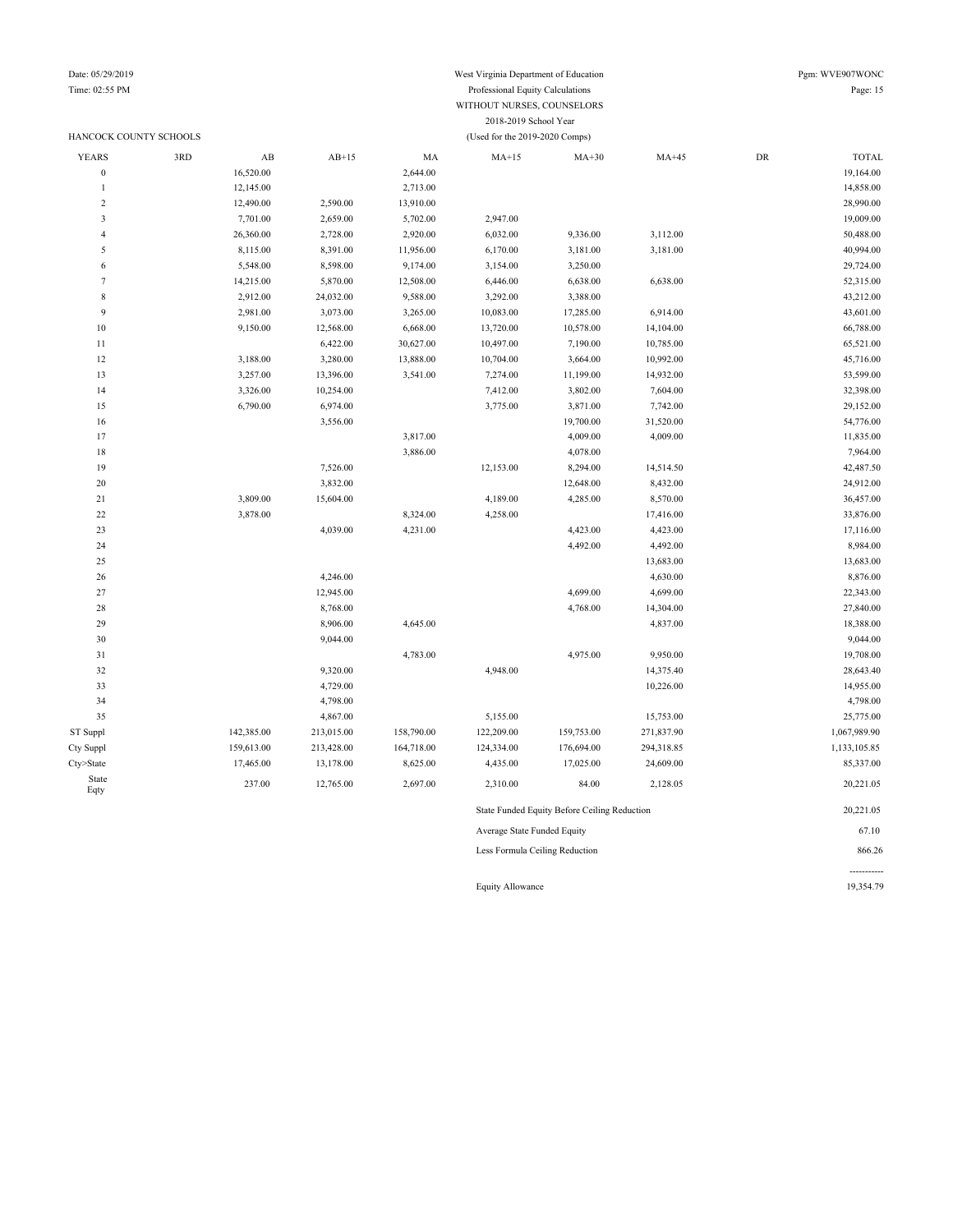### Date: 05/29/2019 West Virginia Department of Education Pgm: WVE907WONC Time: 02:55 PM Professional Equity Calculations Page: 16 WITHOUT NURSES, COUNSELORS 2018-2019 School Year

| HARDY COUNTY SCHOOLS |     |           |            |           | (Used for the 2019-2020 Comps) |                                              |            |            |              |
|----------------------|-----|-----------|------------|-----------|--------------------------------|----------------------------------------------|------------|------------|--------------|
| <b>YEARS</b>         | 3RD | AB        | $AB+15$    | MA        | $MA+15$                        | $MA+30$                                      | $MA+45$    | ${\rm DR}$ | <b>TOTAL</b> |
| $\boldsymbol{0}$     |     | 21,240.00 |            | 5,288.00  |                                |                                              |            |            | 26,528.00    |
| 1                    |     | 7,287.00  |            |           | 2,809.00                       |                                              |            | 2,996.00   | 13,092.00    |
| $\sqrt{2}$           |     | 2,498.00  |            | 2,782.00  |                                | 2,974.00                                     |            |            | 8,254.00     |
| 3                    |     | 17,969.00 | 7,977.00   |           |                                |                                              |            |            | 25,946.00    |
| $\overline{4}$       |     | 10,544.00 | 2,728.00   | 2,920.00  |                                | 9,336.00                                     | 3,112.00   |            | 28,640.00    |
| 5                    |     | 5,410.00  | 2,797.00   | 2,989.00  |                                |                                              |            | 3,272.00   | 14,468.00    |
| 6                    |     | 2,774.00  |            |           |                                |                                              | 6,500.00   |            | 9,274.00     |
| $\overline{7}$       |     |           | 5,870.00   | 3,127.00  |                                |                                              |            |            | 8,997.00     |
| $\,$ 8 $\,$          |     | 5,824.00  | 6,008.00   |           |                                |                                              | 10,164.00  |            | 21,996.00    |
| 9                    |     |           | 9,219.00   | 6,530.00  | 13,444.00                      | 3,457.00                                     | 3,457.00   |            | 36,107.00    |
| 10                   |     |           | 6,284.00   | 10,002.00 | 3,430.00                       | 3,526.00                                     |            |            | 23,242.00    |
| 11                   |     | 3,119.00  | 3,211.00   |           | 3,499.00                       |                                              |            |            | 9,829.00     |
| 12                   |     |           | 6,560.00   |           | 3,568.00                       | 3,664.00                                     | 7,328.00   |            | 21,120.00    |
| 13                   |     |           | 13,396.00  |           | 3,637.00                       | 7,466.00                                     |            |            | 24,499.00    |
| 14                   |     | 3,326.00  |            | 10,830.00 |                                | 3,802.00                                     | 15,208.00  |            | 33,166.00    |
| 15                   |     |           |            | 3,679.00  |                                | 3,871.00                                     | 7,742.00   |            | 15,292.00    |
| 16                   |     |           | 3,556.00   | 7,496.00  | 3,844.00                       |                                              | 11,820.00  |            | 26,716.00    |
| 17                   |     |           | 7,250.00   |           |                                | 4,009.00                                     | 8,018.00   |            | 19,277.00    |
| 18                   |     |           | 7,388.00   |           | 7,964.00                       |                                              | 4,078.00   |            | 19,430.00    |
| 19                   |     |           |            | 3,955.00  |                                | 8,294.00                                     |            |            | 12,249.00    |
| 20                   |     |           | 3,832.00   |           | 4,120.00                       | 4,216.00                                     | 8,432.00   |            | 20,600.00    |
| 21                   |     |           | 3,901.00   |           | 8,378.00                       | 8,570.00                                     | 8,570.00   |            | 29,419.00    |
| 22                   |     |           | 3,970.00   |           |                                | 4,354.00                                     | 10,449.60  |            | 18,773.60    |
| 23                   |     |           |            |           |                                |                                              |            |            |              |
| 24                   |     |           |            |           | 4,396.00                       |                                              | 4,492.00   |            | 8,888.00     |
| 25                   |     |           |            |           |                                | 4,561.00                                     |            |            | 4,561.00     |
| 26                   |     |           | 4,246.00   |           |                                |                                              | 9,260.00   |            | 13,506.00    |
| 27                   |     |           |            |           |                                | 4,699.00                                     |            |            | 4,699.00     |
| 28                   |     |           |            |           |                                |                                              | 9,536.00   |            | 9,536.00     |
| 29                   |     |           |            |           |                                | 4,837.00                                     | 4,837.00   |            | 9,674.00     |
| 30                   |     |           |            |           |                                |                                              | 9,812.00   |            | 9,812.00     |
| 31                   |     |           |            |           |                                |                                              | 4,975.00   |            | 4,975.00     |
| 32                   |     |           |            |           | 4,948.00                       |                                              | 15,132.00  |            | 20,080.00    |
| 33                   |     |           | 4,729.00   |           |                                |                                              |            |            | 4,729.00     |
| 34                   |     |           |            | 1,247.50  |                                |                                              | 15,546.00  |            | 16,793.50    |
| 35                   |     |           | 9,734.00   | 5,059.00  |                                |                                              | 5,251.00   |            | 20,044.00    |
| ST Suppl             |     | 79,991.00 | 112,656.00 | 65,904.50 | 64,037.00                      | 81,636.00                                    | 183,719.60 | 6,268.00   | 594,212.10   |
| Cty Suppl            |     |           |            |           |                                |                                              |            |            |              |
| Cty>State            |     |           |            |           |                                |                                              |            |            |              |
| State                |     | 79,991.00 | 112,656.00 | 65,904.50 | 64,037.00                      | 81,636.00                                    | 183,719.60 | 6,268.00   | 594,212.10   |
| Eqty                 |     |           |            |           |                                |                                              |            |            |              |
|                      |     |           |            |           |                                | State Funded Equity Before Ceiling Reduction |            |            | 594,212.10   |
|                      |     |           |            |           | Average State Funded Equity    |                                              |            |            | 3,565.63     |
|                      |     |           |            |           | Less Formula Ceiling Reduction |                                              |            |            | $-641.81$    |
|                      |     |           |            |           |                                |                                              |            |            |              |

Equity Allowance 594,853.91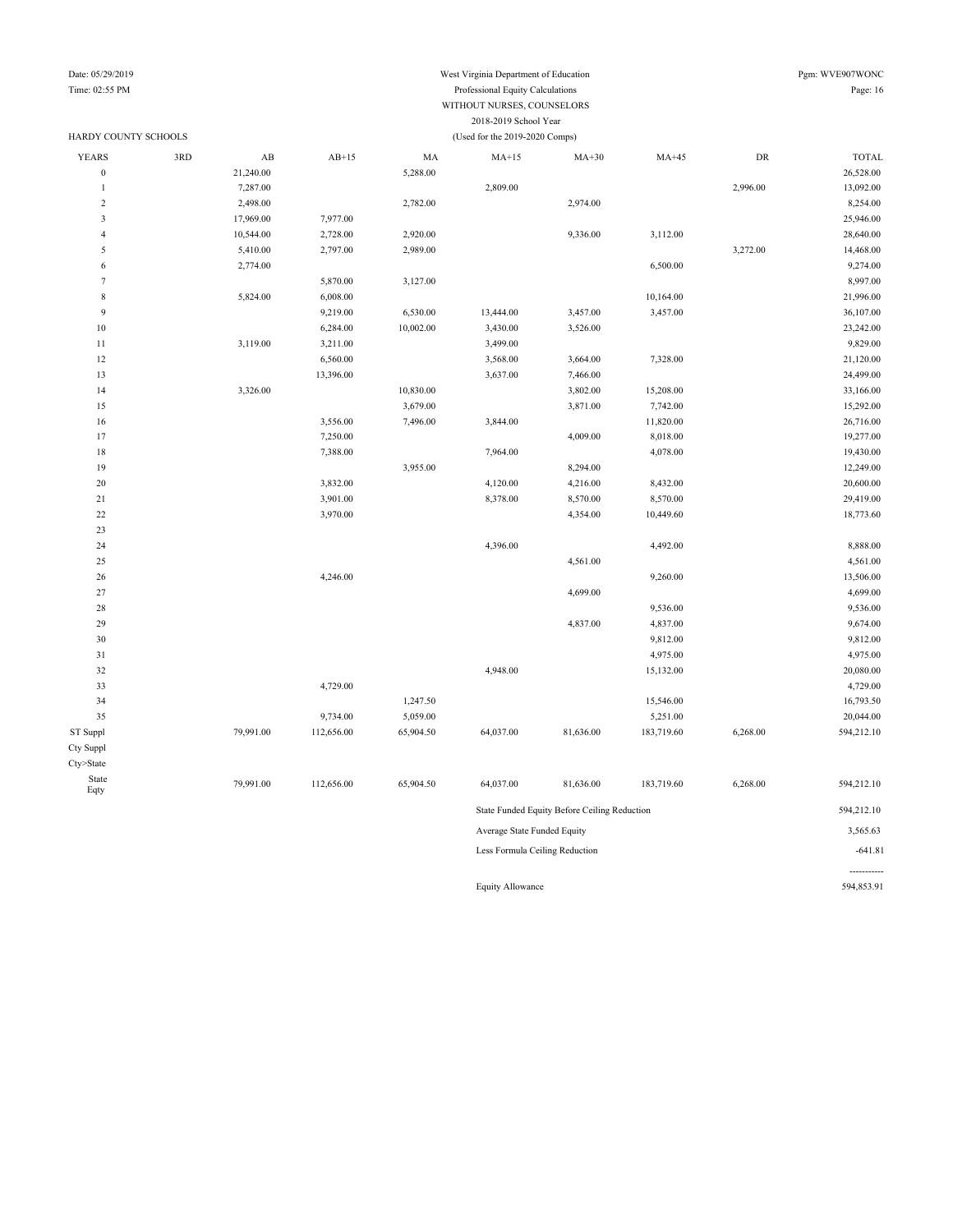Time: 02:55 PM Professional Equity Calculations Page: 17

State<br>Eqty

|                |                                    | WITHOUT NURSES, COUNSELORS |            |            |            |                                |            |            |              |  |  |  |
|----------------|------------------------------------|----------------------------|------------|------------|------------|--------------------------------|------------|------------|--------------|--|--|--|
|                |                                    |                            |            |            |            | 2018-2019 School Year          |            |            |              |  |  |  |
|                | HARRISON COUNTY BOARD OF EDUCATION |                            |            |            |            | (Used for the 2019-2020 Comps) |            |            |              |  |  |  |
| <b>YEARS</b>   | 3RD                                | $\mathbf{A}\mathbf{B}$     | $AB+15$    | MA         | $MA+15$    | $MA+30$                        | $MA+45$    | ${\rm DR}$ | <b>TOTAL</b> |  |  |  |
| $\overline{0}$ |                                    | 44,840.00                  | 2,452.00   | 10,576.00  |            |                                |            |            | 57,868.00    |  |  |  |
| $\mathbf{1}$   |                                    | 19,432.00                  |            | 13,565.00  | 2,809.00   |                                | 2,905.00   | 2,996.00   | 41,707.00    |  |  |  |
| $\overline{2}$ |                                    | 24,355.50                  |            | 30,602.00  | 8,634.00   | 2,974.00                       |            | 3,065.00   | 69,630.50    |  |  |  |
| 3              |                                    | 21,819.50                  | 7,977.00   | 34,212.00  | 5,894.00   | 6,086.00                       |            |            | 75,988.50    |  |  |  |
| $\overline{4}$ |                                    | 34,268.00                  |            | 49,640.00  | 23,524.80  | 3,112.00                       | 9,336.00   |            | 119,880.80   |  |  |  |
| 5              |                                    | 24,345.00                  | 11,188.00  | 44,835.00  | 21,595.00  | 6,362.00                       | 12,724.00  |            | 121,049.00   |  |  |  |
| 6              |                                    | 16,644.00                  | 8,598.00   | 18,348.00  | 6,308.00   | 6,500.00                       | 9,750.00   |            | 66,148.00    |  |  |  |
| $\overline{7}$ |                                    | 31,273.00                  | 8,805.00   | 28,143.00  | 6,446.00   | 16,429.05                      | 6,638.00   |            | 97,734.05    |  |  |  |
| 8              |                                    | 26,208.00                  | 12,016.00  | 41,548.00  | 26,336.00  | 19,481.00                      | 20,328.00  |            | 145,917.00   |  |  |  |
| 9              |                                    | 22,357.50                  | 12,292.00  | 19,590.00  | 20,166.00  | 15,556.50                      | 20,742.00  |            | 110,704.00   |  |  |  |
| 10             |                                    | 27,450.00                  | 18,852.00  | 10,002.00  | 24,010.00  | 21,156.00                      | 17,630.00  |            | 119,100.00   |  |  |  |
| 11             |                                    | 21,833.00                  | 12,844.00  | 6,806.00   | 24,493.00  | 10,785.00                      | 32,355.00  | 3,686.00   | 112,802.00   |  |  |  |
| 12             |                                    | 19,128.00                  | 19,680.00  | 20,832.00  | 35,680.00  | 14,656.00                      | 22,716.80  | 3,755.00   | 136,447.80   |  |  |  |
| 13             | 2,667.00                           | 19,542.00                  | 30,141.00  | 31,869.00  | 40,007.00  | 7,466.00                       | 40,129.75  |            | 171,821.75   |  |  |  |
| 14             |                                    | 6,652.00                   | 11,963.00  | 12,635.00  | 22,236.00  | 22,812.00                      | 24,713.00  |            | 101,011.00   |  |  |  |
| 15             |                                    | 3,395.00                   | 26,152.50  | 25,753.00  | 11,325.00  | 19,355.00                      | 22,451.80  |            | 108,432.30   |  |  |  |
| 16             |                                    | 6,928.00                   | 23,114.00  | 18,740.00  | 11,532.00  | 11,820.00                      | 27,580.00  |            | 99,714.00    |  |  |  |
| 17             |                                    | 3,533.00                   | 29,000.00  | 7,634.00   | 3,913.00   | 12,027.00                      | 40,090.00  |            | 96,197.00    |  |  |  |
| 18             |                                    | 18,010.00                  | 3,694.00   | 15,544.00  | 15,928.00  |                                | 11,214.50  |            | 64,390.50    |  |  |  |
| 19             |                                    | 12,848.50                  | 22,578.00  | 15,820.00  | 4,051.00   | 4,147.00                       | 16,173.30  |            | 75,617.80    |  |  |  |
| 20             |                                    | 3,740.00                   | 11,496.00  | 8,048.00   | 8,240.00   | 8,432.00                       | 16,864.00  |            | 56,820.00    |  |  |  |
| 21             |                                    | 7,618.00                   | 15,604.00  | 8,186.00   | 4,189.00   | 17,140.00                      | 8,570.00   |            | 61,307.00    |  |  |  |
| 22             |                                    |                            | 15,880.00  |            | 12,774.00  | 4,354.00                       | 13,062.00  | 4,445.00   | 50,515.00    |  |  |  |
| 23             |                                    | 3,947.00                   | 8,078.00   | 4,231.00   |            | 22,115.00                      | 17,692.00  |            | 56,063.00    |  |  |  |
| 24             |                                    |                            | 12,324.00  | 4,300.00   | 8,792.00   | 4,492.00                       | 21,561.60  |            | 51,469.60    |  |  |  |
| 25             |                                    |                            | 29,239.00  |            | 8,930.00   | 13,683.00                      | 22,576.95  |            | 74,428.95    |  |  |  |
| 26             |                                    | 4,154.00                   | 12,738.00  |            | 24,937.00  | 9,260.00                       | 9,260.00   | 4,721.00   | 65,070.00    |  |  |  |
| 27             |                                    | 4,223.00                   | 4,315.00   | 4,507.00   | 4,603.00   | 14,097.00                      | 18,796.00  | 4,790.00   | 55,331.00    |  |  |  |
| 28             |                                    | 4,292.00                   | 8,768.00   |            |            |                                | 25,985.60  |            | 39,045.60    |  |  |  |
| 29             |                                    | 4,361.00                   | 8,906.00   | 9,290.00   | 4,741.00   | 14,511.00                      | 38,696.00  |            | 80,505.00    |  |  |  |
| 30             |                                    |                            | 13,566.00  | 4,714.00   |            | 4,906.00                       | 29,436.00  | 4,997.00   | 57,619.00    |  |  |  |
| 31             |                                    | 4,499.00                   | 4,591.00   |            | 9,758.00   | 4,975.00                       | 19,900.00  |            | 43,723.00    |  |  |  |
| 32             |                                    |                            | 18,640.00  |            | 4,948.00   | 10,088.00                      | 25,220.00  |            | 58,896.00    |  |  |  |
| 33             |                                    |                            |            |            | 10,034.00  | 15,339.00                      | 33,234.50  |            | 58,607.50    |  |  |  |
| 34             |                                    | 9,412.00                   | 4,798.00   |            |            | 25,910.00                      | 31,092.00  | 5,273.00   | 76,485.00    |  |  |  |
| 35             |                                    |                            | 29,202.00  |            | 5,155.00   | 26,255.00                      | 144,402.50 | 10,684.00  | 215,698.50   |  |  |  |
| ST Suppl       | 2,667.00                           | 451,108.00                 | 459,491.50 | 499,970.00 | 421,988.80 | 396,281.55                     | 813,826.30 | 48,412.00  | 3,093,745.15 |  |  |  |
| Cty Suppl      | 2,400.00                           | 370,200.00                 | 301,200.00 | 368,400.00 | 276,720.00 | 233,280.00                     | 453,840.00 | 26,400.00  | 2,032,440.00 |  |  |  |
| Cty>State      |                                    | 760.00                     |            |            |            |                                |            |            | 760.00       |  |  |  |
|                |                                    |                            |            |            |            |                                |            |            |              |  |  |  |

Eqty 267.00 81,668.00 158,291.50 131,570.00 145,268.80 163,001.55 359,986.30 22,012.00 1,062,065.15 State Funded Equity Before Ceiling Reduction 1,062,065.15 Average State Funded Equity 1,254.14 Less Formula Ceiling Reduction 86,498.04 -----------

Equity Allowance 975,567.11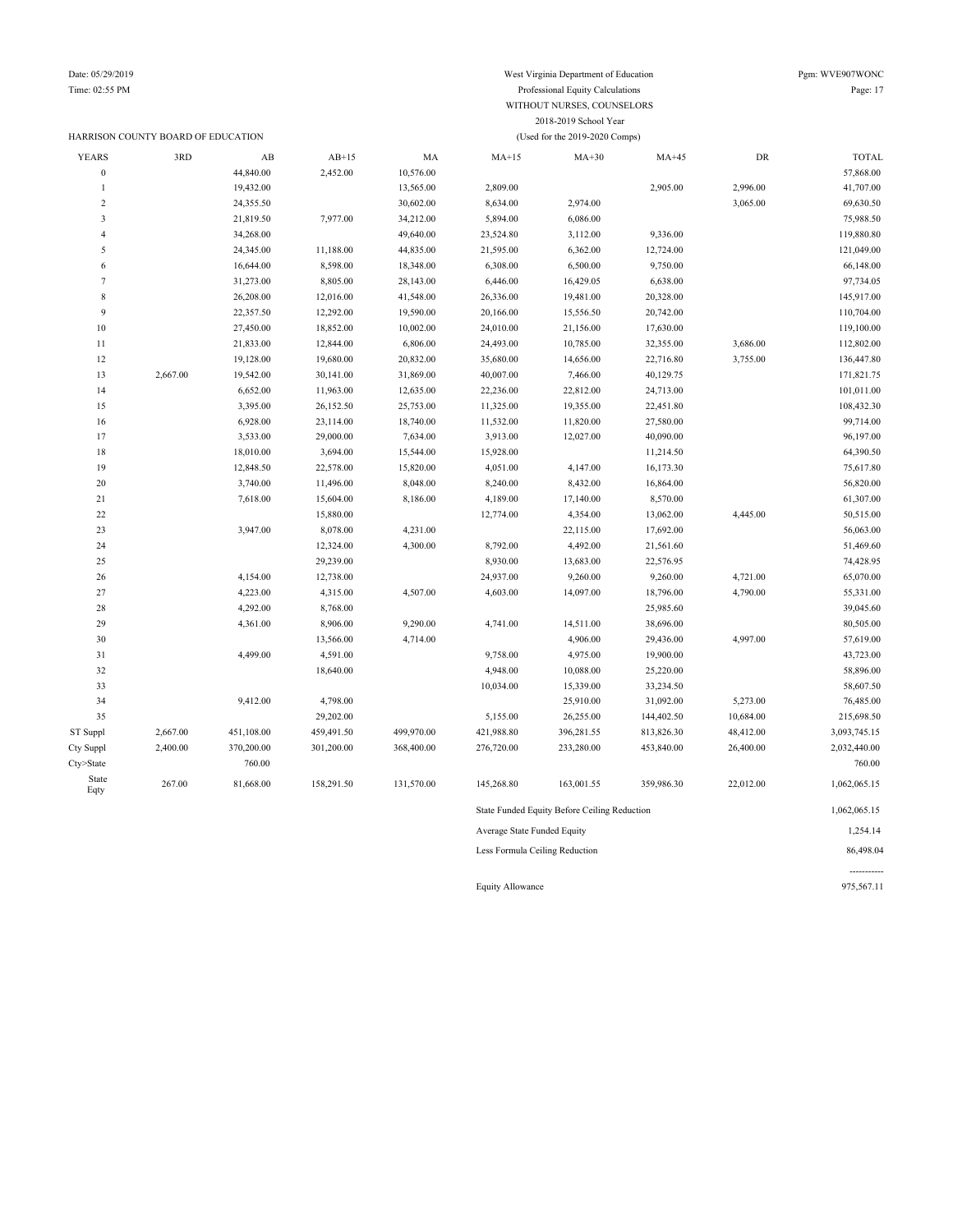### JACKSON COUNTY SCHOOLS (Used for the 2019-2020 Comps)

### Date: 05/29/2019 West Virginia Department of Education Pgm: WVE907WONC Time: 02:55 PM Professional Equity Calculations Page: 18 WITHOUT NURSES, COUNSELORS 2018-2019 School Year

| <b>YEARS</b>     | 3RD | $\mathbf{A}\mathbf{B}$ | $AB+15$    | MA        | $MA+15$                                      | $MA+30$    | $MA+45$    | ${\rm DR}$ | <b>TOTAL</b> |
|------------------|-----|------------------------|------------|-----------|----------------------------------------------|------------|------------|------------|--------------|
| $\boldsymbol{0}$ |     | 15,340.00              |            | 6,610.00  |                                              |            |            |            | 21,950.00    |
| $\mathbf{1}$     |     | 13,359.50              |            | 2,713.00  | 2,809.00                                     | 2,905.00   |            |            | 21,786.50    |
| $\overline{2}$   |     | 19,984.00              | 5,180.00   |           |                                              | 2,974.00   | 2,974.00   |            | 31,112.00    |
| 3                |     | 15,402.00              | 2,659.00   | 2,851.00  |                                              | 3,043.00   | 3,043.00   |            | 26,998.00    |
| $\overline{4}$   |     | 9,226.00               |            | 2,920.00  | 3,016.00                                     | 3,112.00   | 6,224.00   |            | 24,498.00    |
| 5                |     | 24,345.00              | 4,195.50   | 8,967.00  | 9,255.00                                     |            | 3,181.00   |            | 49,943.50    |
| 6                |     | 16,644.00              |            |           | 7,885.00                                     | 3,250.00   | 9,750.00   |            | 37,529.00    |
| $\overline{7}$   |     | 5,686.00               | 5,870.00   | 3,127.00  | 6,446.00                                     | 3,319.00   |            |            | 24,448.00    |
| $\,$ 8 $\,$      |     | 14,560.00              |            | 9,588.00  | 3,292.00                                     | 6,776.00   |            |            | 34,216.00    |
| 9                |     | 8,943.00               | 15,365.00  |           | 16,805.00                                    |            | 10,371.00  |            | 51,484.00    |
| 10               |     | 12,200.00              | 6,284.00   |           | 6,860.00                                     | 7,052.00   | 14,104.00  |            | 46,500.00    |
| 11               |     | 9,357.00               | 3,211.00   | 3,403.00  | 3,499.00                                     | 14,380.00  | 3,595.00   |            | 37,445.00    |
| 12               |     | 12,752.00              | 26,240.00  | 6,944.00  | 7,136.00                                     | 10,992.00  | 21,984.00  | 3,755.00   | 89,803.00    |
| 13               |     | 3,257.00               | 10,047.00  | 3,541.00  | 3,637.00                                     |            | 7,466.00   |            | 27,948.00    |
| 14               |     |                        | 10,254.00  |           | 3,706.00                                     | 3,802.00   | 11,406.00  |            | 29,168.00    |
| 15               |     |                        |            | 7,358.00  |                                              | 11,613.00  | 7,742.00   |            | 26,713.00    |
| 16               |     | 6,928.00               | 3,556.00   | 3,748.00  | 11,532.00                                    | 3,940.00   | 19,700.00  | 4,031.00   | 53,435.00    |
| 17               |     |                        | 3,625.00   | 3,817.00  | 3,913.00                                     | 8,018.00   | 16,036.00  |            | 35,409.00    |
| 18               |     | 7,204.00               | 11,082.00  |           | 3,982.00                                     |            | 20,390.00  |            | 42,658.00    |
| 19               |     |                        | 11,289.00  | 3,955.00  | 4,051.00                                     | 8,294.00   | 16,588.00  |            | 44,177.00    |
| 20               |     | 7,480.00               |            |           |                                              | 8,432.00   | 16,864.00  |            | 32,776.00    |
| 21               |     |                        | 3,901.00   | 4,093.00  | 4,189.00                                     | 4,285.00   | 12,855.00  |            | 29,323.00    |
| 22               |     |                        | 11,910.00  | 4,162.00  | 4,258.00                                     | 8,708.00   | 17,416.00  |            | 46,454.00    |
| 23               |     |                        | 8,078.00   |           | 4,327.00                                     | 4,423.00   | 4,423.00   |            | 21,251.00    |
| 24               |     |                        | 12,324.00  | 8,600.00  | 6,594.00                                     |            | 13,476.00  |            | 40,994.00    |
| 25               |     |                        | 8,354.00   |           |                                              | 4,561.00   | 4,561.00   |            | 17,476.00    |
| 26               |     | 4,154.00               | 4,246.00   |           |                                              | 4,630.00   | 11,112.00  |            | 24,142.00    |
| 27               |     |                        |            |           |                                              | 4,699.00   | 9,398.00   |            | 14,097.00    |
| 28               |     |                        | 4,384.00   | 4,576.00  | 4,672.00                                     | 4,768.00   | 9,536.00   |            | 27,936.00    |
| 29               |     |                        | 13,359.00  |           | 4,741.00                                     | 4,837.00   | 19,348.00  |            | 42,285.00    |
| 30               |     |                        | 18,088.00  |           |                                              | 4,906.00   | 14,718.00  |            | 37,712.00    |
| 31               |     |                        | 13,773.00  |           |                                              | 4,975.00   | 9,950.00   |            | 28,698.00    |
| 32               |     |                        |            |           | 4,948.00                                     | 5,044.00   | 10,088.00  |            | 20,080.00    |
| 33               |     |                        |            |           | 5,017.00                                     |            | 10,226.00  |            | 15,243.00    |
| 34               |     |                        |            |           |                                              |            | 10,364.00  |            | 10,364.00    |
| 35               |     |                        | 38,936.00  |           | 10,310.00                                    | 15,753.00  | 55,135.50  | 5,342.00   | 125,476.50   |
| ST Suppl         |     | 206,821.50             | 256,210.50 | 90,973.00 | 146,880.00                                   | 173,491.00 | 404,024.50 | 13,128.00  | 1,291,528.50 |
| Cty Suppl        |     | 174,195.00             | 159,975.00 | 62,805.00 | 92,430.00                                    | 101,910.00 | 224,913.00 | 7,110.00   | 823,338.00   |
| Cty>State        |     | 65.00                  |            |           |                                              |            |            |            | 65.00        |
| State            |     |                        |            |           |                                              |            |            |            |              |
| Eqty             |     | 32,691.50              | 96,235.50  | 28,168.00 | 54,450.00                                    | 71,581.00  | 179,111.50 | 6,018.00   | 468,255.50   |
|                  |     |                        |            |           | State Funded Equity Before Ceiling Reduction | 468,255.50 |            |            |              |
|                  |     |                        |            |           | Average State Funded Equity                  |            |            |            | 1,347.89     |

Less Formula Ceiling Reduction 13,411.51

Equity Allowance 454,843.99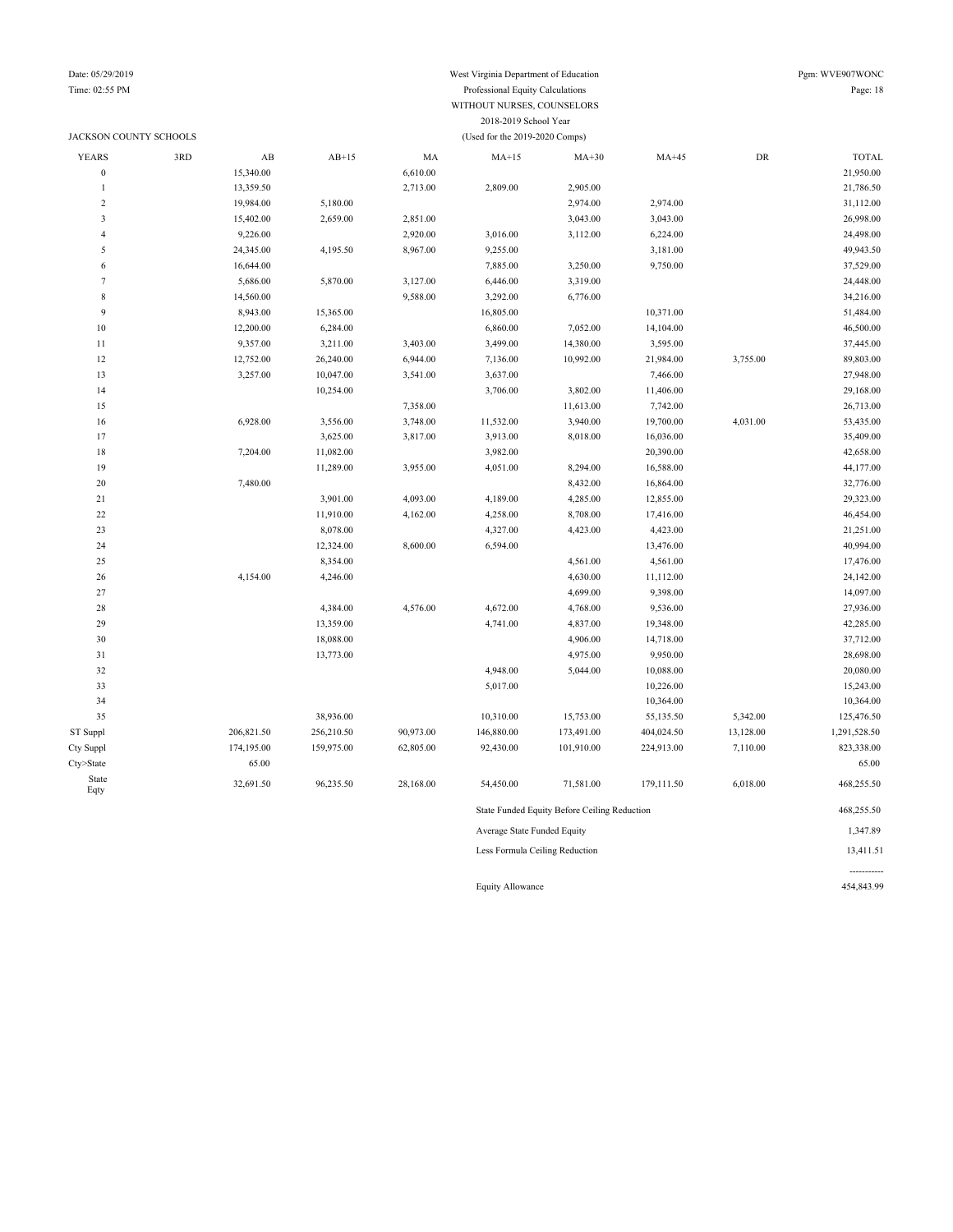Time: 02:55 PM Professional Equity Calculations Page: 19

|                         |                                     |            |                       |            | 2018-2019 School Year          |                                              |            |           |                        |  |
|-------------------------|-------------------------------------|------------|-----------------------|------------|--------------------------------|----------------------------------------------|------------|-----------|------------------------|--|
|                         | JEFFERSON COUNTY BOARD OF EDUCATION |            |                       |            | (Used for the 2019-2020 Comps) |                                              |            |           |                        |  |
| <b>YEARS</b>            | 3RD                                 | AB         | $AB+15$               | MA         | $MA+15$                        | $MA+30$                                      | $MA+45$    | DR        | <b>TOTAL</b>           |  |
| $\boldsymbol{0}$        |                                     | 76,700.00  | 2,452.00              | 15,864.00  |                                | 0,000.00                                     | 2,836.00   |           | 100,688.00             |  |
| $\mathbf{1}$            |                                     | 48,580.00  |                       | 16,278.00  |                                |                                              | 2,905.00   |           | 67,763.00              |  |
| $\boldsymbol{2}$        |                                     | 39,968.00  |                       | 13,910.00  |                                | 2,974.00                                     | 2,974.00   |           | 59,826.00              |  |
| $\overline{\mathbf{3}}$ |                                     | 35,938.00  | 7,977.00              | 2,851.00   | 2,947.00                       |                                              |            |           | 49,713.00              |  |
| $\overline{4}$          | 2,064.00                            | 28,996.00  | 8,184.00              | 29,200.00  | 6,032.00                       | 3,112.00                                     | 3,112.00   |           | 80,700.00              |  |
| 5                       |                                     | 35,165.00  | 13,985.00             | 14,945.00  | 9,255.00                       | 3,181.00                                     | 1,590.50   |           | 78,121.50              |  |
| 6                       |                                     | 24,966.00  | 5,732.00              | 15,290.00  | 12,616.00                      |                                              | 3,250.00   |           | 61,854.00              |  |
| $\tau$                  |                                     | 34,116.00  | 11,740.00             | 6,254.00   | 6,446.00                       | 3,319.00                                     |            |           | 61,875.00              |  |
| 8                       |                                     | 34,944.00  | 9,012.00              | 9,588.00   | 6,584.00                       |                                              | 6,776.00   |           | 66,904.00              |  |
| 9                       |                                     | 13,414.50  | 12,292.00             | 22,855.00  | 13,444.00                      | 10,371.00                                    |            | 3,548.00  | 75,924.50              |  |
| $10\,$                  |                                     | 36,600.00  | 21,994.00             | 10,002.00  | 10,290.00                      | 14,104.00                                    | 7,052.00   |           | 100,042.00             |  |
| 11                      |                                     | 21,833.00  | 12,844.00             | 10,209.00  | 10,497.00                      | 21,570.00                                    | 10,785.00  |           | 87,738.00              |  |
| 12                      |                                     | 25,504.00  | 9,840.00              | 20,832.00  | 10,704.00                      | 14,656.00                                    | 29,312.00  |           | 110,848.00             |  |
| 13                      |                                     | 16,285.00  | 26,792.00             | 17,705.00  | 3,637.00                       | 3,733.00                                     | 7,466.00   | 1,912.00  | 77,530.00              |  |
| 14                      |                                     | 19,956.00  | 20,508.00             | 18,050.00  | 18,530.00                      | 7,604.00                                     | 19,010.00  |           | 103,658.00             |  |
| 15                      |                                     | 16,975.00  | 20,922.00             | 14,716.00  | 15,100.00                      | 3,871.00                                     | 15,484.00  |           | 87,068.00              |  |
| 16                      |                                     | 3,464.00   | 7,112.00              | 11,244.00  | 15,376.00                      | 15,760.00                                    | 19,700.00  |           | 72,656.00              |  |
| 17                      |                                     | 10,599.00  | 21,750.00             | 11,451.00  | 11,739.00                      | 16,036.00                                    | 8,018.00   | 4,100.00  | 83,693.00              |  |
| 18                      |                                     | 7,204.00   | 11,082.00             |            | 7,964.00                       | 12,234.00                                    | 8,156.00   |           | 46,640.00              |  |
| 19                      |                                     |            | 22,578.00             | 11,865.00  | 24,306.00                      | 20,735.00                                    | 16,588.00  |           | 96,072.00              |  |
| $20\,$                  |                                     |            | 22,992.00             | 4,024.00   | 8,240.00                       | 8,432.00                                     | 12,648.00  |           | 56,336.00              |  |
| $21\,$                  |                                     |            | 11,703.00             | 8,186.00   |                                |                                              | 17,140.00  |           | 37,029.00              |  |
| 22                      |                                     |            | 11,910.00             | 4,162.00   | 4,258.00                       | 8,708.00                                     |            |           | 29,038.00              |  |
| 23<br>24                |                                     |            | 16,156.00             |            | 4,327.00                       | 17,692.00                                    | 8,846.00   |           | 47,021.00              |  |
| 25                      |                                     |            | 16,432.00<br>8,354.00 | 4,300.00   | 4,465.00                       | 17,968.00                                    | 22,460.00  | 4,583.00  | 65,743.00<br>48,923.00 |  |
| 26                      |                                     |            |                       | 8,738.00   |                                |                                              | 27,366.00  |           | 40,321.00              |  |
| 27                      |                                     |            | 12,738.00<br>8,630.00 | 9,014.00   | 13,602.00                      | 4,699.00                                     | 9,260.00   | 4,721.00  | 22,343.00              |  |
| 28                      |                                     |            | 4,384.00              |            | 4,672.00                       | 4,768.00                                     | 4,768.00   |           | 18,592.00              |  |
| 29                      |                                     |            | 13,359.00             | 4,645.00   |                                | 19,348.00                                    | 14,511.00  |           | 51,863.00              |  |
| 30                      |                                     |            | 4,522.00              | 4,714.00   | 4,810.00                       | 4,906.00                                     | 4,906.00   |           | 23,858.00              |  |
| 31                      |                                     |            | 9,182.00              |            | 9,758.00                       | 4,975.00                                     | 4,975.00   |           | 28,890.00              |  |
| 32                      |                                     |            | 9,320.00              |            |                                | 15,132.00                                    | 5,044.00   | 5,135.00  | 34,631.00              |  |
| 33                      |                                     |            | 18,916.00             |            |                                | 5,113.00                                     | 5,113.00   |           | 29,142.00              |  |
| 34                      |                                     |            | 14,394.00             |            |                                | 5,182.00                                     | 10,364.00  |           | 29,940.00              |  |
| 35                      |                                     | 4,775.00   | 38,936.00             | 15,177.00  | 10,310.00                      | 15,753.00                                    | 99,769.00  | 16,026.00 | 200,746.00             |  |
| ST Suppl                | 2,064.00                            | 535,982.50 | 468,724.00            | 336,069.00 | 249,909.00                     | 288,772.00                                   | 412,184.50 | 40,025.00 | 2,333,730.00           |  |
| Cty Suppl               | 1,900.00                            | 366,987.50 | 248,690.00            | 192,630.00 | 131,410.00                     | 140,895.00                                   | 192,955.00 | 17,237.50 | 1,292,705.00           |  |
| Cty>State               |                                     |            |                       |            |                                |                                              |            |           |                        |  |
| State<br>Eqty           | 164.00                              | 168,995.00 | 220,034.00            | 143,439.00 | 118,499.00                     | 147,877.00                                   | 219,229.50 | 22,787.50 | 1,041,025.00           |  |
|                         |                                     |            |                       |            |                                | State Funded Equity Before Ceiling Reduction |            |           | 1,041,025.00           |  |
|                         |                                     |            |                       |            | Average State Funded Equity    |                                              |            |           |                        |  |
|                         |                                     |            |                       |            | Less Formula Ceiling Reduction |                                              |            |           | 1,574.92<br>23,954.53  |  |

WITHOUT NURSES, COUNSELORS

Equity Allowance 1,017,070.47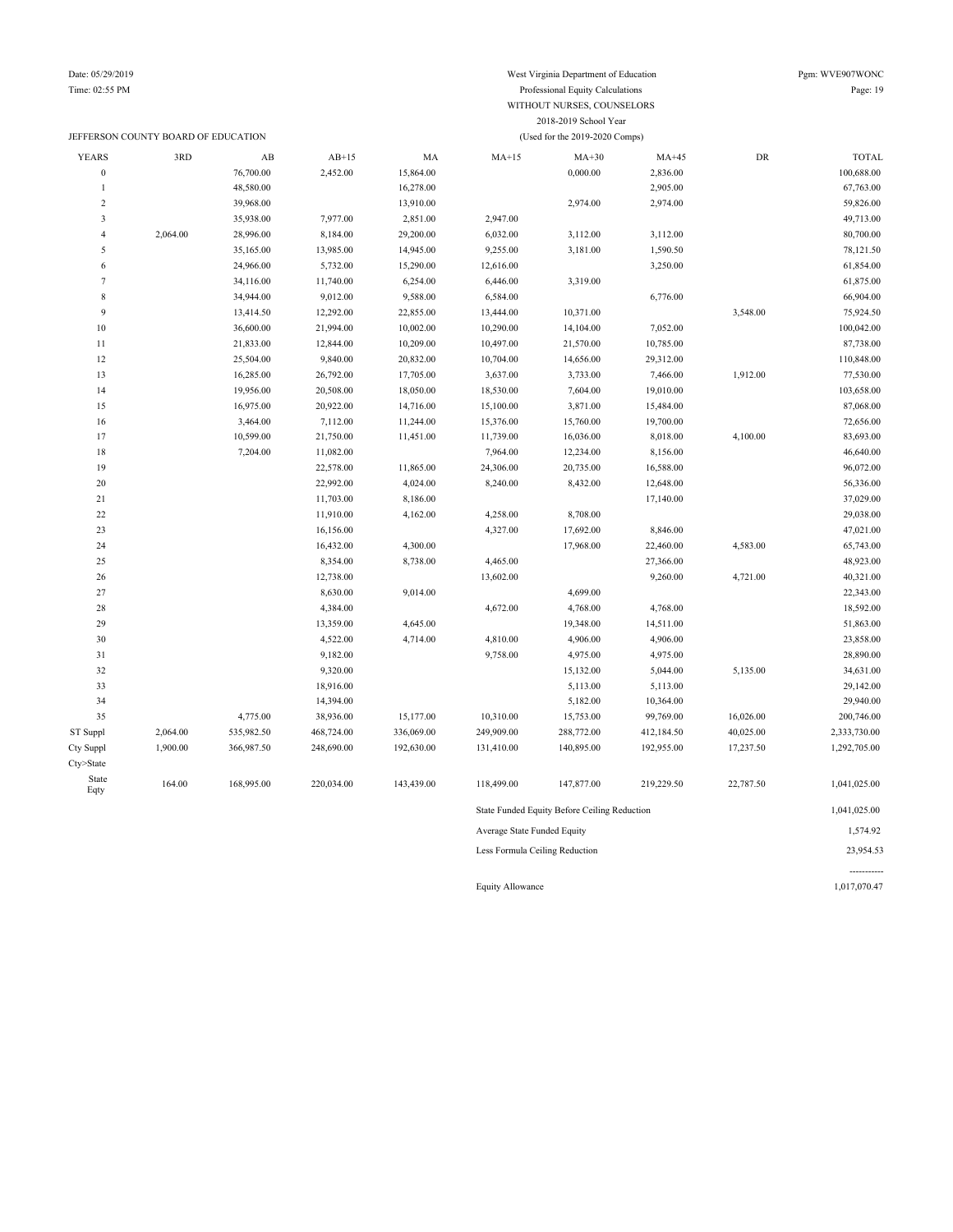### Date: 05/29/2019 West Virginia Department of Education Pgm: WVE907WONC Time: 02:55 PM Professional Equity Calculations Page: 20 WITHOUT NURSES, COUNSELORS 2018-2019 School Year

|                         | KANAWHA COUNTY SCHOOLS |              |              |            |                             |                                              |              |            |              |
|-------------------------|------------------------|--------------|--------------|------------|-----------------------------|----------------------------------------------|--------------|------------|--------------|
| <b>YEARS</b>            | 3RD                    | AB           | $AB+15$      | MA         | $MA+15$                     | $MA+30$                                      | $MA+45$      | ${\rm DR}$ | <b>TOTAL</b> |
| $\boldsymbol{0}$        |                        | 128,620.00   | 7,356.00     | 25,118.00  | 2,740.00                    |                                              | 2,836.00     |            | 166,670.00   |
| $\mathbf{1}$            |                        | 133,595.00   | 5,042.00     | 36,625.50  | 11,236.00                   | 2,905.00                                     | 2,905.00     |            | 192,308.50   |
| $\sqrt{2}$              |                        | 142,635.80   | 20,720.00    | 26,011.70  | 14,390.00                   | 8,922.00                                     |              | 3,065.00   | 215,744.50   |
| $\overline{\mathbf{3}}$ |                        | 157,870.50   | 29,249.00    | 65,573.00  | 14,735.00                   | 9,129.00                                     | 6,086.00     |            | 282,642.50   |
| $\overline{4}$          |                        | 86,988.00    | 23,188.00    | 62,780.00  | 35,739.60                   | 18,205.20                                    | 28,008.00    |            | 254,908.80   |
| $\sqrt{5}$              |                        | 86,830.50    | 15,383.50    | 44,835.00  | 15,425.00                   | 19,086.00                                    | 18,608.85    | 3,272.00   | 203,440.85   |
| 6                       |                        | 70,737.00    | 17,196.00    | 50,457.00  | 33,432.40                   | 32,500.00                                    | 32,500.00    | 6,682.00   | 243,504.40   |
| $\boldsymbol{7}$        |                        | 59,703.00    | 38,155.00    | 40,651.00  | 32,230.00                   | 36,509.00                                    | 43,147.00    | 3,410.00   | 253,805.00   |
| $\,$ 8 $\,$             |                        | 55,328.00    | 43,558.00    | 46,342.00  | 62,548.00                   | 16,940.00                                    | 50,820.00    |            | 275,536.00   |
| $\overline{9}$          |                        | 62,601.00    | 12,292.00    | 29,385.00  | 30,249.00                   | 13,828.00                                    | 24,199.00    |            | 172,554.00   |
| $10\,$                  |                        | 57,950.00    | 50,272.00    | 20,004.00  | 17,150.00                   | 17,630.00                                    | 44,075.00    |            | 207,081.00   |
| 11                      |                        | 34,309.00    | 33,715.50    | 28,755.35  | 45,487.00                   | 32,355.00                                    | 25,165.00    |            | 199,786.85   |
| $12\,$                  |                        | 38,256.00    | 29,520.00    | 26,040.00  | 42,816.00                   | 14,656.00                                    | 47,632.00    | 7,510.00   | 206,430.00   |
| 13                      |                        | 26,056.00    | 50,235.00    | 49,574.00  | 21,822.00                   | 22,398.00                                    | 18,665.00    | 9,560.00   | 198,310.00   |
| 14                      |                        | 26,608.00    | 34,180.00    | 25,270.00  | 29,648.00                   | 41,822.00                                    | 39,921.00    | 7,786.00   | 205,235.00   |
| 15                      |                        | 35,647.50    | 34,870.00    | 11,037.00  | 22,650.00                   | 15,484.00                                    | 34,839.00    |            | 154,527.50   |
| 16                      |                        | 13,856.00    | 56,896.00    | 18,740.00  | 55,738.00                   | 31,520.00                                    | 31,520.00    |            | 208,270.00   |
| 17                      |                        | 7,066.00     | 47,125.00    | 11,451.00  | 27,391.00                   | 16,036.00                                    | 44,099.00    | 2,050.00   | 155,218.00   |
| $18\,$                  |                        | 25,214.00    | 40,634.00    | 11,658.00  | 27,874.00                   | 12,234.00                                    | 32,012.30    |            | 149,626.30   |
| 19                      |                        | 11,013.00    | 48,919.00    | 19,775.00  | 24,306.00                   | 24,882.00                                    | 49,764.00    |            | 178,659.00   |
| 20                      |                        | 3,740.00     | 38,320.00    | 8,048.00   | 20,600.00                   | 33,728.00                                    | 87,060.40    | 8,614.00   | 200,110.40   |
| 21                      |                        | 19,045.00    | 54,614.00    | 12,279.00  | 30,789.15                   | 20,782.25                                    | 55,705.00    | 4,376.00   | 197,590.40   |
| $22\,$                  |                        | 5,817.00     | 39,700.00    |            | 24,909.30                   | 26,124.00                                    | 54,425.00    | 4,445.00   | 155,420.30   |
| 23                      |                        | 3,947.00     | 44,429.00    |            | 4,327.00                    | 8,846.00                                     | 8,846.00     | 4,514.00   | 74,909.00    |
| 24                      |                        | 4,016.00     | 24,648.00    | 6,450.00   | 13,188.00                   | 13,476.00                                    | 35,936.00    |            | 97,714.00    |
| 25                      |                        | 8,170.00     | 58,478.00    | 8,738.00   | 26,790.00                   | 22,805.00                                    | 22,805.00    | 4,652.00   | 152,438.00   |
| $26\,$                  |                        | 4,154.00     | 48,192.10    |            | 13,602.00                   | 23,150.00                                    | 48,615.00    |            | 137,713.10   |
| $27\,$                  |                        | 4,223.00     | 40,992.50    | 9,014.00   | 13,809.00                   | 18,796.00                                    | 42,291.00    |            | 129,125.50   |
| 28                      |                        |              | 30,688.00    |            | 4,672.00                    | 14,304.00                                    | 50,064.00    |            | 99,728.00    |
| 29                      |                        |              | 31,171.00    | 4,645.00   | 4,741.00                    | 9,674.00                                     | 38,696.00    |            | 88,927.00    |
| 30                      |                        |              | 49,742.00    |            | 9,620.00                    | 9,812.00                                     | 58,872.00    |            | 128,046.00   |
| 31                      |                        |              | 59,683.00    | 14,349.00  | 19,516.00                   | 14,925.00                                    | 57,212.50    |            | 165,685.50   |
| 32                      |                        |              | 55,920.00    | 4,852.00   | 14,844.00                   | 5,044.00                                     | 50,440.00    |            | 131,100.00   |
| 33                      |                        |              | 56,748.00    | 4,921.00   |                             | 35,791.00                                    | 35,791.00    |            | 133,251.00   |
| 34                      |                        | 4,706.00     | 47,980.00    |            | 20,344.00                   | 20,728.00                                    | 82,912.00    | 5,273.00   | 181,943.00   |
| 35                      |                        | 9,550.00     | 201,980.50   | 10,118.00  | 15,465.00                   | 125,183.84                                   | 448,067.83   | 24,039.00  | 834,404.17   |
| ST Suppl                |                        | 1,328,252.30 | 1,521,792.10 | 733,496.55 | 804,823.45                  | 790,210.29                                   | 1,754,540.88 | 99,248.00  | 7,032,363.57 |
| Cty Suppl               |                        | 1,103,420.50 | 1,052,337.95 | 564,078.05 | 608,412.10                  | 597,744.60                                   | 1,317,428.80 | 73,259.50  | 5,316,681.50 |
| Cty>State               |                        |              |              |            |                             |                                              |              |            |              |
| State<br>Eqty           |                        | 224,831.80   | 469,454.15   | 169,418.50 | 196,411.35                  | 192,465.69                                   | 437,112.08   | 25,988.50  | 1,715,682.07 |
|                         |                        |              |              |            |                             | State Funded Equity Before Ceiling Reduction |              |            | 1,715,682.07 |
|                         |                        |              |              |            | Average State Funded Equity |                                              |              |            | 885.18       |

Less Formula Ceiling Reduction 72,407.72

Equity Allowance 1,643,274.35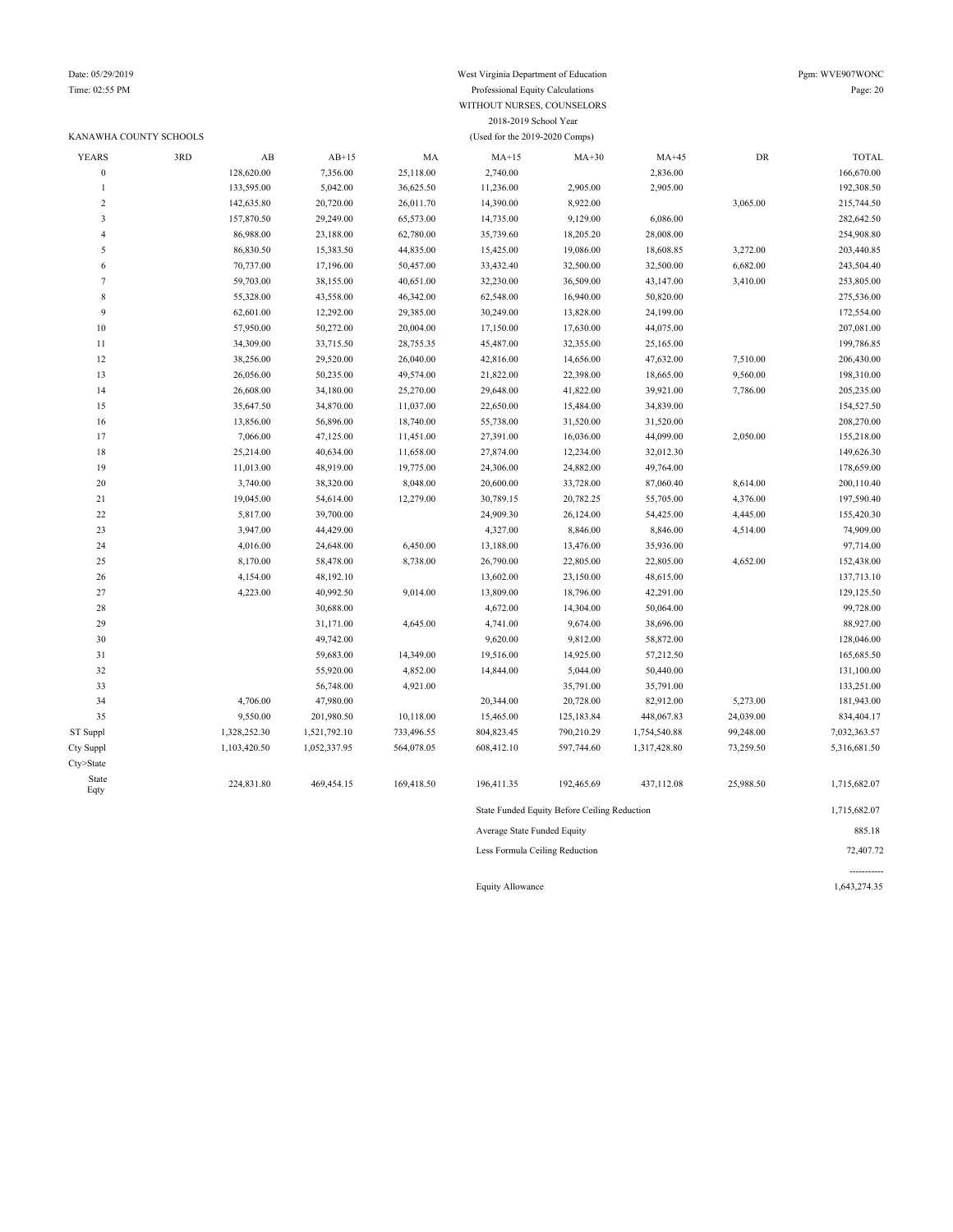### Date: 05/29/2019 West Virginia Department of Education Time: 02:55 PM Professional Equity Calculations WITHOUT NURSES, COUNSELORS 2018-2019 School Year

| Pgm: WVE907WONC |
|-----------------|
| Page: 21        |

| LEWIS COUNTY SCHOOLS    |          |                                |            |            | (Used for the 2019-2020 Comps) |                                              |            |           |                       |  |
|-------------------------|----------|--------------------------------|------------|------------|--------------------------------|----------------------------------------------|------------|-----------|-----------------------|--|
| <b>YEARS</b>            | 3RD      | AB                             | $AB+15$    | MA         | $MA+15$                        | $MA+30$                                      | $MA+45$    | DR        | <b>TOTAL</b>          |  |
| $\boldsymbol{0}$        |          | 9,440.00                       |            | 10,576.00  |                                |                                              |            |           | 20,016.00             |  |
| $\mathbf{1}$            |          | 19,432.00                      | 2,521.00   | 8,139.00   |                                |                                              |            |           | 30,092.00             |  |
| $\sqrt{2}$              |          | 12,490.00                      |            | 5,564.00   |                                |                                              |            |           | 18,054.00             |  |
| $\overline{\mathbf{3}}$ |          | 15,402.00                      |            | 11,404.00  |                                | 3,043.00                                     |            |           | 29,849.00             |  |
| $\overline{4}$          |          | 15,816.00                      |            | 17,520.00  | 3,016.00                       | 6,224.00                                     |            |           | 42,576.00             |  |
| 5                       |          | 8,115.00                       |            | 5,978.00   | 3,085.00                       | 3,181.00                                     |            |           | 20,359.00             |  |
| 6                       | 1,318.80 | 11,096.00                      | 2,866.00   | 9,174.00   | 3,154.00                       | 9,750.00                                     |            |           | 37,358.80             |  |
| $\overline{7}$          |          |                                | 5,870.00   | 3,127.00   | 3,223.00                       | 3,319.00                                     | 6,638.00   | 3,410.00  | 25,587.00             |  |
| $\,$ 8 $\,$             |          |                                |            | 6,392.00   | 6,584.00                       |                                              | 3,388.00   |           | 16,364.00             |  |
| 9                       |          | 5,962.00                       |            |            | 6,722.00                       | 3,457.00                                     | 6,914.00   |           | 23,055.00             |  |
| 10                      |          |                                | 3,142.00   | 3,334.00   | 3,430.00                       |                                              |            |           | 9,906.00              |  |
| 11                      |          |                                | 6,422.00   |            |                                |                                              | 7,190.00   |           | 13,612.00             |  |
| 12                      |          | 6,376.00                       | 3,280.00   | 3,472.00   |                                |                                              | 3,664.00   |           | 16,792.00             |  |
| 13                      |          |                                |            |            |                                |                                              | 7,466.00   |           | 7,466.00              |  |
| 14                      |          |                                | 3,418.00   |            | 7,412.00                       | 3,802.00                                     |            |           | 14,632.00             |  |
| 15                      |          |                                | 3,487.00   |            | 3,775.00                       | 3,871.00                                     |            |           | 11,133.00             |  |
| 16                      | 1,720.80 |                                | 10,668.00  |            |                                |                                              | 13,002.00  |           | 25,390.80             |  |
| 17                      |          |                                | 3,625.00   |            | 3,913.00                       |                                              | 12,027.00  |           | 19,565.00             |  |
| 18                      |          | 3,602.00                       | 14,776.00  |            |                                |                                              |            |           | 18,378.00             |  |
| 19                      |          |                                | 7,526.00   | 3,955.00   |                                | 4,147.00                                     | 8,294.00   |           | 23,922.00             |  |
| 20                      |          |                                | 3,832.00   | 4,024.00   | 4,120.00                       |                                              |            |           | 11,976.00             |  |
| $21\,$                  |          |                                | 3,901.00   |            |                                | 4,285.00                                     | 8,570.00   |           | 16,756.00             |  |
| 22                      |          |                                |            | 8,324.00   |                                | 4,354.00                                     |            |           | 12,678.00             |  |
| 23                      |          |                                | 8,078.00   |            |                                | 4,423.00                                     | 4,423.00   |           | 16,924.00             |  |
| 24                      |          |                                | 8,216.00   |            | 4,396.00                       |                                              |            |           | 12,612.00             |  |
| 25                      |          |                                | 8,354.00   |            |                                | 9,122.00                                     | 5,017.10   | 4,652.00  | 27,145.10             |  |
| 26                      |          |                                |            |            | 6,801.00                       |                                              |            |           | 6,801.00              |  |
| 27                      |          |                                |            |            |                                | 4,699.00                                     | 4,699.00   |           | 9,398.00              |  |
| 28                      |          |                                |            |            |                                | 4,768.00                                     | 9,536.00   |           | 14,304.00             |  |
| 29                      |          |                                |            | 4,645.00   | 4,741.00                       |                                              | 14,511.00  |           | 23,897.00             |  |
| 30                      |          |                                | 4,522.00   |            |                                |                                              |            |           | 4,522.00              |  |
| 31                      |          |                                | 4,591.00   |            |                                |                                              |            |           | 4,591.00              |  |
| 32                      |          |                                | 13,980.00  |            |                                | 5,044.00                                     | 5,044.00   |           | 24,068.00             |  |
| 33                      |          |                                | 4,729.00   |            |                                | 10,226.00                                    |            |           | 14,955.00             |  |
| 34                      |          |                                |            |            | 5,086.00                       |                                              | 5,182.00   |           | 10,268.00             |  |
| 35                      |          |                                | 9,734.00   | 5,059.00   | 5,155.00                       | 15,753.00                                    | 15,753.00  | 5,342.00  | 56,796.00             |  |
| ST Suppl                | 3,039.60 | 107,731.00                     | 137,538.00 | 110,687.00 | 74,613.00                      | 103,468.00                                   | 141,318.10 | 13,404.00 | 691,798.70            |  |
| Cty Suppl               | 960.00   | 32,800.00                      | 28,800.00  | 28,000.00  | 15,600.00                      | 20,000.00                                    | 26,720.00  | 2,400.00  | 155,280.00            |  |
| Cty>State               |          |                                |            |            |                                |                                              |            |           |                       |  |
| State<br>Eqty           | 2,079.60 | 74,931.00                      | 108,738.00 | 82,687.00  | 59,013.00                      | 83,468.00                                    | 114,598.10 | 11,004.00 | 536,518.70            |  |
|                         |          |                                |            |            |                                | State Funded Equity Before Ceiling Reduction |            |           | 536,518.70            |  |
|                         |          |                                |            |            | Average State Funded Equity    |                                              |            |           | 2,764.14<br>33,916.00 |  |
|                         |          | Less Formula Ceiling Reduction |            |            |                                |                                              |            |           |                       |  |

Equity Allowance 502,602.70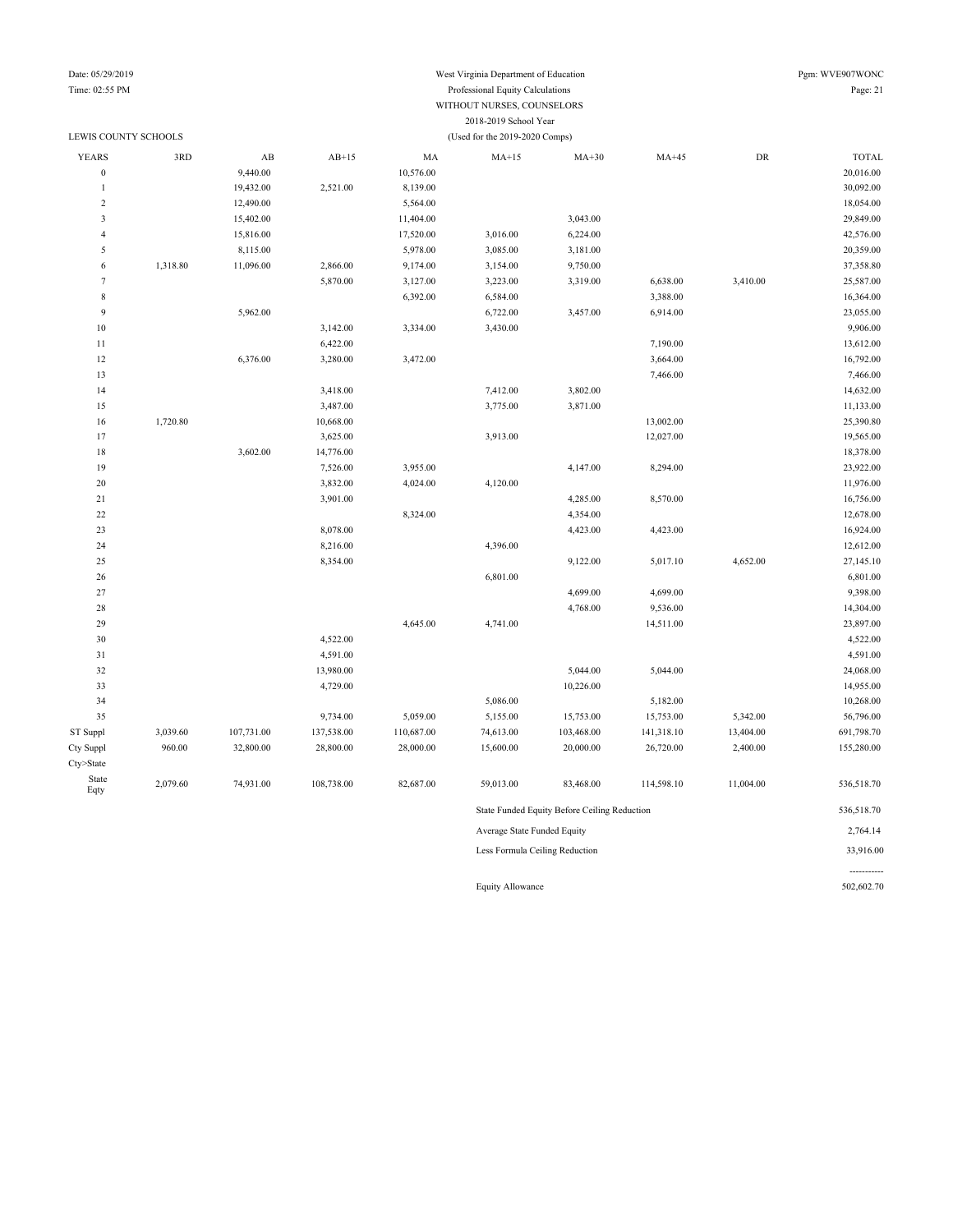### LINCOLN COUNTY SCHOOLS (Used for the 2019-2020 Comps)

## Date: 05/29/2019 Pgm: WVE907WONC

### Time: 02:55 PM Professional Equity Calculations Page: 22 WITHOUT NURSES, COUNSELORS 2018-2019 School Year

| YEARS                   | 3RD | $\mathbf{A}\mathbf{B}$ | $AB+15$    | MA         | $MA+15$                                      | $MA+30$   | $MA+45$    | DR       | <b>TOTAL</b> |
|-------------------------|-----|------------------------|------------|------------|----------------------------------------------|-----------|------------|----------|--------------|
| $\boldsymbol{0}$        |     | 25,960.00              |            | 2,644.00   |                                              |           |            |          | 28,604.00    |
| $\mathbf{1}$            |     | 7,287.00               |            |            | 2,809.00                                     |           |            |          | 10,096.00    |
| $\overline{c}$          |     | 22,482.00              |            | 5,564.00   | 2,878.00                                     |           |            |          | 30,924.00    |
| $\overline{\mathbf{3}}$ |     | 2,567.00               | 2,659.00   | 14,255.00  |                                              |           |            |          | 19,481.00    |
| $\overline{4}$          |     | 18,452.00              | 5,456.00   | 5,840.00   | 3,016.00                                     |           |            |          | 32,764.00    |
| 5                       |     | 5,410.00               | 5,594.00   | 8,967.00   | 3,085.00                                     | 3,181.00  |            |          | 26,237.00    |
| $\sqrt{6}$              |     | 2,774.00               | 2,866.00   | 12,232.00  | 9,462.00                                     | 3,250.00  | 3,250.00   |          | 33,834.00    |
| $\tau$                  |     |                        | 2,935.00   | 6,254.00   | 3,223.00                                     | 3,319.00  | 3,319.00   |          | 19,050.00    |
| $\,$ 8 $\,$             |     | 14,560.00              | 15,020.00  |            | 3,292.00                                     | 3,388.00  |            |          | 36,260.00    |
| $\overline{9}$          |     | 11,924.00              |            |            |                                              | 13,828.00 | 3,457.00   |          | 29,209.00    |
| $10\,$                  |     | 9,150.00               | 6,284.00   | 6,668.00   | 6,860.00                                     |           | 17,630.00  | 1,808.50 | 48,400.50    |
| $1\,1$                  |     | 3,119.00               |            | 10,209.00  | 10,497.00                                    | 3,595.00  | 5,392.50   |          | 32,812.50    |
| 12                      |     |                        | 6,560.00   | 3,472.00   | 10,704.00                                    | 3,664.00  |            |          | 24,400.00    |
| 13                      |     | 3,257.00               | 10,047.00  | 7,082.00   | 7,274.00                                     | 3,733.00  |            |          | 31,393.00    |
| 14                      |     |                        | 10,254.00  | 3,610.00   | 3,706.00                                     |           | 4,562.40   |          | 22,132.40    |
| 15                      |     |                        |            | 7,358.00   |                                              | 3,871.00  |            |          | 11,229.00    |
| 16                      |     | 3,464.00               | 3,556.00   |            |                                              |           | 3,940.00   |          | 10,960.00    |
| 17                      |     | 3,533.00               |            |            | 3,913.00                                     |           |            |          | 7,446.00     |
| $18\,$                  |     | 3,602.00               | 7,388.00   |            | 7,964.00                                     |           | 12,234.00  |          | 31,188.00    |
| 19                      |     |                        | 7,526.00   | 3,955.00   | 8,102.00                                     | 4,147.00  |            | 1,652.82 | 25,382.82    |
| $20\,$                  |     | 3,740.00               | 7,664.00   |            | 4,120.00                                     | 8,432.00  | 8,432.00   |          | 32,388.00    |
| $21\,$                  |     | 3,809.00               | 3,901.00   |            |                                              | 8,570.00  | 8,570.00   |          | 24,850.00    |
| $22\,$                  |     | 7,756.00               | 7,940.00   |            |                                              |           |            |          | 15,696.00    |
| 23                      |     |                        | 8,078.00   | 4,231.00   | 4,327.00                                     | 4,423.00  | 4,423.00   |          | 25,482.00    |
| 24                      |     |                        | 12,324.00  |            | 4,396.00                                     |           |            |          | 16,720.00    |
| $25\,$                  |     |                        | 4,177.00   |            |                                              | 4,561.00  | 9,122.00   |          | 17,860.00    |
| 26                      |     |                        | 12,738.00  | 8,876.00   |                                              |           | 6,945.00   |          | 28,559.00    |
| 27                      |     |                        | 12,945.00  | 18,028.00  |                                              | 4,699.00  | 9,398.00   |          | 45,070.00    |
| $28\,$                  |     |                        | 4,384.00   |            |                                              |           | 9,536.00   |          | 13,920.00    |
| 29                      |     |                        | 9,351.30   |            | 4,741.00                                     | 9,674.00  | 10,641.40  |          | 34,407.70    |
| 30                      |     |                        |            | 4,714.00   | 14,430.00                                    | 4,906.00  | 4,906.00   |          | 28,956.00    |
| $31\,$                  |     |                        | 4,591.00   |            | 9,758.00                                     |           | 9,950.00   |          | 24,299.00    |
| 32                      |     |                        |            |            |                                              |           | 30,264.00  |          | 30,264.00    |
| 33                      |     |                        | 14,187.00  |            |                                              |           | 15,339.00  |          | 29,526.00    |
| 34                      |     |                        |            |            |                                              | 5,182.00  | 10,364.00  |          | 15,546.00    |
| 35                      |     |                        | 4,867.00   |            | 5,155.00                                     |           | 68,263.00  |          | 78,285.00    |
| ST Suppl                |     | 152,846.00             | 193,292.30 | 133,959.00 | 133,712.00                                   | 96,423.00 | 259,938.30 | 3,461.32 | 973,631.92   |
| Cty Suppl               |     | 38,500.00              | 36,470.00  | 35,100.00  | 31,500.00                                    | 21,600.00 | 50,760.00  | 801.00   | 214,731.00   |
| Cty>State               |     |                        |            |            |                                              |           |            |          |              |
| State                   |     |                        |            |            |                                              |           |            |          |              |
| Eqty                    |     | 114,346.00             | 156,822.30 | 98,859.00  | 102,212.00                                   | 74,823.00 | 209,178.30 | 2,660.32 | 758,900.92   |
|                         |     |                        |            |            | State Funded Equity Before Ceiling Reduction |           | 758,900.92 |          |              |
|                         |     |                        |            |            | Average State Funded Equity                  |           | 2,892.26   |          |              |
|                         |     |                        |            |            |                                              |           |            |          |              |

Less Formula Ceiling Reduction 48,618.89

Equity Allowance 710,282.03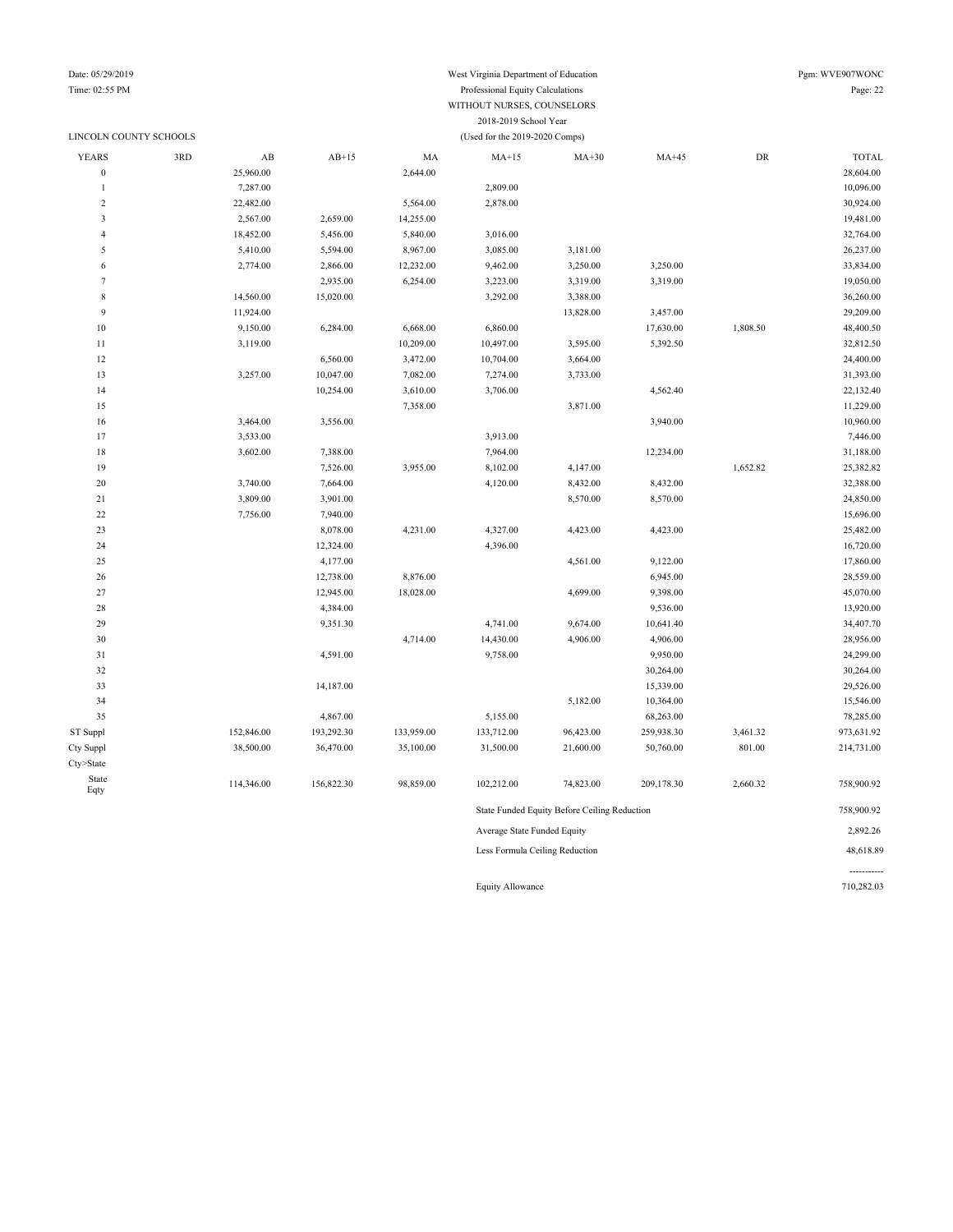### LOGAN COUNTY SCHOOL SYSTEM (Used for the 2019-2020 Comps)

### Date: 05/29/2019 West Virginia Department of Education Pgm: WVE907WONC Time: 02:55 PM Professional Equity Calculations Page: 23 WITHOUT NURSES, COUNSELORS 2018-2019 School Year

| <b>YEARS</b>     | 3RD      | AB         | $AB+15$    | MA         | $MA+15$                        | $MA+30$                                      | $MA+45$    | ${\rm DR}$ | <b>TOTAL</b> |
|------------------|----------|------------|------------|------------|--------------------------------|----------------------------------------------|------------|------------|--------------|
| $\boldsymbol{0}$ | 1,796.00 | 47,200.00  |            | 5,288.00   |                                |                                              |            |            | 54,284.00    |
| $\mathbf{1}$     |          | 24,290.00  |            | 5,426.00   |                                |                                              |            |            | 29,716.00    |
| $\sqrt{2}$       |          | 44,964.00  |            | 11,128.00  | 2,878.00                       |                                              | 2,974.00   |            | 61,944.00    |
| $\mathfrak z$    |          | 35,938.00  |            | 5,702.00   |                                |                                              |            |            | 41,640.00    |
| $\overline{4}$   |          | 42,176.00  | 2,728.00   | 17,520.00  | 3,016.00                       | 3,112.00                                     |            |            | 68,552.00    |
| 5                |          | 29,755.00  | 11,188.00  | 29,890.00  |                                | 3,181.00                                     | 3,181.00   |            | 77,195.00    |
| 6                |          | 11,096.00  | 14,330.00  | 3,058.00   | 9,462.00                       | 3,250.00                                     | 9,750.00   |            | 50,946.00    |
| $\tau$           |          | 17,058.00  | 17,610.00  | 9,381.00   | 12,892.00                      | 9,957.00                                     | 3,319.00   |            | 70,217.00    |
| $\,$ 8 $\,$      |          | 11,648.00  | 12,016.00  | 9,588.00   | 6,584.00                       | 1,694.00                                     | 6,776.00   |            | 48,306.00    |
| 9                |          | 2,981.00   | 9,219.00   | 9,795.00   | 10,083.00                      | 6,914.00                                     | 6,914.00   |            | 45,906.00    |
| $10\,$           |          | 6,100.00   | 12,568.00  | 16,670.00  | 13,720.00                      | 10,578.00                                    | 14,104.00  |            | 73,740.00    |
| 11               |          | 21,833.00  | 12,844.00  | 6,806.00   | 6,998.00                       |                                              | 7,190.00   |            | 55,671.00    |
| $12\,$           |          | 6,376.00   | 9,840.00   | 10,416.00  | 10,704.00                      | 7,328.00                                     | 14,656.00  |            | 59,320.00    |
| 13               |          | 3,257.00   | 6,698.00   | 3,541.00   | 14,548.00                      | 3,733.00                                     | 7,466.00   |            | 39,243.00    |
| 14               |          | 3,326.00   | 6,836.00   | 3,610.00   | 3,706.00                       |                                              | 3,802.00   |            | 21,280.00    |
| 15               |          | 13,580.00  | 10,461.00  | 3,679.00   | 3,775.00                       | 3,871.00                                     | 11,613.00  |            | 46,979.00    |
| 16               |          | 6,928.00   |            | 11,244.00  |                                | 7,880.00                                     | 9,850.00   |            | 35,902.00    |
| 17               |          |            | 7,250.00   |            |                                | 4,009.00                                     | 16,036.00  |            | 27,295.00    |
| 18               |          | 3,602.00   | 3,694.00   |            |                                | 7,748.20                                     | 4,485.80   |            | 19,530.00    |
| 19               |          | 7,342.00   | 7,526.00   |            |                                | 4,147.00                                     |            |            | 19,015.00    |
| 20               |          |            | 11,496.00  |            | 4,120.00                       |                                              |            |            | 15,616.00    |
| 21               |          | 3,809.00   | 3,901.00   | 4,093.00   |                                |                                              | 4,285.00   |            | 16,088.00    |
| $22\,$           |          |            | 11,910.00  | 4,162.00   |                                |                                              |            |            | 16,072.00    |
| 23               |          |            |            |            |                                |                                              | 17,692.00  |            | 17,692.00    |
| 24               |          | 4,016.00   | 12,324.00  |            |                                |                                              | 4,492.00   |            | 20,832.00    |
| 25               |          |            | 4,177.00   |            |                                |                                              | 9,122.00   |            | 13,299.00    |
| $26\,$           |          |            |            |            | 4,534.00                       |                                              | 13,890.00  |            | 18,424.00    |
| 27               |          |            | 8,630.00   |            |                                |                                              | 18,796.00  |            | 27,426.00    |
| $28\,$           |          |            | 8,768.00   |            |                                | 4,768.00                                     | 14,304.00  |            | 27,840.00    |
| 29               |          | 8,722.00   | 8,906.00   |            |                                | 4,837.00                                     | 24,185.00  |            | 46,650.00    |
| 30               |          |            | 9,044.00   |            |                                |                                              | 19,624.00  |            | 28,668.00    |
| 31               |          |            | 27,546.00  | 4,783.00   |                                |                                              | 19,900.00  |            | 52,229.00    |
| 32               |          |            | 13,980.00  |            | 9,896.00                       |                                              | 10,088.00  |            | 33,964.00    |
| 33               |          |            | 9,458.00   |            |                                |                                              | 5,113.00   |            | 14,571.00    |
| 34               |          |            |            |            | 5,086.00                       |                                              | 10,364.00  |            | 15,450.00    |
| 35               |          | 4,775.00   | 19,468.00  |            |                                | 15,753.00                                    | 89,267.00  |            | 129,263.00   |
| ST Suppl         | 1,796.00 | 360,772.00 | 294,416.00 | 175,780.00 | 122,002.00                     | 102,760.20                                   | 383,238.80 |            | 1,440,765.00 |
| Cty Suppl        | 900.00   | 183,400.00 | 112,000.00 | 82,500.00  | 51,000.00                      | 39,600.00                                    | 129,900.00 |            | 599,300.00   |
| Cty>State        |          |            |            |            |                                |                                              |            |            |              |
| State<br>Eqty    | 896.00   | 177,372.00 | 182,416.00 | 93,280.00  | 71,002.00                      | 63,160.20                                    | 253,338.80 |            | 841,465.00   |
|                  |          |            |            |            |                                | State Funded Equity Before Ceiling Reduction |            |            | 841,465.00   |
|                  |          |            |            |            | Average State Funded Equity    |                                              |            |            | 2,032.52     |
|                  |          |            |            |            | Less Formula Ceiling Reduction |                                              |            |            | 21,686.99    |

----------- Equity Allowance 819,778.01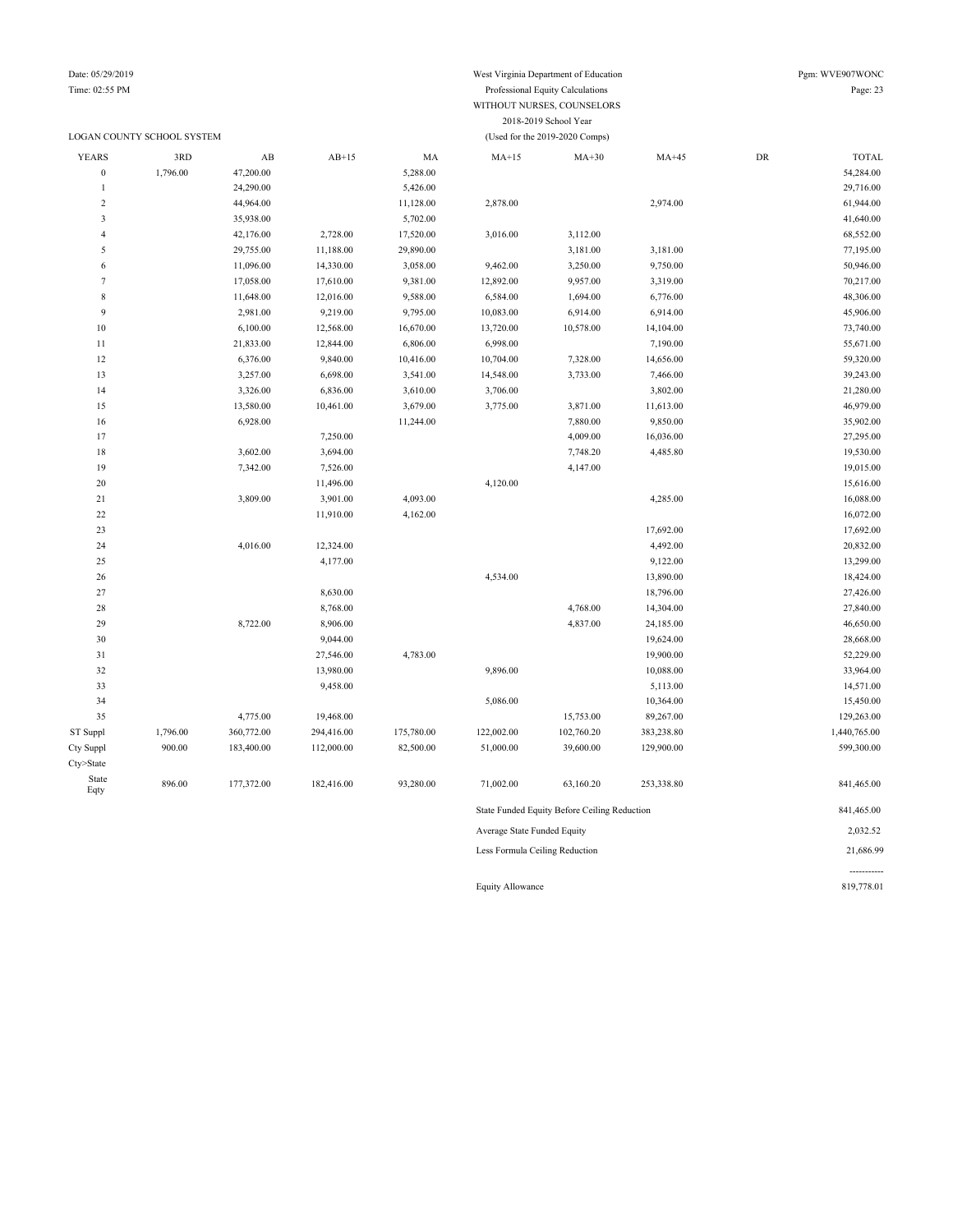### MARION COUNTY SCHOOLS (Used for the 2019-2020 Comps)

### Date: 05/29/2019 West Virginia Department of Education Pgm: WVE907WONC Time: 02:55 PM Professional Equity Calculations Page: 24 WITHOUT NURSES, COUNSELORS 2018-2019 School Year

| <b>YEARS</b>            | 3RD | $\mathbf{A}\mathbf{B}$ | $AB+15$    | MA         | $MA+15$                     | $MA+30$                                      | $MA+45$    | ${\rm DR}$ | <b>TOTAL</b> |
|-------------------------|-----|------------------------|------------|------------|-----------------------------|----------------------------------------------|------------|------------|--------------|
| $\mathbf{0}$            |     | 16,520.00              | 2,452.00   | 21,152.00  | 2,740.00                    |                                              | 2,836.00   |            | 45,700.00    |
| $\mathbf{1}$            |     | 34,006.00              | 5,042.00   | 18,991.00  | 5,618.00                    |                                              |            |            | 63,657.00    |
| $\overline{\mathbf{c}}$ |     | 17,486.00              |            | 22,256.00  |                             | 5,948.00                                     |            |            | 45,690.00    |
| 3                       |     | 25,670.00              | 2,659.00   | 31,361.00  | 8,841.00                    | 9,129.00                                     |            |            | 77,660.00    |
| $\overline{4}$          |     | 28,996.00              | 8,184.00   | 35,040.00  | 9,048.00                    | 9,336.00                                     | 9,336.00   |            | 99,940.00    |
| 5                       |     | 13,525.00              | 5,594.00   | 14,945.00  | 18,510.00                   | 9,543.00                                     | 6,362.00   |            | 68,479.00    |
| 6                       |     | 24,966.00              |            | 21,406.00  | 15,770.00                   | 3,250.00                                     | 3,250.00   |            | 68,642.00    |
| $\tau$                  |     | 17,058.00              | 11,740.00  | 25,016.00  | 12,892.00                   | 9,957.00                                     |            |            | 76,663.00    |
| 8                       |     | 17,472.00              | 12,016.00  | 28,764.00  | 6,584.00                    | 6,776.00                                     | 10,164.00  |            | 81,776.00    |
| 9                       |     | 11,924.00              | 6,146.00   | 6,530.00   | 26,888.00                   | 10,371.00                                    | 17,285.00  |            | 79,144.00    |
| 10                      |     | 18,300.00              | 18,852.00  | 6,668.00   | 6,860.00                    | 7,052.00                                     | 21,156.00  |            | 78,888.00    |
| 11                      |     | 18,714.00              | 25,688.00  | 10,209.00  | 20,994.00                   | 7,190.00                                     | 17,975.00  |            | 100,770.00   |
| 12                      |     | 6,376.00               | 9,840.00   | 20,832.00  | 17,840.00                   | 14,656.00                                    | 3,664.00   |            | 73,208.00    |
| 13                      |     | 6,514.00               | 20,094.00  | 7,082.00   | 7,274.00                    | 7,466.00                                     | 7,466.00   |            | 55,896.00    |
| 14                      |     | 9,978.00               | 20,508.00  | 7,220.00   | 22,236.00                   | 22,812.00                                    | 11,406.00  |            | 94,160.00    |
| 15                      |     | 6,790.00               | 27,896.00  | 11,037.00  |                             | 7,742.00                                     | 23,226.00  |            | 76,691.00    |
| 16                      |     | 10,392.00              | 14,224.00  | 7,496.00   | 15,376.00                   | 7,880.00                                     | 15,760.00  |            | 71,128.00    |
| 17                      |     | 3,533.00               | 7,250.00   | 3,817.00   | 7,826.00                    | 24,054.00                                    |            |            | 46,480.00    |
| 18                      |     |                        | 22,164.00  | 11,658.00  | 7,964.00                    | 8,156.00                                     | 20,390.00  | 4,169.00   | 74,501.00    |
| 19                      |     | 3,671.00               | 11,289.00  | 7,910.00   | 4,051.00                    | 20,735.00                                    | 8,294.00   |            | 55,950.00    |
| 20                      |     | 7,480.00               | 13,028.80  | 12,072.00  | 8,240.00                    | 16,864.00                                    | 20,236.80  |            | 77,921.60    |
| 21                      |     |                        | 11,703.00  | 4,093.00   | 8,378.00                    | 21,425.00                                    | 12,855.00  |            | 58,454.00    |
| $22\,$                  |     | 7,756.00               |            |            | 12,774.00                   | 4,354.00                                     | 21,770.00  |            | 46,654.00    |
| 23                      |     |                        | 4,039.00   | 12,693.00  | 4,327.00                    |                                              | 17,692.00  |            | 38,751.00    |
| 24                      |     |                        |            | 4,300.00   | 8,792.00                    | 4,492.00                                     | 26,952.00  |            | 44,536.00    |
| 25                      |     |                        | 12,531.00  | 8,738.00   |                             |                                              | 9,122.00   | 4,652.00   | 35,043.00    |
| 26                      |     |                        | 4,246.00   |            | 4,534.00                    |                                              | 4,630.00   | 4,721.00   | 18,131.00    |
| 27                      |     |                        | 4,315.00   | 4,507.00   |                             |                                              | 9,398.00   |            | 18,220.00    |
| 28                      |     | 4,292.00               |            |            |                             |                                              | 4,768.00   | 4,859.00   | 13,919.00    |
| 29                      |     | 13,083.00              | 8,906.00   | 4,645.00   | 4,741.00                    | 4,837.00                                     | 9,674.00   |            | 45,886.00    |
| 30                      |     |                        | 4,522.00   | 4,714.00   | 8,417.50                    | 14,718.00                                    | 4,906.00   |            | 37,277.50    |
| 31                      |     | 4,499.00               | 9,182.00   | 4,783.00   | 4,879.00                    |                                              | 9,950.00   |            | 33,293.00    |
| 32                      |     |                        | 4,660.00   |            | 4,948.00                    | 10,088.00                                    | 5,044.00   |            | 24,740.00    |
| 33                      |     |                        | 14,187.00  |            | 5,017.00                    |                                              | 15,339.00  |            | 34,543.00    |
| 34                      |     |                        | 14,394.00  |            |                             |                                              | 20,728.00  |            | 35,122.00    |
| 35                      |     | 9,550.00               | 19,468.00  | 5,059.00   | 10,310.00                   | 31,506.00                                    | 84,016.00  |            | 159,909.00   |
| ST Suppl                |     | 338,551.00             | 356,819.80 | 384,994.00 | 302,669.50                  | 300,337.00                                   | 455,650.80 | 18,401.00  | 2,157,423.10 |
| Cty Suppl               |     | 278,400.00             | 238,560.00 | 306,800.00 | 215,150.00                  | 197,600.00                                   | 277,680.00 | 10,400.00  | 1,524,590.00 |
| Cty>State               |     | 280.00                 |            |            |                             |                                              |            |            | 280.00       |
| State                   |     |                        |            |            |                             |                                              |            |            |              |
| Eqty                    |     | 60,431.00              | 118,259.80 | 78,194.00  | 87,519.50                   | 102,737.00                                   | 177,970.80 | 8,001.00   | 633,113.10   |
|                         |     |                        |            |            |                             | State Funded Equity Before Ceiling Reduction |            |            | 633,113.10   |
|                         |     |                        |            |            | Average State Funded Equity |                                              |            |            | 1,050.03     |

Less Formula Ceiling Reduction 38,074.09

Equity Allowance 595,039.01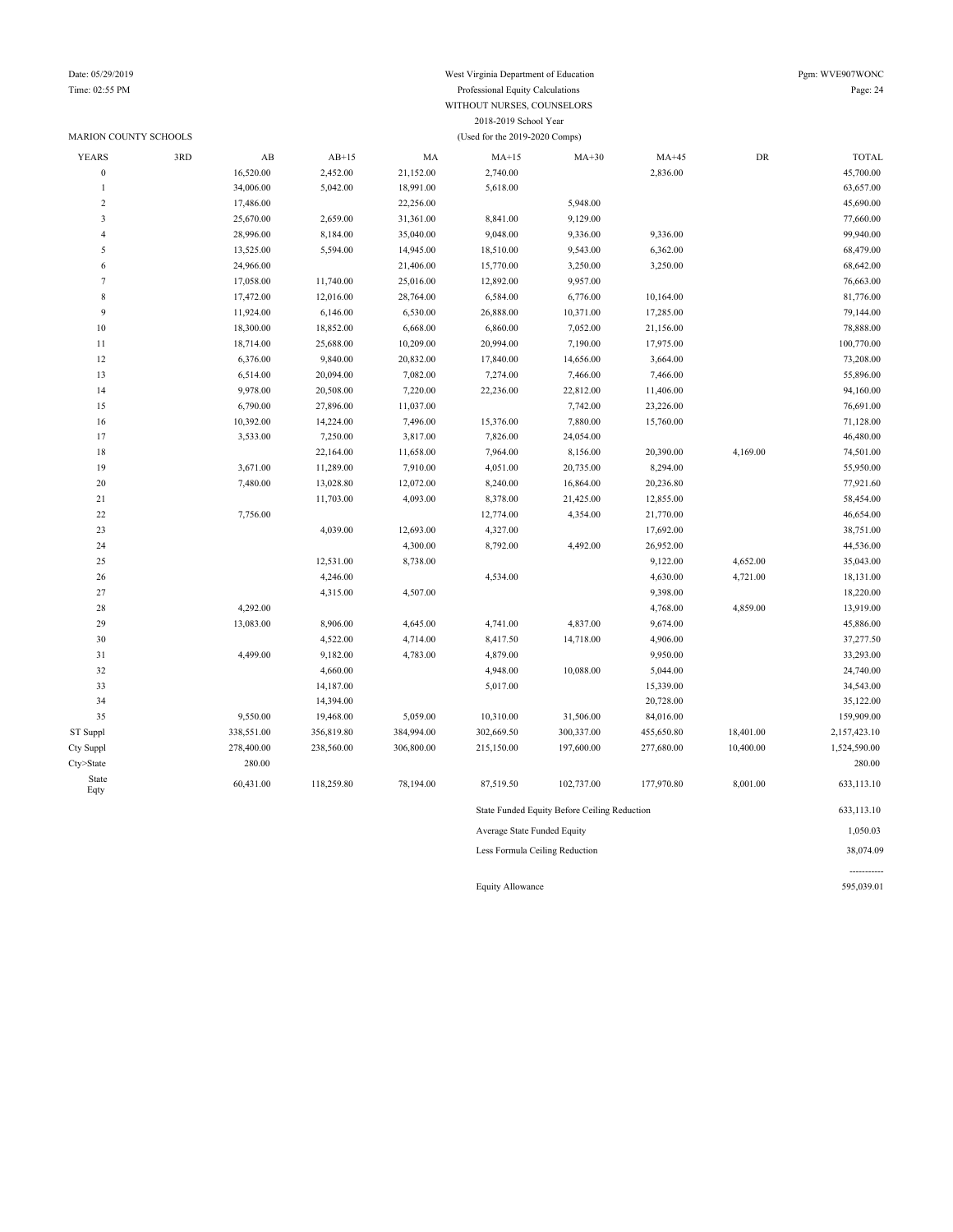#### Date: 05/29/2019 West Virginia Department of Education Pgm: WVE907WONC Time: 02:55 PM Professional Equity Calculations Page: 25 WITHOUT NURSES, COUNSELORS

### MARSHALL COUNTY SCHOOLS (Used for the 2019-2020 Comps)

| <b>YEARS</b>     | 3RD | $\mathbf{A}\mathbf{B}$ | $AB+15$    | MA         | $MA+15$                     | $MA+30$                                      | $MA+45$    | ${\rm DR}$ | <b>TOTAL</b> |
|------------------|-----|------------------------|------------|------------|-----------------------------|----------------------------------------------|------------|------------|--------------|
| $\boldsymbol{0}$ |     | 21,240.00              |            |            |                             |                                              |            |            | 21,240.00    |
| $\mathbf{1}$     |     | 14,574.00              |            | 5,426.00   |                             |                                              |            |            | 20,000.00    |
| $\overline{c}$   |     | 17,486.00              | 2,590.00   | 5,564.00   | 2,878.00                    |                                              |            |            | 28,518.00    |
| $\mathfrak{Z}$   |     | 10,268.00              | 7,977.00   | 14,255.00  |                             | 6,086.00                                     | 8,520.40   |            | 47,106.40    |
| $\overline{4}$   |     | 13,180.00              | 5,456.00   | 20,440.00  | 6,032.00                    | 8,713.60                                     |            |            | 53,821.60    |
| 5                |     | 16,230.00              | 11,188.00  | 14,945.00  | 9,255.00                    | 3,181.00                                     |            |            | 54,799.00    |
| 6                |     | 22,192.00              | 8,598.00   | 3,058.00   | 3,154.00                    | 6,500.00                                     | 6,500.00   |            | 50,002.00    |
| $\overline{7}$   |     | 14,215.00              | 2,935.00   | 21,889.00  |                             | 3,319.00                                     | 9,957.00   | 3,410.00   | 55,725.00    |
| $\,$ 8 $\,$      |     | 8,736.00               | 27,036.00  | 3,196.00   | 23,044.00                   | 3,388.00                                     | 13,552.00  | 3,479.00   | 82,431.00    |
| 9                |     | 8,943.00               | 12,292.00  | 6,530.00   | 13,444.00                   | 3,457.00                                     |            |            | 44,666.00    |
| 10               |     |                        |            | 6,668.00   | 17,150.00                   | 7,052.00                                     | 7,052.00   |            | 37,922.00    |
| 11               |     | 12,476.00              | 19,266.00  |            | 3,499.00                    | 3,595.00                                     | 14,380.00  |            | 53,216.00    |
| 12               |     | 3,188.00               | 9,840.00   | 3,472.00   | 3,568.00                    | 18,320.00                                    | 7,328.00   |            | 45,716.00    |
| 13               |     | 13,028.00              | 26,792.00  | 3,541.00   | 7,274.00                    | 7,466.00                                     | 18,665.00  |            | 76,766.00    |
| 14               |     | 16,630.00              | 20,508.00  | 10,830.00  | 7,412.00                    | 11,406.00                                    | 11,406.00  |            | 78,192.00    |
| 15               |     | 3,395.00               | 13,948.00  | 3,679.00   | 3,775.00                    | 3,871.00                                     | 27,097.00  |            | 55,765.00    |
| 16               |     | 6,928.00               | 14,224.00  | 3,748.00   | 3,844.00                    | 11,820.00                                    | 7,880.00   |            | 48,444.00    |
| 17               |     | 3,533.00               | 7,250.00   | 3,817.00   | 15,652.00                   | 4,009.00                                     | 8,018.00   |            | 42,279.00    |
| 18               |     |                        |            | 11,658.00  | 7,964.00                    | 12,234.00                                    | 4,078.00   |            | 35,934.00    |
| 19               |     |                        | 15,052.00  | 7,910.00   |                             |                                              | 20,735.00  |            | 43,697.00    |
| 20               |     | 3,740.00               | 3,832.00   | 4,024.00   | 4,120.00                    | 4,216.00                                     | 4,216.00   |            | 24,148.00    |
| 21               |     | 3,809.00               |            |            |                             | 8,570.00                                     | 25,710.00  |            | 38,089.00    |
| 22               |     | 3,878.00               | 7,940.00   | 8,324.00   | 4,258.00                    | 4,354.00                                     | 8,708.00   |            | 37,462.00    |
| 23               |     |                        | 4,039.00   |            | 4,327.00                    | 4,423.00                                     | 17,692.00  |            | 30,481.00    |
| 24               |     |                        |            |            |                             |                                              | 8,984.00   |            | 8,984.00     |
| 25               |     |                        | 8,354.00   | 4,369.00   |                             | 9,122.00                                     | 9,122.00   |            | 30,967.00    |
| 26               |     |                        | 4,246.00   |            |                             | 4,630.00                                     | 4,630.00   |            | 13,506.00    |
| 27               |     |                        |            |            |                             |                                              | 4,699.00   |            | 4,699.00     |
| 28               |     | 4,292.00               | 4,384.00   |            | 4,672.00                    |                                              | 4,768.00   |            | 18,116.00    |
| 29               |     |                        | 4,453.00   |            | 4,741.00                    | 4,837.00                                     | 14,511.00  |            | 28,542.00    |
| 30               |     |                        | 4,522.00   | 4,714.00   |                             |                                              | 9,812.00   |            | 19,048.00    |
| 31               |     |                        |            |            |                             |                                              | 24,875.00  |            | 24,875.00    |
| 32               |     |                        | 9,320.00   |            |                             | 10,088.00                                    | 5,044.00   |            | 24,452.00    |
| 33               |     |                        |            |            | 10,034.00                   | 10,226.00                                    | 20,452.00  |            | 40,712.00    |
| 34               |     |                        |            | 4,990.00   |                             |                                              | 15,546.00  |            | 20,536.00    |
| 35               |     |                        | 14,601.00  |            |                             | 5,251.00                                     | 31,506.00  |            | 51,358.00    |
| ST Suppl         |     | 221,961.00             | 270,643.00 | 177,047.00 | 160,097.00                  | 180,134.60                                   | 375,443.40 | 6,889.00   | 1,392,215.00 |
| Cty Suppl        |     | 303,922.00             | 350,959.00 | 240,105.00 | 215,212.00                  | 240,647.40                                   | 485,420.00 | 9,596.00   | 1,845,861.40 |
| Cty>State        |     | 81,961.00              | 80,865.00  | 63,058.00  | 55,115.00                   | 60,512.80                                    | 109,976.60 | 2,707.00   | 454,195.40   |
| State<br>Eqty    |     |                        | 549.00     |            |                             |                                              |            |            | 549.00       |
|                  |     |                        |            |            |                             | State Funded Equity Before Ceiling Reduction |            |            | 549.00       |
|                  |     |                        |            |            | Average State Funded Equity |                                              |            |            | 1.41         |

2018-2019 School Year

Less Formula Ceiling Reduction 81.13

Equity Allowance 467.87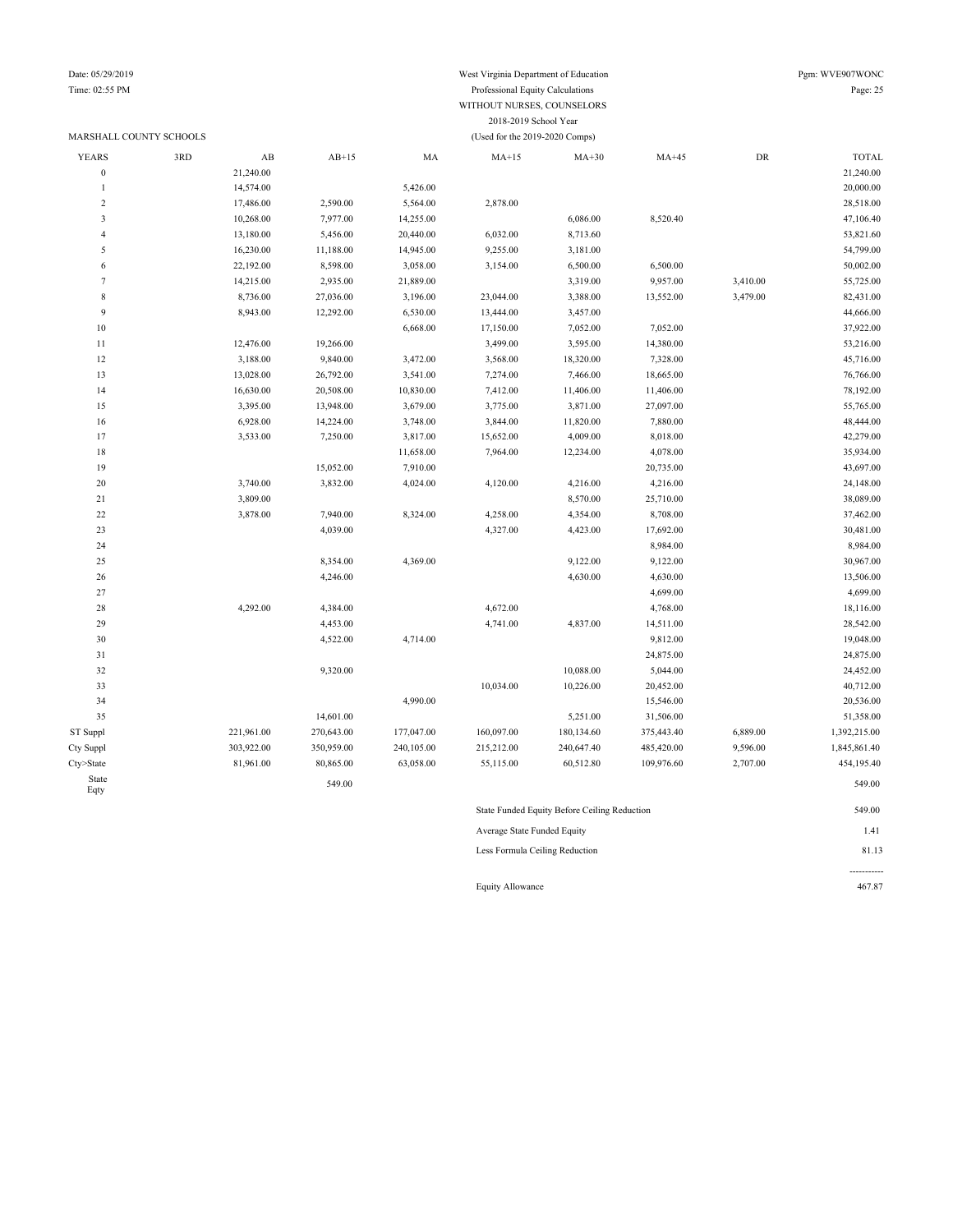### Time: 02:55 PM Professional Equity Calculations Page: 26 WITHOUT NURSES, COUNSELORS 2018-2019 School Year MASON COUNTY SCHOOLS (Used for the 2019-2020 Comps)

| <b>YEARS</b>            | 3RD | $\mathbf{A}\mathbf{B}$ | $AB+15$    | MA         | $MA+15$                        | $MA+30$                                      | $MA+45$    | ${\rm DR}$ | <b>TOTAL</b> |
|-------------------------|-----|------------------------|------------|------------|--------------------------------|----------------------------------------------|------------|------------|--------------|
| $\boldsymbol{0}$        |     | 16,520.00              | 2,452.00   | 5,288.00   |                                |                                              |            |            | 24,260.00    |
| $\mathbf{1}$            |     | 14,574.00              | 2,521.00   | 2,713.00   |                                |                                              | 2,905.00   | 2,996.00   | 25,709.00    |
| 2                       |     | 27,478.00              |            | 8,346.00   |                                |                                              |            |            | 35,824.00    |
| $\overline{\mathbf{3}}$ |     | 33,371.00              | 2,659.00   | 2,851.00   | 2,947.00                       | 3,043.00                                     |            |            | 44,871.00    |
| $\overline{4}$          |     | 23,724.00              |            | 11,680.00  | 6,032.00                       | 6,224.00                                     |            |            | 47,660.00    |
| 5                       |     | 21,640.00              | 8,391.00   | 8,967.00   |                                | 6,362.00                                     |            |            | 45,360.00    |
| 6                       |     | 11,096.00              |            | 6,116.00   | 3,154.00                       | 9,750.00                                     | 3,250.00   |            | 33,366.00    |
| $\tau$                  |     | 11,372.00              | 2,935.00   | 9,381.00   | 3,223.00                       | 6,638.00                                     | 3,319.00   |            | 36,868.00    |
| 8                       |     |                        | 6,008.00   | 6,392.00   |                                | 3,388.00                                     |            | 3,479.00   | 19,267.00    |
| $\overline{9}$          |     | 2,981.00               | 9,219.00   |            | 6,722.00                       | 13,828.00                                    |            |            | 32,750.00    |
| $10\,$                  |     | 6,100.00               | 3,142.00   |            | 10,290.00                      | 10,578.00                                    | 7,052.00   |            | 37,162.00    |
| 11                      |     | 18,714.00              | 6,422.00   | 3,403.00   | 3,499.00                       | 7,190.00                                     | 14,380.00  |            | 53,608.00    |
| 12                      |     | 6,376.00               | 6,560.00   |            | 10,704.00                      | 7,328.00                                     | 7,328.00   |            | 38,296.00    |
| 13                      |     | 3,257.00               | 10,047.00  | 10,623.00  | 7,274.00                       | 3,733.00                                     | 7,466.00   |            | 42,400.00    |
| 14                      |     | 3,326.00               | 20,508.00  | 3,610.00   | 11,118.00                      |                                              |            |            | 38,562.00    |
| 15                      |     | 10,185.00              | 6,974.00   |            | 3,775.00                       |                                              | 7,742.00   |            | 28,676.00    |
| 16                      |     | 3,464.00               | 7,112.00   | 3,748.00   |                                | 3,940.00                                     |            |            | 18,264.00    |
| 17                      |     | 3,533.00               | 25,375.00  |            |                                |                                              | 8,018.00   |            | 36,926.00    |
| $18\,$                  |     |                        |            | 3,886.00   | 3,982.00                       | 4,078.00                                     | 20,390.00  |            | 32,336.00    |
| 19                      |     |                        | 11,289.00  |            |                                | 4,147.00                                     | 4,147.00   |            | 19,583.00    |
| $20\,$                  |     | 7,480.00               |            | 4,024.00   | 4,120.00                       |                                              |            |            | 15,624.00    |
| 21                      |     |                        |            |            |                                | 4,285.00                                     | 4,285.00   |            | 8,570.00     |
| $22\,$                  |     |                        | 11,910.00  |            | 8,516.00                       |                                              | 8,708.00   |            | 29,134.00    |
| 23                      |     |                        |            | 8,462.00   |                                | 4,423.00                                     | 8,846.00   |            | 21,731.00    |
| 24                      |     |                        | 4,108.00   |            | 8,792.00                       |                                              | 8,984.00   |            | 21,884.00    |
| 25                      |     |                        | 4,177.00   |            |                                |                                              | 9,122.00   |            | 13,299.00    |
| 26                      |     |                        |            |            |                                | 4,630.00                                     | 4,630.00   |            | 9,260.00     |
| $27\,$                  |     |                        | 12,945.00  | 4,507.00   |                                | 4,699.00                                     |            | 4,790.00   | 26,941.00    |
| 28                      |     | 4,292.00               | 8,768.00   |            |                                |                                              | 14,304.00  |            | 27,364.00    |
| 29                      |     |                        |            |            |                                | 14,511.00                                    | 29,022.00  |            | 43,533.00    |
| $30\,$                  |     |                        |            |            |                                | 4,906.00                                     | 14,718.00  |            | 19,624.00    |
| 31                      |     |                        | 9,182.00   |            | 9,758.00                       | 4,975.00                                     | 4,975.00   |            | 28,890.00    |
| 32                      |     |                        |            |            |                                | 5,044.00                                     | 10,088.00  | 5,135.00   | 20,267.00    |
| 33                      |     | 9,274.00               | 4,729.00   | 4,921.00   |                                |                                              | 15,339.00  |            | 34,263.00    |
| 34                      |     |                        | 4,798.00   |            |                                | 5,182.00                                     | 10,364.00  |            | 20,344.00    |
| 35                      |     |                        | 19,468.00  |            |                                | 5,251.00                                     | 36,757.00  |            | 61,476.00    |
| ST Suppl                |     | 238,757.00             | 211,699.00 | 108,918.00 | 103,906.00                     | 148,133.00                                   | 266,139.00 | 16,400.00  | 1,093,952.00 |
| Cty Suppl               |     | 167,875.00             | 114,550.00 | 67,650.00  | 57,400.00                      | 77,900.00                                    | 123,000.00 | 8,200.00   | 616,575.00   |
| Cty>State               |     |                        |            |            |                                |                                              |            |            |              |
| State<br>Eqty           |     | 70,882.00              | 97,149.00  | 41,268.00  | 46,506.00                      | 70,233.00                                    | 143,139.00 | 8,200.00   | 477,377.00   |
|                         |     |                        |            |            |                                | State Funded Equity Before Ceiling Reduction |            |            | 477,377.00   |
|                         |     |                        |            |            | Average State Funded Equity    |                                              |            |            | 1,560.06     |
|                         |     |                        |            |            | Less Formula Ceiling Reduction |                                              |            |            | 16,879.85    |

Equity Allowance 460,497.15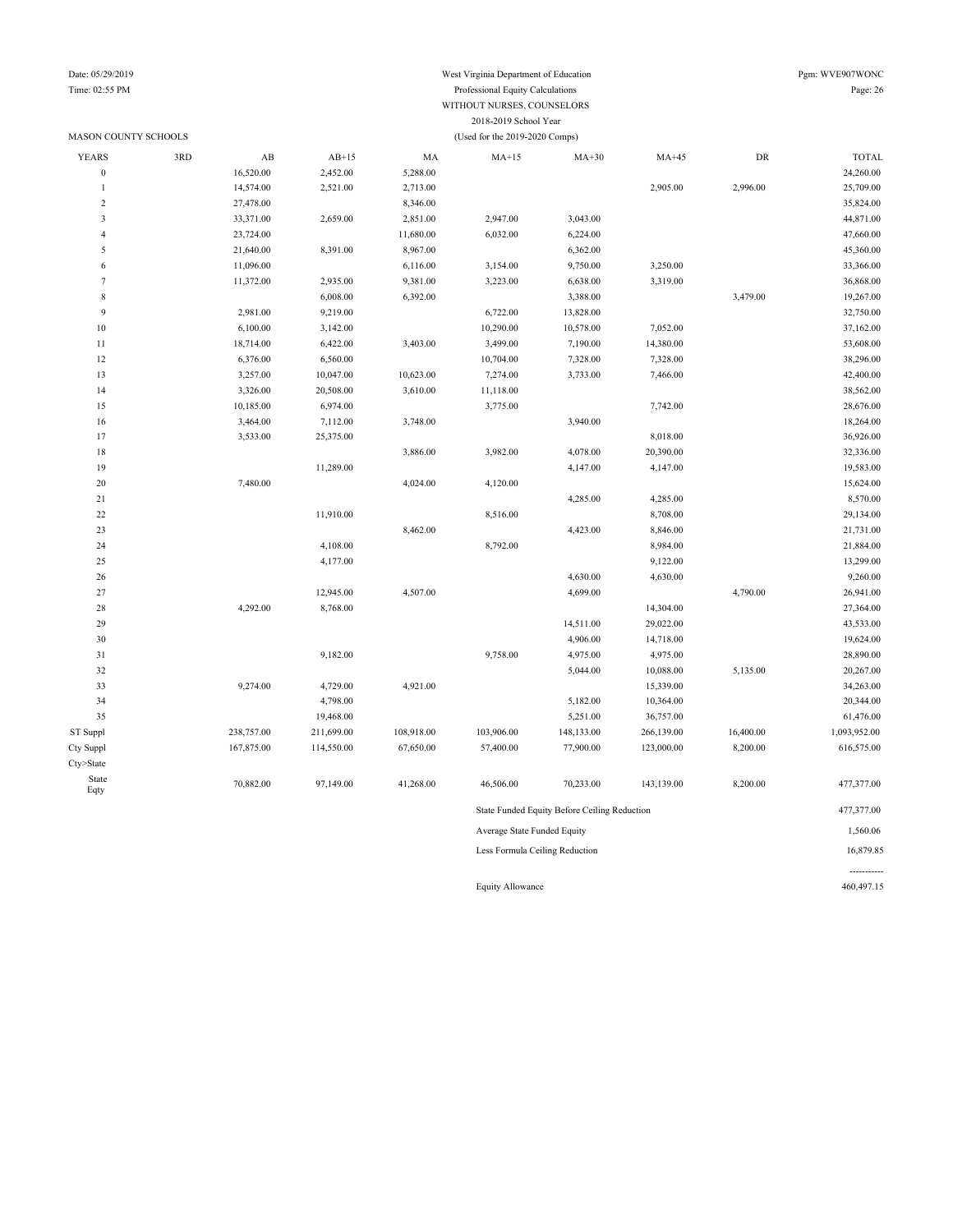### Date: 05/29/2019 West Virginia Department of Education Pgm: WVE907WONC Time: 02:55 PM Professional Equity Calculations Page: 27 WITHOUT NURSES, COUNSELORS 2018-2019 School Year

|                  | MERCER COUNTY SCHOOLS |            |            |            | (Used for the 2019-2020 Comps) |                                              |            |           |              |
|------------------|-----------------------|------------|------------|------------|--------------------------------|----------------------------------------------|------------|-----------|--------------|
| <b>YEARS</b>     | 3RD                   | AB         | $AB+15$    | MA         | $MA+15$                        | $MA+30$                                      | $MA+45$    | DR        | <b>TOTAL</b> |
| $\boldsymbol{0}$ | 898.00                | 24,780.00  |            | 5,288.00   |                                |                                              |            |           | 30,966.00    |
| $\mathbf{1}$     |                       | 69,226.50  |            | 8,139.00   |                                |                                              | 2,905.00   |           | 80,270.50    |
| $\sqrt{2}$       | 965.00                | 59,952.00  | 5,180.00   | 23,647.00  |                                |                                              |            |           | 89,744.00    |
| $\mathfrak z$    | 998.50                | 30,804.00  | 3,988.50   | 7,127.50   |                                |                                              |            |           | 42,918.50    |
| $\overline{4}$   |                       | 47,448.00  | 10,912.00  | 21,900.00  | 3,016.00                       | 3,112.00                                     |            |           | 86,388.00    |
| 5                |                       | 40,575.00  | 5,594.00   | 25,406.50  | 3,085.00                       | 15,905.00                                    | 3,181.00   |           | 93,746.50    |
| 6                |                       | 24,966.00  | 8,598.00   | 9,174.00   | 9,462.00                       | 6,500.00                                     | 6,500.00   |           | 65,200.00    |
| $\tau$           |                       | 28,430.00  | 11,740.00  | 25,016.00  | 6,446.00                       | 9,957.00                                     |            |           | 81,589.00    |
| $\,$ 8 $\,$      |                       | 16,016.00  | 12,016.00  | 22,372.00  | 13,168.00                      | 6,776.00                                     | 3,388.00   |           | 73,736.00    |
| 9                |                       | 20,867.00  | 15,365.00  | 19,590.00  | 10,083.00                      | 3,457.00                                     | 3,457.00   |           | 72,819.00    |
| 10               |                       | 13,725.00  | 25,136.00  | 20,004.00  | 10,290.00                      | 14,104.00                                    | 3,526.00   |           | 86,785.00    |
| $11\,$           |                       | 15,595.00  | 9,633.00   | 17,015.00  | 6,998.00                       | 14,380.00                                    | 5,392.50   | 2,211.60  | 71,225.10    |
| 12               |                       | 20,722.00  | 29,520.00  |            | 17,840.00                      | 3,664.00                                     |            | 3,755.00  | 75,501.00    |
| 13               |                       | 19,542.00  | 23,443.00  | 7,082.00   | 14,548.00                      | 18,665.00                                    | 18,665.00  |           | 101,945.00   |
| 14               |                       | 13,304.00  | 23,926.00  | 14,440.00  |                                | 7,604.00                                     | 19,010.00  |           | 78,284.00    |
| 15               |                       | 6,790.00   | 20,922.00  | 11,037.00  | 7,550.00                       | 11,613.00                                    | 19,355.00  | 1,981.00  | 79,248.00    |
| 16               |                       | 6,928.00   | 10,668.00  | 11,244.00  | 7,688.00                       |                                              | 27,580.00  |           | 64,108.00    |
| 17               |                       | 10,599.00  | 7,250.00   | 7,634.00   |                                |                                              | 16,036.00  | 4,100.00  | 45,619.00    |
| $18\,$           |                       | 5,403.00   | 11,082.00  | 3,886.00   | 3,982.00                       | 8,156.00                                     | 8,156.00   | 4,169.00  | 44,834.00    |
| 19               |                       | 3,671.00   | 30,104.00  | 7,910.00   | 8,102.00                       | 8,294.00                                     | 24,882.00  | 4,238.00  | 87,201.00    |
| 20               |                       | 9,350.00   | 7,664.00   | 8,048.00   | 8,240.00                       | 4,216.00                                     | 25,296.00  |           | 62,814.00    |
| 21               |                       | 7,618.00   | 3,901.00   | 4,093.00   | 12,567.00                      | 8,570.00                                     | 12,855.00  | 4,376.00  | 53,980.00    |
| 22               |                       |            | 15,880.00  | 16,648.00  |                                | 8,708.00                                     | 21,770.00  |           | 63,006.00    |
| 23               |                       | 7,894.00   | 8,078.00   |            | 12,981.00                      | 8,846.00                                     | 13,269.00  |           | 51,068.00    |
| 24               |                       |            | 18,486.00  | 4,300.00   | 8,792.00                       |                                              | 13,476.00  |           | 45,054.00    |
| 25               |                       |            | 16,708.00  |            |                                |                                              | 13,683.00  |           | 30,391.00    |
| 26               |                       | 4,154.00   | 8,492.00   |            |                                |                                              | 9,260.00   |           | 21,906.00    |
| 27               |                       | 4,223.00   | 4,315.00   |            |                                | 4,699.00                                     |            |           | 13,237.00    |
| 28               |                       |            |            |            |                                | 19,072.00                                    | 14,304.00  |           | 33,376.00    |
| 29               |                       |            |            |            | 4,741.00                       | 4,837.00                                     | 14,511.00  |           | 24,089.00    |
| 30               |                       | 4,430.00   | 13,566.00  |            |                                | 9,812.00                                     | 4,906.00   | 4,997.00  | 37,711.00    |
| 31               |                       |            | 4,591.00   |            | 9,758.00                       | 4,975.00                                     | 14,925.00  |           | 34,249.00    |
| 32               |                       | 9,136.00   | 18,640.00  | 4,852.00   | 9,896.00                       | 10,088.00                                    | 20,176.00  |           | 72,788.00    |
| 33               |                       | 4,637.00   | 9,458.00   | 4,921.00   |                                | 15,339.00                                    | 20,452.00  |           | 54,807.00    |
| 34               |                       | 9,412.00   | 14,394.00  |            |                                | 5,182.00                                     | 15,546.00  |           | 44,534.00    |
| 35               |                       | 23,875.00  | 38,936.00  | 15,177.00  | 5,155.00                       | 47,259.00                                    | 69,313.20  | 5,342.00  | 205,057.20   |
| ST Suppl         | 2,861.50              | 564,072.50 | 448,186.50 | 325,951.00 | 194,388.00                     | 283,790.00                                   | 445,775.70 | 35,169.60 | 2,300,194.80 |
| Cty Suppl        | 2,175.00              | 282,025.00 | 178,350.00 | 150,350.00 | 79,050.00                      | 105,400.00                                   | 157,635.00 | 12,555.00 | 967,540.00   |
| Cty>State        |                       |            |            |            |                                |                                              |            |           |              |
| State<br>Eqty    | 686.50                | 282,047.50 | 269,836.50 | 175,601.00 | 115,338.00                     | 178,390.00                                   | 288,140.70 | 22,614.60 | 1,332,654.80 |
|                  |                       |            |            |            |                                | State Funded Equity Before Ceiling Reduction |            |           | 1,332,654.80 |
|                  |                       |            |            |            | Average State Funded Equity    |                                              |            |           | 2,066.77     |
|                  |                       |            |            |            | Less Formula Ceiling Reduction |                                              |            |           | 13,144.66    |

----------- Equity Allowance 1,319,510.14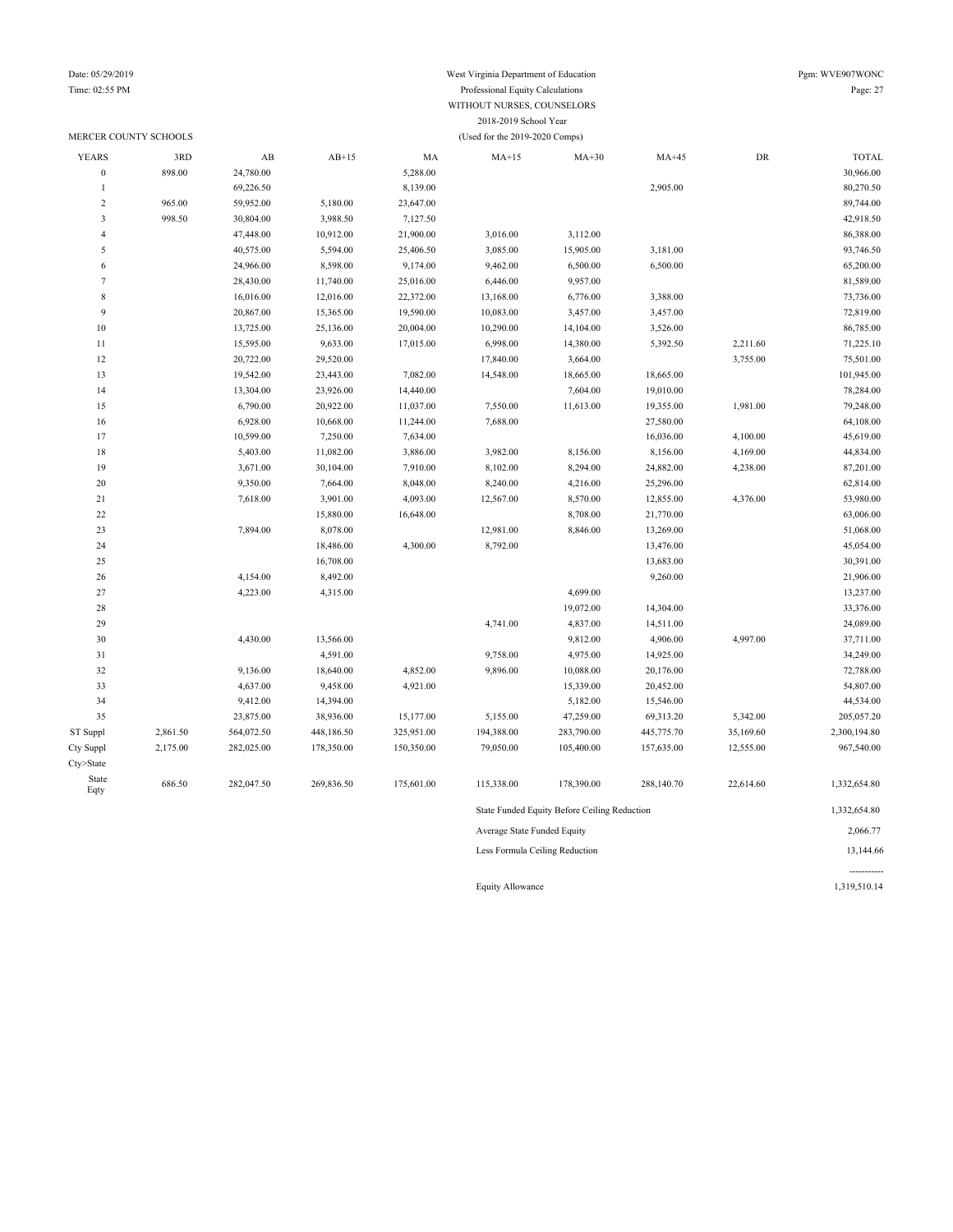Date: 05/29/2019 West Virginia Department of Education Pgm: WVE907WONC

### Time: 02:55 PM Professional Equity Calculations Page: 28 WITHOUT NURSES, COUNSELORS 2018-2019 School Year MINERAL COUNTY PUBLIC SCHOOLS (Used for the 2019-2020 Comps)

| <b>YEARS</b>                         | 3RD | $\mathbf{A}\mathbf{B}$ | $AB+15$    | MA         | $MA+15$                        | $MA+30$                                      | $MA+45$    | ${\rm DR}$ | <b>TOTAL</b> |
|--------------------------------------|-----|------------------------|------------|------------|--------------------------------|----------------------------------------------|------------|------------|--------------|
| $\boldsymbol{0}$                     |     | 29,500.00              |            | 1,322.00   |                                |                                              |            |            | 30,822.00    |
|                                      |     | 17,003.00              |            | 18,991.00  |                                |                                              |            |            | 35,994.00    |
| $\overline{c}$                       |     | 11,241.00              | 2,590.00   | 5,564.00   | 2,878.00                       |                                              |            |            | 22,273.00    |
| $\overline{\mathbf{3}}$              |     | 5,134.00               |            | 8,553.00   | 4,420.50                       |                                              |            |            | 18,107.50    |
| $\overline{4}$                       |     | 10,544.00              | 5,456.00   | 8,760.00   | 6,032.00                       | 12,448.00                                    |            |            | 43,240.00    |
| 5                                    |     | 2,705.00               | 2,797.00   | 14,945.00  | 10,797.50                      | 14,314.50                                    | 6,362.00   |            | 51,921.00    |
| 6                                    |     | 2,774.00               |            | 6,116.00   | 3,154.00                       | 3,250.00                                     | 6,500.00   |            | 21,794.00    |
| $\overline{7}$                       |     | 2,843.00               | 2,935.00   | 6,254.00   | 12,892.00                      |                                              |            |            | 24,924.00    |
| $\,$ 8 $\,$                          |     | 8,736.00               | 3,004.00   | 6,392.00   | 16,460.00                      | 6,776.00                                     |            |            | 41,368.00    |
| $\overline{9}$                       |     |                        | 6,146.00   |            | 10,083.00                      | 6,914.00                                     | 3,457.00   |            | 26,600.00    |
| $10\,$                               |     | 9,150.00               | 6,284.00   |            | 13,720.00                      | 21,156.00                                    | 5,289.00   |            | 55,599.00    |
| $1\,1$                               |     | 3,119.00               | 3,211.00   | 3,403.00   | 6,998.00                       | 3,595.00                                     | 10,785.00  |            | 31,111.00    |
| 12                                   |     | 3,188.00               | 6,560.00   | 6,944.00   | 10,704.00                      | 3,664.00                                     |            |            | 31,060.00    |
| 13                                   |     |                        | 13,396.00  | 3,541.00   | 10,911.00                      | 7,466.00                                     | 14,932.00  |            | 50,246.00    |
| 14                                   |     | 3,326.00               | 6,836.00   | 3,610.00   | 3,706.00                       | 3,802.00                                     | 7,604.00   |            | 28,884.00    |
| 15                                   |     | 3,395.00               | 10,461.00  | 3,679.00   | 7,550.00                       |                                              | 3,871.00   |            | 28,956.00    |
| 16                                   |     | 3,464.00               | 3,556.00   | 7,496.00   | 3,844.00                       | 7,880.00                                     |            |            | 26,240.00    |
| 17                                   |     | 7,066.00               | 10,875.00  | 3,817.00   | 7,826.00                       |                                              |            |            | 29,584.00    |
| 18                                   |     |                        | 14,776.00  |            |                                | 4,078.00                                     | 12,234.00  |            | 31,088.00    |
| 19                                   |     | 3,671.00               | 17,196.91  | 7,910.00   |                                | 4,147.00                                     | 12,441.00  | 4,238.00   | 49,603.91    |
| 20                                   |     | 3,740.00               |            |            |                                | 18,972.00                                    | 8,432.00   |            | 31,144.00    |
| 21                                   |     | 3,809.00               | 11,703.00  |            | 4,189.00                       | 8,570.00                                     | 21,425.00  |            | 49,696.00    |
| $22\,$                               |     |                        | 7,940.00   | 8,324.00   |                                | 4,354.00                                     | 10,449.60  |            | 31,067.60    |
| 23                                   |     |                        | 8,078.00   |            | 4,327.00                       | 2,211.50                                     | 6,634.50   |            | 21,251.00    |
| 24                                   |     | 4,016.00               | 4,108.00   | 4,300.00   |                                | 4,492.00                                     | 17,968.00  |            | 34,884.00    |
| 25                                   |     |                        | 4,177.00   |            |                                |                                              | 18,244.00  |            | 22,421.00    |
| $26\,$                               |     |                        | 8,492.00   |            | 4,534.00                       |                                              | 13,890.00  |            | 26,916.00    |
| 27                                   |     |                        | 8,630.00   |            | 4,603.00                       |                                              | 9,398.00   |            | 22,631.00    |
| 28                                   |     |                        | 8,768.00   |            |                                | 4,768.00                                     |            |            | 13,536.00    |
| 29                                   |     |                        | 13,359.00  |            |                                |                                              | 4,837.00   |            | 18,196.00    |
| 30                                   |     |                        | 4,522.00   |            |                                | 9,812.00                                     | 24,530.00  |            | 38,864.00    |
| 31                                   |     |                        | 4,591.00   |            |                                | 9,950.00                                     | 4,975.00   |            | 19,516.00    |
| 32                                   |     |                        |            |            |                                |                                              | 12,610.00  |            | 12,610.00    |
| 33                                   |     |                        | 4,729.00   |            |                                |                                              |            |            | 4,729.00     |
| 34                                   |     |                        | 4,798.00   |            |                                | 10,364.00                                    | 15,546.00  |            | 30,708.00    |
| 35                                   |     |                        |            |            | 15,465.00                      | 13,127.50                                    | 42,008.00  | 5,342.00   | 75,942.50    |
| ${\hbox{\footnotesize\rm ST}}$ Suppl |     | 138,424.00             | 209,974.91 | 129,921.00 | 165,094.00                     | 186,111.50                                   | 294,422.10 | 9,580.00   | 1,133,527.51 |
| Cty Suppl                            |     | 72,500.00              | 82,026.50  | 58,725.00  | 66,700.00                      | 68,150.00                                    | 97,005.00  | 2,900.00   | 448,006.50   |
| Cty>State                            |     |                        |            |            |                                |                                              |            |            |              |
| State<br>Eqty                        |     | 65,924.00              | 127,948.41 | 71,196.00  | 98,394.00                      | 117,961.50                                   | 197,417.10 | 6,680.00   | 685,521.01   |
|                                      |     |                        |            |            |                                | State Funded Equity Before Ceiling Reduction |            |            | 685,521.01   |
|                                      |     |                        |            |            | Average State Funded Equity    |                                              |            |            | 2,218.73     |
|                                      |     |                        |            |            | Less Formula Ceiling Reduction |                                              |            |            | 26,646.95    |

Equity Allowance 658,874.06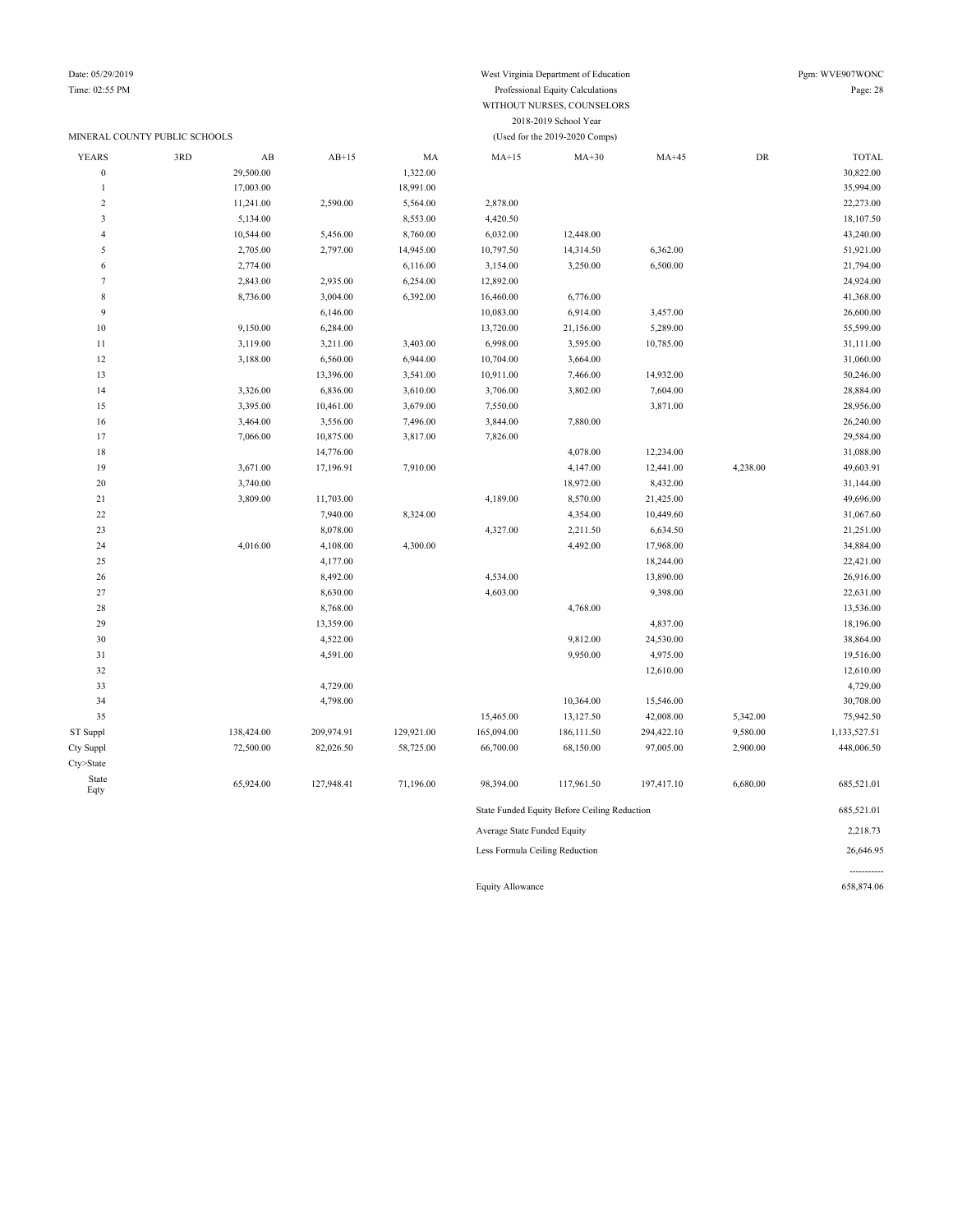Date: 05/29/2019 Pgm: WVE907WONC Time: 02:55 PM Professional Equity Calculations Page: 29 WITHOUT NURSES, COUNSELORS 2018-2019 School Year

| MINGO COUNTY SCHOOLS |     |                        |            |                      | (Used for the 2019-2020 Comps) |                                              |                        |            |                        |
|----------------------|-----|------------------------|------------|----------------------|--------------------------------|----------------------------------------------|------------------------|------------|------------------------|
| <b>YEARS</b>         | 3RD | $\mathbf{A}\mathbf{B}$ | $AB+15$    | MA                   | $MA+15$                        | $MA+30$                                      | $MA+45$                | ${\rm DR}$ | <b>TOTAL</b>           |
| $\boldsymbol{0}$     |     | 30,680.00              |            | 2,644.00             |                                |                                              |                        |            | 33,324.00              |
| $\mathbf{1}$         |     | 29,148.00              |            |                      |                                |                                              |                        |            | 29,148.00              |
| $\overline{2}$       |     | 34,972.00              |            | 16,692.00            |                                |                                              |                        |            | 51,664.00              |
| $\mathfrak{Z}$       |     | 23,103.00              |            | 11,404.00            |                                | 3,043.00                                     | 3,043.00               |            | 40,593.00              |
| $\overline{4}$       |     | 26,360.00              | 10,912.00  | 14,600.00            | 6,032.00                       |                                              | 3,112.00               |            | 61,016.00              |
| 5                    |     | 22,992.50              | 5,594.00   | 14,945.00            |                                | 3,181.00                                     |                        |            | 46,712.50              |
| 6                    |     | 19,418.00              | 2,866.00   | 12,232.00            | 6,308.00                       |                                              | 3,250.00               |            | 44,074.00              |
| $\overline{7}$       |     | 5,686.00               | 11,740.00  | 3,127.00             | 3,223.00                       |                                              |                        |            | 23,776.00              |
| 8                    |     | 2,912.00               | 3,004.00   |                      | 3,292.00                       | 3,388.00                                     |                        |            | 12,596.00              |
| 9                    |     | 14,905.00              | 3,073.00   | 3,265.00             | 3,361.00                       | 3,457.00                                     | 3,457.00               |            | 31,518.00              |
| 10                   |     | 1,525.00               | 14,139.00  | 13,336.00            | 6,860.00                       | 10,578.00                                    | 10,578.00              |            | 57,016.00              |
| 11                   |     | 6,238.00               |            | 6,806.00             | 10,497.00                      | 7,190.00                                     |                        |            | 30,731.00              |
| 12                   |     |                        | 9,840.00   | 3,472.00             | 14,272.00                      |                                              | 16,488.00              |            | 44,072.00              |
| 13                   |     |                        | 3,349.00   | 3,541.00             | 3,637.00                       | 3,733.00                                     | 3,733.00               |            | 17,993.00              |
| 14                   |     |                        | 17,090.00  | 3,610.00             | 3,706.00                       | 3,802.00                                     | 15,208.00              | 3,893.00   | 47,309.00              |
| 15                   |     | 3,395.00               | 3,487.00   |                      | 3,775.00                       |                                              | 7,742.00               | 3,962.00   | 22,361.00              |
| 16                   |     |                        | 7,112.00   | 3,748.00             | 7,688.00                       | 3,940.00                                     | 3,940.00               |            | 26,428.00              |
| 17                   |     |                        | 3,625.00   |                      |                                | 8,018.00                                     |                        | 4,100.00   | 15,743.00              |
| 18                   |     |                        | 9,235.00   | 7,772.00             |                                |                                              | 4,078.00               |            | 21,085.00              |
| 19                   |     |                        | 3,763.00   |                      |                                |                                              | 2,073.50               |            | 5,836.50               |
| 20                   |     |                        | 3,832.00   |                      |                                |                                              | 4,216.00               |            | 8,048.00               |
| 21                   |     |                        |            |                      |                                | 4,285.00                                     | 12,855.00              |            | 17,140.00              |
| 22                   |     |                        | 3,970.00   |                      | 4,258.00                       |                                              | 8,708.00               |            | 16,936.00              |
| 23                   |     |                        |            | 4,231.00             | 4,327.00                       |                                              | 4,423.00               |            | 12,981.00              |
| 24                   |     |                        |            |                      | 2,198.00                       | 4,492.00                                     | 13,476.00              |            | 20,166.00              |
| 25                   |     | 4,085.00               |            | 4,369.00             |                                |                                              | 2,280.50               | 4,652.00   | 15,386.50              |
| 26                   |     |                        |            |                      |                                |                                              | 27,780.00              |            | 27,780.00              |
| 27<br>28             |     | 8,446.00<br>4,292.00   |            |                      | 9,206.00                       |                                              | 28,194.00<br>23,840.00 | 2,395.00   | 48,241.00<br>34,852.00 |
| 29                   |     |                        | 4,384.00   |                      | 2,336.00                       |                                              | 25,152.40              |            | 29,797.40              |
| 30                   |     |                        | 9,044.00   | 4,645.00<br>4,714.00 |                                | 2,453.00                                     | 20,850.50              | 4,997.00   | 42,058.50              |
| 31                   |     |                        | 9,182.00   | 4,783.00             |                                | 4,975.00                                     |                        |            | 18,940.00              |
| 32                   |     |                        | 9,320.00   |                      | 4,948.00                       |                                              | 15,132.00              |            | 29,400.00              |
| 33                   |     |                        | 4,729.00   |                      |                                |                                              | 5,113.00               |            | 9,842.00               |
| 34                   |     |                        |            | 4,990.00             |                                | 5,182.00                                     | 5,182.00               |            | 15,354.00              |
| 35                   |     |                        | 21,901.50  | 10,118.00            |                                | 5,251.00                                     | 42,008.00              | 5,342.00   | 84,620.50              |
| ST Suppl             |     | 238,157.50             | 175,191.50 | 159,044.00           | 99,924.00                      | 76,968.00                                    | 315,912.90             | 29,341.00  | 1,094,538.90           |
| Cty Suppl            |     | 106,800.00             | 58,200.00  | 70,500.00            | 40,500.00                      | 29,250.00                                    | 106,425.00             | 9,750.00   | 421,425.00             |
| Cty>State            |     |                        |            |                      |                                |                                              |                        |            |                        |
| State                |     |                        |            |                      |                                |                                              |                        |            |                        |
| Eqty                 |     | 131,357.50             | 116,991.50 | 88,544.00            | 59,424.00                      | 47,718.00                                    | 209,487.90             | 19,591.00  | 673,113.90             |
|                      |     |                        |            |                      |                                | State Funded Equity Before Ceiling Reduction |                        |            | 673,113.90             |
|                      |     |                        |            |                      | Average State Funded Equity    |                                              |                        |            | 2,182.25               |
|                      |     |                        |            |                      | Less Formula Ceiling Reduction |                                              |                        |            | 27,496.35              |

Equity Allowance 645,617.55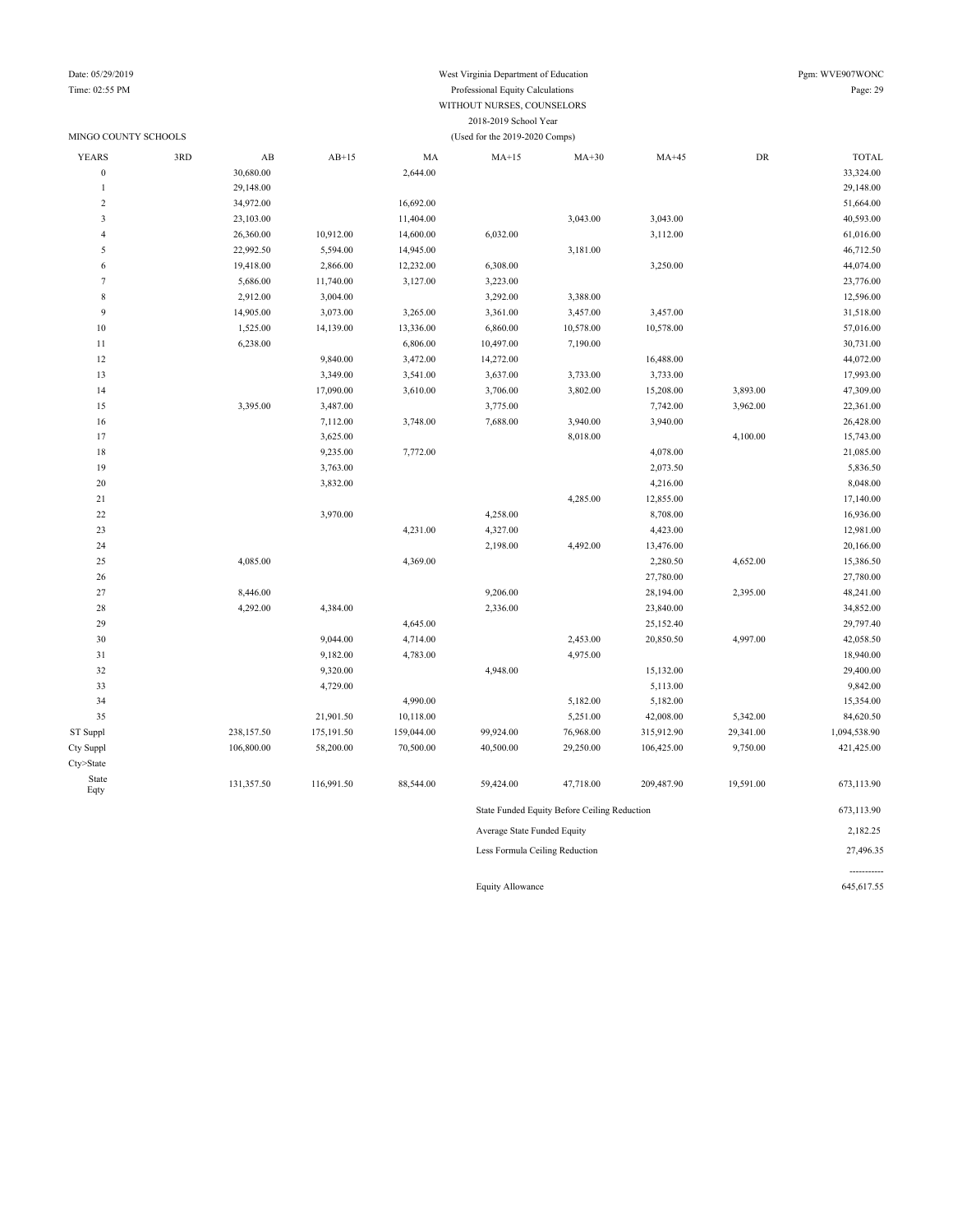### MONONGALIA COUNTY SCHOOLS (Used for the 2019-2020 Comps)

### Time: 02:55 PM Professional Equity Calculations Page: 30 WITHOUT NURSES, COUNSELORS 2018-2019 School Year

| <b>YEARS</b>     | 3RD | AB         | $AB+15$    | MA         | $MA+15$                     | $MA+30$                                      | $MA+45$    | DR        | <b>TOTAL</b> |
|------------------|-----|------------|------------|------------|-----------------------------|----------------------------------------------|------------|-----------|--------------|
| $\boldsymbol{0}$ |     | 28,320.00  | 2,452.00   | 46,270.00  | 5,480.00                    | 0,000.00                                     | 2,836.00   | 2,927.00  | 91,121.00    |
| $\mathbf{1}$     |     | 24,290.00  |            | 61,042.50  | 11,236.00                   | 14,525.00                                    | 8,715.00   |           | 119,808.50   |
| $\overline{2}$   |     | 14,988.00  |            | 44,512.00  | 8,634.00                    | 8,922.00                                     | 8,922.00   | 3,065.00  | 89,043.00    |
| $\mathfrak z$    |     | 26,953.50  | 5,318.00   | 42,765.00  | 14,735.00                   | 15,215.00                                    | 24,344.00  | 3,134.00  | 132,464.50   |
| $\overline{4}$   |     | 28,996.00  | 2,728.00   | 40,880.00  | 15,080.00                   | 18,672.00                                    | 18,672.00  |           | 125,028.00   |
| 5                |     | 32,460.00  | 2,797.00   | 47,824.00  | 15,425.00                   | 25,448.00                                    | 15,905.00  |           | 139,859.00   |
| 6                |     | 2,774.00   | 8,598.00   | 27,522.00  | 34,694.00                   | 29,250.00                                    | 26,000.00  | 3,341.00  | 132,179.00   |
| 7                |     | 8,529.00   | 14,675.00  | 25,016.00  | 22,561.00                   | 16,595.00                                    | 23,233.00  |           | 110,609.00   |
| $\,$ 8 $\,$      |     | 5,824.00   | 9,012.00   | 35,156.00  | 13,168.00                   | 27,104.00                                    | 33,880.00  |           | 124,144.00   |
| 9                |     | 8,943.00   |            | 16,325.00  | 16,805.00                   | 6,914.00                                     | 27,656.00  | 3,548.00  | 80,191.00    |
| 10               |     | 3,050.00   | 6,284.00   | 20,004.00  | 3,430.00                    | 28,208.00                                    | 24,682.00  |           | 85,658.00    |
| 11               |     | 12,476.00  | 16,055.00  | 13,612.00  | 27,992.00                   | 28,760.00                                    | 35,950.00  |           | 134,845.00   |
| 12               |     | 3,188.00   | 3,280.00   | 20,832.00  | 21,408.00                   | 25,648.00                                    | 21,984.00  |           | 96,340.00    |
| 13               |     | 3,257.00   | 6,698.00   | 7,082.00   | 18,185.00                   | 18,665.00                                    | 33,597.00  | 3,824.00  | 91,308.00    |
| 14               |     |            | 20,508.00  | 14,440.00  | 14,824.00                   | 22,812.00                                    | 38,020.00  | 7,786.00  | 118,390.00   |
| 15               |     | 6,790.00   | 24,409.00  | 18,395.00  | 11,325.00                   | 15,484.00                                    | 27,097.00  |           | 103,500.00   |
| 16               |     | 1,732.00   | 10,668.00  | 3,748.00   | 15,376.00                   | 11,820.00                                    | 29,550.00  | 4,031.00  | 76,925.00    |
| 17               |     |            | 18,125.00  | 3,817.00   | 11,739.00                   | 24,054.00                                    | 24,054.00  |           | 81,789.00    |
| 18               |     |            | 11,082.00  | 7,772.00   | 7,964.00                    | 12,234.00                                    | 22,429.00  |           | 61,481.00    |
| 19               |     |            | 22,578.00  | 3,955.00   | 8,102.00                    | 12,441.00                                    | 20,735.00  |           | 67,811.00    |
| $20\,$           |     | 3,740.00   | 26,824.00  | 12,072.00  | 8,240.00                    | 33,728.00                                    | 25,296.00  |           | 109,900.00   |
| 21               |     | 3,809.00   | 27,307.00  | 4,093.00   | 10,472.50                   | 12,855.00                                    | 25,710.00  |           | 84,246.50    |
| 22               |     |            | 19,850.00  | 4,162.00   | 12,774.00                   | 13,062.00                                    | 34,832.00  | 4,445.00  | 89,125.00    |
| 23               |     |            | 12,117.00  | 4,231.00   | 12,981.00                   | 22,115.00                                    | 17,692.00  | 4,514.00  | 73,650.00    |
| 24               |     |            | 16,432.00  | 4,300.00   |                             | 22,460.00                                    | 17,968.00  |           | 61,160.00    |
| 25               |     |            | 16,708.00  | 4,369.00   |                             | 9,122.00                                     | 22,805.00  | 9,304.00  | 62,308.00    |
| 26               |     |            | 16,984.00  | 13,314.00  | 4,534.00                    | 23,150.00                                    | 23,150.00  |           | 81,132.00    |
| 27               |     |            |            | 4,507.00   |                             |                                              | 9,398.00   | 4,790.00  | 18,695.00    |
| 28               |     |            | 26,304.00  |            | 4,672.00                    | 4,768.00                                     | 19,072.00  | 4,859.00  | 59,675.00    |
| 29               |     | 4,361.00   | 13,359.00  | 4,645.00   |                             | 9,674.00                                     | 24,185.00  |           | 56,224.00    |
| 30               |     |            | 13,566.00  | 4,714.00   |                             |                                              | 9,812.00   |           | 28,092.00    |
| $3\sqrt{1}$      |     |            | 18,364.00  | 4,783.00   |                             | 9,950.00                                     | 6,218.75   |           | 39,315.75    |
| 32               |     |            |            | 4,852.00   | 4,948.00                    | 15,132.00                                    | 20,176.00  |           | 45,108.00    |
| 33               |     |            | 9,458.00   |            | 5,017.00                    |                                              | 15,339.00  |           | 29,814.00    |
| 34               |     |            | 4,798.00   | 4,990.00   |                             | 5,182.00                                     | 15,546.00  |           | 30,516.00    |
| 35               |     |            | 14,601.00  | 10,118.00  |                             | 15,753.00                                    | 52,510.00  | 5,342.00  | 98,324.00    |
| ST Suppl         |     | 224,480.50 | 421,939.00 | 586,119.50 | 361,801.50                  | 562,558.00                                   | 807,970.75 | 64,910.00 | 3,029,779.25 |
| Cty Suppl        |     | 151,683.00 | 225,303.00 | 355,900.00 | 218,185.00                  | 328,062.00                                   | 461,556.25 | 35,575.00 | 1,776,264.25 |
| Cty>State        |     |            |            |            |                             |                                              |            |           |              |
| State            |     |            |            |            |                             |                                              |            |           |              |
| Eqty             |     | 72,797.50  | 196,636.00 | 230,219.50 | 143,616.50                  | 234,496.00                                   | 346,414.50 | 29,335.00 | 1,253,515.00 |
|                  |     |            |            |            |                             | State Funded Equity Before Ceiling Reduction |            |           | 1,253,515.00 |
|                  |     |            |            |            | Average State Funded Equity |                                              |            |           | 1,471.69     |

Less Formula Ceiling Reduction 28,874.56

----------- Equity Allowance 1,224,640.44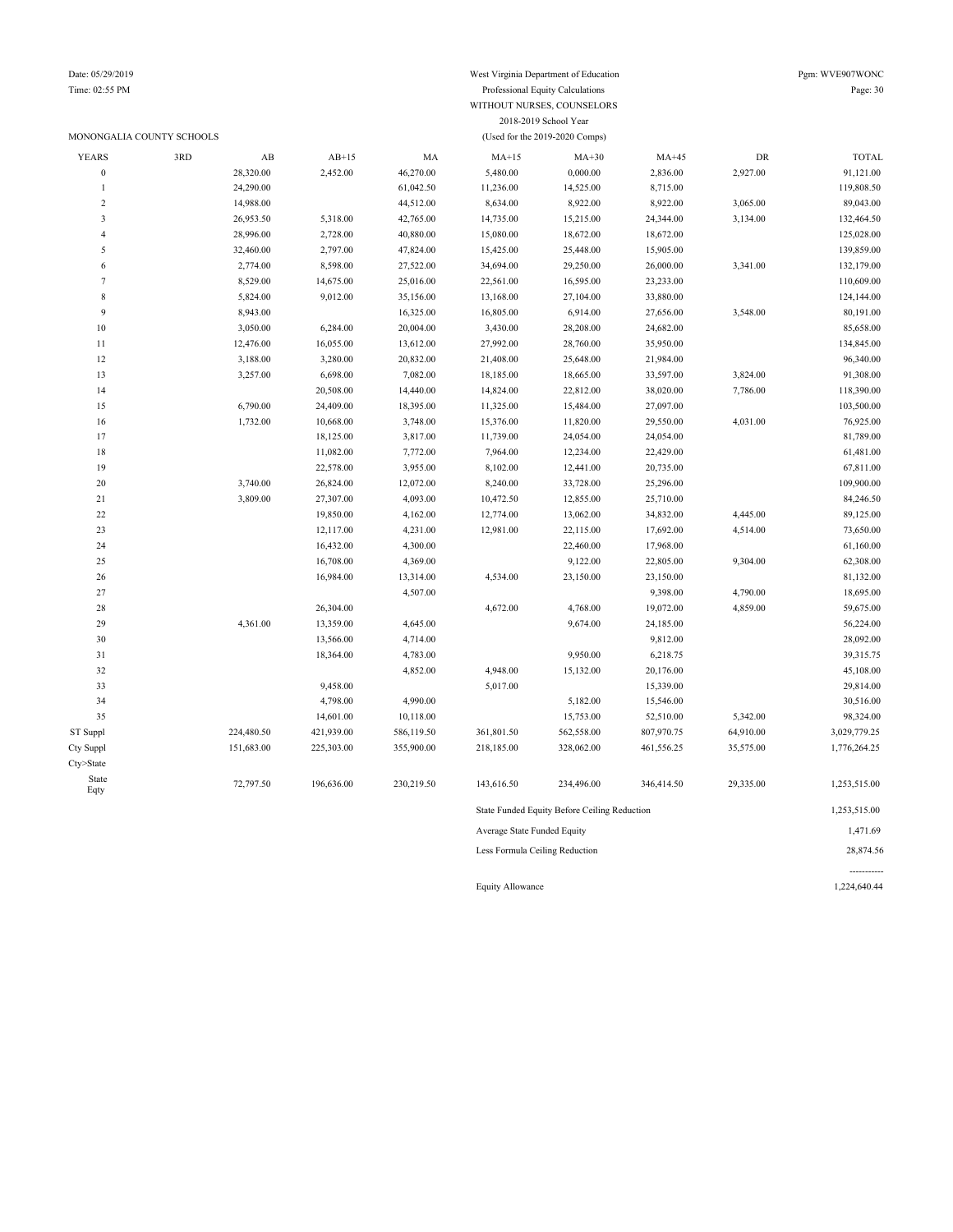#### Date: 05/29/2019 Pgm: WVE907WONC Time: 02:55 PM Professional Equity Calculations Page: 31 WITHOUT NURSES, COUNSELORS 2018-2019 School Year

-----------

| MONROE COUNTY SCHOOLS |     |                        |                      |           | (Used for the 2019-2020 Comps) |                                              |           |            |                       |
|-----------------------|-----|------------------------|----------------------|-----------|--------------------------------|----------------------------------------------|-----------|------------|-----------------------|
| <b>YEARS</b>          | 3RD | $\mathbf{A}\mathbf{B}$ | $AB+15$              | MA        | $MA+15$                        | $MA+30$                                      | $MA+45$   | ${\rm DR}$ | <b>TOTAL</b>          |
| $\boldsymbol{0}$      |     | 10,431.20              |                      | 5,288.00  |                                |                                              |           |            | 15,719.20             |
| $\mathbf{1}$          |     | 7,287.00               |                      | 1,356.50  |                                |                                              |           |            | 8,643.50              |
| $\boldsymbol{2}$      |     | 13,739.00              |                      |           |                                |                                              |           |            | 13,739.00             |
| 3                     |     | 7,572.65               |                      | 2,851.00  |                                |                                              |           |            | 10,423.65             |
| $\overline{4}$        |     | 5,272.00               |                      | 2,920.00  |                                | 3,112.00                                     |           |            | 11,304.00             |
| 5                     |     | 5,410.00               | 5,594.00             |           | 3,085.00                       | 3,181.00                                     |           |            | 17,270.00             |
| 6                     |     | 2,774.00               |                      | 3,058.00  |                                |                                              |           |            | 5,832.00              |
| $\overline{7}$        |     | 11,372.00              | 5,870.00             |           |                                |                                              |           | 3,410.00   | 20,652.00             |
| $\,$ 8 $\,$           |     | 5,678.40               |                      | 6,392.00  | 3,292.00                       |                                              |           |            | 15,362.40             |
| 9                     |     |                        | 3,073.00             | 3,265.00  | 6,722.00                       |                                              |           |            | 13,060.00             |
| 10                    |     | 6,100.00               |                      | 5,001.00  |                                | 3,526.00                                     |           |            | 14,627.00             |
| 11                    |     |                        |                      | 3,403.00  | 6,998.00                       | 7,190.00                                     |           |            | 17,591.00             |
| 12                    |     | 3,188.00               | 13,120.00            |           |                                | 7,328.00                                     |           |            | 23,636.00             |
| 13                    |     | 3,257.00               | 6,698.00             | 10,623.00 |                                |                                              |           |            | 20,578.00             |
| 14                    |     | 3,326.00               |                      |           | 7,412.00                       | 3,802.00                                     |           |            | 14,540.00             |
| 15                    |     | 3,395.00               |                      |           | 3,775.00                       |                                              | 3,871.00  |            | 11,041.00             |
| 16                    |     |                        |                      | 7,496.00  | 3,844.00                       |                                              | 7,880.00  |            | 19,220.00             |
| 17                    |     |                        | 7,250.00             |           |                                |                                              | 1,002.25  |            | 8,252.25              |
| 18                    |     | 3,602.00               | 7,388.00             |           |                                |                                              | 8,156.00  |            | 19,146.00             |
| 19                    |     |                        |                      |           |                                | 4,147.00                                     | 8,294.00  |            | 12,441.00             |
| 20                    |     |                        |                      | 4,024.00  |                                |                                              |           |            | 4,024.00              |
| 21<br>$22\,$          |     |                        | 3,901.00<br>3,970.00 |           | 4,189.00                       | 8,570.00                                     |           |            | 16,660.00<br>8,324.00 |
| 23                    |     |                        |                      |           |                                | 4,354.00                                     |           |            |                       |
| 24                    |     |                        |                      |           | 4,396.00                       |                                              |           |            | 4,396.00              |
| 25                    |     |                        | 4,177.00             |           |                                | 13,683.00                                    | 4,561.00  | 4,652.00   | 27,073.00             |
| 26                    |     |                        |                      |           |                                |                                              | 4,630.00  |            | 4,630.00              |
| 27                    |     | 4,223.00               | 4,315.00             |           |                                |                                              |           |            | 8,538.00              |
| 28                    |     | 4,292.00               |                      |           |                                | 4,768.00                                     |           |            | 9,060.00              |
| 29                    |     |                        |                      |           |                                | 4,837.00                                     |           |            | 4,837.00              |
| 30                    |     |                        | 9,044.00             |           |                                |                                              | 4,906.00  |            | 13,950.00             |
| 31                    |     |                        |                      |           |                                |                                              |           |            |                       |
| 32                    |     |                        | 9,320.00             |           |                                | 5,044.00                                     | 5,044.00  |            | 19,408.00             |
| 33                    |     |                        |                      |           | 5,017.00                       |                                              |           |            | 5,017.00              |
| 34                    |     |                        |                      |           |                                |                                              |           |            |                       |
| 35                    |     |                        | 9,734.00             | 5,059.00  | 5,155.00                       | 5,251.00                                     | 15,753.00 |            | 40,952.00             |
| ST Suppl              |     | 100,919.25             | 93,454.00            | 60,736.50 | 53,885.00                      | 78,793.00                                    | 64,097.25 | 8,062.00   | 459,947.00            |
| Cty Suppl             |     |                        |                      |           |                                |                                              |           |            |                       |
| Cty>State             |     |                        |                      |           |                                |                                              |           |            |                       |
| State                 |     | 100,919.25             | 93,454.00            | 60,736.50 | 53,885.00                      | 78,793.00                                    | 64,097.25 | 8,062.00   | 459,947.00            |
| Eqty                  |     |                        |                      |           |                                |                                              |           |            |                       |
|                       |     |                        |                      |           |                                | State Funded Equity Before Ceiling Reduction |           |            | 459,947.00            |
|                       |     |                        |                      |           | Average State Funded Equity    |                                              |           |            | 3,591.37              |
|                       |     |                        |                      |           | Less Formula Ceiling Reduction |                                              |           |            | 6,644.03              |

Equity Allowance 453,302.97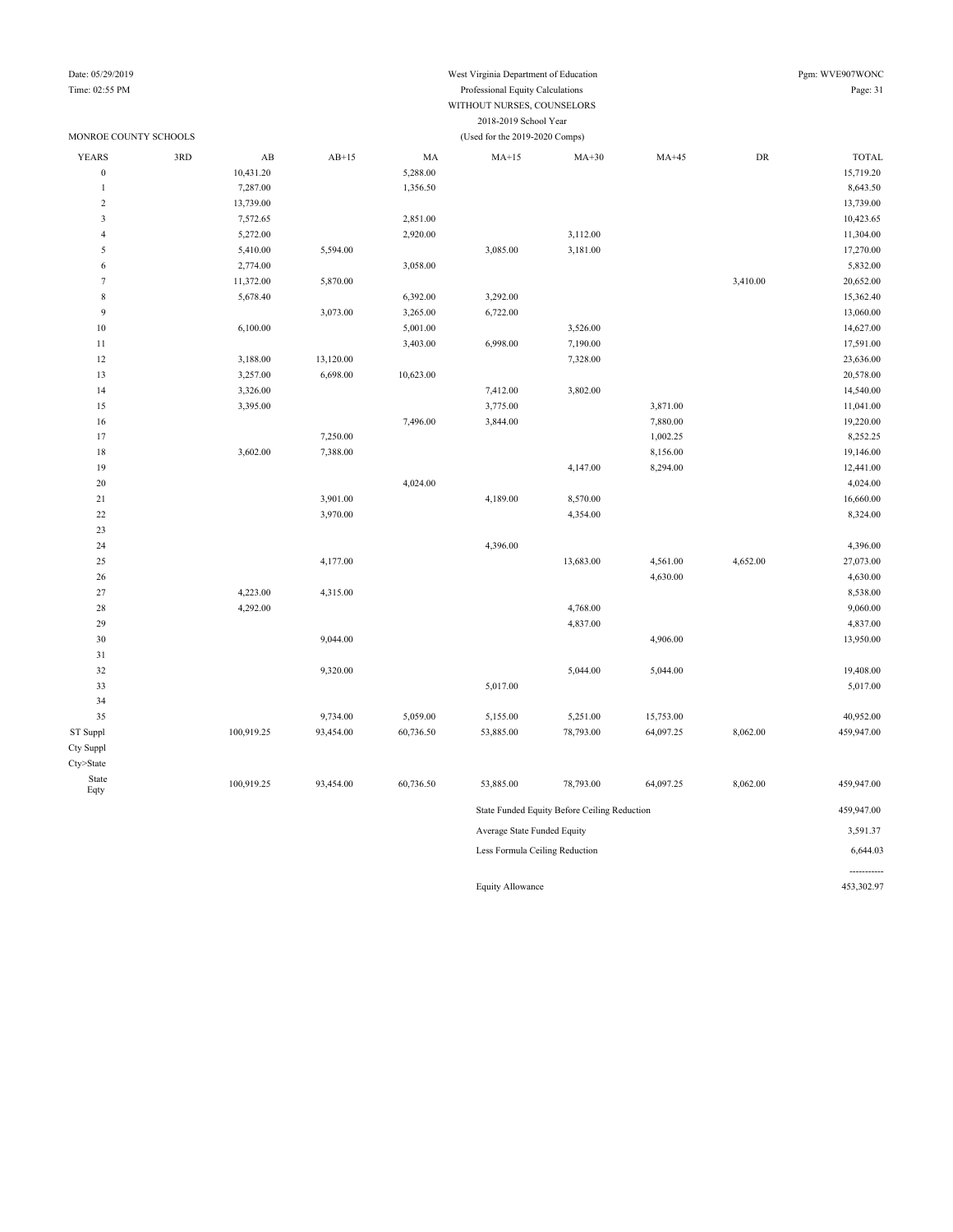#### Date: 05/29/2019 West Virginia Department of Education Pgm: WVE907WONC Time: 02:55 PM Professional Equity Calculations Page: 32 WITHOUT NURSES, COUNSELORS 2018-2019 School Year

|                  | MORGAN COUNTY SCHOOLS |                        |            |            | (Used for the 2019-2020 Comps) |                                              |            |          |              |
|------------------|-----------------------|------------------------|------------|------------|--------------------------------|----------------------------------------------|------------|----------|--------------|
| <b>YEARS</b>     | 3RD                   | $\mathbf{A}\mathbf{B}$ | $AB+15$    | MA         | $MA+15$                        | $MA+30$                                      | $MA+45$    | DR       | <b>TOTAL</b> |
| $\boldsymbol{0}$ |                       | 8,260.00               |            |            |                                |                                              |            | 2,927.00 | 11,187.00    |
| $\mathbf{1}$     |                       | 24,290.00              |            |            |                                |                                              |            | 2,996.00 | 27,286.00    |
| $\overline{2}$   |                       | 17,486.00              |            | 5,564.00   |                                |                                              |            |          | 23,050.00    |
| $\mathfrak z$    |                       | 10,268.00              |            | 11,404.00  |                                | 3,043.00                                     |            |          | 24,715.00    |
| $\overline{4}$   |                       | 8,962.40               |            | 8,760.00   |                                |                                              |            |          | 17,722.40    |
| $\sqrt{5}$       |                       | 8,115.00               | 2,797.00   | 2,989.00   |                                |                                              | 3,181.00   |          | 17,082.00    |
| 6                |                       | 5,548.00               |            |            |                                | 3,250.00                                     |            |          | 8,798.00     |
| $\tau$           |                       |                        |            | 3,127.00   |                                |                                              |            |          | 3,127.00     |
| $\,$ 8 $\,$      |                       | 2,912.00               |            | 3,196.00   | 3,292.00                       |                                              | 3,388.00   |          | 12,788.00    |
| 9                |                       | 2,981.00               |            |            | 3,361.00                       | 3,457.00                                     | 3,457.00   |          | 13,256.00    |
| $10$             |                       |                        | 3,142.00   | 6,668.00   |                                | 7,052.00                                     | 705.20     |          | 17,567.20    |
| $1\,1$           |                       |                        |            | 6,806.00   |                                | 10,785.00                                    | 10,785.00  |          | 28,376.00    |
| 12               |                       | 3,188.00               | 9,840.00   | 10,416.00  | 10,704.00                      |                                              | 10,992.00  |          | 45,140.00    |
| 13               |                       | 3,257.00               | 10,047.00  | 7,082.00   |                                |                                              | 7,466.00   |          | 27,852.00    |
| 14               |                       | 3,326.00               | 6,836.00   |            |                                |                                              |            |          | 10,162.00    |
| 15               |                       |                        | 6,974.00   |            | 3,775.00                       |                                              | 7,742.00   |          | 18,491.00    |
| 16               |                       |                        | 3,556.00   | 11,244.00  |                                | 7,880.00                                     |            |          | 22,680.00    |
| 17               |                       | 3,533.00               | 3,625.00   | 11,451.00  | 3,913.00                       | 12,027.00                                    | 12,027.00  |          | 46,576.00    |
| 18               |                       |                        | 14,776.00  |            | 7,964.00                       | 4,078.00                                     | 4,078.00   |          | 30,896.00    |
| 19               |                       |                        | 3,763.00   |            |                                |                                              |            |          | 3,763.00     |
| $20\,$           |                       |                        | 3,832.00   | 8,048.00   | 4,120.00                       | 12,648.00                                    |            |          | 28,648.00    |
| $21\,$           |                       | 3,809.00               | 19,505.00  |            |                                |                                              |            | 1,400.32 | 24,714.32    |
| $22\,$           |                       |                        |            |            |                                |                                              | 8,708.00   |          | 8,708.00     |
| 23               |                       |                        | 8,078.00   |            |                                |                                              |            |          | 8,078.00     |
| 24               |                       |                        |            |            | 4,396.00                       | 4,492.00                                     | 4,492.00   |          | 13,380.00    |
| $25\,$           |                       |                        |            | 4,369.00   | 4,465.00                       |                                              | 4,561.00   |          | 13,395.00    |
| 26               |                       |                        |            |            |                                |                                              | 9,260.00   |          | 9,260.00     |
| $27\,$           |                       |                        | 4,315.00   | 4,507.00   |                                |                                              |            |          | 8,822.00     |
| 28               |                       |                        | 4,384.00   |            |                                |                                              | 9,536.00   |          | 13,920.00    |
| 29               |                       |                        |            | 4,645.00   | 4,741.00                       |                                              | 4,837.00   |          | 14,223.00    |
| 30               |                       |                        | 4,522.00   |            |                                | 4,906.00                                     | 4,906.00   |          | 14,334.00    |
| $3\sqrt{1}$      |                       |                        | 4,591.00   |            | 4,879.00                       |                                              | 4,975.00   |          | 14,445.00    |
| 32               |                       |                        |            |            |                                |                                              |            |          |              |
| 33               |                       |                        |            | 4,921.00   |                                |                                              | 4,090.40   |          | 9,011.40     |
| 34               |                       |                        |            |            |                                |                                              |            |          |              |
| 35               |                       | 9,550.00               | 4,867.00   |            | 2,062.00                       | 5,251.00                                     | 10,502.00  |          | 32,232.00    |
| ST Suppl         |                       | 115,485.40             | 119,450.00 | 115,197.00 | 57,672.00                      | 78,869.00                                    | 129,688.60 | 7,323.32 | 623,685.32   |
| Cty Suppl        |                       | 70,737.00              | 58,460.00  | 61,890.00  | 27,592.00                      | 38,200.00                                    | 59,530.00  | 4,077.60 | 320,486.60   |
| Cty>State        |                       |                        |            |            |                                |                                              |            |          |              |
| State<br>Eqty    |                       | 44,748.40              | 60,990.00  | 53,307.00  | 30,080.00                      | 40,669.00                                    | 70,158.60  | 3,245.72 | 303,198.72   |
|                  |                       |                        |            |            |                                | State Funded Equity Before Ceiling Reduction |            |          | 303,198.72   |
|                  |                       |                        |            |            | Average State Funded Equity    |                                              |            |          | 1,736.33     |

Less Formula Ceiling Reduction 19,724.71

Equity Allowance 283,474.01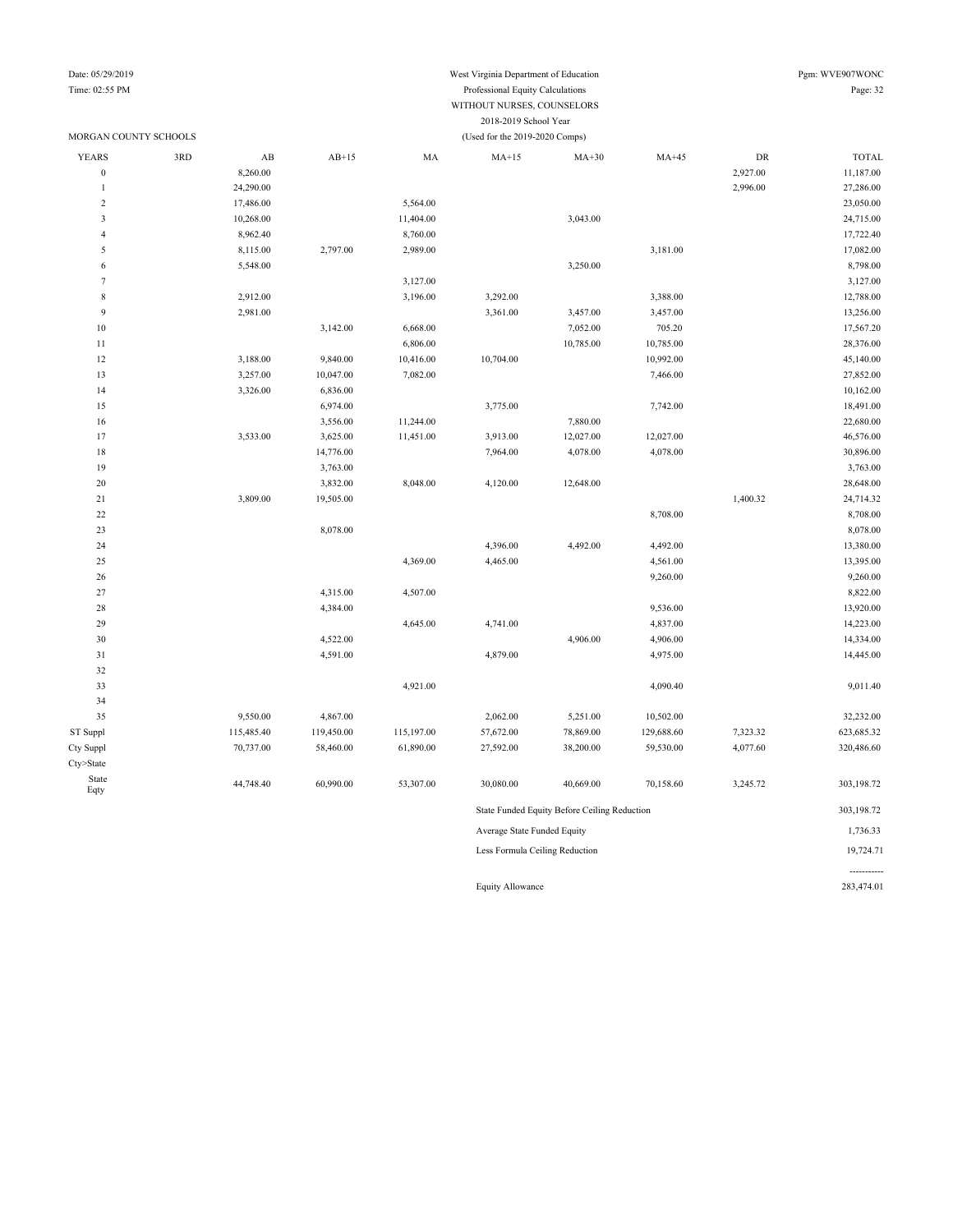Date: 05/29/2019 Pgm: WVE907WONC Time: 02:55 PM Professional Equity Calculations Page: 33 WITHOUT NURSES, COUNSELORS

2018-2019 School Year

#### MCDOWELL COUNTY SCHOOLS (Used for the 2019-2020 Comps) YEARS 3RD AB AB+15 MA MA+15 MA+30 MA+45 DR TOTAL 0 5,388.00 28,320.00 33,708.00 33,708.00 19,432.00 19,432.00 19,432.00 19,432.00 19,432.00 19,432.00 19,432.00 19,432.00 19,432.00 19,432.00 19,432.00 2,782.00 20,268.00 20,268.00 20,268.00 3 20,536.00 2,851.00 23,387.00 42,744.00 5,890.00 5,840.00 5,840.00 5,840.00 5 10,820.00 5,978.00 5,978.00 3,181.00 3,181.00 3,181.00 19,979.00 6 22,192.00 2,866.00 9,174.00 6,500.00 40,732.00 7 8,805.00 9,381.00 3,319.00 3,319.00 3,319.00 21,505.00 8 8,736.00 3,004.00 6,392.00 3,388.00 3,388.00 3,388.00 24,908.00 9 11,924.00 18,550.00 3,265.00 3,361.00 3,361.00 3,361.00 10 3,050.00 9,426.00 3,430.00 7,052.00 22,958.00 11 6,238.00 3,211.00 3,695.00 3,595.00 3,595.00 13,044.00 12 3,280.00 3,472.00 3,568.00 3,664.00 3,664.00 3,664.00 17,648.00 13 3,257.00 6,698.00 6,698.00 3,733.00 3,733.00 13,688.00 14 9,978.00 10,254.00 3,802.00 3,802.00 3,893.00 3,893.00 3,893.00 3,893.00 15 3,395.00 3,487.00 3,871.00 3,962.00 14,715.00 16 3,556.00 11,436.00 11,436.00 11,436.00 17 3,625.00 3,923.00 3,913.00 12,027.00 12,027.00 13,9565.00 18 7,964.00 4,078.00 4,078.00 16,120.00 19 4,051.00 4,147.00 8,294.00 16,492.00 20 16,096.00 16,096.00 16,096.00 16,096.00 16,096.00 16,096.00 16,096.00 16,096.00 16,096.00 16,096.00 16,096 21 4,285.00 4,285.00 22 3,878.00 3,970.00 3,970.00 3,970.00 3,970.00 8,708.00 8,708.00 16,556.00 23 4,423.00 4,423.00 24 4,108.00 4,108.00 25 4,085.00 4,085.00 26 13,890.00 13,890.00 27 4,223.00 8,630.00 14,097.00 26,950.00 28 4,384.00 4,384.00 4,768.00 4,768.00 4,768.00 4,768.00 9,152.00 29 4,837.00 19,348.00 24,185.00 30 13,566.00 13,566.00 13,566.00 19,624.00 19,624.00 31 4,879.00 4,975.00 9,854.00 32 15,132.00 15,132.00 33 18,916.00 18,916.00 5,017.00 5,113.00 5,113.00 5,113.00 29,046.00 34 5,086.00 5,182.00 10,364.00 5,182.00 10,364.00 5,182.00 25,338.00 35 4,775.00 19,468.00 10,118.00 26,255.00 70,888.50 131,504.50 ST Suppl 5,388.00 223,935.00 138,918.00 59,253.00 41,269.00 83,209.00 246,773.50 7,855.00 806,600.50 Cty Suppl 4,050.00 109,350.00 48,600.00 24,300.00 13,500.00 25,650.00 72,225.00 2,700.00 300,375.00 Cty>State State Eqty 1,338.00 114,585.00 90,318.00 34,953.00 27,769.00 57,559.00 174,548.50 5,155.00 506,225.50 State Funded Equity Before Ceiling Reduction 506,225.50 Average State Funded Equity 2,275.17 Less Formula Ceiling Reduction 15,493.91

Equity Allowance 490,731.59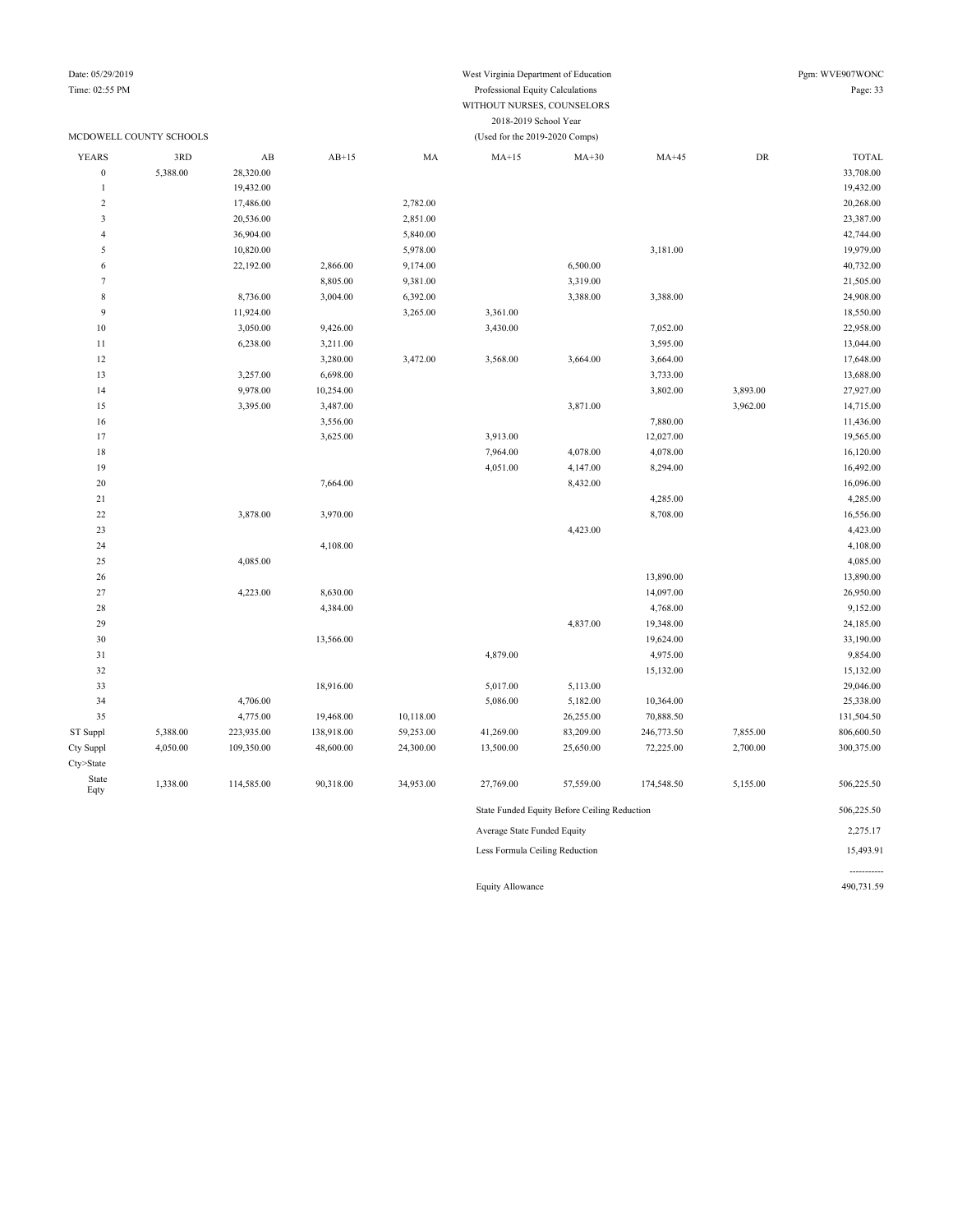### NICHOLAS COUNTY SCHOOLS (Used for the 2019-2020 Comps)

## Date: 05/29/2019 West Virginia Department of Education Pgm: WVE907WONC

### Time: 02:55 PM Professional Equity Calculations Page: 34 WITHOUT NURSES, COUNSELORS 2018-2019 School Year

| <b>YEARS</b>     | 3RD | AB         | $AB+15$    | MA        | $MA+15$                     | $MA+30$                                      | $MA+45$    | DR       | <b>TOTAL</b> |
|------------------|-----|------------|------------|-----------|-----------------------------|----------------------------------------------|------------|----------|--------------|
| $\boldsymbol{0}$ |     | 18,880.00  |            | 5,288.00  |                             |                                              |            |          | 24,168.00    |
| $\mathbf{1}$     |     | 9,716.00   | 5,042.00   |           |                             |                                              |            |          | 14,758.00    |
| $\sqrt{2}$       |     | 19,984.00  |            | 5,564.00  |                             | 2,974.00                                     | 2,974.00   |          | 31,496.00    |
| 3                |     | 7,701.00   | 2,659.00   | 5,702.00  | 2,947.00                    |                                              | 2,282.25   |          | 21,291.25    |
| $\overline{4}$   |     | 21,088.00  | 5,456.00   | 2,920.00  | 3,016.00                    | 3,112.00                                     | 3,112.00   |          | 38,704.00    |
| 5                |     | 27,050.00  |            | 5,978.00  | 6,170.00                    |                                              | 3,181.00   |          | 42,379.00    |
| 6                |     | 5,548.00   | 14,330.00  | 9,174.00  |                             | 6,500.00                                     |            |          | 35,552.00    |
| $\tau$           |     | 8,529.00   |            | 9,381.00  | 9,669.00                    |                                              | 3,319.00   |          | 30,898.00    |
| $\,$ 8 $\,$      |     | 11,648.00  | 9,012.00   |           | 13,168.00                   |                                              | 6,776.00   |          | 40,604.00    |
| 9                |     | 11,924.00  | 9,219.00   | 6,530.00  |                             | 6,914.00                                     | 3,457.00   |          | 38,044.00    |
| $10\,$           |     | 9,150.00   | 3,142.00   |           | 6,860.00                    | 10,578.00                                    | 3,526.00   |          | 33,256.00    |
| 11               |     | 12,476.00  | 9,633.00   | 3,403.00  | 10,497.00                   | 3,595.00                                     | 3,595.00   |          | 43,199.00    |
| 12               |     | 6,376.00   |            |           | 7,136.00                    |                                              | 3,664.00   |          | 17,176.00    |
| 13               |     | 6,514.00   | 3,349.00   | 7,082.00  | 3,637.00                    | 3,733.00                                     | 3,733.00   |          | 28,048.00    |
| 14               |     | 6,652.00   | 10,254.00  | 3,610.00  | 3,706.00                    | 11,406.00                                    | 7,604.00   |          | 43,232.00    |
| 15               |     | 3,395.00   | 6,974.00   | 3,679.00  | 3,775.00                    | 3,871.00                                     | 11,613.00  |          | 33,307.00    |
| 16               |     |            | 7,112.00   |           |                             | 3,940.00                                     | 3,940.00   |          | 14,992.00    |
| 17               |     | 3,533.00   | 3,625.00   | 1,908.50  | 7,826.00                    |                                              | 12,027.00  |          | 28,919.50    |
| 18               |     | 1,801.00   | 7,388.00   |           |                             |                                              | 4,078.00   |          | 13,267.00    |
| 19               |     |            | 3,763.00   |           |                             | 4,147.00                                     | 16,588.00  |          | 24,498.00    |
| $20\,$           |     |            | 3,832.00   |           | 8,240.00                    |                                              |            |          | 12,072.00    |
| 21               |     |            | 7,802.00   |           |                             |                                              |            |          | 7,802.00     |
| $22\,$           |     |            | 1,985.00   |           |                             | 17,416.00                                    | 17,416.00  |          | 36,817.00    |
| 23               |     |            |            |           |                             | 4,423.00                                     | 8,846.00   |          | 13,269.00    |
| 24               |     |            | 8,216.00   | 8,600.00  | 8,792.00                    |                                              | 13,476.00  | 4,583.00 | 43,667.00    |
| 25               |     |            |            |           |                             | 4,561.00                                     | 13,683.00  |          | 18,244.00    |
| 26               |     |            | 4,246.00   |           | 9,068.00                    |                                              | 4,630.00   |          | 17,944.00    |
| 27               |     |            | 8,630.00   |           |                             |                                              | 4,699.00   |          | 13,329.00    |
| 28               |     |            | 13,152.00  |           |                             | 4,768.00                                     | 14,304.00  |          | 32,224.00    |
| 29               |     |            | 22,265.00  | 4,645.00  | 4,741.00                    |                                              |            |          | 31,651.00    |
| $30\,$           |     |            | 9,044.00   |           | 9,620.00                    | 4,906.00                                     | 4,906.00   |          | 28,476.00    |
| 31               |     |            |            | 4,783.00  |                             |                                              |            |          | 4,783.00     |
| 32               |     |            | 13,980.00  | 4,852.00  | 4,948.00                    | 15,132.00                                    | 15,132.00  |          | 54,044.00    |
| 33               |     |            | 4,729.00   |           |                             |                                              | 10,737.30  |          | 15,466.30    |
| 34               |     |            |            |           |                             | 5,182.00                                     |            |          | 5,182.00     |
| 35               |     |            | 9,734.00   | 5,059.00  |                             | 5,251.00                                     | 17,328.30  |          | 37,372.30    |
| ST Suppl         |     | 191,965.00 | 208,573.00 | 98,158.50 | 123,816.00                  | 122,409.00                                   | 220,626.85 | 4,583.00 | 970,131.35   |
| Cty Suppl        |     | 69,500.00  | 56,500.00  | 28,500.00 | 33,000.00                   | 30,000.00                                    | 52,150.00  | 1000.00  | 270,650.00   |
| Cty>State        |     |            |            |           |                             |                                              |            |          |              |
| State            |     | 122,465.00 | 152,073.00 | 69,658.50 | 90,816.00                   | 92,409.00                                    | 168,476.85 | 3,583.00 | 699,481.35   |
| Eqty             |     |            |            |           |                             |                                              |            |          |              |
|                  |     |            |            |           |                             | State Funded Equity Before Ceiling Reduction |            |          | 699,481.35   |
|                  |     |            |            |           | Average State Funded Equity |                                              |            |          | 2,584.45     |
|                  |     |            |            |           |                             |                                              |            |          |              |

Less Formula Ceiling Reduction 8,347.77

Equity Allowance 691,133.58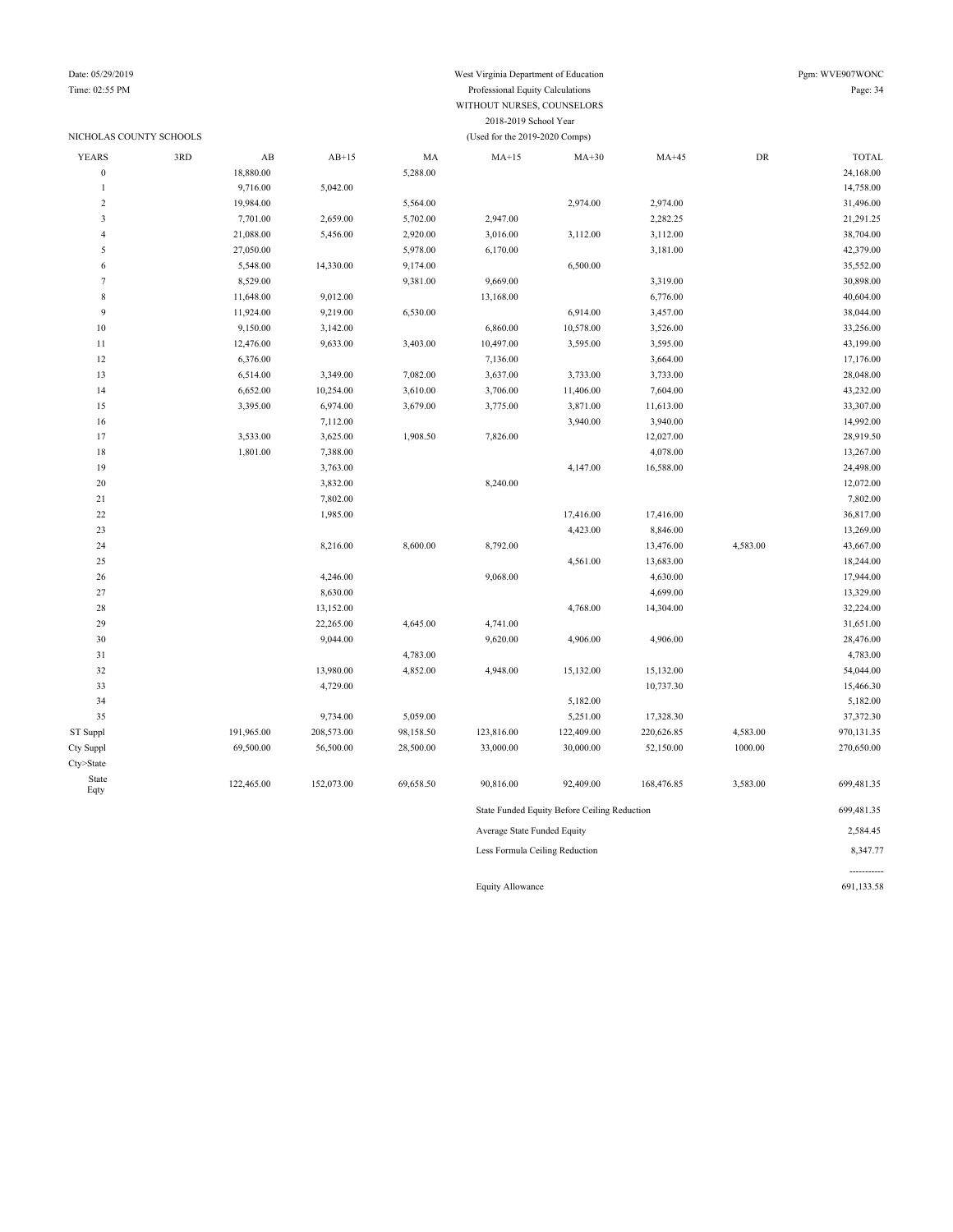### Date: 05/29/2019 West Virginia Department of Education Pgm: WVE907WONC Time: 02:55 PM Professional Equity Calculations Page: 35 WITHOUT NURSES, COUNSELORS 2018-2019 School Year

| OHIO COUNTY SCHOOLS |     |                        |            |            | (Used for the 2019-2020 Comps) |                                              |            |           |              |
|---------------------|-----|------------------------|------------|------------|--------------------------------|----------------------------------------------|------------|-----------|--------------|
| <b>YEARS</b>        | 3RD | $\mathbf{A}\mathbf{B}$ | $AB+15$    | MA         | $MA+15$                        | $MA+30$                                      | $MA+45$    | DR        | <b>TOTAL</b> |
| $\boldsymbol{0}$    |     | 11,800.00              |            | 7,932.00   |                                |                                              |            |           | 19,732.00    |
| $\mathbf{1}$        |     |                        | 2,521.00   | 2,713.00   | 2,809.00                       | 2,905.00                                     |            |           | 10,948.00    |
| $\overline{c}$      |     | 7,494.00               |            | 11,128.00  |                                | 2,974.00                                     | 1,487.00   |           | 23,083.00    |
| 3                   |     | 38,505.00              | 15,954.00  | 5,702.00   | 8,841.00                       |                                              |            |           | 69,002.00    |
| $\overline{4}$      |     | 19,770.00              | 5,456.00   | 14,600.00  | 3,016.00                       | 3,112.00                                     |            |           | 45,954.00    |
| 5                   |     | 5,410.00               | 2,797.00   | 2,989.00   | 3,085.00                       |                                              | 9,543.00   | 3,272.00  | 27,096.00    |
| 6                   |     | 13,870.00              | 22,928.00  | 18,348.00  | 3,154.00                       | 6,500.00                                     | 3,250.00   |           | 68,050.00    |
| $\overline{7}$      |     | 2,843.00               | 2,935.00   | 6,254.00   | 6,446.00                       |                                              | 6,638.00   |           | 25,116.00    |
| 8                   |     | 5,824.00               | 9,012.00   | 15,980.00  | 14,814.00                      | 6,776.00                                     | 10,164.00  |           | 62,570.00    |
| 9                   |     | 5,962.00               | 3,073.00   | 6,530.00   | 6,722.00                       | 13,828.00                                    |            |           | 36,115.00    |
| 10                  |     |                        | 12,568.00  | 16,670.00  | 13,720.00                      | 10,578.00                                    | 10,578.00  | 3,617.00  | 67,731.00    |
| 11                  |     | 3,119.00               |            | 15,313.50  | 13,996.00                      | 7,190.00                                     | 14,380.00  |           | 53,998.50    |
| 12                  |     |                        | 9,840.00   | 13,888.00  | 14,272.00                      | 7,328.00                                     | 7,328.00   |           | 52,656.00    |
| 13                  |     | 6,514.00               | 10,047.00  | 7,082.00   | 18,185.00                      | 7,466.00                                     | 29,864.00  |           | 79,158.00    |
| 14                  |     |                        | 10,254.00  | 10,830.00  | 16,677.00                      |                                              | 11,406.00  |           | 49,167.00    |
| 15                  |     | 5,092.50               | 17,435.00  | 3,679.00   | 18,875.00                      | 13,548.50                                    | 15,484.00  |           | 74,114.00    |
| 16                  |     |                        | 3,556.00   | 7,496.00   | 7,688.00                       | 3,940.00                                     | 11,820.00  |           | 34,500.00    |
| 17                  |     |                        | 3,625.00   | 3,817.00   | 11,739.00                      | 4,009.00                                     |            |           | 23,190.00    |
| 18                  |     |                        | 22,164.00  |            | 11,946.00                      | 8,156.00                                     | 4,078.00   |           | 46,344.00    |
| 19                  |     |                        | 7,526.00   |            | 8,102.00                       | 12,441.00                                    | 8,294.00   | 4,238.00  | 40,601.00    |
| $20\,$              |     |                        | 7,664.00   | 8,048.00   | 20,600.00                      | 25,296.00                                    | 8,432.00   |           | 70,040.00    |
| 21                  |     |                        | 3,901.00   | 8,186.00   | 12,567.00                      | 4,285.00                                     | 12,855.00  |           | 41,794.00    |
| 22                  |     | 7,756.00               | 7,940.00   |            | 8,516.00                       | 8,708.00                                     | 10,885.00  |           | 43,805.00    |
| 23                  |     | 3,947.00               | 12,117.00  | 12,693.00  |                                | 4,423.00                                     | 13,269.00  |           | 46,449.00    |
| 24                  |     | 4,016.00               | 12,324.00  |            | 4,396.00                       | 8,984.00                                     | 4,492.00   |           | 34,212.00    |
| 25                  |     | 4,085.00               |            | 4,369.00   | 4,465.00                       | 9,122.00                                     | 9,122.00   | 4,652.00  | 35,815.00    |
| 26                  |     | 4,154.00               | 4,246.00   |            |                                | 4,630.00                                     | 13,890.00  |           | 26,920.00    |
| 27                  |     |                        | 4,315.00   |            |                                |                                              | 4,699.00   |           | 9,014.00     |
| 28                  |     |                        |            | 4,576.00   |                                | 4,768.00                                     | 4,768.00   |           | 14,112.00    |
| 29                  |     | 4,361.00               | 13,359.00  |            |                                |                                              | 9,674.00   |           | 27,394.00    |
| 30                  |     | 11,075.00              | 13,566.00  |            |                                |                                              | 4,906.00   |           | 29,547.00    |
| 31                  |     |                        |            |            |                                | 4,975.00                                     | 14,925.00  |           | 19,900.00    |
| 32                  |     |                        | 9,320.00   |            |                                |                                              | 5,044.00   |           | 14,364.00    |
| 33                  |     | 4,637.00               | 4,729.00   |            | 5,017.00                       |                                              | 10,226.00  | 5,204.00  | 29,813.00    |
| 34                  |     | 2,353.00               |            | 4,990.00   |                                | 5,182.00                                     | 5,182.00   |           | 17,707.00    |
| 35                  |     | 9,550.00               | 9,734.00   | 10,118.00  | 15,465.00                      | 15,753.00                                    | 42,008.00  |           | 102,628.00   |
| ST Suppl            |     | 182,137.50             | 264,906.00 | 223,931.50 | 255,113.00                     | 206,877.50                                   | 318,691.00 | 20,983.00 | 1,472,639.50 |
| Cty Suppl           |     | 146,091.00             | 218,404.00 | 210,478.00 | 240,262.00                     | 221,217.00                                   | 336,095.00 | 21,223.00 | 1,393,770.00 |
| Cty>State           |     |                        |            | 1,728.50   | 570.00                         | 17,274.50                                    | 23,846.00  | 679.00    | 44,098.00    |
| State<br>Eqty       |     | 36,046.50              | 46,502.00  | 15,182.00  | 15,421.00                      | 2,935.00                                     | 6,442.00   | 439.00    | 122,967.50   |
|                     |     |                        |            |            |                                | State Funded Equity Before Ceiling Reduction |            |           | 122,967.50   |
|                     |     |                        |            |            | Average State Funded Equity    |                                              |            |           | 306.65       |

Less Formula Ceiling Reduction 7,190.94

Equity Allowance 115,776.56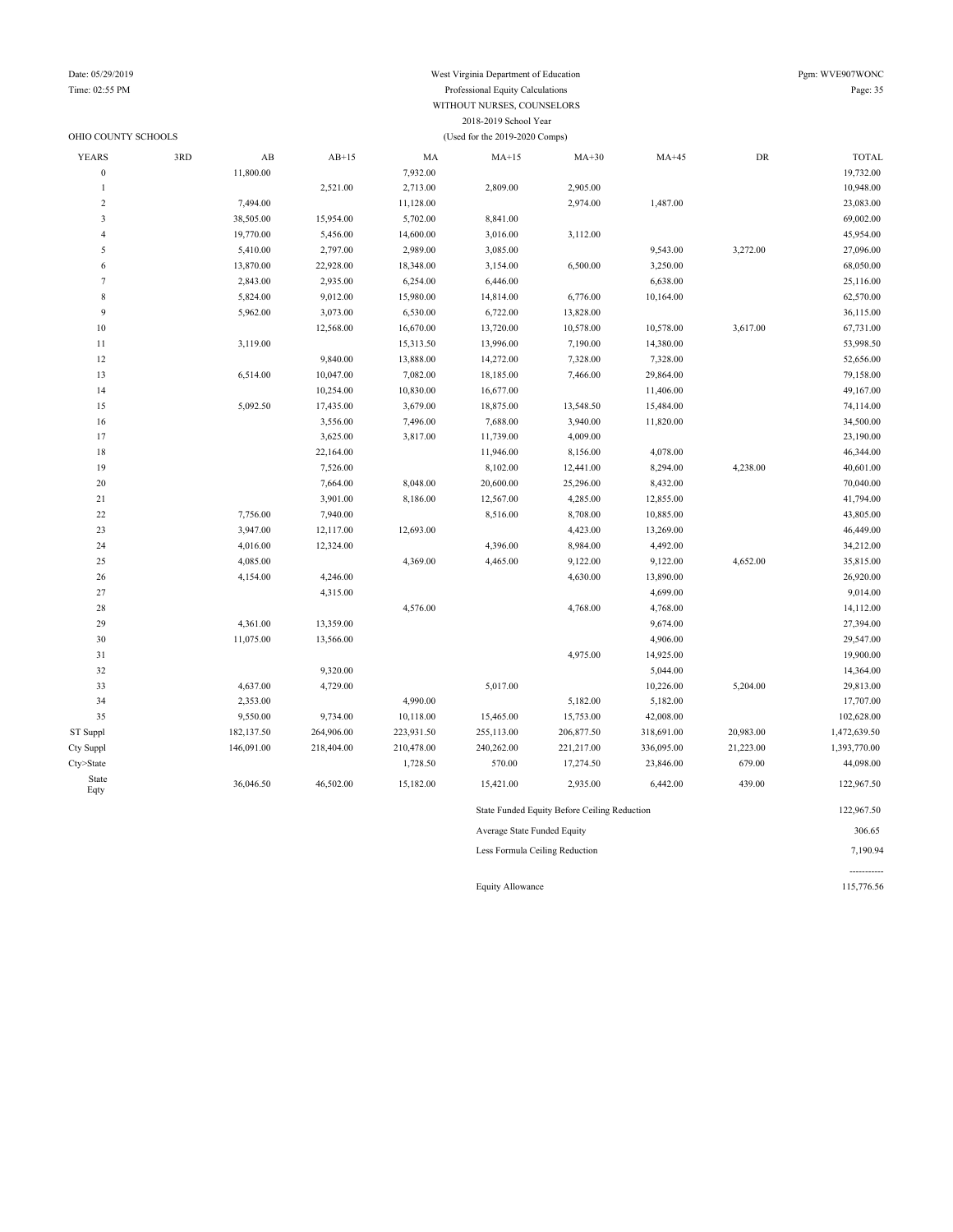## Date: 05/29/2019 West Virginia Department of Education Pgm: WVE907WONC

| Time: 02:55 PM          |                          |                        |           |           | Page: 36                                                |                                              |           |            |              |
|-------------------------|--------------------------|------------------------|-----------|-----------|---------------------------------------------------------|----------------------------------------------|-----------|------------|--------------|
|                         | PENDLETON COUNTY SCHOOLS |                        |           |           | 2018-2019 School Year<br>(Used for the 2019-2020 Comps) |                                              |           |            |              |
| <b>YEARS</b>            | 3RD                      | $\mathbf{A}\mathbf{B}$ | $AB+15$   | MA        | $MA+15$                                                 | $MA+30$                                      | $MA+45$   | ${\rm DR}$ | <b>TOTAL</b> |
| $\boldsymbol{0}$        |                          | 11,800.00              |           |           |                                                         |                                              |           |            | 11,800.00    |
| $\mathbf{1}$            |                          | 9,716.00               |           | 2,713.00  |                                                         |                                              | 2,905.00  |            | 15,334.00    |
| $\overline{c}$          |                          | 17,486.00              |           |           |                                                         |                                              |           |            | 17,486.00    |
| $\overline{\mathbf{3}}$ |                          |                        | 2,659.00  | 2,851.00  |                                                         |                                              |           |            | 5,510.00     |
| $\sqrt{4}$              |                          | 5,272.00               |           | 2,920.00  |                                                         | 3,112.00                                     |           |            | 11,304.00    |
| $\sqrt{5}$              |                          | 2,705.00               |           | 2,989.00  | 6,170.00                                                |                                              |           |            | 11,864.00    |
| $\sqrt{6}$              |                          |                        | 5,732.00  | 3,058.00  | 3,154.00                                                |                                              |           |            | 11,944.00    |
| $\boldsymbol{7}$        |                          | 2,843.00               |           | 6,254.00  |                                                         | 3,319.00                                     |           |            | 12,416.00    |
| $\,$ 8 $\,$             |                          |                        |           |           |                                                         |                                              |           |            |              |
| 9                       |                          | 2,981.00               | 3,073.00  |           | 3,361.00                                                | 3,457.00                                     |           |            | 12,872.00    |
| $10$                    |                          | 3,050.00               |           | 3,334.00  | 3,430.00                                                |                                              |           |            | 9,814.00     |
| 11                      |                          |                        | 6,422.00  | 3,403.00  |                                                         |                                              | 3,595.00  |            | 13,420.00    |
| $12\,$                  |                          |                        |           |           | 3,568.00                                                |                                              |           |            | 3,568.00     |
| 13                      |                          |                        | 13,396.00 |           |                                                         |                                              | 3,733.00  |            | 17,129.00    |
| 14                      |                          |                        |           |           | 3,706.00                                                | 3,802.00                                     |           |            | 7,508.00     |
| 15                      |                          |                        | 6,974.00  | 2,023.45  |                                                         | 3,871.00                                     |           |            | 12,868.45    |
| 16                      |                          |                        |           | 7,496.00  | 3,844.00                                                |                                              | 3,940.00  |            | 15,280.00    |
| 17                      |                          |                        | 3,625.00  |           |                                                         |                                              |           |            | 3,625.00     |
| 18                      |                          |                        |           | 7,772.00  |                                                         |                                              |           |            | 7,772.00     |
| 19                      |                          | 3,671.00               | 3,763.00  |           | 4,051.00                                                |                                              |           |            | 11,485.00    |
| 20                      |                          |                        |           |           | 4,408.40                                                |                                              |           |            | 4,408.40     |
| 21                      |                          |                        |           |           |                                                         | 4,285.00                                     |           |            | 4,285.00     |
| $22\,$                  |                          |                        |           |           |                                                         |                                              | 4,354.00  |            | 4,354.00     |
| 23                      |                          |                        |           |           |                                                         |                                              |           |            |              |
| 24                      |                          |                        |           |           |                                                         |                                              |           |            |              |
| 25                      |                          |                        |           |           | 4,465.00                                                |                                              |           |            | 4,465.00     |
| 26                      |                          |                        |           |           |                                                         |                                              | 3,241.00  |            | 3,241.00     |
| 27                      |                          |                        | 4,315.00  |           | 4,603.00                                                | 4,699.00                                     | 2,349.50  |            | 15,966.50    |
| 28                      |                          |                        | 8,768.00  |           |                                                         |                                              |           |            | 8,768.00     |
| 29                      |                          |                        | 4,453.00  |           |                                                         |                                              |           |            | 4,453.00     |
| 30                      |                          |                        |           |           |                                                         |                                              |           |            |              |
| 31                      |                          |                        | 4,591.00  | 4,783.00  |                                                         |                                              | 4,975.00  |            | 14,349.00    |
| 32                      |                          |                        |           |           |                                                         |                                              | 5,044.00  |            | 5,044.00     |
| 33                      |                          |                        |           |           |                                                         |                                              |           |            |              |
| 34                      |                          |                        | 4,798.00  |           |                                                         |                                              |           |            | 4,798.00     |
| 35                      |                          |                        |           |           | 5,155.00                                                |                                              | 26,255.00 |            | 31,410.00    |
| ST Suppl                |                          | 59,524.00              | 72,569.00 | 49,596.45 | 49,915.40                                               | 26,545.00                                    | 60,391.50 |            | 318,541.35   |
| Cty Suppl               |                          |                        |           |           |                                                         |                                              |           |            |              |
| Cty>State               |                          |                        |           |           |                                                         |                                              |           |            |              |
| State<br>Eqty           |                          | 59,524.00              | 72,569.00 | 49,596.45 | 49,915.40                                               | 26,545.00                                    | 60,391.50 |            | 318,541.35   |
|                         |                          |                        |           |           |                                                         | State Funded Equity Before Ceiling Reduction |           |            | 318,541.35   |
|                         |                          |                        |           |           | Average State Funded Equity                             |                                              |           |            | 3,507.39     |

Less Formula Ceiling Reduction  $-31,461.29$ -----------

Equity Allowance 350,002.64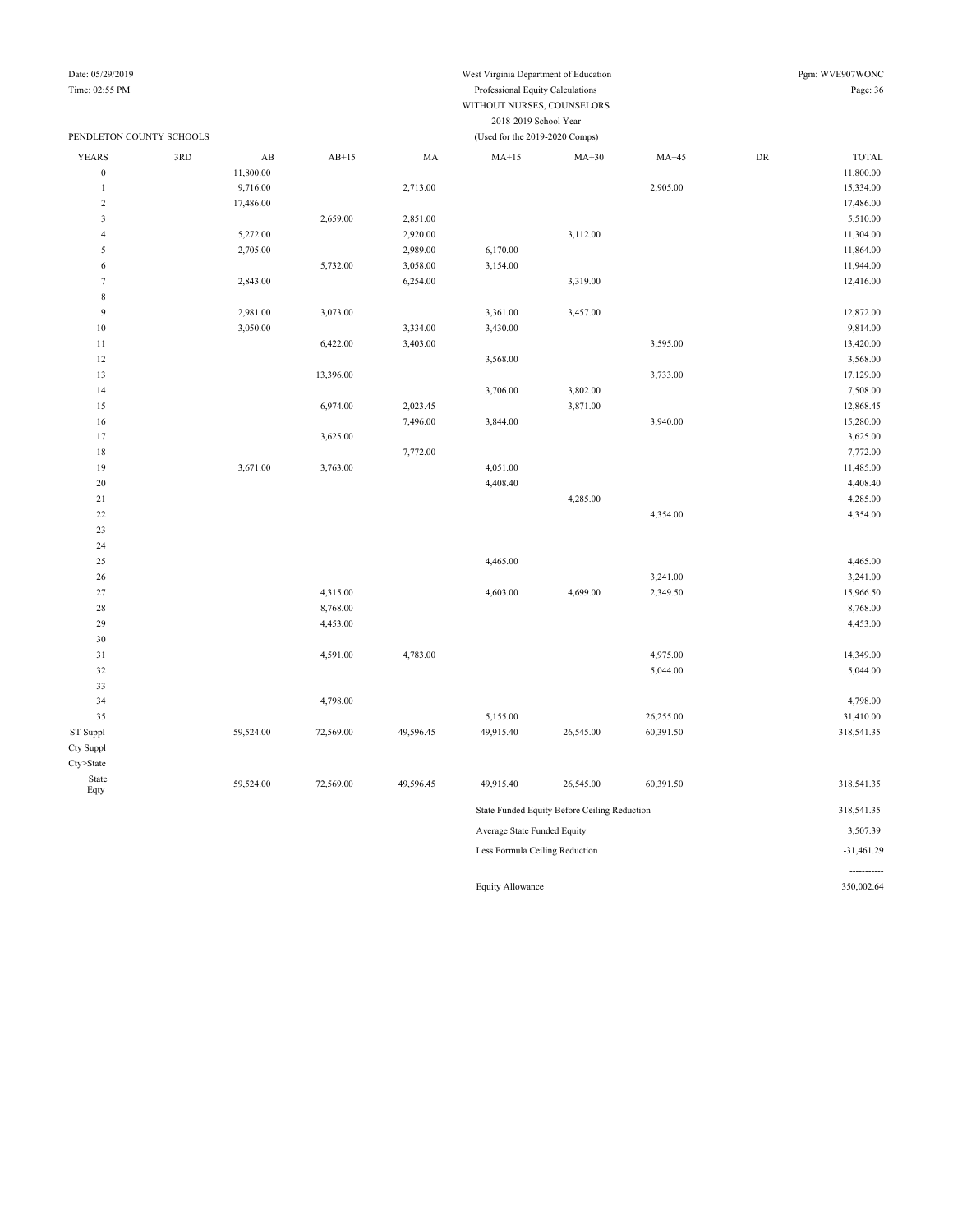## Date: 05/29/2019 West Virginia Department of Education Pgm: WVE907WONC

#### Time: 02:55 PM Professional Equity Calculations Page: 37 WITHOUT NURSES, COUNSELORS 2018-2019 School Year

| PLEASANTS COUNTY SCHOOLS |     |                        |           |           | (Used for the 2019-2020 Comps) |                                              |           |            |              |
|--------------------------|-----|------------------------|-----------|-----------|--------------------------------|----------------------------------------------|-----------|------------|--------------|
| <b>YEARS</b>             | 3RD | $\mathbf{A}\mathbf{B}$ | $AB+15$   | MA        | $MA+15$                        | $MA+30$                                      | $MA+45$   | ${\rm DR}$ | <b>TOTAL</b> |
| $\boldsymbol{0}$         |     | 7,080.00               |           |           |                                |                                              |           |            | 7,080.00     |
| 1                        |     | 7,287.00               |           |           |                                |                                              |           |            | 7,287.00     |
| $\boldsymbol{2}$         |     | 2,498.00               |           | 5,564.00  |                                |                                              |           |            | 8,062.00     |
| 3                        |     | 5,134.00               | 2,659.00  | 2,851.00  | 2,947.00                       | 3,043.00                                     |           |            | 16,634.00    |
| $\overline{4}$           |     | 15,816.00              |           | 5,840.00  |                                |                                              |           |            | 21,656.00    |
| 5                        |     | 8,115.00               |           | 5,978.00  | 3,085.00                       |                                              |           |            | 17,178.00    |
| 6                        |     | 5,548.00               | 8,598.00  | 6,116.00  |                                |                                              |           |            | 20,262.00    |
| $\tau$                   |     |                        | 2,935.00  | 9,381.00  | 3,223.00                       |                                              |           |            | 15,539.00    |
| $\,$ 8 $\,$              |     | 5,824.00               | 3,004.00  | 3,196.00  |                                |                                              |           |            | 12,024.00    |
| 9                        |     |                        | 3,073.00  |           |                                | 6,914.00                                     |           |            | 9,987.00     |
| 10                       |     | 3,050.00               |           |           |                                |                                              |           |            | 3,050.00     |
| 11                       |     |                        |           |           |                                | 7,190.00                                     | 3,595.00  |            | 10,785.00    |
| 12                       |     | 3,188.00               |           |           |                                |                                              |           |            | 3,188.00     |
| 13                       |     |                        | 6,698.00  |           |                                |                                              | 3,733.00  |            | 10,431.00    |
| 14                       |     |                        |           |           |                                | 3,802.00                                     |           |            | 3,802.00     |
| 15                       |     |                        | 3,487.00  |           | 1,887.50                       |                                              |           |            | 5,374.50     |
| 16                       |     |                        | 3,556.00  |           |                                | 11,820.00                                    |           |            | 15,376.00    |
| 17                       |     |                        |           |           |                                | 4,009.00                                     | 8,018.00  |            | 12,027.00    |
| 18                       |     |                        | 3,694.00  |           |                                |                                              |           |            | 3,694.00     |
| 19                       |     |                        | 7,526.00  |           | 8,102.00                       |                                              | 4,147.00  |            | 19,775.00    |
| 20                       |     |                        | 7,664.00  | 8,048.00  |                                |                                              | 8,432.00  |            | 24,144.00    |
| 21                       |     |                        |           |           | 8,378.00                       |                                              |           |            | 8,378.00     |
| $22\,$                   |     |                        | 3,970.00  |           |                                | 4,354.00                                     |           |            | 8,324.00     |
| 23                       |     |                        |           |           | 4,327.00                       |                                              | 4,423.00  |            | 8,750.00     |
| 24                       |     |                        |           |           |                                |                                              |           |            |              |
| 25                       |     |                        |           |           | 4,465.00                       |                                              | 9,122.00  |            | 13,587.00    |
| 26                       |     |                        |           |           |                                |                                              |           | 4,721.00   | 4,721.00     |
| 27                       |     |                        |           |           |                                |                                              |           |            |              |
| 28                       |     |                        | 4,384.00  |           |                                |                                              | 4,768.00  |            | 9,152.00     |
| 29                       |     |                        |           |           |                                | 4,837.00                                     |           |            | 4,837.00     |
| 30                       |     |                        | 4,522.00  |           |                                |                                              | 9,812.00  |            | 14,334.00    |
| 31                       |     |                        | 4,591.00  |           |                                |                                              | 4,975.00  |            | 9,566.00     |
| 32                       |     |                        |           |           |                                |                                              |           |            |              |
| 33                       |     |                        |           |           |                                | 5,113.00                                     | 10,226.00 |            | 15,339.00    |
| 34                       |     |                        |           |           |                                |                                              | 5,182.00  |            | 5,182.00     |
| 35                       |     |                        |           |           |                                | 10,502.00                                    | 21,004.00 |            | 31,506.00    |
| ST Suppl                 |     | 63,540.00              | 70,361.00 | 46,974.00 | 36,414.50                      | 61,584.00                                    | 97,437.00 | 4,721.00   | 381,031.50   |
| Cty Suppl                |     | 73,932.00              | 67,335.00 | 50,130.00 | 36,484.00                      | 61,440.00                                    | 91,617.00 | 4,427.00   | 385,365.00   |
| Cty>State                |     | 10,392.00              | 2,220.00  | 3,460.00  | 1,031.50                       | 2,600.00                                     | 1,718.00  |            | 21,421.50    |
| State<br>Eqty            |     |                        | 5,246.00  | 304.00    | 962.00                         | 2,744.00                                     | 7,538.00  | 294.00     | 17,088.00    |
|                          |     |                        |           |           |                                | State Funded Equity Before Ceiling Reduction |           |            | 17,088.00    |
|                          |     |                        |           |           | Average State Funded Equity    |                                              |           |            | 161.97       |
|                          |     |                        |           |           | Less Formula Ceiling Reduction |                                              |           |            | 775.84       |

Equity Allowance 16,312.16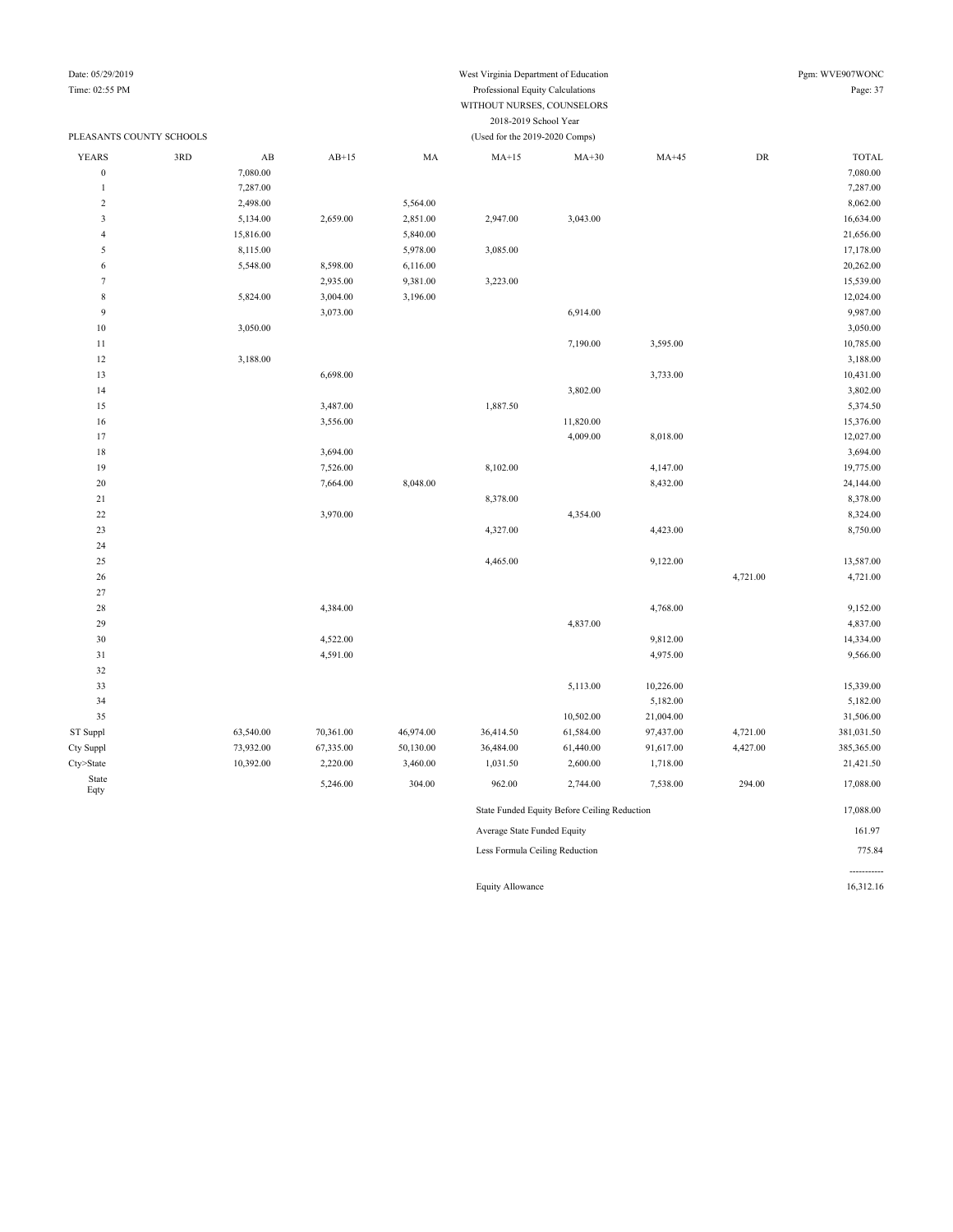|                         | WITHOUT NURSES, COUNSELORS |                        |           |                                                         |           |           |           |    |              |  |  |
|-------------------------|----------------------------|------------------------|-----------|---------------------------------------------------------|-----------|-----------|-----------|----|--------------|--|--|
|                         |                            |                        |           | 2018-2019 School Year<br>(Used for the 2019-2020 Comps) |           |           |           |    |              |  |  |
|                         | POCAHONTAS COUNTY SCHOOLS  |                        |           |                                                         |           |           |           |    |              |  |  |
| <b>YEARS</b>            | 3RD                        | $\mathbf{A}\mathbf{B}$ | $AB+15$   | MA                                                      | $MA+15$   | $MA+30$   | $MA+45$   | DR | <b>TOTAL</b> |  |  |
| $\boldsymbol{0}$        |                            | 9,440.00               |           |                                                         |           |           |           |    | 9,440.00     |  |  |
| $\mathbf{1}$            |                            |                        |           | 2,713.00                                                |           |           |           |    | 2,713.00     |  |  |
| $\sqrt{2}$              |                            | 2,498.00               | 2,590.00  | 2,782.00                                                |           |           |           |    | 7,870.00     |  |  |
| $\overline{\mathbf{3}}$ |                            | 2,567.00               | 2,659.00  | 5,702.00                                                | 2,947.00  | 3,043.00  |           |    | 16,918.00    |  |  |
| $\overline{4}$          |                            | 5,272.00               |           |                                                         | 6,032.00  | 1,556.00  |           |    | 12,860.00    |  |  |
| 5                       |                            | 2,705.00               |           | 2,989.00                                                |           |           |           |    | 5,694.00     |  |  |
| 6                       |                            |                        |           | 6,116.00                                                | 3,154.00  | 3,250.00  |           |    | 12,520.00    |  |  |
| $\overline{7}$          |                            |                        |           | 6,254.00                                                | 8,057.50  | 3,319.00  |           |    | 17,630.50    |  |  |
| $\,$ 8 $\,$             |                            | 2,912.00               | 3,004.00  |                                                         | 3,292.00  |           |           |    | 9,208.00     |  |  |
| 9                       |                            | 2,981.00               | 3,073.00  |                                                         | 3,361.00  |           |           |    | 9,415.00     |  |  |
| 10                      |                            | 3,050.00               |           | 5,001.00                                                | 6,860.00  |           | 3,526.00  |    | 18,437.00    |  |  |
| 11                      |                            |                        | 3,211.00  |                                                         | 3,499.00  |           |           |    | 6,710.00     |  |  |
| 12                      |                            | 6,376.00               |           | 6,944.00                                                | 3,568.00  | 3,664.00  |           |    | 20,552.00    |  |  |
| 13                      |                            |                        | 3,349.00  |                                                         |           | 3,733.00  | 7,466.00  |    | 14,548.00    |  |  |
| 14                      |                            | 3,326.00               | 17,090.00 | 3,610.00                                                |           |           | 11,406.00 |    | 35,432.00    |  |  |
| 15                      |                            |                        |           |                                                         |           |           |           |    |              |  |  |
| 16                      |                            | 3,464.00               | 3,556.00  |                                                         |           |           | 3,940.00  |    | 10,960.00    |  |  |
| 17                      |                            |                        | 7,250.00  |                                                         |           | 4,009.00  |           |    | 11,259.00    |  |  |
| 18                      |                            |                        |           |                                                         |           |           |           |    |              |  |  |
| 19                      |                            |                        | 3,763.00  |                                                         |           |           |           |    | 3,763.00     |  |  |
| 20                      |                            |                        | 3,832.00  | 4,024.00                                                |           |           | 4,216.00  |    | 12,072.00    |  |  |
| $21\,$                  |                            |                        | 3,901.00  |                                                         |           |           | 8,570.00  |    | 12,471.00    |  |  |
| 22                      |                            |                        |           |                                                         |           |           | 4,354.00  |    | 4,354.00     |  |  |
| 23                      |                            |                        |           |                                                         |           |           |           |    |              |  |  |
| 24                      |                            |                        | 4,108.00  |                                                         |           |           |           |    | 4,108.00     |  |  |
| 25                      |                            |                        |           |                                                         |           |           | 9,122.00  |    | 9,122.00     |  |  |
| 26                      |                            |                        | 4,246.00  |                                                         |           |           | 6,945.00  |    | 11,191.00    |  |  |
| 27                      |                            |                        |           |                                                         |           |           | 4,699.00  |    | 4,699.00     |  |  |
| 28                      |                            |                        | 8,768.00  |                                                         |           |           |           |    | 8,768.00     |  |  |
| 29                      |                            |                        |           |                                                         |           | 4,837.00  |           |    | 4,837.00     |  |  |
| 30                      |                            |                        | 4,522.00  |                                                         |           |           |           |    | 4,522.00     |  |  |
| 31                      |                            |                        |           |                                                         |           | 1,393.00  | 4,975.00  |    | 6,368.00     |  |  |
| 32                      |                            |                        | 9,320.00  |                                                         |           |           | 10,088.00 |    | 19,408.00    |  |  |
| 33                      |                            |                        |           |                                                         | 5,017.00  |           | 5,113.00  |    | 10,130.00    |  |  |
| 34                      |                            |                        |           |                                                         |           |           | 2,591.00  |    | 2,591.00     |  |  |
| 35                      |                            |                        | 4,867.00  |                                                         |           | 5,251.00  | 8,559.13  |    | 18,677.13    |  |  |
| ST Suppl                |                            | 44,591.00              | 93,109.00 | 46,135.00                                               | 45,787.50 | 34,055.00 | 95,570.13 |    | 359,247.63   |  |  |
| Cty Suppl               |                            |                        |           |                                                         |           |           |           |    |              |  |  |
| Cty>State               |                            |                        |           |                                                         |           |           |           |    |              |  |  |
| State                   |                            |                        |           |                                                         |           |           |           |    |              |  |  |
| Eqty                    |                            | 44,591.00              | 93,109.00 | 46,135.00                                               | 45,787.50 | 34,055.00 | 95,570.13 |    | 359,247.63   |  |  |

|                                | --------                                     | . |             |
|--------------------------------|----------------------------------------------|---|-------------|
|                                | State Funded Equity Before Ceiling Reduction |   | 359.247.63  |
| Average State Funded Equity    |                                              |   | 3,613.80    |
| Less Formula Ceiling Reduction |                                              |   | $-8.817.67$ |
|                                |                                              |   |             |

Equity Allowance 368,065.30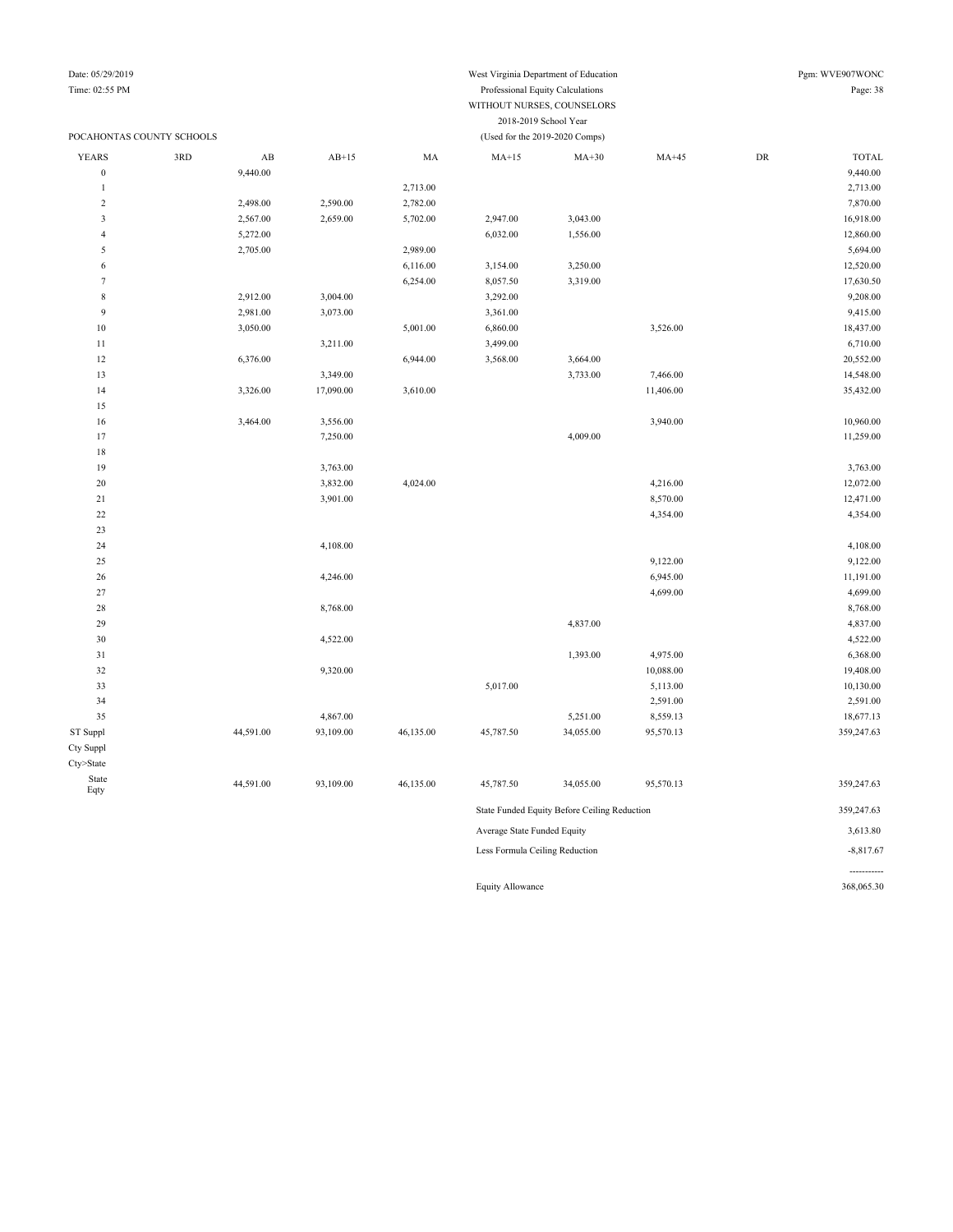#### Date: 05/29/2019 West Virginia Department of Education Pgm: WVE907WONC Time: 02:55 PM Professional Equity Calculations WITHOUT NURSES, COUNSELORS 2018-2019 School Year PRESTON COUNTY SCHOOLS (Used for the 2019-2020 Comps)

-----------

| <b>YEARS</b>            | 3RD | $\mathbf{A}\mathbf{B}$ | $AB+15$    | MA         | $MA+15$                        | $MA+30$                                      | $MA+45$    | ${\rm DR}$ | TOTAL        |
|-------------------------|-----|------------------------|------------|------------|--------------------------------|----------------------------------------------|------------|------------|--------------|
| $\boldsymbol{0}$        |     | 33,040.00              |            | 23,796.00  | 2,740.00                       |                                              | 2,836.00   |            | 62,412.00    |
| $\mathbf{1}$            |     | 31,577.00              | 2,521.00   | 8,139.00   | 5,618.00                       |                                              | 2,905.00   |            | 50,760.00    |
| $\overline{2}$          |     | 9,992.00               |            | 13,910.00  | 2,878.00                       |                                              | 5,948.00   |            | 32,728.00    |
| $\overline{\mathbf{3}}$ |     | 5,134.00               | 2,659.00   | 8,553.00   | 2,947.00                       | 6,086.00                                     | 3,043.00   |            | 28,422.00    |
| $\overline{4}$          |     | 10,544.00              | 2,728.00   | 24,820.00  | 12,064.00                      | 9,336.00                                     |            |            | 59,492.00    |
| 5                       |     | 10,820.00              |            | 8,967.00   | 3,085.00                       | 6,362.00                                     | 6,362.00   |            | 35,596.00    |
| 6                       |     |                        |            | 12,232.00  | 9,462.00                       | 3,250.00                                     |            |            | 24,944.00    |
| $\tau$                  |     | 2,843.00               |            | 12,508.00  | 9,669.00                       | 3,319.00                                     |            |            | 28,339.00    |
| $\,$ 8 $\,$             |     | 2,912.00               |            | 12,784.00  | 9,876.00                       | 6,776.00                                     | 3,388.00   |            | 35,736.00    |
| $\overline{9}$          |     | 8,943.00               |            | 3,265.00   |                                | 3,457.00                                     | 6,914.00   |            | 22,579.00    |
| $10\,$                  |     | 12,200.00              | 9,426.00   | 10,002.00  | 3,430.00                       | 14,104.00                                    |            |            | 49,162.00    |
| $11\,$                  |     | 7,454.41               | 16,055.00  | 13,612.00  | 6,998.00                       | 3,595.00                                     | 10,785.00  |            | 58,499.41    |
| 12                      |     | 6,376.00               | 3,280.00   | 3,472.00   | 10,704.00                      |                                              |            |            | 23,832.00    |
| 13                      |     |                        | 3,349.00   | 7,082.00   |                                | 7,466.00                                     |            |            | 17,897.00    |
| 14                      |     | 6,652.00               | 3,418.00   | 7,220.00   |                                | 3,802.00                                     | 3,802.00   |            | 24,894.00    |
| 15                      |     |                        |            | 625.43     |                                | 7,742.00                                     | 7,742.00   |            | 16,109.43    |
| 16                      |     |                        | 10,668.00  | 10,831.72  | 7,688.00                       |                                              | 11,820.00  |            | 41,007.72    |
| 17                      |     |                        | 14,500.00  | 7,634.00   | 3,913.00                       | 4,009.00                                     | 4,009.00   |            | 34,065.00    |
| $18\,$                  |     |                        | 11,082.00  | 3,886.00   | 3,982.00                       |                                              | 8,156.00   |            | 27,106.00    |
| 19                      |     | 14,684.00              | 7,526.00   |            |                                | 4,147.00                                     | 12,441.00  |            | 38,798.00    |
| 20                      |     |                        | 3,832.00   |            | 6,674.40                       | 2,108.00                                     | 4,216.00   |            | 16,830.40    |
| 21                      |     |                        | 11,703.00  | 8,186.00   | 8,378.00                       | 4,285.00                                     | 4,285.00   |            | 36,837.00    |
| 22                      |     |                        | 3,970.00   | 4,162.00   |                                |                                              | 4,354.00   |            | 12,486.00    |
| 23                      |     |                        |            | 4,231.00   |                                | 4,423.00                                     |            |            | 8,654.00     |
| 24                      |     |                        | 4,108.00   | 4,300.00   |                                | 4,492.00                                     | 22,460.00  |            | 35,360.00    |
| $25\,$                  |     |                        | 8,354.00   |            |                                | 4,561.00                                     | 9,122.00   |            | 22,037.00    |
| 26                      |     |                        | 4,246.00   |            |                                |                                              | 13,890.00  |            | 18,136.00    |
| 27                      |     |                        | 8,630.00   | 4,507.00   | 4,603.00                       |                                              | 14,097.00  |            | 31,837.00    |
| $28\,$                  |     |                        | 17,536.00  |            |                                | 13,779.52                                    | 9,536.00   |            | 40,851.52    |
| 29                      |     |                        | 4,453.00   |            | 4,741.00                       |                                              | 9,674.00   |            | 18,868.00    |
| 30                      |     | 4,430.00               |            |            |                                | 4,906.00                                     | 9,812.00   |            | 19,148.00    |
| 31                      |     |                        | 9,182.00   |            | 4,879.00                       | 4,975.00                                     |            |            | 19,036.00    |
| 32                      |     |                        | 9,320.00   |            |                                | 10,088.00                                    | 20,176.00  |            | 39,584.00    |
| 33                      |     |                        | 4,729.00   |            | 5,017.00                       | 15,339.00                                    | 15,339.00  |            | 40,424.00    |
| 34                      |     |                        |            |            | 5,086.00                       | 5,182.00                                     | 5,182.00   |            | 15,450.00    |
| 35                      |     |                        | 14,601.00  | 5,059.00   |                                | 15,753.00                                    | 42,533.10  |            | 77,946.10    |
| ST Suppl                |     | 167,601.41             | 191,876.00 | 223,784.15 | 134,432.40                     | 173,342.52                                   | 274,827.10 |            | 1,165,863.58 |
| Cty Suppl               |     |                        |            |            |                                |                                              |            |            |              |
| Cty>State               |     |                        |            |            |                                |                                              |            |            |              |
| State<br>Eqty           |     | 167,601.41             | 191,876.00 | 223,784.15 | 134,432.40                     | 173,342.52                                   | 274,827.10 |            | 1,165,863.58 |
|                         |     |                        |            |            |                                | State Funded Equity Before Ceiling Reduction |            |            | 1,165,863.58 |
|                         |     |                        |            |            | Average State Funded Equity    |                                              |            |            | 3,597.68     |
|                         |     |                        |            |            | Less Formula Ceiling Reduction |                                              |            |            | 16,009.68    |

Equity Allowance 1,149,853.90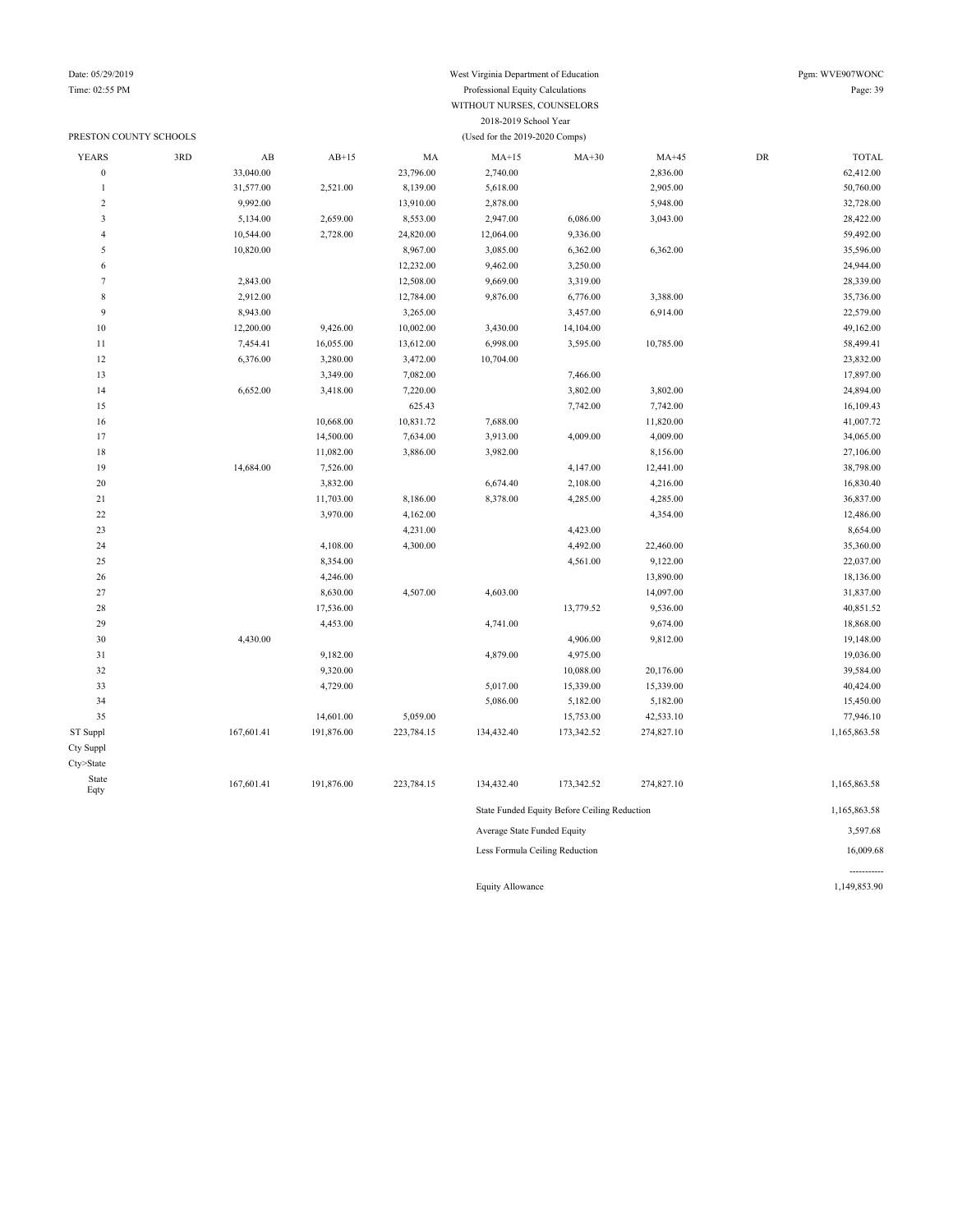### PUTNAM COUNTY SCHOOLS (Used for the 2019-2020 Comps)

### Date: 05/29/2019 West Virginia Department of Education Pgm: WVE907WONC Time: 02:55 PM Professional Equity Calculations Page: 40 WITHOUT NURSES, COUNSELORS 2018-2019 School Year

| <b>YEARS</b>     | 3RD | $\mathbf{A}\mathbf{B}$ | $AB+15$    | MA         | $MA+15$    | $MA+30$                                      | $MA+45$    | ${\rm DR}$ | <b>TOTAL</b> |
|------------------|-----|------------------------|------------|------------|------------|----------------------------------------------|------------|------------|--------------|
| $\boldsymbol{0}$ |     | 14,160.00              |            | 5,288.00   |            |                                              |            |            | 19,448.00    |
| $\mathbf{1}$     |     | 21,861.00              | 7,563.00   | 12,208.50  | 2,809.00   |                                              |            |            | 44,441.50    |
| $\sqrt{2}$       |     | 36,221.00              | 10,360.00  | 11,128.00  | 1,439.00   | 2,974.00                                     |            |            | 62,122.00    |
| 3                |     | 46,206.00              | 10,636.00  | 11,404.00  | 8,841.00   |                                              |            |            | 77,087.00    |
| $\overline{4}$   |     | 26,360.00              | 19,096.00  | 8,760.00   | 3,016.00   | 3,112.00                                     | 6,224.00   |            | 66,568.00    |
| 5                |     | 21,640.00              | 11,188.00  | 14,945.00  | 15,425.00  | 9,543.00                                     | 3,976.25   |            | 76,717.25    |
| 6                |     | 31,901.00              | 25,794.00  | 9,174.00   | 18,924.00  | 9,750.00                                     | 9,750.00   |            | 105,293.00   |
| $\overline{7}$   |     | 19,901.00              | 29,350.00  | 12,508.00  | 12,892.00  | 23,233.00                                    | 13,276.00  |            | 111,160.00   |
| 8                |     | 16,016.00              | 27,036.00  | 9,588.00   | 13,168.00  | 10,164.00                                    | 15,246.00  |            | 91,218.00    |
| 9                |     | 4,471.50               | 10,755.50  | 19,590.00  | 20,166.00  | 6,914.00                                     | 13,828.00  |            | 75,725.00    |
| 10               |     | 21,350.00              | 18,852.00  | 6,668.00   | 13,720.00  | 13,222.50                                    | 24,682.00  |            | 98,494.50    |
| 11               |     | 9,357.00               | 22,477.00  | 17,015.00  | 27,992.00  | 14,380.00                                    | 3,595.00   |            | 94,816.00    |
| 12               |     | 3,188.00               | 32,800.00  | 3,472.00   | 14,272.00  | 29,312.00                                    | 21,984.00  |            | 105,028.00   |
| 13               |     | 3,257.00               | 23,443.00  | 10,623.00  | 18,185.00  | 18,665.00                                    | 3,733.00   |            | 77,906.00    |
| 14               |     | 3,326.00               | 20,508.00  | 21,660.00  | 14,824.00  | 22,812.00                                    | 26,614.00  |            | 109,744.00   |
| 15               |     | 6,790.00               | 24,409.00  | 11,037.00  | 15,100.00  | 38,710.00                                    | 26,516.35  |            | 122,562.35   |
| 16               |     |                        | 28,448.00  | 3,748.00   | 7,688.00   | 19,700.00                                    | 19,700.00  |            | 79,284.00    |
| 17               |     | 3,533.00               | 21,750.00  | 3,817.00   | 7,826.00   | 16,036.00                                    | 12,027.00  |            | 64,989.00    |
| 18               |     | 3,602.00               | 7,388.00   |            | 3,982.00   | 16,312.00                                    | 28,546.00  |            | 59,830.00    |
| 19               |     |                        | 11,289.00  |            | 20,255.00  | 16,588.00                                    | 33,176.00  |            | 81,308.00    |
| 20               |     | 3,740.00               | 19,160.00  |            | 24,720.00  | 8,432.00                                     | 21,080.00  |            | 77,132.00    |
| 21               |     | 3,809.00               | 39,010.00  | 8,186.00   | 4,189.00   | 17,140.00                                    | 32,137.50  |            | 104,471.50   |
| $22\,$           |     |                        | 19,850.00  |            | 12,774.00  | 17,416.00                                    | 8,708.00   |            | 58,748.00    |
| 23               |     |                        | 16,156.00  |            | 12,981.00  | 4,423.00                                     | 26,538.00  |            | 60,098.00    |
| 24               |     |                        | 8,216.00   |            | 4,396.00   | 8,984.00                                     | 22,460.00  |            | 44,056.00    |
| 25               |     |                        | 25,062.00  | 4,369.00   | 17,860.00  | 4,561.00                                     | 13,683.00  |            | 65,535.00    |
| 26               |     |                        | 4,246.00   |            | 4,534.00   | 4,630.00                                     | 37,040.00  |            | 50,450.00    |
| 27               |     |                        | 8,630.00   |            |            | 14,097.00                                    | 28,194.00  |            | 50,921.00    |
| 28               |     |                        | 21,920.00  | 9,152.00   | 9,344.00   | 4,768.00                                     | 14,304.00  |            | 59,488.00    |
| 29               |     |                        | 8,906.00   |            | 9,482.00   | 19,348.00                                    | 24,668.70  |            | 62,404.70    |
| 30               |     | 4,430.00               | 18,088.00  | 4,714.00   |            | 4,906.00                                     | 14,718.00  |            | 46,856.00    |
| 31               |     | 4,499.00               |            |            |            | 9,950.00                                     | 24,875.00  |            | 39,324.00    |
| 32               |     |                        | 18,640.00  |            | 4,948.00   |                                              | 20,176.00  |            | 43,764.00    |
| 33               |     |                        | 9,458.00   |            |            |                                              | 10,226.00  |            | 19,684.00    |
| 34               |     |                        | 4,798.00   | 4,990.00   | 5,086.00   | 10,364.00                                    | 31,092.00  |            | 56,330.00    |
| 35               |     |                        | 29,202.00  | 10,118.00  | 5,155.00   | 15,753.00                                    | 57,761.00  | 16,026.00  | 134,015.00   |
| ST Suppl         |     | 309,618.50             | 614,484.50 | 234,162.50 | 355,993.00 | 416,199.50                                   | 650,534.80 | 16,026.00  | 2,597,018.80 |
| Cty Suppl        |     | 317,349.50             | 569,327.50 | 227,841.00 | 342,392.00 | 403,427.50                                   | 609,636.50 | 12,915.00  | 2,482,889.00 |
| Cty>State        |     | 11,046.00              | 5,384.00   | 2,512.00   | 2,612.00   | 3,274.00                                     | 3,453.85   |            | 28,281.85    |
| State<br>Eqty    |     | 3,315.00               | 50,541.00  | 8,833.50   | 16,213.00  | 16,046.00                                    | 44,352.15  | 3,111.00   | 142,411.65   |
|                  |     |                        |            |            |            | State Funded Equity Before Ceiling Reduction |            |            | 142,411.65   |

Average State Funded Equity 200.17 Less Formula Ceiling Reduction 4,445.78 ----------- Equity Allowance 137,965.87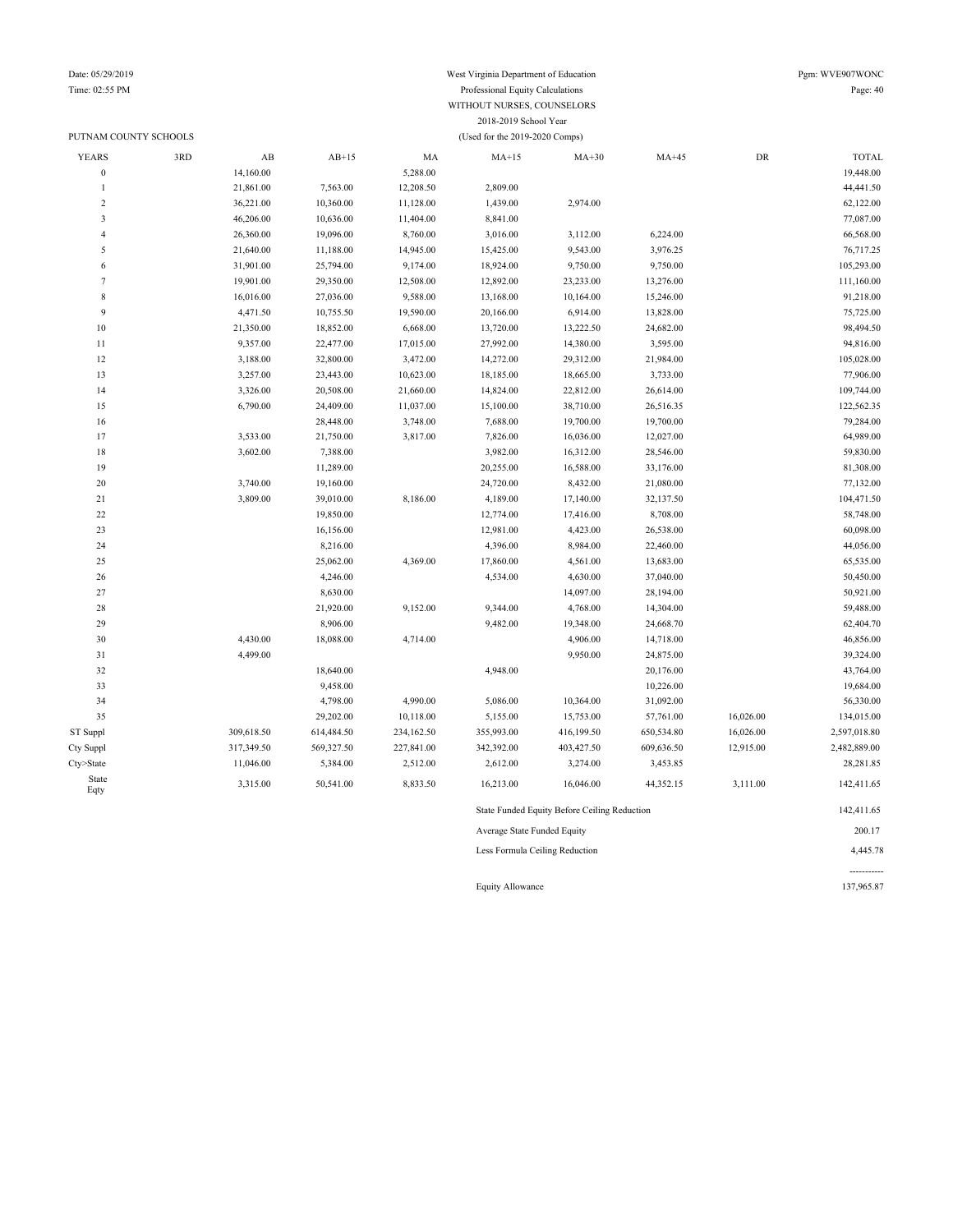### RALEIGH COUNTY SCHOOLS (Used for the 2019-2020 Comps)

### Date: 05/29/2019 Pgm: WVE907WONC Time: 02:55 PM Professional Equity Calculations Page: 41 WITHOUT NURSES, COUNSELORS 2018-2019 School Year

| <b>YEARS</b>     | 3RD | AB         | $AB+15$    | MA         | $MA+15$                     | $MA+30$                                      | $MA+45$    | DR        | <b>TOTAL</b> |
|------------------|-----|------------|------------|------------|-----------------------------|----------------------------------------------|------------|-----------|--------------|
| $\boldsymbol{0}$ |     | 103,840.00 | 4,904.00   | 10,576.00  | 2,740.00                    | 0,000.00                                     | 8,508.00   |           | 139,076.00   |
| $\mathbf{1}$     |     | 38,864.00  | 2,521.00   | 8,139.00   |                             |                                              |            |           | 49,524.00    |
| $\overline{2}$   |     | 44,964.00  |            | 13,910.00  |                             |                                              |            |           | 58,874.00    |
| $\mathbf{3}$     |     | 61,608.00  | 5,318.00   | 22,808.00  | 8,841.00                    | 6,086.00                                     |            | 3,134.00  | 107,795.00   |
| 4                |     | 77,762.00  | 10,912.00  | 8,760.00   | 18,096.00                   | 3,112.00                                     |            |           | 118,642.00   |
| 5                |     | 59,510.00  | 9,789.50   | 20,923.00  | 6,170.00                    | 15,905.00                                    | 3,181.00   |           | 115,478.50   |
| 6                |     | 44,384.00  | 22,928.00  | 30,580.00  | 3,154.00                    | 22,750.00                                    | 6,500.00   |           | 130,296.00   |
| $\tau$           |     | 25,587.00  | 11,740.00  | 21,889.00  | 16,115.00                   | 11,616.50                                    | 6,638.00   |           | 93,585.50    |
| $\,$ 8 $\,$      |     | 14,560.00  | 18,024.00  | 35,156.00  | 13,168.00                   | 16,940.00                                    | 20,328.00  |           | 118,176.00   |
| 9                |     | 29,810.00  | 18,438.00  | 26,120.00  | 30,249.00                   | 10,371.00                                    | 10,371.00  |           | 125,359.00   |
| 10               |     | 21,350.00  | 15,710.00  | 13,336.00  | 20,580.00                   |                                              | 17,630.00  | 3,617.00  | 92,223.00    |
| $1\,1$           |     | 9,357.00   | 22,477.00  | 27,224.00  | 24,493.00                   | 17,975.00                                    | 14,380.00  | 3,686.00  | 119,592.00   |
| 12               |     | 12,752.00  | 29,520.00  | 6,944.00   | 10,704.00                   | 10,992.00                                    | 29,312.00  | 3,755.00  | 103,979.00   |
| 13               |     | 26,056.00  | 20,094.00  | 17,705.00  | 36,370.00                   | 7,466.00                                     | 29,864.00  |           | 137,555.00   |
| 14               |     | 16,630.00  | 20,508.00  | 10,830.00  | 7,412.00                    | 26,614.00                                    | 22,812.00  | 3,893.00  | 108,699.00   |
| 15               |     |            | 13,948.00  | 3,679.00   | 15,100.00                   | 7,742.00                                     | 23,226.00  |           | 63,695.00    |
| 16               |     | 3,464.00   | 10,668.00  | 1,874.00   | 15,376.00                   | 27,580.00                                    | 35,460.00  | 4,031.00  | 98,453.00    |
| 17               |     | 7,066.00   | 25,375.00  | 7,634.00   | 7,826.00                    | 20,045.00                                    | 20,045.00  |           | 87,991.00    |
| 18               |     | 3,602.00   | 14,776.00  | 3,886.00   | 7,964.00                    | 16,312.00                                    | 20,390.00  |           | 66,930.00    |
| 19               |     |            | 30,104.00  | 3,955.00   | 12,153.00                   | 16,588.00                                    | 12,441.00  | 4,238.00  | 79,479.00    |
| $20\,$           |     | 7,480.00   | 11,496.00  | 12,072.00  | 8,240.00                    | 4,216.00                                     | 4,216.00   |           | 47,720.00    |
| 21               |     | 3,809.00   | 15,604.00  | 8,186.00   | 4,189.00                    | 12,855.00                                    | 8,570.00   |           | 53,213.00    |
| $22\,$           |     |            | 15,880.00  | 4,162.00   | 12,774.00                   | 8,708.00                                     | 21,770.00  | 4,445.00  | 67,739.00    |
| 23               |     | 3,947.00   | 24,234.00  |            | 8,654.00                    | 4,423.00                                     | 44,230.00  | 4,514.00  | 90,002.00    |
| 24               |     |            | 16,432.00  | 4,300.00   | 4,396.00                    | 4,492.00                                     | 26,952.00  |           | 56,572.00    |
| 25               |     |            | 8,354.00   | 4,369.00   | 4,465.00                    |                                              | 6,841.50   |           | 24,029.50    |
| 26               |     |            | 8,492.00   |            | 9,068.00                    | 9,260.00                                     | 32,410.00  |           | 59,230.00    |
| 27               |     |            | 21,575.00  |            | 4,603.00                    |                                              | 9,398.00   |           | 35,576.00    |
| 28               |     |            | 17,536.00  | 2,288.00   | 9,344.00                    | 9,536.00                                     | 42,912.00  | 4,859.00  | 86,475.00    |
| 29               |     |            | 4,453.00   |            | 4,741.00                    | 4,837.00                                     | 19,348.00  |           | 33,379.00    |
| 30               |     |            | 31,654.00  | 4,714.00   |                             | 24,530.00                                    | 19,624.00  | 4,997.00  | 85,519.00    |
| 31               |     |            | 9,182.00   | 9,566.00   | 4,879.00                    |                                              | 19,900.00  |           | 43,527.00    |
| 32               |     |            | 27,960.00  | 9,704.00   | 9,896.00                    | 10,088.00                                    | 10,088.00  |           | 67,736.00    |
| 33               |     |            | 23,645.00  |            |                             |                                              | 30,678.00  |           | 54,323.00    |
| 34               |     |            | 9,596.00   |            |                             | 10,364.00                                    |            |           | 19,960.00    |
| 35               |     |            | 31,635.50  |            | 15,465.00                   | 26,255.00                                    | 86,116.40  | 5,342.00  | 164,813.90   |
| ST Suppl         |     | 616,402.00 | 585,483.00 | 355,289.00 | 357,225.00                  | 376,166.50                                   | 664,139.90 | 50,511.00 | 3,005,216.40 |
| Cty Suppl        |     | 445,575.00 | 310,050.00 | 208,650.00 | 187,200.00                  | 186,225.00                                   | 304,005.00 | 23,400.00 | 1,665,105.00 |
| Cty>State        |     |            |            |            |                             |                                              |            |           |              |
| State<br>Eqty    |     | 170,827.00 | 275,433.00 | 146,639.00 | 170,025.00                  | 189,941.50                                   | 360,134.90 | 27,111.00 | 1,340,111.40 |
|                  |     |            |            |            |                             | State Funded Equity Before Ceiling Reduction |            |           | 1,340,111.40 |
|                  |     |            |            |            | Average State Funded Equity |                                              |            |           | 1,569.40     |

Less Formula Ceiling Reduction 20,417.89

----------- Equity Allowance 1,319,693.51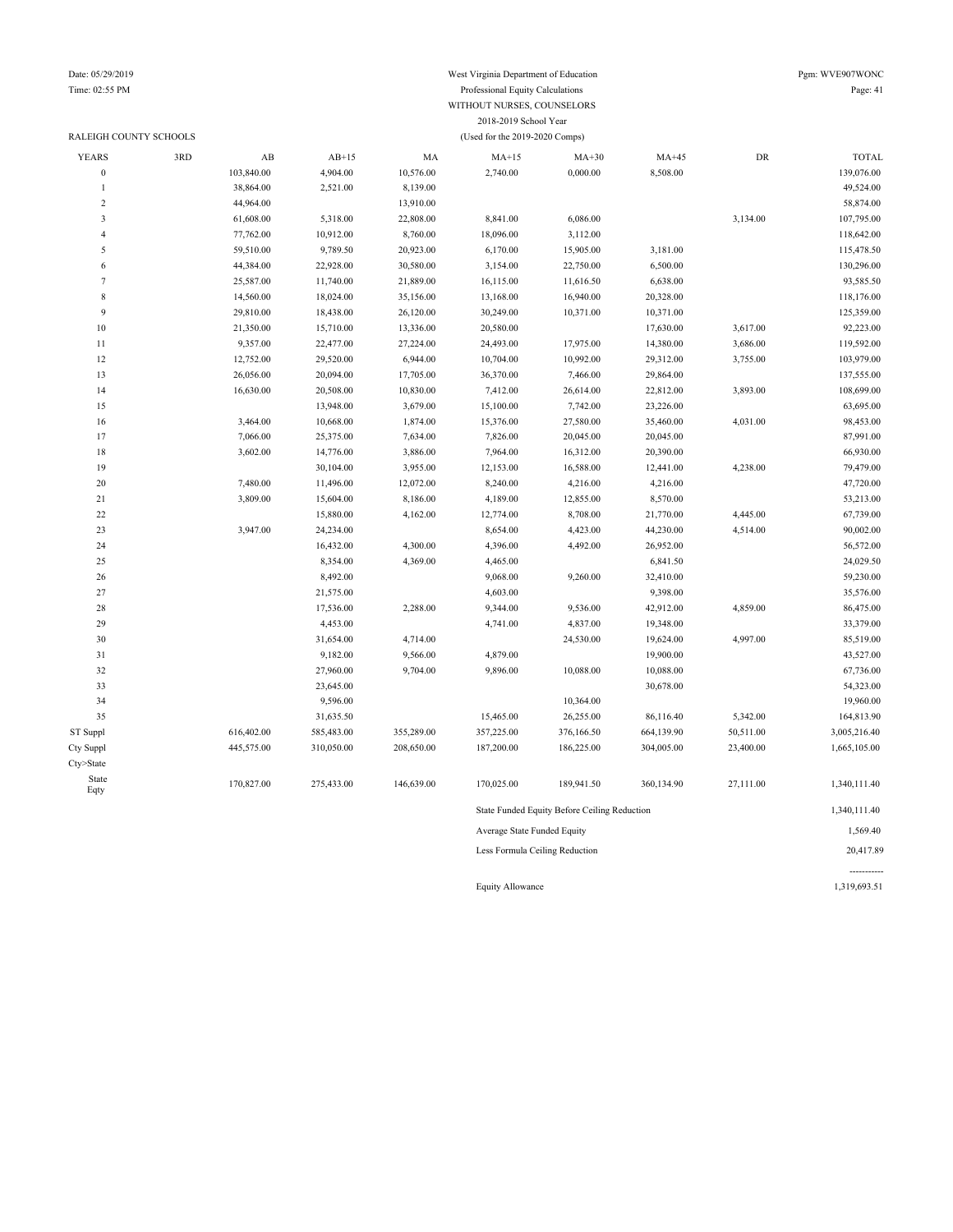#### Date: 05/29/2019 West Virginia Department of Education Pgm: WVE907WONC Time: 02:55 PM Professional Equity Calculations Page: 42 WITHOUT NURSES, COUNSELORS 2018-2019 School Year

#### RANDOLPH COUNTY SCHOOLS (Used for the 2019-2020 Comps) YEARS 3RD AB AB+15 MA MA+15 MA+30 MA+45 DR TOTAL 0 1,796.00 9,440.00 11,236.00 9,440.00 1 24,290.00 27,003.00 2,713.00 2,713.00 2 4,996.00 7,770.00 12,766.00 12,766.00 3 10,268.00 5,318.00 11,404.00 14,735.00 41,725.00 4 10,544.00 21,824.00 6,032.00 3,112.00 41,512.00 41,512.00 5 10,820.00 2,797.00 2,989.00 3,085.00 3,181.00 22,872.00 6 13,870.00 5,732.00 6,116.00 6,308.00 6,500.00 6,500.00 45,026.00 7 2,843.00 5,870.00 3,127.00 6,446.00 3,319.00 3,319.00 24,924.00 8 5,824.00 13,168.00 6,776.00 10,164.00 35,932.00 9 2,981.00 12,292.00 3,265.00 6,722.00 6,914.00 3,2174.00 32,174.00 10 3,050.00 21,994.00 3,430.00 10,578.00 3,526.00 3,526.00 42,578.00 10,785.00 7,190.00 24,305.00 24,305.00 24,305.00 12 9,564.00 19,680.00 19,680.00 7,136.00 3,664.00 7,328.00 47,372.00 13 3,257.00 16,745.00 7,274.00 7,466.00 11,199.00 45,941.00 14 6,836.00 7,412.00 7,604.00 19,010.00 3,893.00 44,755.00 15 15 13,948.00 3,679.00 3,775.00 3,871.00 3,871.00 25,273.00 16 3,464.00 3,556.00 3,556.00 3,844.00 7,880.00 15,760.00 3,4504.00 34,504.00 17 3,533.00 31,500.00 33,633.00 3,633.00 3,913.00 3,913.00 3,913.00 3,913.00 31,500.00 18 18 15,256.00 15,388.00 3,886.00 3,982.00 3,982.00 19 3,671.00 3,763.00 3,763.00 12,441.00 13,875.00 12,441.00 13,875.00 20 7,664.00 8,240.00 8,432.00 12,648.00 36,984.00 21 3,901.00 4,093.00 4,189.00 4,285.00 16,468.00 22 7,940.00 7,940.00 8,708.00 13,062.00 29,710.00 23 4,231.00 8,654.00 8,846.00 8,846.00 30,577.00 24 16,432.00 16,432.00 20,924.00 25 8,354.00 13,683.00 4,652.00 26,689.00 26 9,260.00 4,630.00 13,890.00 27 9,398.00 4,699.00 14,097.00 28 4,768.00 9,536.00 14,304.00 29 8,906.00 8,906.00 9,482.00 9,674.00 9,674.00 28,062.00 30 9,044.00 9,044.00 31 9,182.00 4,975.00 4,975.00 19,132.00 32 4,568.00 4,568.00 5,044.00 10,088.00 19,700.00 4,921.00 5,113.00 15,339.00 5,1339.00 25,373.00 34 4,990.00 5,182.00 20,728.00 30,900.00 35 14,601.00 5,155.00 26,255.00 68,263.00 5,342.00 119,616.00 ST Suppl 1,796.00 130,102.00 244,748.00 55,414.00 132,982.00 183,089.00 319,981.00 13,887.00 1,081,999.00 Cty Suppl Cty>State State Eqty 1,796.00 130,102.00 244,748.00 55,414.00 132,982.00 183,089.00 319,981.00 13,887.00 1,081,999.00 State Funded Equity Before Ceiling Reduction 1,081,999.00 Average State Funded Equity 3,705.48 Less Formula Ceiling Reduction 19,824.32

Equity Allowance 1,062,174.68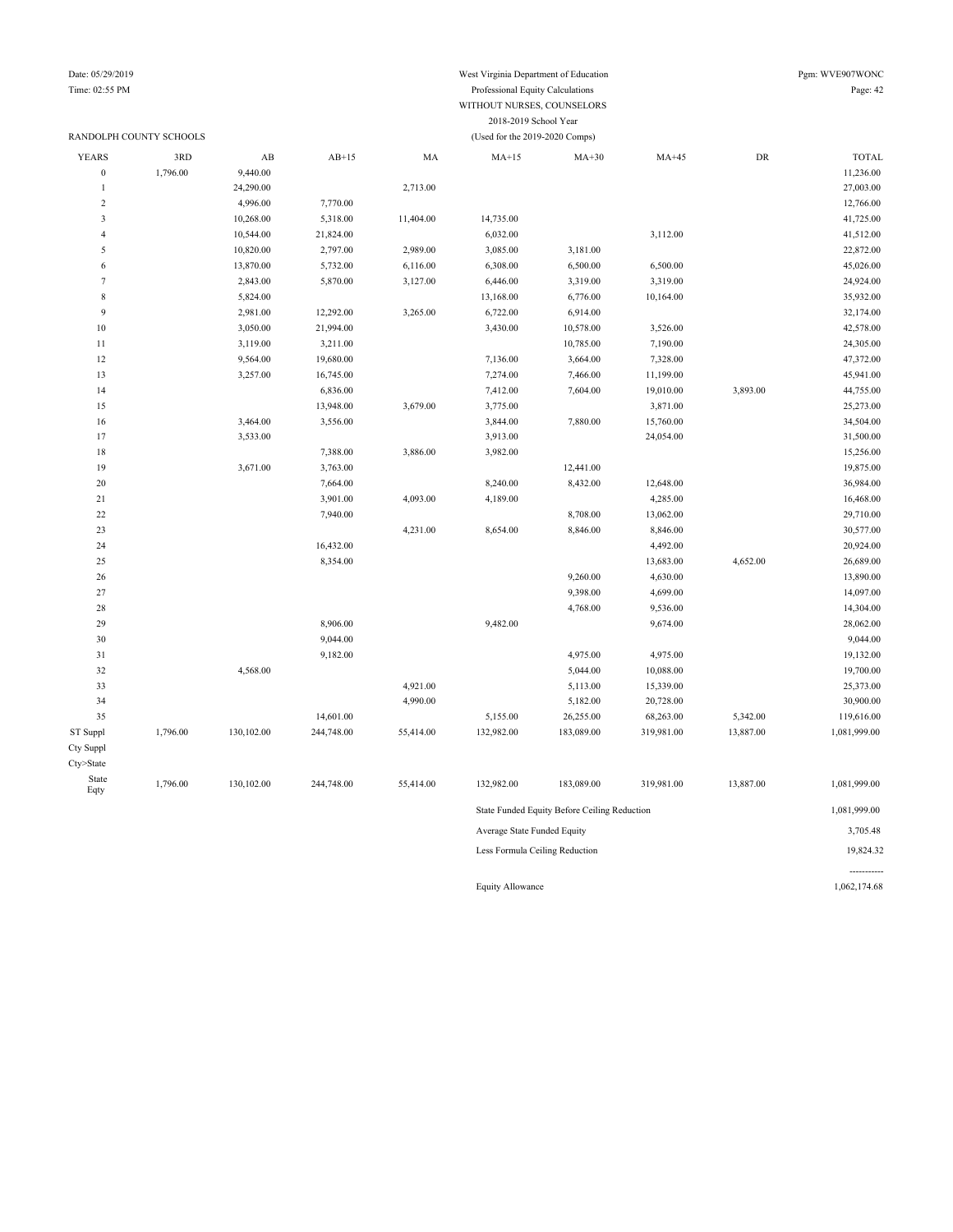## Date: 05/29/2019 West Virginia Department of Education Pgm: WVE907WONC

-----------

#### Time: 02:55 PM Professional Equity Calculations Page: 43 WITHOUT NURSES, COUNSELORS 2018-2019 School Year

| RITCHIE COUNTY SCHOOLS  |     |                        |           |           | (Used for the 2019-2020 Comps) |                                              |            |            |              |
|-------------------------|-----|------------------------|-----------|-----------|--------------------------------|----------------------------------------------|------------|------------|--------------|
| <b>YEARS</b>            | 3RD | $\mathbf{A}\mathbf{B}$ | $AB+15$   | MA        | $MA+15$                        | $MA+30$                                      | $MA+45$    | ${\rm DR}$ | <b>TOTAL</b> |
| $\boldsymbol{0}$        |     | 4,720.00               |           | 7,932.00  |                                |                                              |            |            | 12,652.00    |
| 1                       |     | 4,858.00               |           |           |                                |                                              |            |            | 4,858.00     |
| $\sqrt{2}$              |     | 3,372.30               |           | 5,564.00  |                                |                                              |            |            | 8,936.30     |
| $\overline{\mathbf{3}}$ |     | 10,268.00              |           | 2,851.00  | 2,947.00                       |                                              |            |            | 16,066.00    |
| $\overline{4}$          |     | 5,272.00               | 2,728.00  | 5,840.00  |                                |                                              |            |            | 13,840.00    |
| 5                       |     | 5,410.00               |           |           |                                |                                              |            |            | 5,410.00     |
| 6                       |     |                        |           | 3,058.00  | 3,154.00                       |                                              |            |            | 6,212.00     |
| $7\phantom{.0}$         |     | 5,686.00               | 2,935.00  |           | 6,446.00                       |                                              |            |            | 15,067.00    |
| $\,$ 8 $\,$             |     | 5,824.00               | 3,004.00  | 4,794.00  | 3,292.00                       |                                              |            |            | 16,914.00    |
| 9                       |     | 2,981.00               | 3,073.00  | 13,060.00 |                                |                                              |            |            | 19,114.00    |
| $10$                    |     | 3,050.00               |           | 3,334.00  | 3,430.00                       |                                              | 3,526.00   |            | 13,340.00    |
| 11                      |     |                        | 3,211.00  | 10,209.00 |                                | 3,595.00                                     |            |            | 17,015.00    |
| 12                      |     | 3,188.00               |           | 5,173.28  | 3,568.00                       | 3,664.00                                     | 3,664.00   |            | 19,257.28    |
| 13                      |     | 3,257.00               | 3,349.00  | 3,541.00  | 9,819.90                       |                                              | 3,733.00   |            | 23,699.90    |
| 14                      |     |                        | 3,418.00  | 3,610.00  |                                |                                              |            |            | 7,028.00     |
| 15                      |     |                        | 3,487.00  |           |                                |                                              |            |            | 3,487.00     |
| 16                      |     |                        | 3,556.00  |           |                                | 3,940.00                                     |            |            | 7,496.00     |
| 17                      |     |                        |           |           |                                | 4,009.00                                     |            |            | 4,009.00     |
| 18                      |     |                        |           |           |                                |                                              |            |            |              |
| 19                      |     |                        | 3,763.00  | 7,910.00  | 4,051.00                       |                                              |            |            | 15,724.00    |
| 20                      |     | 3,740.00               | 3,832.00  |           | 4,120.00                       | 4,216.00                                     | 4,216.00   |            | 20,124.00    |
| 21                      |     | 3,809.00               | 3,901.00  |           |                                |                                              | 4,285.00   |            | 11,995.00    |
| $22\,$                  |     |                        |           |           | 4,258.00                       |                                              | 8,708.00   |            | 12,966.00    |
| 23                      |     |                        |           |           |                                |                                              | 4,423.00   |            | 4,423.00     |
| 24                      |     |                        | 4,108.00  |           |                                |                                              |            |            | 4,108.00     |
| 25                      |     |                        |           |           |                                |                                              |            |            |              |
| 26                      |     |                        | 4,246.00  |           | 4,534.00                       |                                              |            |            | 8,780.00     |
| 27                      |     |                        |           |           |                                |                                              | 4,699.00   |            | 4,699.00     |
| 28                      |     |                        |           |           |                                |                                              | 26,224.00  |            | 26,224.00    |
| 29                      |     |                        | 4,453.00  |           |                                | 4,837.00                                     |            |            | 9,290.00     |
| 30                      |     |                        | 4,522.00  |           |                                | 4,906.00                                     | 14,718.00  |            | 24,146.00    |
| 31                      |     |                        |           |           |                                | 4,975.00                                     | 4,975.00   |            | 9,950.00     |
| 32                      |     |                        |           |           |                                | 5,044.00                                     | 15,132.00  |            | 20,176.00    |
| 33                      |     |                        | 4,729.00  |           |                                |                                              |            |            | 4,729.00     |
| 34                      |     |                        |           |           |                                | 5,182.00                                     |            |            | 5,182.00     |
| 35                      |     |                        |           |           |                                |                                              | 10,502.00  |            | 10,502.00    |
| ST Suppl                |     | 65,435.30              | 62,315.00 | 76,876.28 | 49,619.90                      | 44,368.00                                    | 108,805.00 |            | 407,419.48   |
| Cty Suppl               |     |                        |           |           |                                |                                              |            |            |              |
| Cty>State               |     |                        |           |           |                                |                                              |            |            |              |
| State<br>Eqty           |     | 65,435.30              | 62,315.00 | 76,876.28 | 49,619.90                      | 44,368.00                                    | 108,805.00 |            | 407,419.48   |
|                         |     |                        |           |           |                                | State Funded Equity Before Ceiling Reduction |            |            | 407,419.48   |
|                         |     |                        |           |           | 3,652.68                       |                                              |            |            |              |
|                         |     |                        |           |           | Less Formula Ceiling Reduction |                                              |            |            | 53,694.40    |

Equity Allowance 353,725.08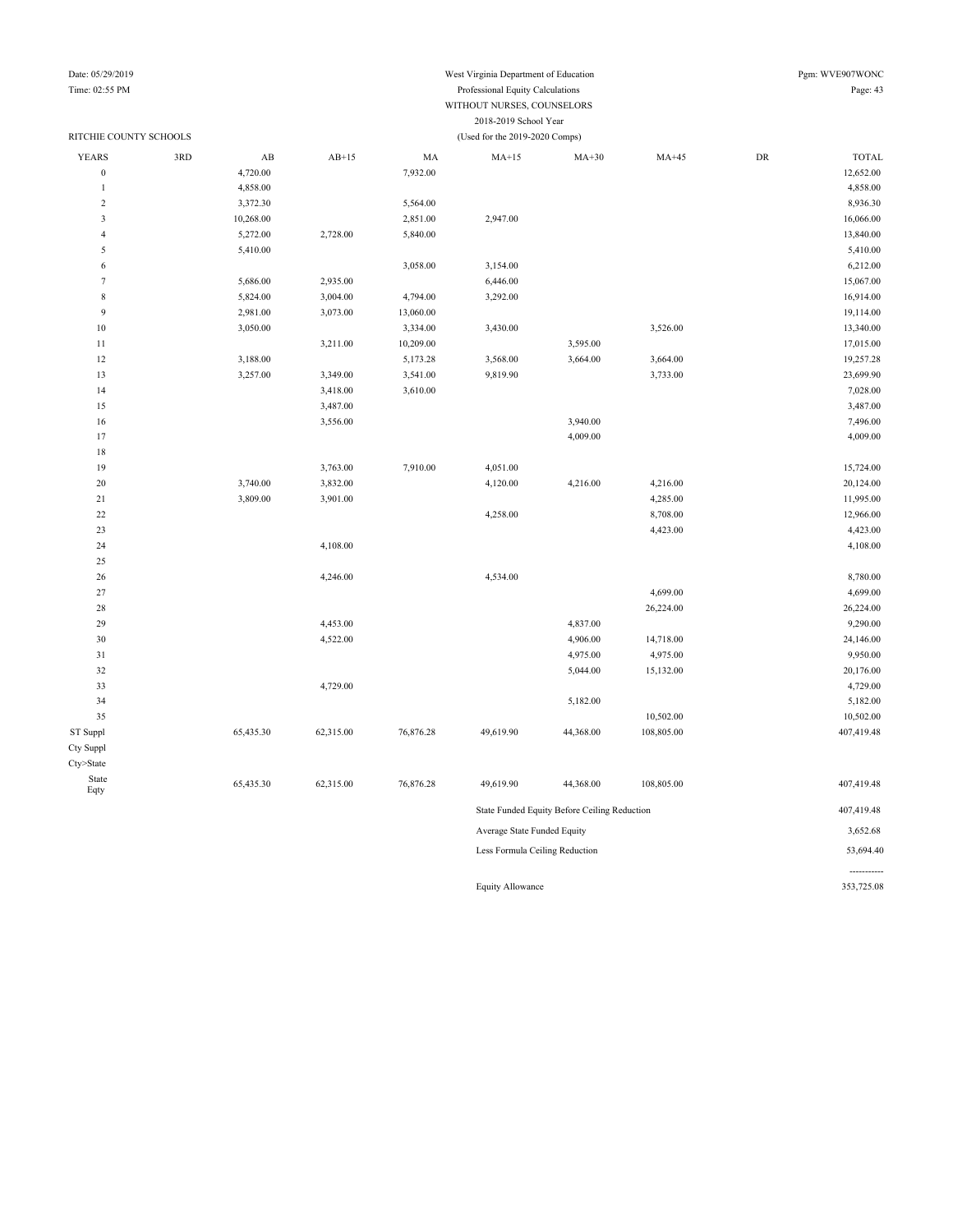### ROANE COUNTY SCHOOL DISTRICT (Used for the 2019-2020 Comps)

Date: 05/29/2019 West Virginia Department of Education Pgm: WVE907WONC

### Time: 02:55 PM Professional Equity Calculations Page: 44 WITHOUT NURSES, COUNSELORS 2018-2019 School Year

| <b>YEARS</b>     | 3RD | AB         | $AB+15$    | MA        | $MA+15$                     | $MA+30$                                      | $MA+45$    | DR       | <b>TOTAL</b> |
|------------------|-----|------------|------------|-----------|-----------------------------|----------------------------------------------|------------|----------|--------------|
| $\boldsymbol{0}$ |     | 18,880.00  |            |           |                             |                                              |            |          | 18,880.00    |
| $\mathbf{1}$     |     | 12,145.00  |            | 2,713.00  |                             |                                              |            |          | 14,858.00    |
| $\overline{c}$   |     | 17,486.00  |            | 2,782.00  |                             |                                              |            |          | 20,268.00    |
| $\mathfrak z$    |     |            |            |           | 2,947.00                    |                                              | 3,043.00   |          | 5,990.00     |
| 4                |     | 7,908.00   | 2,728.00   | 2,920.00  |                             |                                              | 3,112.00   |          | 16,668.00    |
| 5                |     | 8,115.00   |            | 5,978.00  | 3,085.00                    | 3,181.00                                     | 6,362.00   |          | 26,721.00    |
| 6                |     | 8,322.00   |            |           | 3,154.00                    | 3,250.00                                     |            |          | 14,726.00    |
| $\tau$           |     | 2,843.00   |            | 3,127.00  | 3,223.00                    |                                              |            | 3,410.00 | 12,603.00    |
| $\,$ 8 $\,$      |     | 2,912.00   | 9,012.00   |           |                             | 3,388.00                                     | 6,776.00   |          | 22,088.00    |
| 9                |     | 2,981.00   | 6,146.00   |           |                             | 3,457.00                                     |            |          | 12,584.00    |
| $10\,$           |     | 9,150.00   | 9,426.00   |           | 3,430.00                    |                                              |            |          | 22,006.00    |
| $1\,1$           |     |            | 3,211.00   |           |                             |                                              |            |          | 3,211.00     |
| 12               |     | 6,376.00   | 6,560.00   | 6,944.00  | 3,568.00                    | 3,664.00                                     | 3,664.00   |          | 30,776.00    |
| 13               |     |            | 3,349.00   | 3,541.00  | 7,274.00                    |                                              | 1,866.50   |          | 16,030.50    |
| 14               |     | 13,304.00  | 10,254.00  | 3,610.00  |                             |                                              |            |          | 27,168.00    |
| 15               |     | 3,395.00   | 6,974.00   |           | 3,775.00                    |                                              |            |          | 14,144.00    |
| 16               |     |            |            |           |                             |                                              | 7,880.00   |          | 7,880.00     |
| 17               |     |            | 10,875.00  |           |                             |                                              | 4,009.00   |          | 14,884.00    |
| 18               |     | 3,602.00   | 3,694.00   |           | 3,982.00                    |                                              |            |          | 11,278.00    |
| 19               |     |            | 7,526.00   | 3,955.00  |                             | 4,147.00                                     |            |          | 15,628.00    |
| $20\,$           |     |            | 3,832.00   |           | 8,240.00                    | 6,113.20                                     | 4,216.00   |          | 22,401.20    |
| $21\,$           |     |            |            |           | 4,189.00                    | 4,285.00                                     | 8,570.00   |          | 17,044.00    |
| 22               |     |            |            |           | 4,258.00                    |                                              |            |          | 4,258.00     |
| $23\,$           |     |            | 4,039.00   |           |                             | 4,423.00                                     | 1,769.20   |          | 10,231.20    |
| 24               |     |            | 8,216.00   |           | 4,396.00                    | 4,492.00                                     | 4,492.00   |          | 21,596.00    |
| 25               |     |            |            |           |                             |                                              | 13,683.00  |          | 13,683.00    |
| $26\,$           |     |            | 4,246.00   |           | 4,534.00                    | 4,630.00                                     | 13,890.00  |          | 27,300.00    |
| 27               |     |            | 4,315.00   |           |                             |                                              | 4,699.00   |          | 9,014.00     |
| 28               |     |            | 4,384.00   |           |                             |                                              |            |          | 4,384.00     |
| 29               |     |            |            |           |                             | 4,837.00                                     |            |          | 4,837.00     |
| 30               |     |            | 4,522.00   |           |                             |                                              | 9,812.00   |          | 14,334.00    |
| 31               |     |            | 13,773.00  |           | 2,439.50                    |                                              |            |          | 16,212.50    |
| 32               |     |            | 4,660.00   |           |                             |                                              |            | 5,135.00 | 9,795.00     |
| 33               |     | 4,637.00   | 9,458.00   |           |                             | 5,113.00                                     | 5,113.00   |          | 24,321.00    |
| 34               |     |            |            |           |                             |                                              |            |          |              |
| 35               |     |            |            |           |                             | 5,251.00                                     | 21,004.00  |          | 26,255.00    |
| ST Suppl         |     | 122,056.00 | 141,200.00 | 35,570.00 | 62,494.50                   | 60,231.20                                    | 123,960.70 | 8,545.00 | 554,057.40   |
| Cty Suppl        |     | 8,800.00   | 7,600.00   | 2,200.00  | 3,300.00                    | 2,890.00                                     | 5,780.00   | 400.00   | 30,970.00    |
|                  |     |            |            |           |                             |                                              |            |          |              |
| $Cty$ >State     |     |            |            |           |                             |                                              |            |          |              |
| State<br>Eqty    |     | 113,256.00 | 133,600.00 | 33,370.00 | 59,194.50                   | 57,341.20                                    | 118,180.70 | 8,145.00 | 523,087.40   |
|                  |     |            |            |           |                             | State Funded Equity Before Ceiling Reduction |            |          | 523,087.40   |
|                  |     |            |            |           | Average State Funded Equity |                                              |            |          | 3,378.03     |

Less Formula Ceiling Reduction 28,679.47

Equity Allowance 494,407.93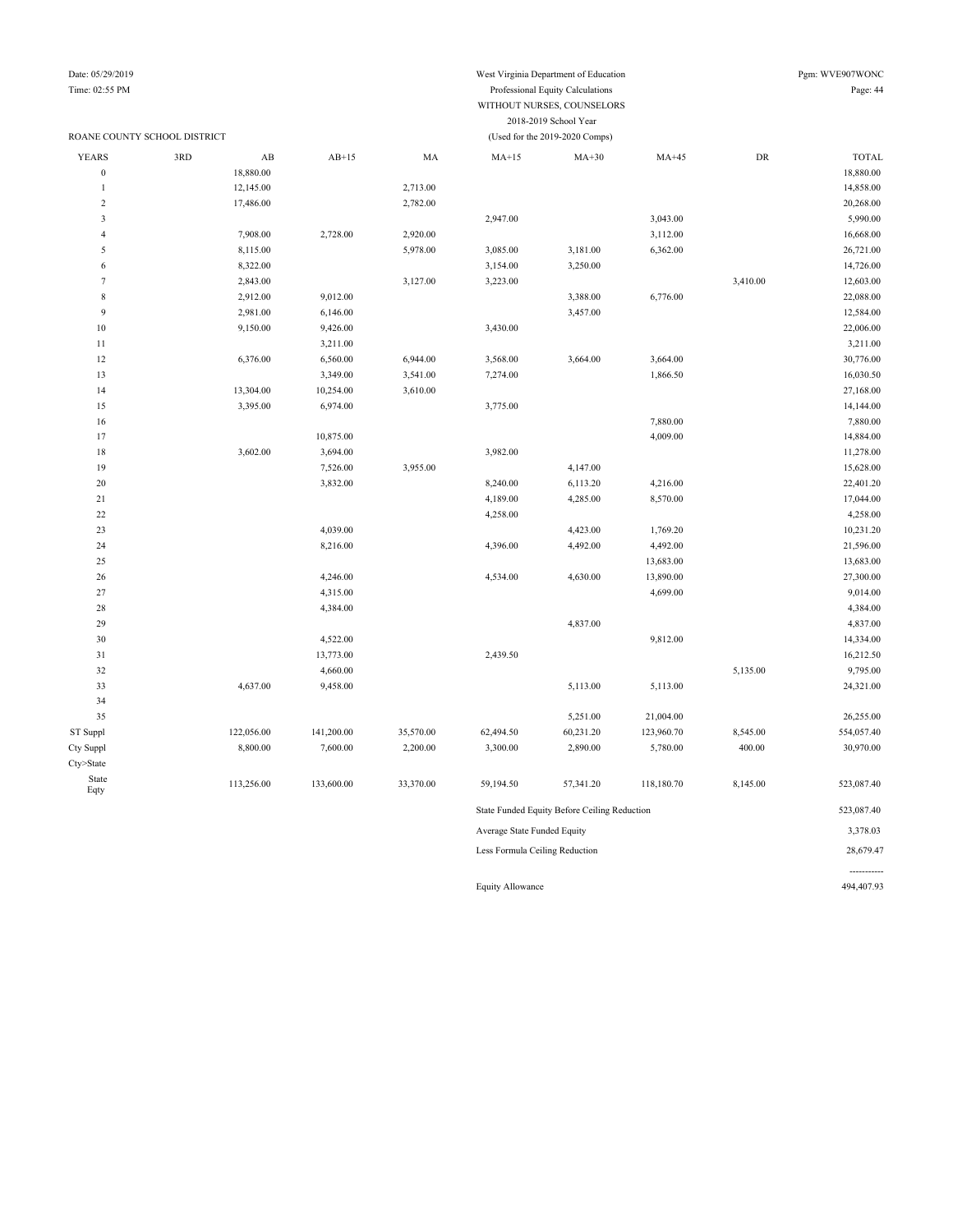## Date: 05/29/2019 West Virginia Department of Education Pgm: WVE907WONC

-----------

#### Time: 02:55 PM Professional Equity Calculations Page: 45 WITHOUT NURSES, COUNSELORS 2018-2019 School Ye

|                        |     |                        |           |           | 2010-2019 SCHOOL LEA           |                                              |           |            |              |
|------------------------|-----|------------------------|-----------|-----------|--------------------------------|----------------------------------------------|-----------|------------|--------------|
| SUMMERS COUNTY SCHOOLS |     |                        |           |           | (Used for the 2019-2020 Comps) |                                              |           |            |              |
| <b>YEARS</b>           | 3RD | $\mathbf{A}\mathbf{B}$ | $AB+15$   | MA        | $MA+15$                        | $MA+30$                                      | $MA+45$   | ${\rm DR}$ | <b>TOTAL</b> |
| $\boldsymbol{0}$       |     | 23,600.00              |           | 2,644.00  |                                |                                              |           |            | 26,244.00    |
| $\mathbf{1}$           |     | 9,716.00               | 2,521.00  | 2,713.00  |                                |                                              |           |            | 14,950.00    |
| $\sqrt{2}$             |     | 12,490.00              |           | 2,782.00  |                                |                                              |           |            | 15,272.00    |
| 3                      |     | 10,268.00              | 5,318.00  | 2,851.00  |                                |                                              |           |            | 18,437.00    |
| $\overline{4}$         |     | 7,908.00               | 5,456.00  | 2,920.00  |                                |                                              |           |            | 16,284.00    |
| 5                      |     | 2,705.00               | 2,797.00  | 2,989.00  |                                |                                              |           |            | 8,491.00     |
| 6                      |     | 5,548.00               | 2,866.00  |           | 6,308.00                       |                                              |           |            | 14,722.00    |
| $\tau$                 |     | 5,686.00               |           |           |                                |                                              | 3,319.00  |            | 9,005.00     |
| 8                      |     | 5,824.00               |           | 1,438.20  | 6,584.00                       |                                              |           |            | 13,846.20    |
| 9                      |     | 5,962.00               | 3,073.00  |           |                                |                                              |           |            | 9,035.00     |
| $10\,$                 |     |                        |           | 3,334.00  |                                |                                              |           |            | 3,334.00     |
| 11                     |     | 6,238.00               | 9,633.00  |           |                                |                                              |           |            | 15,871.00    |
| 12                     |     |                        | 3,280.00  |           | 3,568.00                       |                                              | 7,328.00  |            | 14,176.00    |
| 13                     |     |                        | 3,349.00  | 5,311.50  |                                | 3,733.00                                     | 2,799.75  |            | 15,193.25    |
| 14                     |     |                        |           | 3,610.00  | 3,706.00                       | 3,802.00                                     |           |            | 11,118.00    |
| 15                     |     | 3,395.00               |           |           |                                |                                              | 6,774.25  |            | 10,169.25    |
| 16                     |     | 3,464.00               |           |           | 3,844.00                       |                                              |           |            | 7,308.00     |
| 17                     |     | 3,533.00               |           |           | 3,913.00                       |                                              |           |            | 7,446.00     |
| 18                     |     |                        |           |           |                                |                                              |           |            |              |
| 19                     |     |                        | 3,763.00  |           |                                |                                              | 8,294.00  |            | 12,057.00    |
| 20                     |     |                        |           |           |                                |                                              |           |            |              |
| 21                     |     |                        |           |           |                                | 4,285.00                                     | 8,570.00  |            | 12,855.00    |
| $22\,$                 |     |                        |           |           |                                |                                              | 8,708.00  |            | 8,708.00     |
| 23                     |     |                        |           |           |                                |                                              |           |            |              |
| 24                     |     |                        |           | 4,300.00  |                                |                                              |           |            | 4,300.00     |
| 25                     |     |                        |           |           | 4,465.00                       |                                              |           |            | 4,465.00     |
| 26                     |     |                        |           |           |                                |                                              |           |            |              |
| 27                     |     |                        | 4,315.00  |           |                                |                                              | 4,699.00  |            | 9,014.00     |
| 28                     |     |                        |           |           |                                |                                              | 4,768.00  |            | 4,768.00     |
| 29                     |     |                        |           |           |                                |                                              |           |            |              |
| 30                     |     |                        | 4,522.00  |           | 4,810.00                       |                                              | 9,812.00  |            | 19,144.00    |
| 31                     |     |                        | 4,591.00  |           |                                |                                              |           |            | 4,591.00     |
| 32                     |     |                        |           |           |                                | 5,044.00                                     | 10,088.00 |            | 15,132.00    |
| 33                     |     |                        |           |           |                                | 5,113.00                                     |           |            | 5,113.00     |
| 34                     |     |                        | 4,798.00  |           |                                | 5,182.00                                     | 5,182.00  | 263.65     | 15,425.65    |
| 35                     |     |                        | 4,867.00  |           | 5,155.00                       |                                              | 15,753.00 |            | 25,775.00    |
| ST Suppl               |     | 106,337.00             | 65,149.00 | 34,892.70 | 42,353.00                      | 27,159.00                                    | 96,095.00 | 263.65     | 372,249.35   |
| Cty Suppl              |     |                        |           |           |                                |                                              |           |            |              |
| Cty>State              |     |                        |           |           |                                |                                              |           |            |              |
| State                  |     |                        |           |           |                                |                                              |           |            |              |
| Eqty                   |     | 106,337.00             | 65,149.00 | 34,892.70 | 42,353.00                      | 27,159.00                                    | 96,095.00 | 263.65     | 372,249.35   |
|                        |     |                        |           |           |                                | State Funded Equity Before Ceiling Reduction |           |            | 372,249.35   |
|                        |     |                        |           |           | Average State Funded Equity    |                                              |           |            | 3,430.87     |
|                        |     |                        |           |           | Less Formula Ceiling Reduction |                                              |           |            | 1,338.04     |

Equity Allowance 370,911.31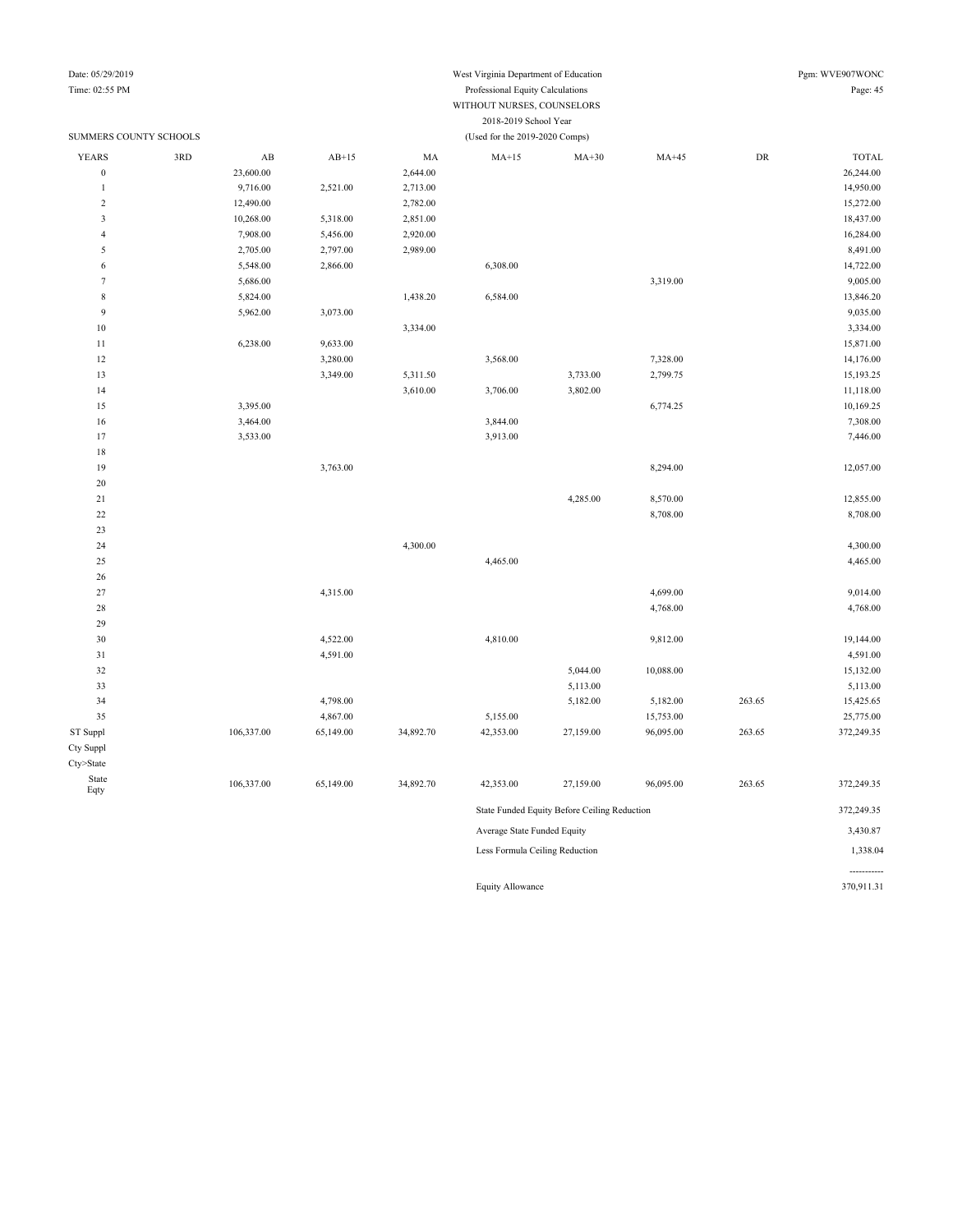### Date: 05/29/2019 West Virginia Department of Education Pgm: WVE907WONC Time: 02:55 PM Professional Equity Calculations Page: 46 WITHOUT NURSES, COUNSELORS 2018-2019 School Year

|                  | TAYLOR COUNTY SCHOOLS |                        |            |           | (Used for the 2019-2020 Comps) |                                              |            |            |              |
|------------------|-----------------------|------------------------|------------|-----------|--------------------------------|----------------------------------------------|------------|------------|--------------|
| YEARS            | 3RD                   | $\mathbf{A}\mathbf{B}$ | $AB+15$    | MA        | $MA+15$                        | $MA+30$                                      | $MA+45$    | ${\rm DR}$ | <b>TOTAL</b> |
| $\boldsymbol{0}$ |                       | 9,440.00               |            | 2,644.00  |                                |                                              |            |            | 12,084.00    |
| $\mathbf{1}$     |                       | 12,145.00              |            | 13,565.00 | 2,809.00                       |                                              |            |            | 28,519.00    |
| $\sqrt{2}$       |                       | 9,992.00               |            | 13,910.00 |                                | 2,974.00                                     | 2,974.00   |            | 29,850.00    |
| $\mathfrak{Z}$   |                       | 10,268.00              | 2,659.00   | 14,768.18 |                                |                                              |            |            | 27,695.18    |
| $\overline{4}$   |                       | 11,862.00              | 2,728.00   | 5,840.00  | 3,016.00                       |                                              |            |            | 23,446.00    |
| $\sqrt{5}$       |                       | 5,410.00               | 2,797.00   | 14,945.00 |                                | 3,181.00                                     |            |            | 26,333.00    |
| 6                |                       | 2,774.00               |            |           | 9,462.00                       | 9,750.00                                     | 3,250.00   |            | 25,236.00    |
| $\tau$           |                       | 5,686.00               |            | 3,127.00  | 9,669.00                       | 3,319.00                                     | 3,319.00   |            | 25,120.00    |
| $\,$ 8 $\,$      |                       | 5,824.00               | 9,012.00   |           | 6,584.00                       |                                              | 3,388.00   |            | 24,808.00    |
| 9                |                       |                        | 3,073.00   |           | 6,722.00                       | 6,914.00                                     | 3,457.00   |            | 20,166.00    |
| $10\,$           |                       |                        | 6,284.00   | 6,668.00  | 17,150.00                      | 3,526.00                                     | 7,052.00   |            | 40,680.00    |
| $1\,1$           |                       |                        | 3,211.00   |           | 3,499.00                       | 3,595.00                                     |            |            | 10,305.00    |
| 12               |                       |                        | 3,280.00   |           |                                | 3,664.00                                     | 3,664.00   |            | 10,608.00    |
| 13               |                       | 3,257.00               | 6,698.00   | 3,541.00  | 3,637.00                       |                                              | 3,733.00   |            | 20,866.00    |
| 14               |                       |                        | 6,836.00   | 3,610.00  | 3,706.00                       |                                              |            |            | 14,152.00    |
| 15               |                       | 6,790.00               | 6,974.00   |           |                                | 3,871.00                                     |            |            | 17,635.00    |
| 16               |                       |                        | 7,112.00   | 3,748.00  |                                |                                              | 7,880.00   |            | 18,740.00    |
| 17               |                       |                        |            | 7,634.00  |                                |                                              | 8,018.00   |            | 15,652.00    |
| $1\,8$           |                       |                        |            |           |                                | 4,078.00                                     | 12,234.00  |            | 16,312.00    |
| 19               |                       |                        |            |           | 2,025.50                       | 4,147.00                                     | 8,294.00   |            | 14,466.50    |
| $20\,$           |                       |                        | 3,832.00   |           | 4,120.00                       | 8,432.00                                     |            |            | 16,384.00    |
| 21               |                       |                        | 3,901.00   |           |                                |                                              | 4,285.00   |            | 8,186.00     |
| $22\,$           |                       |                        | 3,970.00   |           |                                |                                              | 4,354.00   |            | 8,324.00     |
| 23               |                       |                        | 8,078.00   |           | 4,327.00                       |                                              |            |            | 12,405.00    |
| 24               |                       |                        | 4,108.00   |           |                                | 4,492.00                                     |            |            | 8,600.00     |
| 25               |                       |                        |            | 4,369.00  |                                | 4,561.00                                     | 4,561.00   |            | 13,491.00    |
| $26\,$           |                       |                        |            |           |                                |                                              | 4,630.00   |            | 4,630.00     |
| 27               |                       |                        | 4,315.00   |           |                                | 4,699.00                                     | 9,398.00   |            | 18,412.00    |
| $28\,$           |                       |                        |            |           |                                | 4,768.00                                     | 9,536.00   |            | 14,304.00    |
| 29               |                       |                        |            |           | 4,741.00                       |                                              |            |            | 4,741.00     |
| $30\,$           |                       | 8,860.00               | 4,522.00   |           | 4,810.00                       | 9,812.00                                     |            |            | 28,004.00    |
| 31               |                       |                        |            |           |                                |                                              |            |            |              |
| 32               |                       |                        | 4,660.00   |           |                                | 5,044.00                                     | 5,044.00   |            | 14,748.00    |
| 33               |                       |                        | 4,729.00   |           |                                |                                              | 10,226.00  |            | 14,955.00    |
| 34               |                       |                        |            |           |                                |                                              | 10,364.00  |            | 10,364.00    |
| 35               |                       |                        | 4,867.00   |           |                                | 5,251.00                                     | 12,969.97  |            | 23,087.97    |
| ST Suppl         |                       | 92,308.00              | 107,646.00 | 98,369.18 | 86,277.50                      | 96,078.00                                    | 142,630.97 |            | 623,309.65   |
| Cty Suppl        |                       | 23,450.00              | 21,000.00  | 22,526.00 | 17,150.00                      | 16,800.00                                    | 23,429.00  |            | 124,355.00   |
| Cty>State        |                       |                        |            |           |                                |                                              |            |            |              |
| State<br>Eqty    |                       | 68,858.00              | 86,646.00  | 75,843.18 | 69,127.50                      | 79,278.00                                    | 119,201.97 |            | 498,954.65   |
|                  |                       |                        |            |           |                                | State Funded Equity Before Ceiling Reduction |            |            | 498,954.65   |
|                  |                       |                        |            |           | Average State Funded Equity    |                                              |            |            | 2,808.64     |

Less Formula Ceiling Reduction 12,835.48

Equity Allowance 486,119.17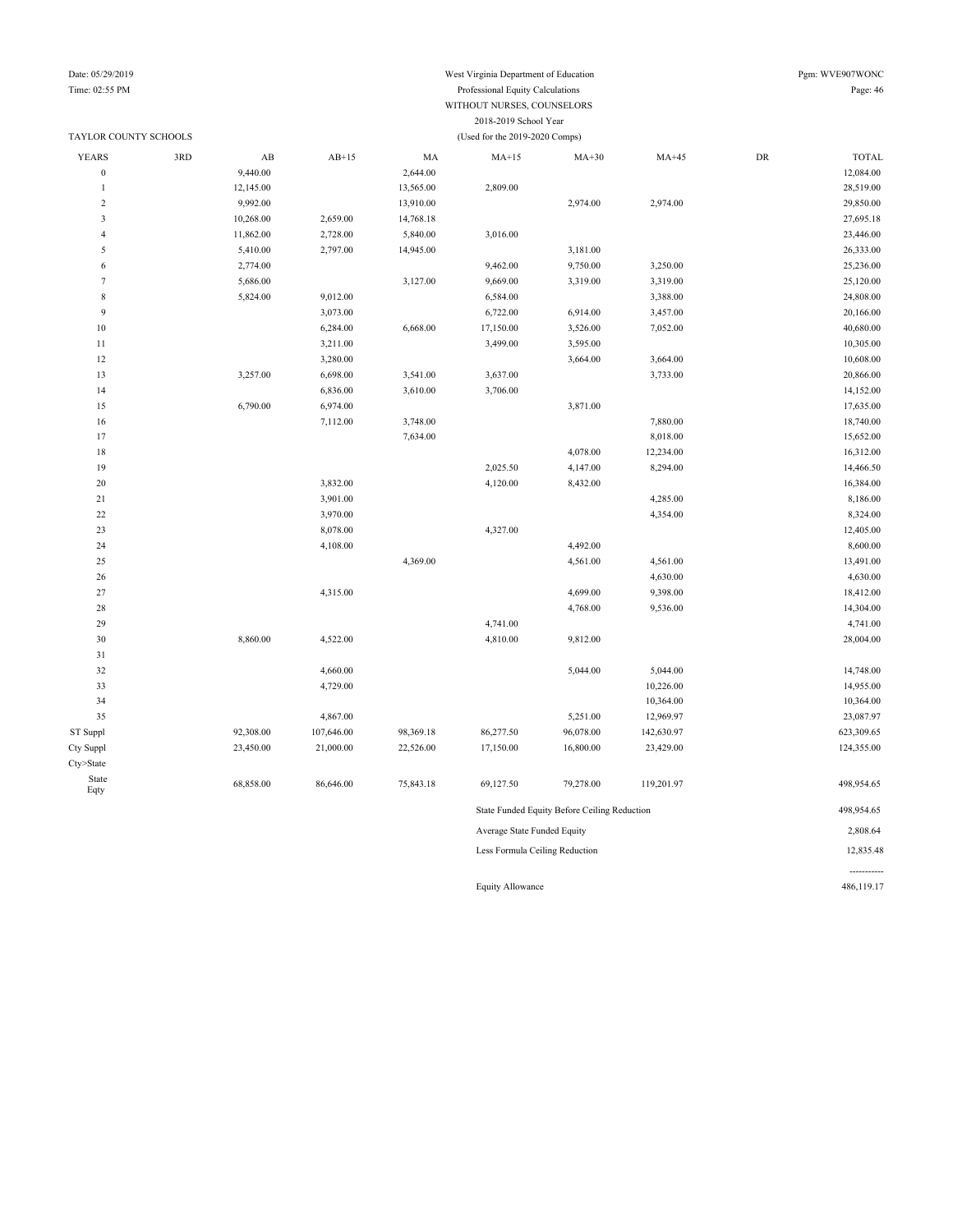#### Date: 05/29/2019 West Virginia Department of Education Pgm: WVE907WONC Time: 02:55 PM Professional Equity Calculations Page: 47 WITHOUT NURSES, COUNSELORS 2018-2019 School Year

| TUCKER COUNTY SCHOOLS<br><b>YEARS</b><br>3RD |  |                        |           |           | (Used for the 2019-2020 Comps) |                                              |           |          |              |
|----------------------------------------------|--|------------------------|-----------|-----------|--------------------------------|----------------------------------------------|-----------|----------|--------------|
|                                              |  | $\mathbf{A}\mathbf{B}$ | $AB+15$   | MA        | $MA+15$                        | $MA+30$                                      | $MA+45$   | DR       | <b>TOTAL</b> |
| $\boldsymbol{0}$                             |  | 10,620.00              | 2,452.00  |           |                                |                                              |           |          | 13,072.00    |
| $\mathbf{1}$                                 |  | 4,858.00               |           |           | 1,404.50                       |                                              |           |          | 6,262.50     |
| $\sqrt{2}$                                   |  | 2,498.00               | 2,590.00  |           |                                |                                              |           |          | 5,088.00     |
| $\overline{\mathbf{3}}$                      |  | 5,134.00               | 2,659.00  |           |                                |                                              | 3,043.00  |          | 10,836.00    |
| $\overline{4}$                               |  | 5,272.00               |           | 2,920.00  | 3,016.00                       |                                              |           |          | 11,208.00    |
| 5                                            |  | 2,705.00               | 2,797.00  |           |                                |                                              |           |          | 5,502.00     |
| 6                                            |  |                        | 5,732.00  | 3,058.00  |                                |                                              | 3,250.00  |          | 12,040.00    |
| $\tau$                                       |  | 2,843.00               | 2,935.00  |           | 3,223.00                       |                                              |           |          | 9,001.00     |
| $\,$ 8 $\,$                                  |  |                        |           | 3,196.00  | 6,584.00                       |                                              |           |          | 9,780.00     |
| 9                                            |  | 2,981.00               |           |           | 3,361.00                       |                                              |           |          | 6,342.00     |
| 10                                           |  |                        | 3,142.00  | 6,668.00  |                                | 3,526.00                                     |           | 3,617.00 | 16,953.00    |
| 11                                           |  |                        |           | 3,403.00  |                                | 3,595.00                                     | 10,785.00 |          | 17,783.00    |
| 12                                           |  |                        |           |           |                                |                                              |           |          |              |
| 13                                           |  |                        |           |           | 3,637.00                       |                                              |           |          | 3,637.00     |
| 14                                           |  |                        | 3,418.00  |           |                                |                                              | 3,802.00  |          | 7,220.00     |
| 15                                           |  |                        |           | 3,679.00  | 3,775.00                       |                                              | 15,484.00 |          | 22,938.00    |
| 16                                           |  |                        |           | 7,496.00  |                                |                                              |           |          | 7,496.00     |
| 17                                           |  |                        |           |           |                                |                                              | 4,009.00  |          | 4,009.00     |
| 18                                           |  |                        |           |           |                                |                                              | 8,156.00  |          | 8,156.00     |
| 19                                           |  |                        | 3,763.00  | 3,955.00  |                                |                                              |           |          | 7,718.00     |
| 20                                           |  |                        |           |           |                                | 8,432.00                                     |           |          | 8,432.00     |
| $21\,$                                       |  |                        | 3,901.00  |           |                                |                                              |           |          | 3,901.00     |
| $22\,$                                       |  |                        | 3,970.00  |           | 4,258.00                       |                                              |           |          | 8,228.00     |
| 23                                           |  |                        |           |           | 4,327.00                       | 4,423.00                                     | 4,423.00  |          | 13,173.00    |
| 24                                           |  |                        |           |           | 4,396.00                       | 4,492.00                                     |           |          | 8,888.00     |
| 25                                           |  |                        |           |           |                                |                                              |           |          |              |
| 26                                           |  |                        |           |           |                                | 2,315.00                                     |           |          | 2,315.00     |
| $27\,$                                       |  |                        | 4,315.00  |           |                                |                                              |           |          | 4,315.00     |
| 28                                           |  |                        |           | 4,576.00  |                                |                                              |           |          | 4,576.00     |
| 29                                           |  |                        |           |           | 4,741.00                       |                                              | 9,674.00  |          | 14,415.00    |
| 30                                           |  |                        |           |           |                                |                                              | 4,906.00  |          | 4,906.00     |
| 31                                           |  |                        |           |           | 4,879.00                       |                                              |           |          | 4,879.00     |
| 32                                           |  |                        | 9,320.00  | 7,278.00  |                                |                                              |           |          | 16,598.00    |
| 33                                           |  |                        |           |           |                                |                                              |           |          |              |
| 34                                           |  |                        |           |           |                                |                                              |           |          |              |
| 35                                           |  |                        |           | 10,118.00 |                                |                                              | 10,502.00 |          | 20,620.00    |
| ST Suppl                                     |  | 36,911.00              | 50,994.00 | 56,347.00 | 47,601.50                      | 26,783.00                                    | 78,034.00 | 3,617.00 | 300,287.50   |
| Cty Suppl                                    |  |                        |           |           |                                |                                              |           |          |              |
| Cty>State                                    |  |                        |           |           |                                |                                              |           |          |              |
| State                                        |  |                        |           |           |                                |                                              |           |          |              |
| Eqty                                         |  | 36,911.00              | 50,994.00 | 56,347.00 | 47,601.50                      | 26,783.00                                    | 78,034.00 | 3,617.00 | 300,287.50   |
|                                              |  |                        |           |           |                                | State Funded Equity Before Ceiling Reduction |           |          | 300,287.50   |
|                                              |  |                        |           |           | Average State Funded Equity    |                                              |           |          | 3,617.92     |
|                                              |  |                        |           |           | Less Formula Ceiling Reduction |                                              |           |          | -41,859.33   |
|                                              |  |                        |           |           |                                |                                              |           |          | -----------  |

Equity Allowance 342,146.83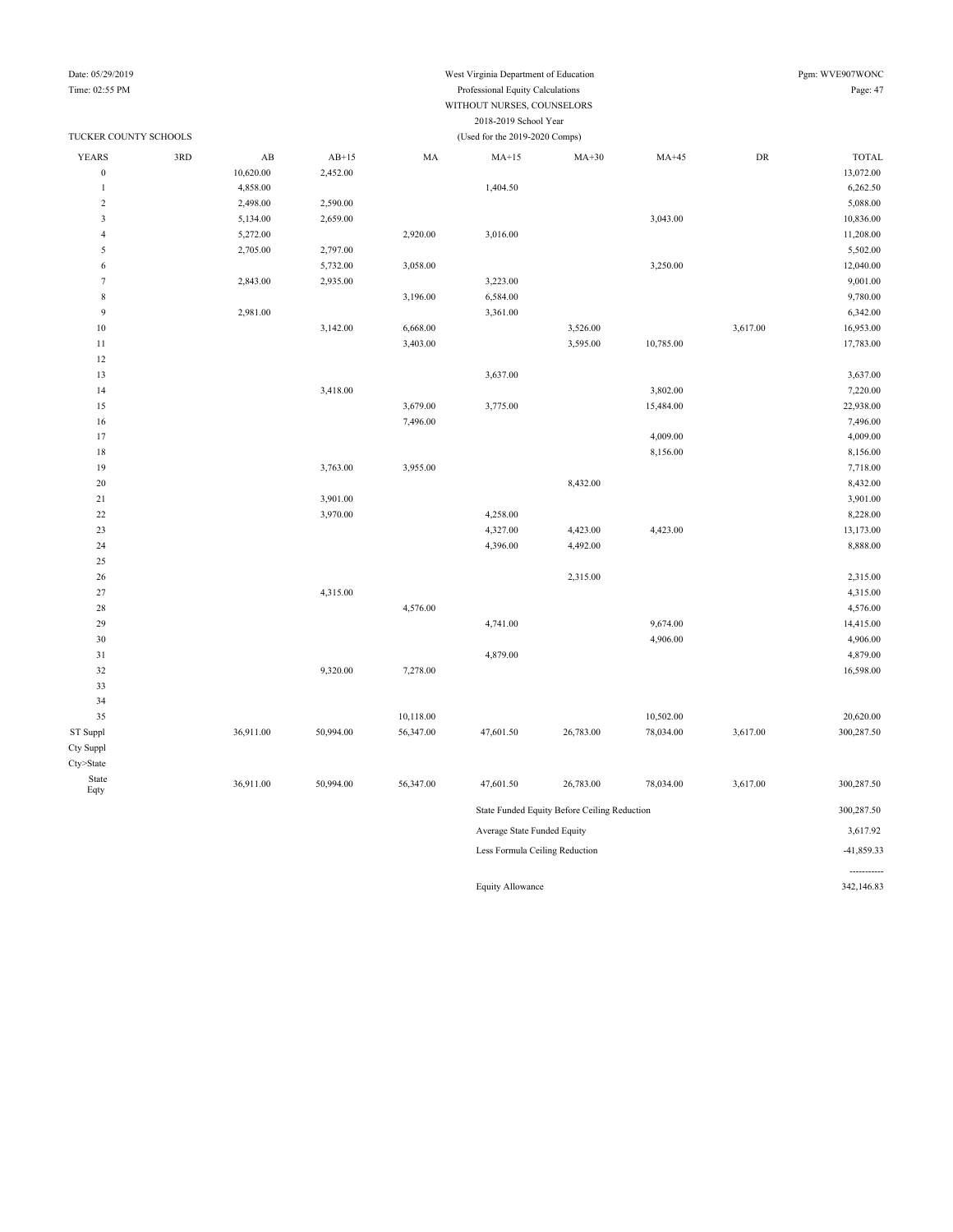## Date: 05/29/2019 West Virginia Department of Education Pgm: WVE907WONC

-----------

Equity Allowance 217,720.33

### Time: 02:55 PM Professional Equity Calculations Page: 48 WITHOUT NURSES, COUNSELORS 2018-2019 School Year

| TYLER COUNTY SCHOOLS |     |                        |           |           | (Used for the 2019-2020 Comps) |                                              |           |            |              |
|----------------------|-----|------------------------|-----------|-----------|--------------------------------|----------------------------------------------|-----------|------------|--------------|
| <b>YEARS</b>         | 3RD | $\mathbf{A}\mathbf{B}$ | $AB+15$   | MA        | $MA+15$                        | $MA+30$                                      | $MA+45$   | ${\rm DR}$ | <b>TOTAL</b> |
| $\boldsymbol{0}$     |     | 7,080.00               |           | 2,644.00  |                                |                                              |           |            | 9,724.00     |
| $\mathbf{1}$         |     | 7,287.00               |           | 2,713.00  |                                |                                              |           |            | 10,000.00    |
| $\sqrt{2}$           |     | 9,992.00               | 2,590.00  | 2,782.00  |                                |                                              |           |            | 15,364.00    |
| $\mathfrak{Z}$       |     | 7,701.00               |           | 5,702.00  |                                | 3,043.00                                     |           |            | 16,446.00    |
| $\overline{4}$       |     |                        |           |           |                                |                                              |           |            |              |
| 5                    |     | 5,410.00               | 2,797.00  |           | 3,085.00                       |                                              |           |            | 11,292.00    |
| 6                    |     |                        |           | 6,116.00  |                                |                                              |           |            | 6,116.00     |
| $\overline{7}$       |     | 2,843.00               | 2,935.00  | 3,127.00  | 6,446.00                       | 9,957.00                                     |           |            | 25,308.00    |
| $\,$ 8 $\,$          |     |                        |           |           |                                | 3,388.00                                     |           |            | 3,388.00     |
| 9                    |     | 2,981.00               | 3,073.00  | 3,265.00  | 3,361.00                       |                                              | 3,457.00  |            | 16,137.00    |
| 10                   |     |                        | 3,142.00  | 3,334.00  | 2,023.70                       |                                              |           |            | 8,499.70     |
| 11                   |     | 3,119.00               |           | 6,806.00  |                                | 3,595.00                                     | 3,595.00  |            | 17,115.00    |
| 12                   |     | 6,376.00               | 9,840.00  |           |                                | 6,118.88                                     | 10,992.00 |            | 33,326.88    |
| 13                   |     | 3,257.00               | 6,698.00  |           | 3,637.00                       | 3,733.00                                     | 3,733.00  |            | 21,058.00    |
| 14                   |     |                        |           | 3,610.00  | 3,706.00                       |                                              |           |            | 7,316.00     |
| 15                   |     |                        | 6,974.00  |           |                                |                                              | 3,871.00  |            | 10,845.00    |
| 16                   |     | 3,464.00               |           | 3,748.00  | 7,688.00                       |                                              |           |            | 14,900.00    |
| 17                   |     |                        | 3,625.00  |           | 3,913.00                       | 4,009.00                                     | 10,704.03 |            | 22,251.03    |
| 18                   |     | 3,602.00               |           |           |                                |                                              | 4,078.00  |            | 7,680.00     |
| 19                   |     | 3,671.00               | 3,763.00  |           |                                |                                              |           |            | 7,434.00     |
| $20\,$               |     |                        | 3,832.00  |           |                                |                                              | 7,378.00  |            | 11,210.00    |
| 21                   |     |                        |           | 4,093.00  |                                | 4,285.00                                     |           |            | 8,378.00     |
| $22\,$               |     |                        |           |           |                                |                                              |           |            |              |
| 23                   |     |                        | 4,039.00  |           |                                |                                              |           |            | 4,039.00     |
| 24                   |     |                        |           |           |                                |                                              | 4,492.00  |            | 4,492.00     |
| 25                   |     |                        |           |           |                                |                                              |           |            |              |
| 26                   |     |                        |           |           |                                | 9,260.00                                     |           |            | 9,260.00     |
| 27                   |     |                        | 8,630.00  |           |                                |                                              |           |            | 8,630.00     |
| 28                   |     |                        |           |           |                                |                                              |           |            |              |
| 29                   |     |                        | 8,906.00  |           |                                | 4,837.00                                     | 4,837.00  |            | 18,580.00    |
| 30                   |     |                        | 4,522.00  |           |                                |                                              |           |            | 4,522.00     |
| 31                   |     |                        |           |           |                                |                                              |           |            |              |
| 32                   |     |                        |           |           |                                | 5,044.00                                     | 5,044.00  |            | 10,088.00    |
| 33                   |     |                        | 9,458.00  |           |                                |                                              |           |            | 9,458.00     |
| 34                   |     |                        |           |           |                                |                                              |           |            |              |
| 35                   |     |                        |           |           | 5,155.00                       | 5,251.00                                     | 15,753.00 |            | 26,159.00    |
| ST Suppl             |     | 66,783.00              | 84,824.00 | 47,940.00 | 39,014.70                      | 62,520.88                                    | 77,934.03 |            | 379,016.61   |
| Cty Suppl            |     | 30,000.00              | 29,900.00 | 20,250.00 | 14,826.00                      | 22,721.50                                    | 26,709.00 |            | 144,406.50   |
| Cty>State            |     |                        |           |           |                                |                                              |           |            |              |
| State<br>Eqty        |     | 36,783.00              | 54,924.00 | 27,690.00 | 24,188.70                      | 39,799.38                                    | 51,225.03 |            | 234,610.11   |
|                      |     |                        |           |           |                                | State Funded Equity Before Ceiling Reduction |           |            | 234,610.11   |
|                      |     |                        |           |           | Average State Funded Equity    |                                              |           |            | 2,199.19     |
|                      |     |                        |           |           | Less Formula Ceiling Reduction |                                              |           |            | 16,889.78    |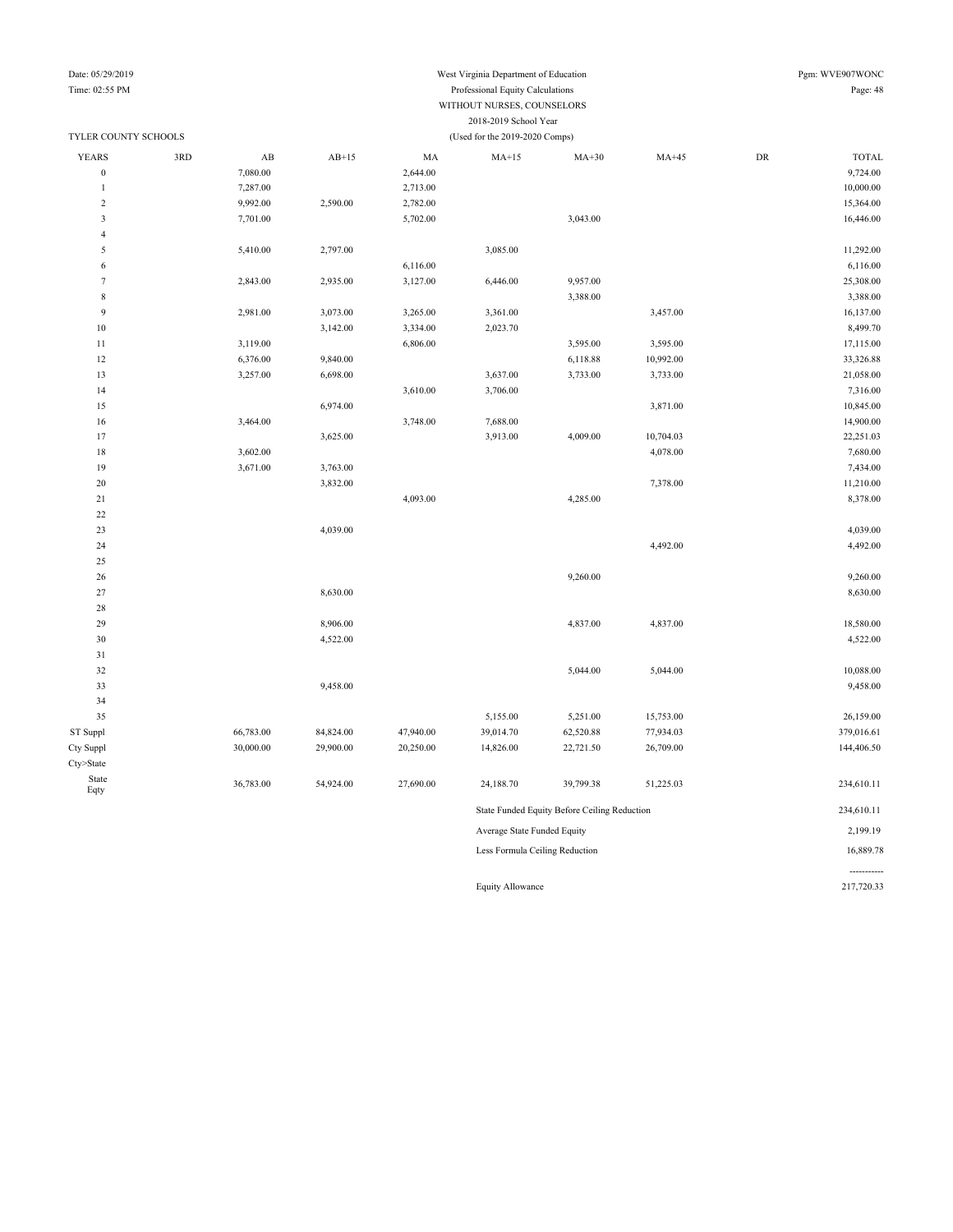### UPSHUR COUNTY SCHOOL DISTRICT (Used for the 2019-2020 Comps)

Date: 05/29/2019 Pgm: WVE907WONC

### Time: 02:55 PM Professional Equity Calculations Page: 49 WITHOUT NURSES, COUNSELORS 2018-2019 School Year

| <b>YEARS</b>            | 3RD | $\mathbf{A}\mathbf{B}$ | $AB+15$    | MA         | $MA+15$                        | $MA+30$                                      | $MA+45$    | ${\rm DR}$ | <b>TOTAL</b> |
|-------------------------|-----|------------------------|------------|------------|--------------------------------|----------------------------------------------|------------|------------|--------------|
| $\boldsymbol{0}$        |     | 9,440.00               |            | 2,644.00   |                                |                                              |            | 2,927.00   | 15,011.00    |
| $\mathbf{1}$            |     | 24,290.00              |            | 2,713.00   |                                |                                              |            |            | 27,003.00    |
| $\overline{2}$          |     | 9,992.00               | 2,590.00   | 11,128.00  |                                |                                              |            |            | 23,710.00    |
| $\overline{\mathbf{3}}$ |     | 23,103.00              | 7,977.00   | 8,553.00   | 2,947.00                       |                                              |            |            | 42,580.00    |
| $\overline{4}$          |     | 10,544.00              | 5,456.00   | 5,840.00   | 6,032.00                       |                                              | 6,224.00   |            | 34,096.00    |
| 5                       |     | 13,525.00              |            | 5,978.00   | 6,170.00                       |                                              | 3,181.00   |            | 28,854.00    |
| 6                       |     | 13,870.00              | 5,732.00   | 12,232.00  | 6,308.00                       |                                              | 3,250.00   |            | 41,392.00    |
| $\overline{7}$          |     | 2,843.00               | 2,935.00   | 3,127.00   | 6,446.00                       |                                              | 6,638.00   |            | 21,989.00    |
| $\,$ 8 $\,$             |     | 11,648.00              | 3,004.00   | 3,196.00   | 3,292.00                       | 6,776.00                                     | 3,388.00   |            | 31,304.00    |
| 9                       |     | 8,943.00               | 6,146.00   | 13,060.00  | 10,083.00                      | 6,914.00                                     | 6,914.00   |            | 52,060.00    |
| $10$                    |     |                        | 9,426.00   | 6,668.00   | 6,860.00                       |                                              | 14,104.00  |            | 37,058.00    |
| $1\,1$                  |     | 6,238.00               | 6,422.00   |            | 6,998.00                       | 3,595.00                                     | 7,190.00   |            | 30,443.00    |
| 12                      |     | 6,376.00               | 6,560.00   | 6,944.00   | 14,272.00                      | 10,992.00                                    | 3,664.00   |            | 48,808.00    |
| 13                      |     |                        | 16,745.00  |            |                                | 3,733.00                                     |            |            | 20,478.00    |
| 14                      |     |                        | 3,418.00   |            | 3,706.00                       |                                              | 3,802.00   |            | 10,926.00    |
| 15                      |     | 3,395.00               | 6,974.00   | 3,679.00   | 7,550.00                       | 15,484.00                                    | 11,613.00  |            | 48,695.00    |
| 16                      |     | 3,464.00               | 3,556.00   | 3,748.00   |                                |                                              | 7,880.00   |            | 18,648.00    |
| 17                      |     |                        | 14,500.00  |            | 3,913.00                       |                                              | 8,018.00   |            | 26,431.00    |
| 18                      |     |                        | 7,388.00   | 7,772.00   |                                | 8,156.00                                     |            |            | 23,316.00    |
| 19                      |     |                        |            |            | 12,153.00                      | 13,685.10                                    | 8,294.00   |            | 34,132.10    |
| 20                      |     |                        | 3,832.00   | 4,024.00   |                                | 8,432.00                                     | 12,648.00  |            | 28,936.00    |
| 21                      |     |                        | 7,802.00   |            | 8,378.00                       | 4,285.00                                     | 8,570.00   |            | 29,035.00    |
| $22\,$                  |     |                        |            |            | 4,258.00                       |                                              | 17,416.00  |            | 21,674.00    |
| 23                      |     |                        | 4,039.00   |            |                                | 4,423.00                                     |            |            | 8,462.00     |
| 24                      |     |                        | 8,216.00   |            |                                | 4,492.00                                     | 26,952.00  |            | 39,660.00    |
| $25\,$                  |     |                        |            |            |                                |                                              | 13,683.00  |            | 13,683.00    |
| 26                      |     |                        |            |            |                                |                                              |            |            |              |
| $27\,$                  |     |                        | 17,260.00  |            | 9,206.00                       | 4,699.00                                     |            | 4,790.00   | 35,955.00    |
| 28                      |     |                        | 13,152.00  |            |                                |                                              | 9,536.00   |            | 22,688.00    |
| 29                      |     |                        |            |            | 4,741.00                       | 9,674.00                                     | 4,837.00   |            | 19,252.00    |
| 30                      |     |                        | 4,522.00   |            |                                |                                              | 19,624.00  |            | 24,146.00    |
| 31                      |     |                        | 9,182.00   |            | 4,879.00                       |                                              |            |            | 14,061.00    |
| 32                      |     |                        |            | 4,852.00   | 4,948.00                       |                                              | 5,044.00   |            | 14,844.00    |
| 33                      |     |                        |            |            |                                |                                              | 10,226.00  |            | 10,226.00    |
| 34                      |     |                        | 4,798.00   |            |                                | 10,364.00                                    | 5,182.00   |            | 20,344.00    |
| 35                      |     |                        | 9,734.00   | 15,177.00  | 10,310.00                      | 15,753.00                                    | 36,757.00  |            | 87,731.00    |
| ST Suppl                |     | 147,671.00             | 191,366.00 | 121,335.00 | 143,450.00                     | 131,457.10                                   | 264,635.00 | 7,717.00   | 1,007,631.10 |
| Cty Suppl               |     |                        |            |            |                                |                                              |            |            |              |
| Cty>State               |     |                        |            |            |                                |                                              |            |            |              |
| State<br>Eqty           |     | 147,671.00             | 191,366.00 | 121,335.00 | 143,450.00                     | 131,457.10                                   | 264,635.00 | 7,717.00   | 1,007,631.10 |
|                         |     |                        |            |            |                                | State Funded Equity Before Ceiling Reduction |            |            | 1,007,631.10 |
|                         |     |                        |            |            | Average State Funded Equity    |                                              |            |            | 3,633.72     |
|                         |     |                        |            |            | Less Formula Ceiling Reduction |                                              |            |            | 2,470.93     |

Equity Allowance 1,005,160.17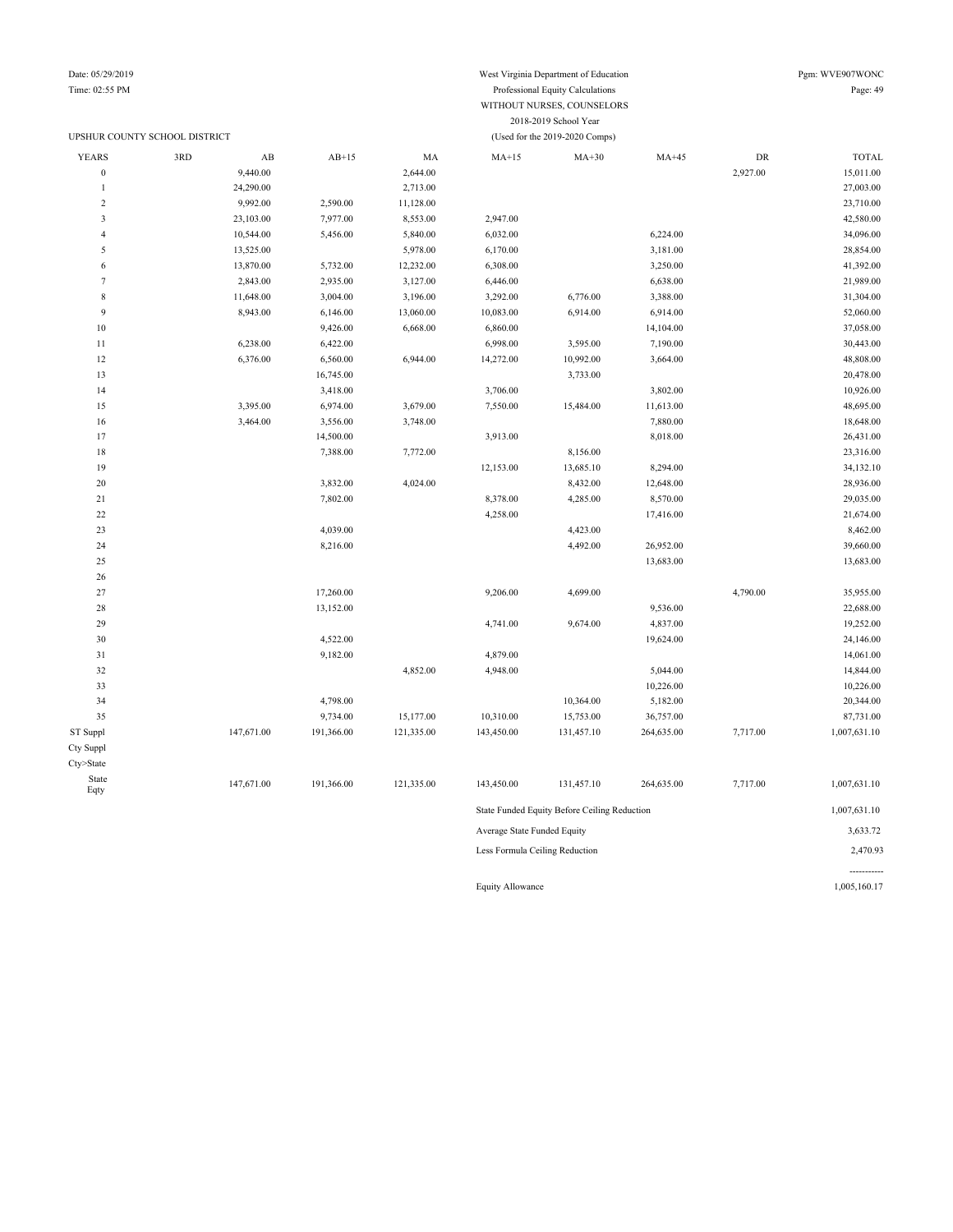Cty>State State

# Date: 05/29/2019 West Virginia Department of Education Pgm: WVE907WONC<br>
Time: 02:55 PM Professional Fquity Calculations Processional Fquity Calculations Page: 50

-----------

| Time: 02:55 PM       |          |                        |           |           | Professional Equity Calculations |           |           |            | Page: 50     |
|----------------------|----------|------------------------|-----------|-----------|----------------------------------|-----------|-----------|------------|--------------|
|                      |          |                        |           |           | WITHOUT NURSES, COUNSELORS       |           |           |            |              |
|                      |          |                        |           |           | 2018-2019 School Year            |           |           |            |              |
| WAYNE COUNTY SCHOOLS |          |                        |           |           | (Used for the 2019-2020 Comps)   |           |           |            |              |
| <b>YEARS</b>         | 3RD      | $\mathbf{A}\mathbf{B}$ | $AB+15$   | MA        | $MA+15$                          | $MA+30$   | $MA+45$   | ${\rm DR}$ | <b>TOTAL</b> |
| $\boldsymbol{0}$     |          | 49,560.00              |           | 2,644.00  | 5,480.00                         |           | 2,836.00  |            | 60,520.00    |
| $\overline{1}$       |          | 43,722.00              | 5,042.00  | 8,139.00  |                                  |           | 2,905.00  |            | 59,808.00    |
| $\overline{c}$       | 1,930.00 | 24,980.00              | 2,590.00  | 5,564.00  | 2,878.00                         |           |           |            | 37,942.00    |
| $\mathbf{3}$         |          | 23,103.00              | 10,636.00 | 25,659.00 | 2,947.00                         |           |           |            | 62,345.00    |
| $\overline{4}$       |          | 63,264.00              | 2,728.00  | 26,280.00 | 3,016.00                         | 6,224.00  |           |            | 101,512.00   |
| 5                    |          | 18,935.00              | 8,391.00  | 5,978.00  | 6,170.00                         | 6,362.00  |           |            | 45,836.00    |
| 6                    |          | 11,096.00              | 11,464.00 | 6,116.00  | 3,154.00                         | 9,750.00  | 3,250.00  |            | 44,830.00    |
| $\overline{7}$       |          | 14,215.00              | 2,935.00  | 12,508.00 | 3,223.00                         | 9,957.00  | 3,319.00  |            | 46,157.00    |
| $\,$ 8 $\,$          |          | 5,824.00               | 6,008.00  | 12,784.00 | 16,460.00                        | 6,776.00  | 10,164.00 |            | 58,016.00    |
| 9                    |          | 8,943.00               | 12,292.00 | 6,530.00  | 10,083.00                        | 10,371.00 | 6,914.00  |            | 55,133.00    |
| 10                   |          | 12,200.00              | 12,568.00 | 6,668.00  | 3,430.00                         | 10,578.00 | 12,341.00 |            | 57,785.00    |
| 11                   |          | 15,595.00              | 9,633.00  | 20,418.00 | 13,996.00                        | 21,570.00 | 14,380.00 |            | 95,592.00    |
| 12                   |          |                        | 22,960.00 | 3,472.00  | 3,568.00                         | 10,992.00 | 10,992.00 |            | 51,984.00    |
| 13                   |          | 6,514.00               | 13,396.00 | 7,082.00  | 7,274.00                         | 14,932.00 | 14,932.00 |            | 64,130.00    |
| 14                   |          | 9,978.00               | 6,836.00  | 3,610.00  | 3,706.00                         | 15,208.00 | 22,812.00 |            | 62,150.00    |
| 15                   |          | 6,790.00               | 10,461.00 |           | 11,325.00                        | 7,742.00  | 34,839.00 |            | 71,157.00    |
| 16                   |          | 6,928.00               | 7,112.00  | 7,496.00  | 11,532.00                        | 15,760.00 | 11,820.00 |            | 60,648.00    |
| 17                   |          | 3,533.00               | 10,875.00 | 3,817.00  | 11,739.00                        | 16,036.00 | 20,045.00 |            | 66,045.00    |
| 18                   |          |                        | 11,082.00 | 3,886.00  |                                  | 4,078.00  | 8,156.00  |            | 27,202.00    |
| 19                   |          | 7,342.00               | 18,815.00 | 3,955.00  | 4,051.00                         | 8,294.00  | 8,294.00  |            | 50,751.00    |
| $20\,$               |          | 11,220.00              |           |           | 16,480.00                        |           | 16,864.00 |            | 44,564.00    |
| 21                   |          | 3,809.00               | 7,802.00  | 8,186.00  | 4,189.00                         | 4,285.00  | 12,855.00 |            | 41,126.00    |
| $22\,$               |          | 3,878.00               |           | 4,162.00  | 8,516.00                         | 13,062.00 | 21,770.00 |            | 51,388.00    |
| 23                   |          |                        | 8,078.00  |           | 17,308.00                        | 4,423.00  | 22,115.00 |            | 51,924.00    |
| 24                   |          |                        | 12,324.00 | 4,300.00  | 13,188.00                        | 8,984.00  | 26,952.00 |            | 65,748.00    |
| 25                   |          |                        | 12,531.00 | 8,738.00  |                                  |           | 4,561.00  |            | 25,830.00    |
| 26                   |          |                        | 12,738.00 |           | 4,534.00                         | 4,630.00  | 9,260.00  |            | 31,162.00    |
| 27                   |          | 4,223.00               | 17,260.00 |           |                                  | 4,699.00  | 9,398.00  |            | 35,580.00    |
| 28                   |          |                        | 8,768.00  |           | 4,672.00                         | 4,768.00  | 23,840.00 |            | 42,048.00    |
| 29                   |          |                        | 17,812.00 |           |                                  | 9,674.00  | 19,348.00 |            | 46,834.00    |
| 30                   |          |                        | 4,522.00  |           | 4,810.00                         | 4,906.00  | 19,624.00 | 4,997.00   | 38,859.00    |
| 31                   |          |                        | 13,773.00 |           | 4,879.00                         | 4,975.00  | 24,875.00 |            | 48,502.00    |
| 32                   |          |                        | 4,660.00  | 4,852.00  |                                  | 5,044.00  | 5,044.00  |            | 19,600.00    |
| 33                   |          |                        |           |           |                                  | 5,113.00  | 15,339.00 |            | 20,452.00    |

 5,182.00 5,182.00 10,364.00 19,468.00 42,008.00 61,476.00 ST Suppl 1,930.00 355,652.00 325,560.00 202,844.00 202,608.00 254,375.00 467,034.00 4,997.00 1,815,000.00 Cty Suppl 500.00 162,500.00 112,500.00 86,800.00 75,600.00 91,000.00 153,300.00 1,400.00 683,600.00

Eqty 1,430.00 193,152.00 213,060.00 116,044.00 127,008.00 163,375.00 313,734.00 3,597.00 1,131,400.00

State Funded Equity Before Ceiling Reduction 1,131,400.00 Average State Funded Equity 2,207.61 Less Formula Ceiling Reduction 57,375.78

Equity Allowance 1,074,024.22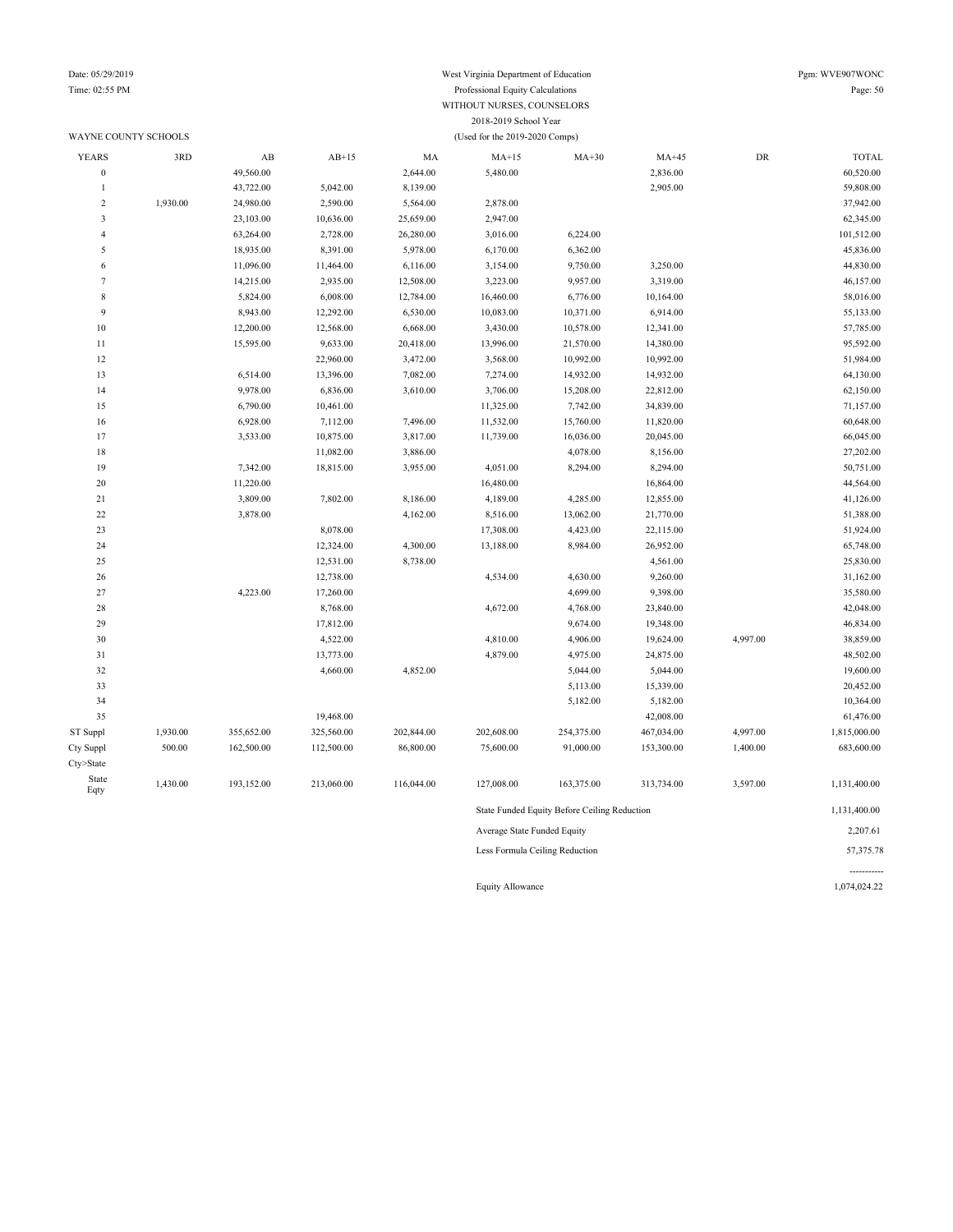#### Date: 05/29/2019 West Virginia Department of Education Pgm: WVE907WONC Time: 02:55 PM Professional Equity Calculations Page: 51 WITHOUT NURSES, COUNSELORS 2018-2019 School Year

#### WEBSTER COUNTY SCHOOLS (Used for the 2019-2020 Comps) YEARS 3RD AB AB+15 MA MA+15 MA+30 MA+45 DR TOTAL 0 10,384.00 10,384.00 10,384.00 10,384.00 10,384.00 10,384.00 10,384.00 10,384.00 10,384.00 10,384.00 10,384.00 1 3,400.60 2,713.00 3,400.60 2,713.00 2 4,996.00 2,878.00 2,878.00 2,974.00 2,974.00 10,848.00 3 10,268.00 13,119.00 2,851.00 2,851.00 2,851.00 4 10,544.00 15,992.00 2,336.00 3,112.00 3,112.00 15,992.00 5 5,410.00 2,797.00 2,468.00 2,468.00 10,675.00 6 1,318.80 5,548.00 5,548.00 3,154.00 3,154.00 7 2,843.00 6,638.00 9,481.00 8 3,004.00 3,292.00 3,292.00 3,388.00 3,388.00 9,684.00 9 2,384.80 2,384.80 3,361.00 3,361.00 10 9,150.00 11,894.00 2,744.00 11,894.00 11 3,119.00 6,422.00 3,403.00 3,499.00 16,443.00 12 3,280.00 3,472.00 3,664.00 3,666 3,672.00 10,416.00 13 3,257.00 6,990.00 6,990.00 6,990.00 6,990.00 6,990.00 6,990.00 6,990.00 6,990.00 6,990.00 6,990.00 6,990.00 1,167.90 8,003.90 8,003.90 8,003.90 8,003.90 8,003.90 8,003.90 8,003.90 8,003.90 8,003.90 8,003.90 8,003.90 8,003.90 8,003.90 8,003.90 8,003.90 8,003.90 8,003.90 8,003.90 8,003.90 8,003.90 8,003.90 8,003.90 8,003.90 8,003. 15 6,790.00 6,790.00 6,790.00 7,550.00 7,742.00 5,806.50 5,806.50 27,888.50 16 16 16 16 17,112.00 11,052.00 11,052.00 3,940.00 11,052.00 17 4,009.00 4,009.00 18 4,078.00 4,078.00 19 3,671.00 3,763.00 3,955.00 4,147.00 4,147.00 3,955.00 20 4,120.00 4,120.00 21 7,802.00 7,802.00 22 3,970.00 3,970.00 3,970.00 4,354.00 4,354.00 4,354.00 23 4,423.00 4,423.00 24 4,492.00 4,492.00 25 4,561.00 4,561.00 26 9,260.00 9,260.00 27 **4,315.00** 939.80 5,254.80 28 4,672.00 4,672.00 29 4,837.00 4,837.00 30 31 4,879.00 4,975.00 9,854.00 32 9,320.00 5,044.00 14,364.00 33 9,458.00 4,921.00 4,921.00 4,921.00 34 5,182.00 5,182.00 10,364.00 35 4,775.00 4,867.00 2,023.60 5,155.00 21,004.00 37,824.60 ST Suppl 1,318.80 86,540.40 72,946.00 25,674.60 47,772.00 50,040.00 77,445.30 1,167.90 362,905.00 Cty Suppl Cty>State State<br>Eqty Eqty 1,318.80 86,540.40 72,946.00 25,674.60 47,772.00 50,040.00 77,445.30 1,167.90 362,905.00 State Funded Equity Before Ceiling Reduction 362,905.00 Average State Funded Equity 3,629.05 Less Formula Ceiling Reduction  $-6,713.74$ -----------

Equity Allowance 369,618.74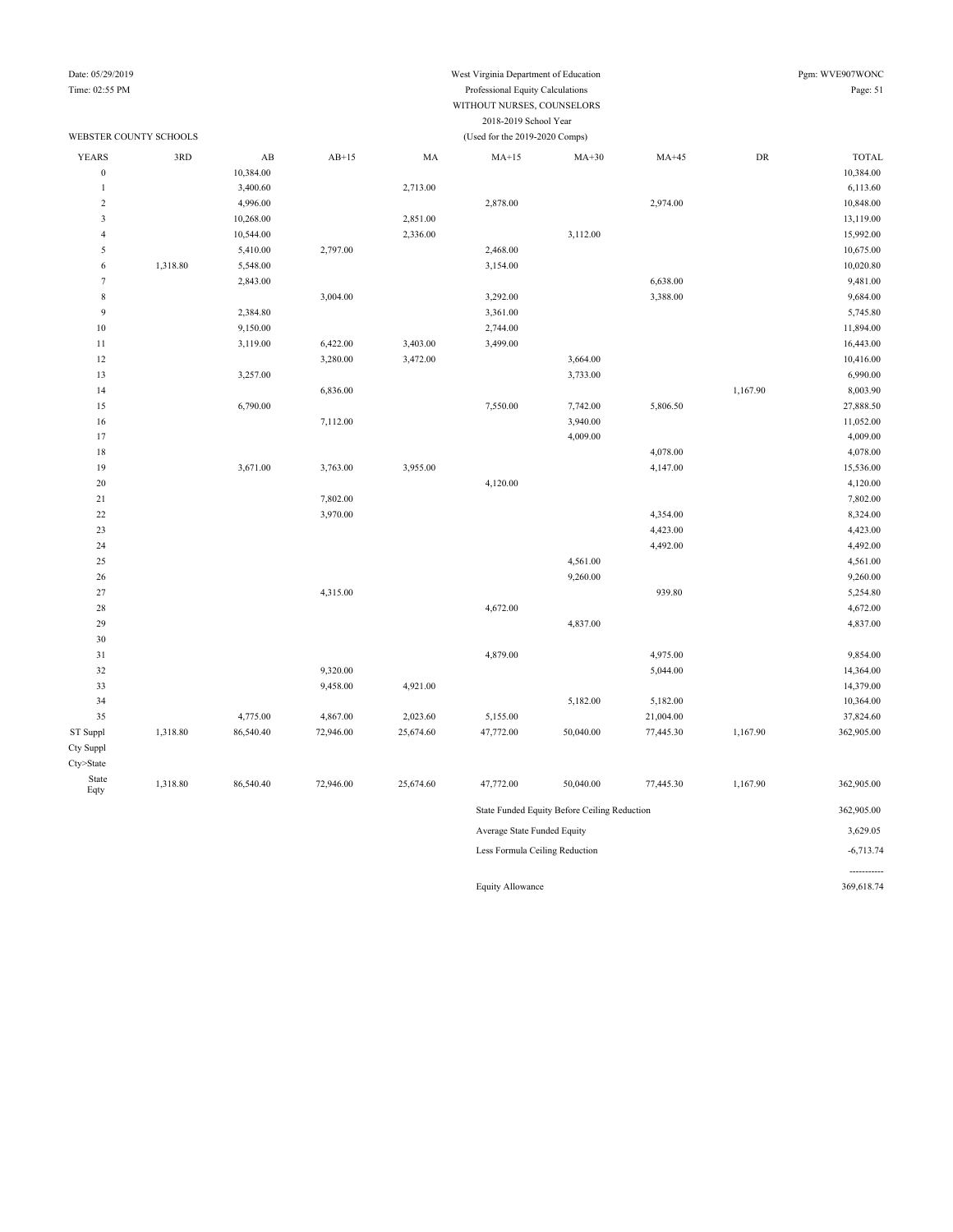### Date: 05/29/2019 West Virginia Department of Education Pgm: WVE907WONC Time: 02:55 PM Professional Equity Calculations Page: 52 WITHOUT NURSES, COUNSELORS 2018-2019 School Year

|                         | WETZEL COUNTY SCHOOLS |                             |            |            | (Used for the 2019-2020 Comps) |                                              |            |            |              |  |
|-------------------------|-----------------------|-----------------------------|------------|------------|--------------------------------|----------------------------------------------|------------|------------|--------------|--|
| <b>YEARS</b>            | 3RD                   | AB                          | $AB+15$    | MA         | $MA+15$                        | $MA+30$                                      | $MA+45$    | ${\rm DR}$ | <b>TOTAL</b> |  |
| $\boldsymbol{0}$        |                       | 14,160.00                   |            | 2,644.00   |                                |                                              |            |            | 16,804.00    |  |
| $\mathbf{1}$            |                       | 17,003.00                   | 5,042.00   | 10,852.00  |                                |                                              |            |            | 32,897.00    |  |
| $\overline{\mathbf{c}}$ |                       | 27,478.00                   | 2,590.00   | 11,128.00  |                                |                                              |            |            | 41,196.00    |  |
| 3                       |                       | 17,969.00                   |            | 5,702.00   | 2,947.00                       |                                              | 3,043.00   |            | 29,661.00    |  |
| $\overline{4}$          |                       | 15,816.00                   | 8,184.00   | 11,680.00  | 3,016.00                       | 3,112.00                                     |            |            | 41,808.00    |  |
| 5                       |                       | 10,820.00                   | 5,594.00   | 14,945.00  | 6,170.00                       |                                              |            |            | 37,529.00    |  |
| 6                       |                       | 2,774.00                    | 5,732.00   | 3,058.00   | 3,154.00                       | 3,250.00                                     | 3,250.00   |            | 21,218.00    |  |
| $\tau$                  |                       | 14,215.00                   | 2,935.00   | 6,254.00   | 6,446.00                       | 9,957.00                                     | 3,319.00   |            | 43,126.00    |  |
| $\,$ 8 $\,$             |                       | 11,648.00                   | 9,012.00   | 3,196.00   | 3,292.00                       | 6,776.00                                     | 3,388.00   |            | 37,312.00    |  |
| 9                       |                       | 5,962.00                    | 6,146.00   | 3,265.00   |                                |                                              |            |            | 15,373.00    |  |
| $10\,$                  |                       |                             | 3,142.00   | 3,334.00   | 3,430.00                       |                                              | 3,526.00   |            | 13,432.00    |  |
| $11\,$                  |                       | 3,119.00                    | 9,633.00   | 3,403.00   | 3,499.00                       |                                              | 3,595.00   |            | 23,249.00    |  |
| 12                      |                       |                             |            | 3,472.00   | 3,568.00                       | 3,664.00                                     | 3,664.00   |            | 14,368.00    |  |
| 13                      |                       | 1,628.50                    | 6,698.00   |            | 10,911.00                      | 7,466.00                                     | 11,199.00  |            | 37,902.50    |  |
| 14                      |                       | 3,326.00                    | 3,418.00   | 7,220.00   | 3,706.00                       | 3,802.00                                     | 11,406.00  |            | 32,878.00    |  |
| 15                      |                       |                             |            | 3,679.00   | 3,775.00                       | 11,613.00                                    | 3,871.00   | 3,962.00   | 26,900.00    |  |
| 16                      |                       |                             | 7,112.00   | 3,748.00   |                                | 7,880.00                                     | 3,940.00   |            | 22,680.00    |  |
| 17                      |                       | 3,533.00                    | 10,875.00  |            |                                |                                              | 4,009.00   |            | 18,417.00    |  |
| $18\,$                  |                       |                             |            |            |                                | 4,078.00                                     |            |            | 4,078.00     |  |
| 19                      |                       |                             | 18,815.00  |            |                                | 8,294.00                                     | 4,147.00   |            | 31,256.00    |  |
| $20\,$                  |                       |                             | 3,832.00   |            | 8,240.00                       |                                              | 18,972.00  |            | 31,044.00    |  |
| $21\,$                  |                       | 3,809.00                    | 3,901.00   |            |                                | 4,285.00                                     | 4,285.00   |            | 16,280.00    |  |
| $22\,$                  |                       |                             | 3,970.00   | 4,162.00   |                                |                                              | 8,708.00   |            | 16,840.00    |  |
| 23                      |                       |                             | 4,039.00   | 4,231.00   |                                | 4,423.00                                     | 13,269.00  |            | 25,962.00    |  |
| 24                      |                       |                             |            |            |                                |                                              | 8,984.00   |            | 8,984.00     |  |
| 25                      |                       |                             | 12,531.00  |            |                                | 4,561.00                                     | 13,683.00  |            | 30,775.00    |  |
| 26                      |                       |                             | 8,492.00   |            |                                |                                              |            |            | 8,492.00     |  |
| 27                      |                       |                             |            | 4,507.00   |                                |                                              |            |            | 4,507.00     |  |
| $28\,$                  |                       |                             | 8,768.00   |            |                                | 4,768.00                                     | 4,768.00   |            | 18,304.00    |  |
| 29                      |                       |                             | 13,359.00  |            |                                | 4,837.00                                     | 4,837.00   |            | 23,033.00    |  |
| 30                      |                       |                             |            |            |                                |                                              |            |            |              |  |
| 31                      |                       |                             | 4,591.00   |            | 4,879.00                       |                                              | 4,975.00   |            | 14,445.00    |  |
| 32                      |                       |                             | 4,660.00   |            |                                |                                              |            |            | 4,660.00     |  |
| 33                      |                       |                             |            |            |                                |                                              |            |            |              |  |
| 34                      |                       | 4,706.00                    | 9,596.00   |            |                                | 5,182.00                                     | 15,546.00  |            | 35,030.00    |  |
| 35                      |                       | 2,387.50                    | 29,202.00  | 15,177.00  | 10,310.00                      | 5,251.00                                     | 30,193.25  |            | 92,520.75    |  |
| ST Suppl                |                       | 160,354.00                  | 211,869.00 | 125,657.00 | 77,343.00                      | 103,199.00                                   | 190,577.25 | 3,962.00   | 872,961.25   |  |
| Cty Suppl               |                       | 106,200.00                  | 102,600.00 | 68,400.00  | 37,800.00                      | 46,800.00                                    | 79,650.00  | 1,800.00   | 443,250.00   |  |
| Cty>State               |                       |                             |            |            |                                |                                              |            |            |              |  |
| State<br>Eqty           |                       | 54,154.00                   | 109,269.00 | 57,257.00  | 39,543.00                      | 56,399.00                                    | 110,927.25 | 2,162.00   | 429,711.25   |  |
|                         |                       |                             |            |            |                                | State Funded Equity Before Ceiling Reduction |            |            | 429,711.25   |  |
|                         |                       | Average State Funded Equity |            |            |                                |                                              |            |            |              |  |

Less Formula Ceiling Reduction 119,568.77

Equity Allowance 310,142.48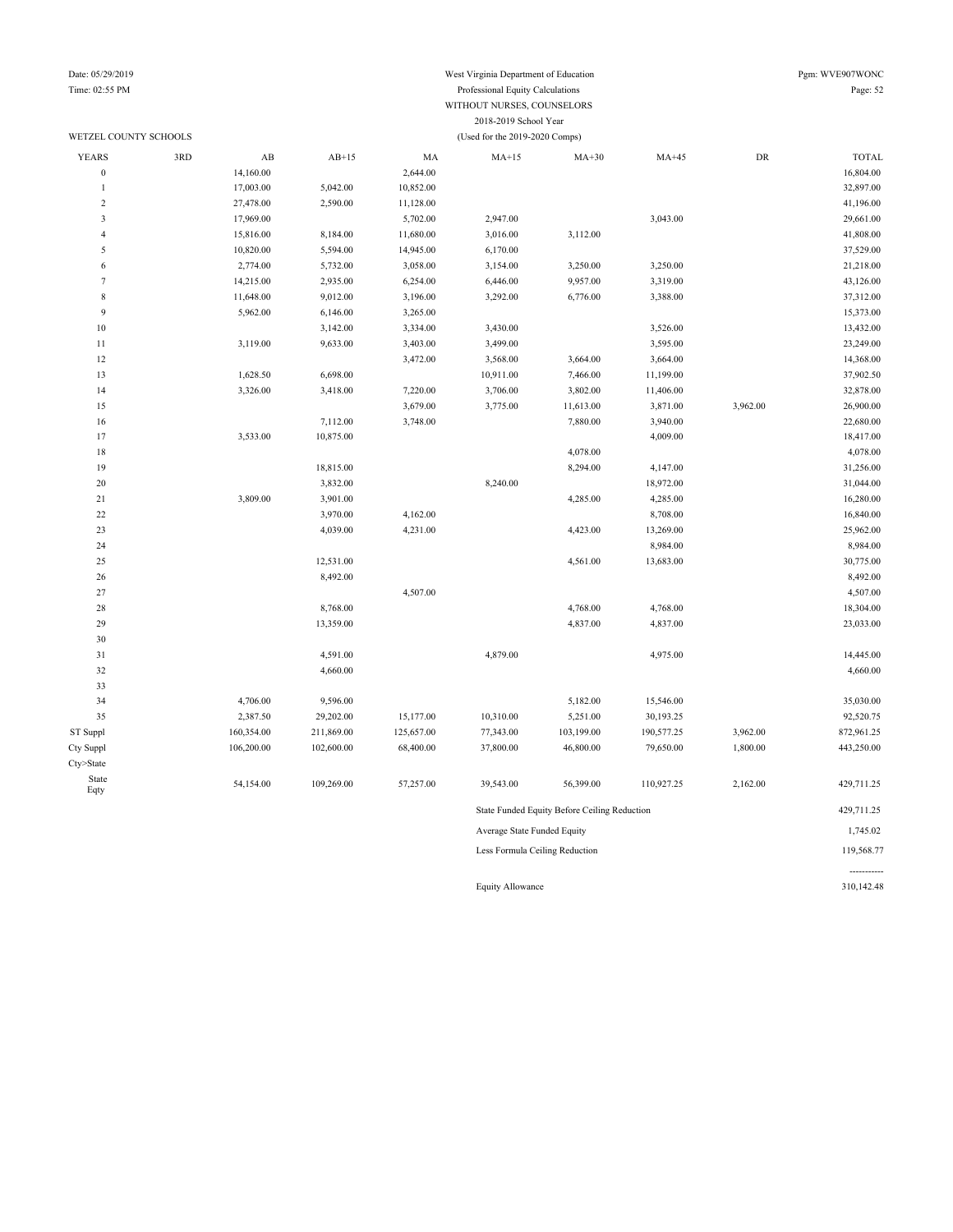| Date: 05/29/2019        |     |           |           |           | West Virginia Department of Education |           |           |                  | Pgm: WVE907WONC |
|-------------------------|-----|-----------|-----------|-----------|---------------------------------------|-----------|-----------|------------------|-----------------|
| Time: 02:55 PM          |     |           |           | Page: 53  |                                       |           |           |                  |                 |
|                         |     |           |           |           |                                       |           |           |                  |                 |
|                         |     |           |           |           | 2018-2019 School Year                 |           |           |                  |                 |
| WIRT COUNTY SCHOOLS     |     |           |           |           | (Used for the 2019-2020 Comps)        |           |           |                  |                 |
| YEARS                   | 3RD | $\rm AB$  | $AB+15$   | MA        | $MA+15$                               | $MA+30$   | $MA+45$   | ${\rm D}{\rm R}$ | <b>TOTAL</b>    |
| $\boldsymbol{0}$        |     | 16,520.00 |           |           |                                       |           |           |                  | 16,520.00       |
| $\mathbf{1}$            |     | 4,858.00  |           |           |                                       |           |           |                  | 4,858.00        |
| $\sqrt{2}$              |     | 14,988.00 | 2,590.00  | 2,782.00  |                                       | 2,974.00  |           |                  | 23,334.00       |
| $\overline{\mathbf{3}}$ |     | 2,567.00  | 2,659.00  |           |                                       | 3,043.00  |           | 3,134.00         | 11,403.00       |
| $\overline{4}$          |     | 5,272.00  | 2,728.00  | 2,920.00  |                                       |           |           |                  | 10,920.00       |
| 5                       |     |           |           | 8,967.00  |                                       |           |           |                  | 8,967.00        |
| 6                       |     | 2,774.00  | 2,866.00  | 3,058.00  |                                       |           |           |                  | 8,698.00        |
| $\tau$                  |     |           | 2,935.00  |           |                                       | 3,319.00  | 3,319.00  |                  | 9,573.00        |
| $\,$ 8 $\,$             |     | 2,912.00  | 3,004.00  | 3,196.00  | 3,292.00                              |           |           |                  | 12,404.00       |
| 9                       |     |           | 3,073.00  |           |                                       |           |           |                  | 3,073.00        |
| $10\,$                  |     | 3,050.00  | 3,142.00  |           | 3,430.00                              | 3,526.00  |           |                  | 13,148.00       |
| $11\,$                  |     | 3,119.00  | 3,211.00  |           |                                       |           | 3,595.00  |                  | 9,925.00        |
| 12                      |     |           | 3,280.00  | 3,472.00  | 7,136.00                              |           |           |                  | 13,888.00       |
| 13                      |     |           | 3,349.00  | 3,541.00  |                                       | 1,866.50  |           |                  | 8,756.50        |
| 14                      |     |           |           | 3,610.00  |                                       |           | 7,604.00  |                  | 11,214.00       |
| 15                      |     |           | 3,487.00  |           |                                       | 11,613.00 | 3,871.00  |                  | 18,971.00       |
| 16                      |     |           |           |           | 3,844.00                              |           |           |                  | 3,844.00        |
| 17                      |     |           |           | 3,817.00  |                                       |           |           |                  | 3,817.00        |
| 18                      |     |           | 3,694.00  |           |                                       | 4,078.00  |           |                  | 7,772.00        |
| 19                      |     |           |           |           |                                       |           | 4,147.00  |                  | 4,147.00        |
| $20\,$                  |     |           | 7,664.00  |           |                                       |           |           |                  | 7,664.00        |
| $21\,$                  |     |           | 3,901.00  |           |                                       |           |           |                  | 3,901.00        |
| $22\,$                  |     |           |           |           |                                       |           | 4,354.00  |                  | 4,354.00        |
| $23\,$                  |     |           | 4,039.00  |           | 4,327.00                              |           |           |                  | 8,366.00        |
| 24                      |     |           |           |           |                                       |           |           |                  |                 |
| 25                      |     |           |           | 4,369.00  |                                       |           |           |                  | 4,369.00        |
| 26                      |     |           | 4,246.00  |           |                                       |           |           |                  | 4,246.00        |
| 27                      |     |           | 4,315.00  |           |                                       |           |           |                  | 4,315.00        |
| 28                      |     |           |           | 4,576.00  |                                       |           |           |                  | 4,576.00        |
| 29                      |     | 4,361.00  |           |           |                                       |           |           |                  | 4,361.00        |
| 30                      |     |           | 4,522.00  |           |                                       |           |           | 4,997.00         | 9,519.00        |
| 31                      |     |           |           |           |                                       |           |           |                  |                 |
| 32                      |     |           |           |           |                                       |           |           |                  |                 |
| 33                      |     |           | 4,729.00  |           |                                       |           |           |                  | 4,729.00        |
| 34                      |     |           |           |           | 5,086.00                              |           |           |                  | 5,086.00        |
| 35                      |     |           |           |           |                                       | 5,251.00  | 1,050.20  |                  | 6,301.20        |
| ST Suppl                |     | 60,421.00 | 73,434.00 | 44,308.00 | 27,115.00                             | 35,670.50 | 27,940.20 | 8,131.00         | 277,019.70      |

Cty Suppl 28,750.00 26,250.00 16,250.00 8,750.00 11,875.00 9,000.00 2,500.00 103,375.00

Eqty 31,671.00 47,184.00 28,058.00 18,365.00 23,795.50 18,940.20 5,631.00 173,644.70

State Funded Equity Before Ceiling Reduction 173,644.70 Average State Funded Equity 2,099.69 Less Formula Ceiling Reduction -12,094.21

Equity Allowance 185,738.91

-----------

Cty>State State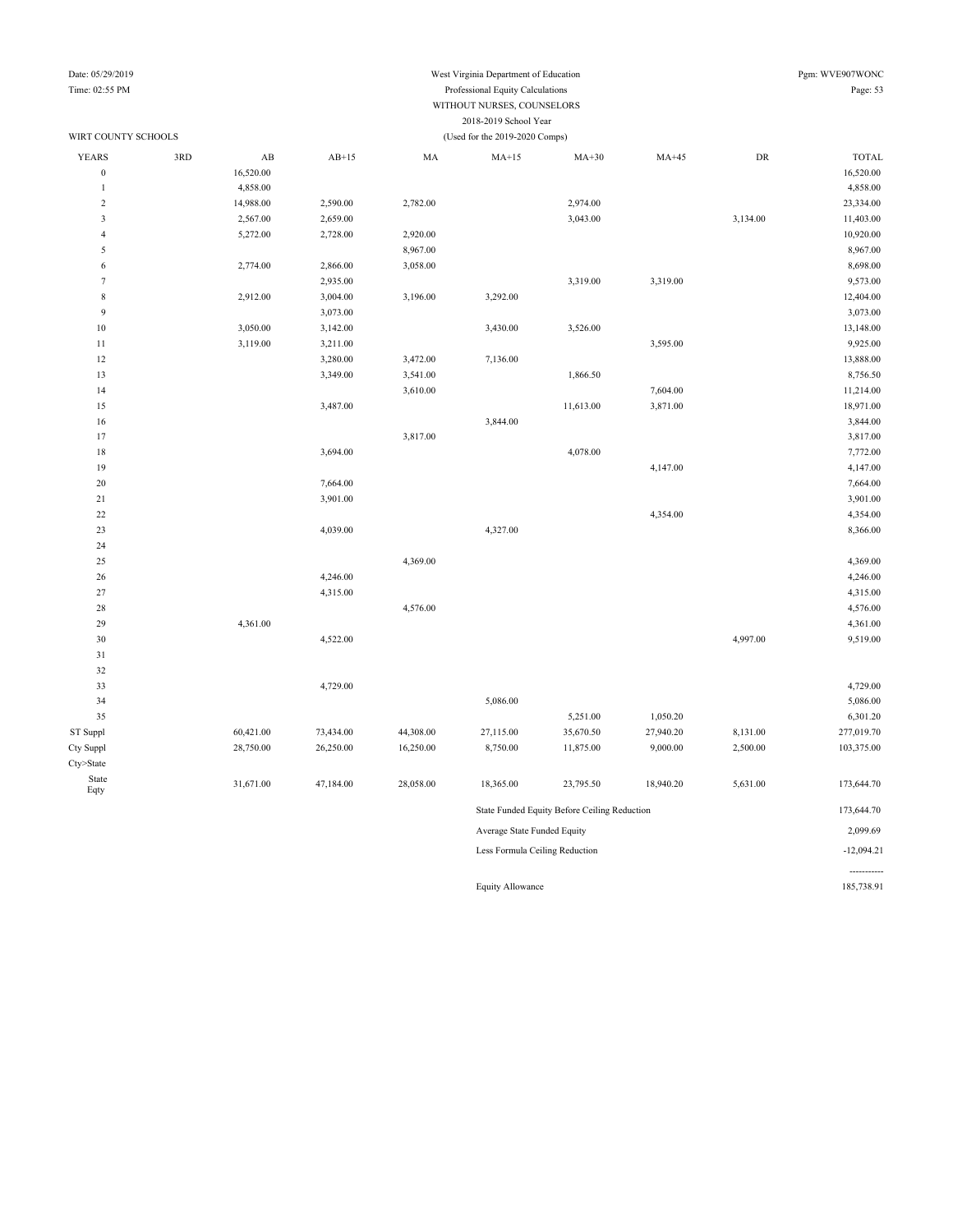#### Date: 05/29/2019 West Virginia Department of Education Pgm: WVE907WONC Time: 02:55 PM Professional Equity Calculations Page: 54 WITHOUT NURSES, COUNSELORS 2018-2019 School Year WOOD COUNTY SCHOOLS (Used for the 2019-2020 Comps)

| <b>YEARS</b>     | 3RD | AB         | $AB+15$    | MA         | $MA+15$                     | $MA+30$                                      | $MA+45$    | ${\rm DR}$ | <b>TOTAL</b> |
|------------------|-----|------------|------------|------------|-----------------------------|----------------------------------------------|------------|------------|--------------|
| $\boldsymbol{0}$ |     | 47,200.00  | 2,452.00   | 10,576.00  |                             |                                              |            |            | 60,228.00    |
| $\mathbf{1}$     |     | 41,293.00  | 2,521.00   | 5,426.00   | 2,809.00                    |                                              |            |            | 52,049.00    |
| $\overline{c}$   |     | 52,458.00  | 20,720.00  | 16,692.00  |                             | 2,974.00                                     | 2,974.00   |            | 95,818.00    |
| 3                |     | 61,608.00  | 15,954.00  | 39,914.00  | 8,841.00                    |                                              |            |            | 126,317.00   |
| $\overline{4}$   |     | 23,724.00  | 19,096.00  | 40,880.00  |                             | 9,336.00                                     | 9,336.00   |            | 102,372.00   |
| 5                |     | 29,755.00  | 25,173.00  | 35,868.00  | 3,085.00                    | 6,362.00                                     | 3,181.00   |            | 103,424.00   |
| 6                |     | 49,932.00  | 22,928.00  | 18,348.00  | 12,616.00                   | 6,500.00                                     | 6,500.00   |            | 116,824.00   |
| $\tau$           |     | 34,116.00  | 29,350.00  | 40,651.00  | 12,892.00                   | 4,978.50                                     | 13,276.00  |            | 135,263.50   |
| $\,$ 8 $\,$      |     | 20,384.00  | 24,032.00  | 41,548.00  | 19,752.00                   | 10,164.00                                    | 13,552.00  |            | 129,432.00   |
| 9                |     | 26,829.00  | 21,511.00  | 39,180.00  | 6,722.00                    | 12,099.50                                    | 17,285.00  |            | 123,626.50   |
| $10\,$           |     | 30,500.00  | 37,704.00  | 16,670.00  | 24,010.00                   | 14,104.00                                    | 24,682.00  |            | 147,670.00   |
| 11               |     | 21,833.00  | 28,899.00  | 13,612.00  | 34,990.00                   | 17,975.00                                    | 14,380.00  |            | 131,689.00   |
| 12               |     | 12,752.00  | 22,960.00  | 13,888.00  | 24,976.00                   | 7,328.00                                     | 21,984.00  |            | 103,888.00   |
| 13               |     | 13,028.00  | 26,792.00  | 10,623.00  | 14,548.00                   | 14,932.00                                    | 14,932.00  |            | 94,855.00    |
| 14               |     | 9,978.00   | 34,180.00  | 18,050.00  | 29,648.00                   | 11,406.00                                    | 15,208.00  |            | 118,470.00   |
| 15               |     |            | 13,948.00  | 22,074.00  | 22,650.00                   | 30,968.00                                    | 7,742.00   |            | 97,382.00    |
| 16               |     | 17,320.00  | 35,560.00  | 22,488.00  | 7,688.00                    | 11,820.00                                    | 15,760.00  |            | 110,636.00   |
| 17               |     | 3,533.00   | 3,625.00   | 19,085.00  | 11,739.00                   | 16,036.00                                    | 12,027.00  |            | 66,045.00    |
| 18               |     | 10,806.00  | 18,470.00  |            | 19,910.00                   | 32,624.00                                    | 16,312.00  |            | 98,122.00    |
| 19               |     | 3,671.00   | 22,578.00  | 3,955.00   | 28,357.00                   | 12,441.00                                    | 16,588.00  |            | 87,590.00    |
| $20\,$           |     |            | 19,160.00  | 4,024.00   | 8,240.00                    |                                              | 35,836.00  |            | 67,260.00    |
| 21               |     |            | 46,812.00  | 20,465.00  | 4,189.00                    | 17,140.00                                    | 29,995.00  |            | 118,601.00   |
| $22\,$           |     | 3,878.00   | 23,820.00  | 4,162.00   | 12,774.00                   | 21,770.00                                    | 17,416.00  |            | 83,820.00    |
| 23               |     | 3,947.00   | 8,078.00   |            |                             | 13,269.00                                    | 28,749.50  |            | 54,043.50    |
| 24               |     | 8,032.00   | 20,540.00  |            | 8,792.00                    | 22,460.00                                    | 22,460.00  |            | 82,284.00    |
| 25               |     |            | 12,531.00  |            | 8,930.00                    | 22,805.00                                    | 18,244.00  |            | 62,510.00    |
| 26               |     | 4,154.00   | 21,230.00  |            |                             |                                              | 23,150.00  |            | 48,534.00    |
| 27               |     |            | 21,575.00  |            | 9,206.00                    |                                              | 18,796.00  |            | 49,577.00    |
| 28               |     |            | 17,536.00  |            |                             | 9,536.00                                     | 14,304.00  |            | 41,376.00    |
| 29               |     |            | 31,171.00  | 4,645.00   | 4,741.00                    |                                              | 14,511.00  |            | 55,068.00    |
| 30               |     |            | 18,088.00  | 4,714.00   | 9,620.00                    | 9,812.00                                     | 24,530.00  |            | 66,764.00    |
| 31               |     |            | 27,546.00  |            | 9,758.00                    | 14,925.00                                    | 44,775.00  |            | 97,004.00    |
| 32               |     | 9,136.00   | 4,660.00   |            | 4,948.00                    | 5,044.00                                     | 25,220.00  |            | 49,008.00    |
| 33               |     | 4,637.00   | 18,916.00  | 4,921.00   |                             | 5,113.00                                     | 25,565.00  |            | 59,152.00    |
| 34               |     | 4,706.00   | 9,596.00   | 4,990.00   | 5,086.00                    | 10,364.00                                    | 46,638.00  |            | 81,380.00    |
| 35               |     | 19,100.00  | 34,069.00  | 5,059.00   | 20,620.00                   | 42,008.00                                    | 108,643.19 | 5,342.00   | 234,841.19   |
| ST Suppl         |     | 568,310.00 | 763,781.00 | 482,508.00 | 392,137.00                  | 416,294.00                                   | 724,551.69 | 5,342.00   | 3,352,923.69 |
| Cty Suppl        |     | 416,174.00 | 489,878.00 | 324,174.00 | 242,554.00                  | 246,854.00                                   | 411,217.44 | 2,576.00   | 2,133,427.44 |
| Cty>State        |     |            |            |            |                             |                                              |            |            |              |
| State            |     | 152,136.00 | 273,903.00 | 158,334.00 | 149,583.00                  | 169,440.00                                   | 313,334.25 | 2,766.00   | 1,219,496.25 |
| Eqty             |     |            |            |            |                             |                                              |            |            |              |
|                  |     |            |            |            |                             | State Funded Equity Before Ceiling Reduction |            |            | 1,219,496.25 |
|                  |     |            |            |            | Average State Funded Equity |                                              |            |            | 1,308.91     |

Less Formula Ceiling Reduction 50,654.82

Equity Allowance 1,168,841.43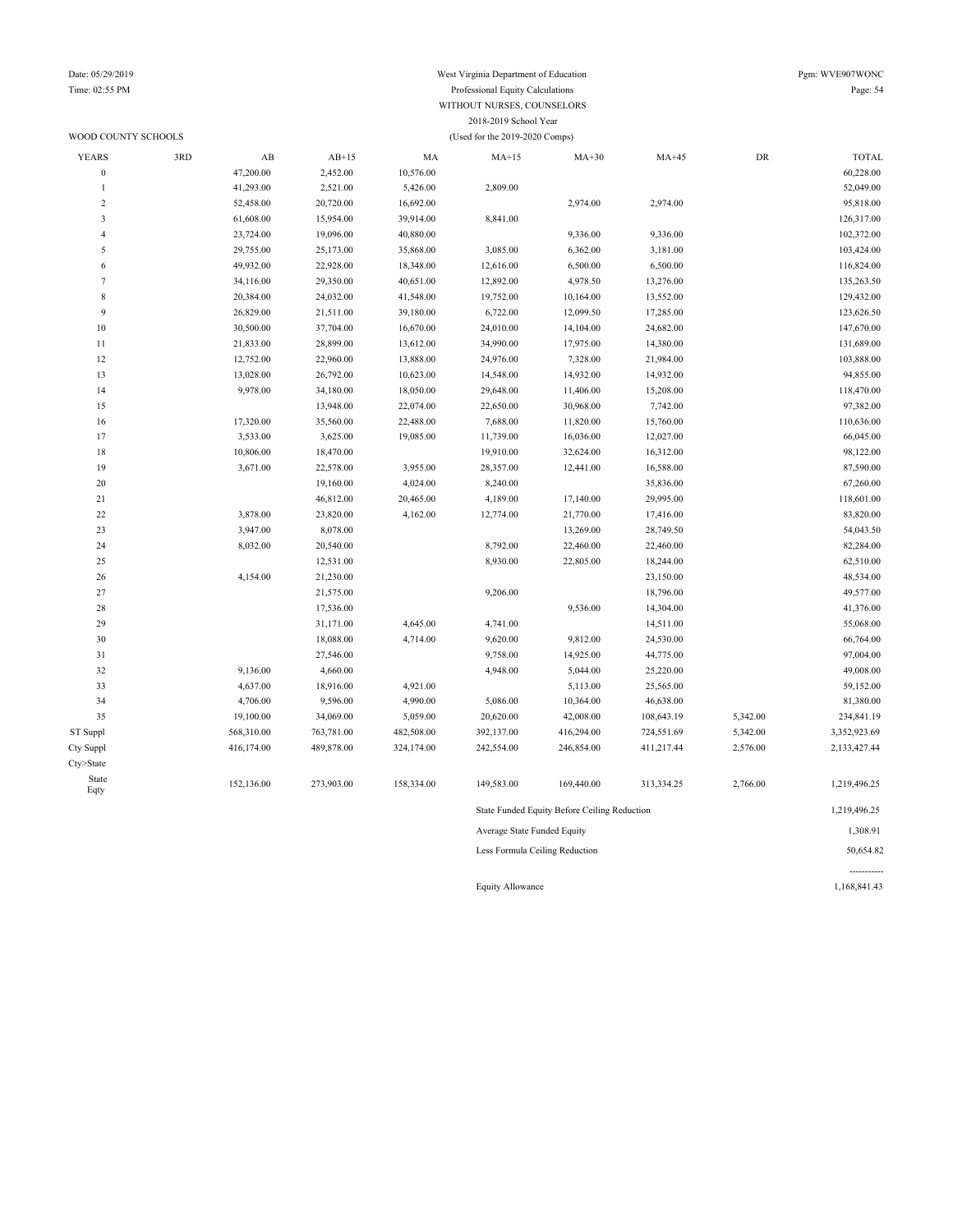-----------

#### Date: 05/29/2019 West Virginia Department of Education Pgm: WVE907WONC Time: 02:55 PM Professional Equity Calculations Page: 55 WITHOUT NURSES, COUNSELORS 2018-2019 School Year

#### WYOMING COUNTY SCHOOLS (Used for the 2019-2020 Comps)

| <b>YEARS</b>            | 3RD | AB         | $AB+15$    | MA         | $MA+15$                        | $MA+30$                                      | $MA+45$    | DR       | <b>TOTAL</b> |
|-------------------------|-----|------------|------------|------------|--------------------------------|----------------------------------------------|------------|----------|--------------|
| $\boldsymbol{0}$        |     | 33,040.00  |            | 2,644.00   |                                |                                              |            |          | 35,684.00    |
| $\mathbf{1}$            |     | 38,864.00  |            | 5,426.00   |                                |                                              |            |          | 44,290.00    |
| $\sqrt{2}$              |     | 28,727.00  |            | 8,346.00   |                                |                                              |            |          | 37,073.00    |
| $\overline{\mathbf{3}}$ |     | 30,804.00  | 2,659.00   | 5,702.00   | 2,947.00                       |                                              |            |          | 42,112.00    |
| $\overline{4}$          |     | 21,088.00  | 5,456.00   | 11,680.00  | 3,016.00                       |                                              |            |          | 41,240.00    |
| 5                       |     | 8,115.00   |            | 20,923.00  | 15,425.00                      |                                              | 3,181.00   |          | 47,644.00    |
| 6                       |     | 2,774.00   |            |            |                                | 3,250.00                                     |            |          | 6,024.00     |
| $\overline{7}$          |     | 8,529.00   | 2,935.00   | 3,127.00   |                                |                                              |            |          | 14,591.00    |
| 8                       |     | 5,824.00   | 15,020.00  |            | 13,168.00                      | 10,164.00                                    | 3,388.00   |          | 47,564.00    |
| 9                       |     | 8,943.00   | 9,219.00   | 16,325.00  | 3,361.00                       | 6,914.00                                     | 3,457.00   |          | 48,219.00    |
| $10\,$                  |     |            | 3,142.00   | 6,668.00   |                                | 3,526.00                                     | 17,630.00  |          | 30,966.00    |
| $11\,$                  |     | 6,238.00   | 9,633.00   | 6,806.00   |                                | 3,595.00                                     | 7,190.00   |          | 33,462.00    |
| 12                      |     | 6,376.00   | 3,280.00   | 10,416.00  | 3,568.00                       | 3,664.00                                     | 3,664.00   |          | 30,968.00    |
| 13                      |     | 16,285.00  | 6,698.00   | 10,623.00  | 3,637.00                       | 7,466.00                                     | 3,733.00   |          | 48,442.00    |
| 14                      |     | 3,326.00   | 6,836.00   |            |                                | 3,802.00                                     | 3,802.00   |          | 17,766.00    |
| 15                      |     |            | 3,487.00   | 3,679.00   | 3,775.00                       |                                              | 19,355.00  |          | 30,296.00    |
| 16                      |     |            | 14,224.00  | 3,748.00   | 7,688.00                       |                                              | 3,940.00   |          | 29,600.00    |
| 17                      |     | 3,533.00   | 3,625.00   |            | 7,826.00                       | 8,018.00                                     |            |          | 23,002.00    |
| 18                      |     | 10,806.00  | 3,694.00   |            |                                | 4,078.00                                     |            |          | 18,578.00    |
| 19                      |     |            |            |            |                                |                                              | 8,294.00   |          | 8,294.00     |
| 20                      |     |            | 3,832.00   |            | 4,120.00                       |                                              | 12,648.00  |          | 20,600.00    |
| 21                      |     | 3,809.00   | 3,901.00   |            |                                |                                              | 12,855.00  |          | 20,565.00    |
| $22\,$                  |     |            | 11,910.00  |            | 4,258.00                       | 4,354.00                                     | 4,354.00   |          | 24,876.00    |
| 23                      |     |            | 4,039.00   |            | 8,654.00                       | 4,423.00                                     | 17,692.00  | 4,514.00 | 39,322.00    |
| 24                      |     |            |            |            |                                | 8,984.00                                     |            |          | 8,984.00     |
| 25                      |     |            | 4,177.00   |            |                                |                                              |            |          | 4,177.00     |
| 26                      |     |            | 4,246.00   |            |                                | 4,630.00                                     | 4,630.00   |          | 13,506.00    |
| 27                      |     |            | 4,315.00   |            |                                | 4,699.00                                     | 4,699.00   | 4,790.00 | 18,503.00    |
| 28                      |     |            | 4,384.00   |            |                                |                                              | 4,768.00   |          | 9,152.00     |
| 29                      |     |            | 13,359.00  | 4,645.00   |                                | 9,674.00                                     | 12,092.50  |          | 39,770.50    |
| 30                      |     |            | 9,044.00   |            | 4,810.00                       | 4,906.00                                     | 14,718.00  |          | 33,478.00    |
| 31                      |     |            | 4,591.00   |            | 9,758.00                       | 4,975.00                                     | 9,950.00   |          | 29,274.00    |
| 32                      |     |            |            |            |                                | 10,088.00                                    | 20,176.00  |          | 30,264.00    |
| 33                      |     |            |            |            |                                | 5,113.00                                     | 23,008.50  |          | 28,121.50    |
| 34                      |     |            |            |            | 5,086.00                       | 5,182.00                                     | 10,364.00  |          | 20,632.00    |
| 35                      |     |            | 14,601.00  |            | 5,155.00                       | 5,251.00                                     | 48,309.20  |          | 73,316.20    |
| ST Suppl                |     | 237,081.00 | 172,307.00 | 120,758.00 | 106,252.00                     | 126,756.00                                   | 277,898.20 | 9,304.00 | 1,050,356.20 |
| Cty Suppl               |     | 122,130.00 | 64,860.00  | 60,040.00  | 44,240.00                      | 47,400.00                                    | 98,276.00  | 3,160.00 | 440,106.00   |
| Cty>State               |     |            |            |            |                                |                                              |            |          |              |
| State<br>Eqty           |     | 114,951.00 | 107,447.00 | 60,718.00  | 62,012.00                      | 79,356.00                                    | 179,622.20 | 6,144.00 | 610,250.20   |
|                         |     |            |            |            |                                | State Funded Equity Before Ceiling Reduction |            |          | 610,250.20   |
|                         |     |            |            |            | Average State Funded Equity    |                                              |            |          | 2,063.75     |
|                         |     |            |            |            | Less Formula Ceiling Reduction |                                              |            |          | 27,117.65    |

Equity Allowance 583,132.55